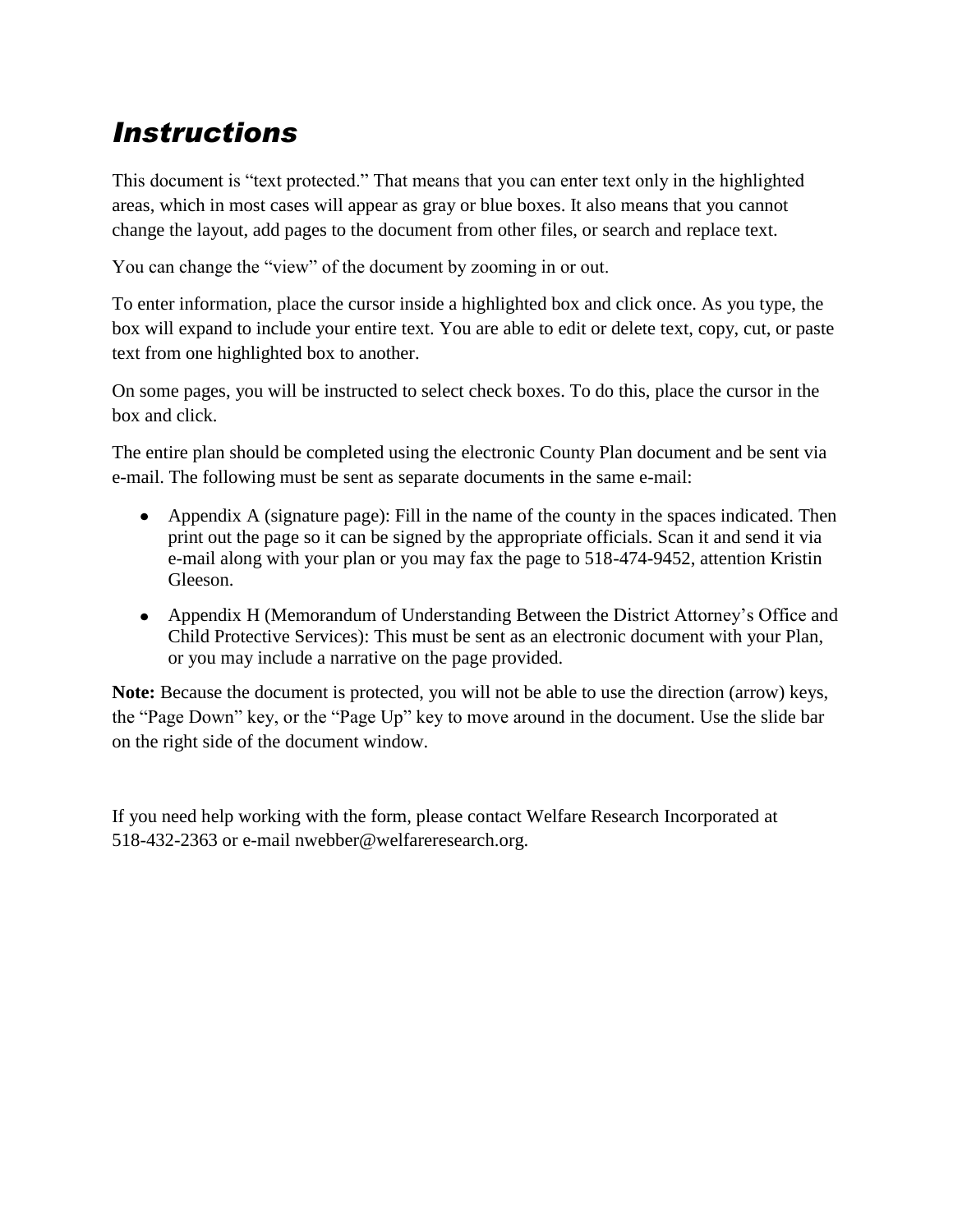# *County Child and Family Services Plan*

# **January 1, 2012 – December 31, 2016**

#### Onondaga County

This Child and Family Services Plan contains county outcomes and strategies that respond to community needs. Specifically, the plan identifies Local Department of Social Services (districts) strategies in the areas of adoption, foster care, preventive, protective and other services for children, and protective and other services for adults. The plan also identifies Youth Bureau strategies for youth development and services for youth. In addition, it contains a description of public participation in the development of the Plan as well as estimates of expenditures and program information.

| Sarah Merrick         | $(315)$ 435-2985              |
|-----------------------|-------------------------------|
| <b>Contact Person</b> | Phone                         |
| Program Coordinator   | Sarah.Merrick@dfa.state.ny.us |
| Title                 | Email                         |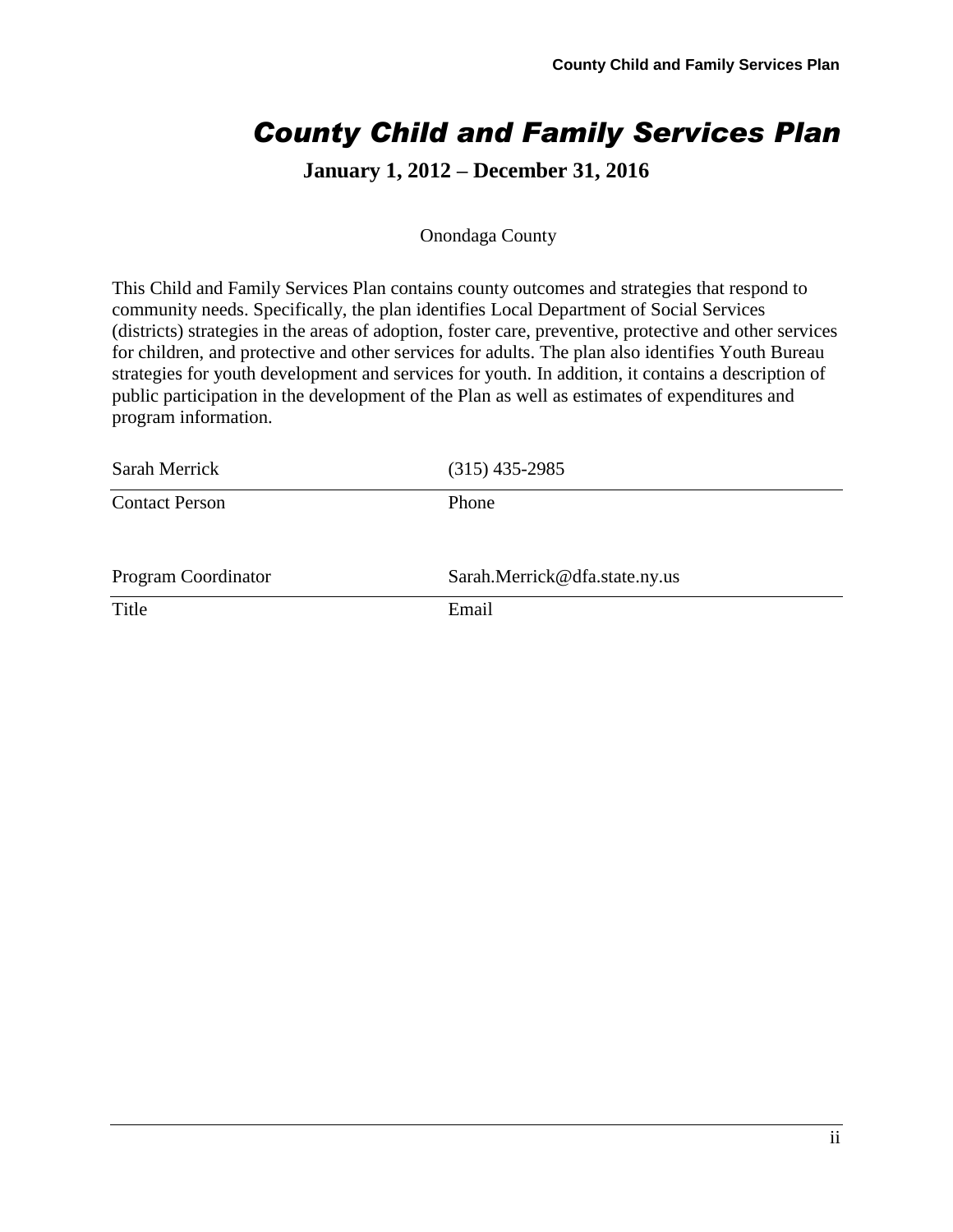# **TABLE OF CONTENTS**

| <b>Page Number</b> |
|--------------------|
|                    |
|                    |
|                    |
|                    |
|                    |
|                    |
|                    |
|                    |
|                    |
|                    |
|                    |
|                    |
|                    |
|                    |
|                    |
|                    |
|                    |
|                    |
|                    |
|                    |
|                    |
|                    |
|                    |
|                    |
|                    |
|                    |
|                    |
|                    |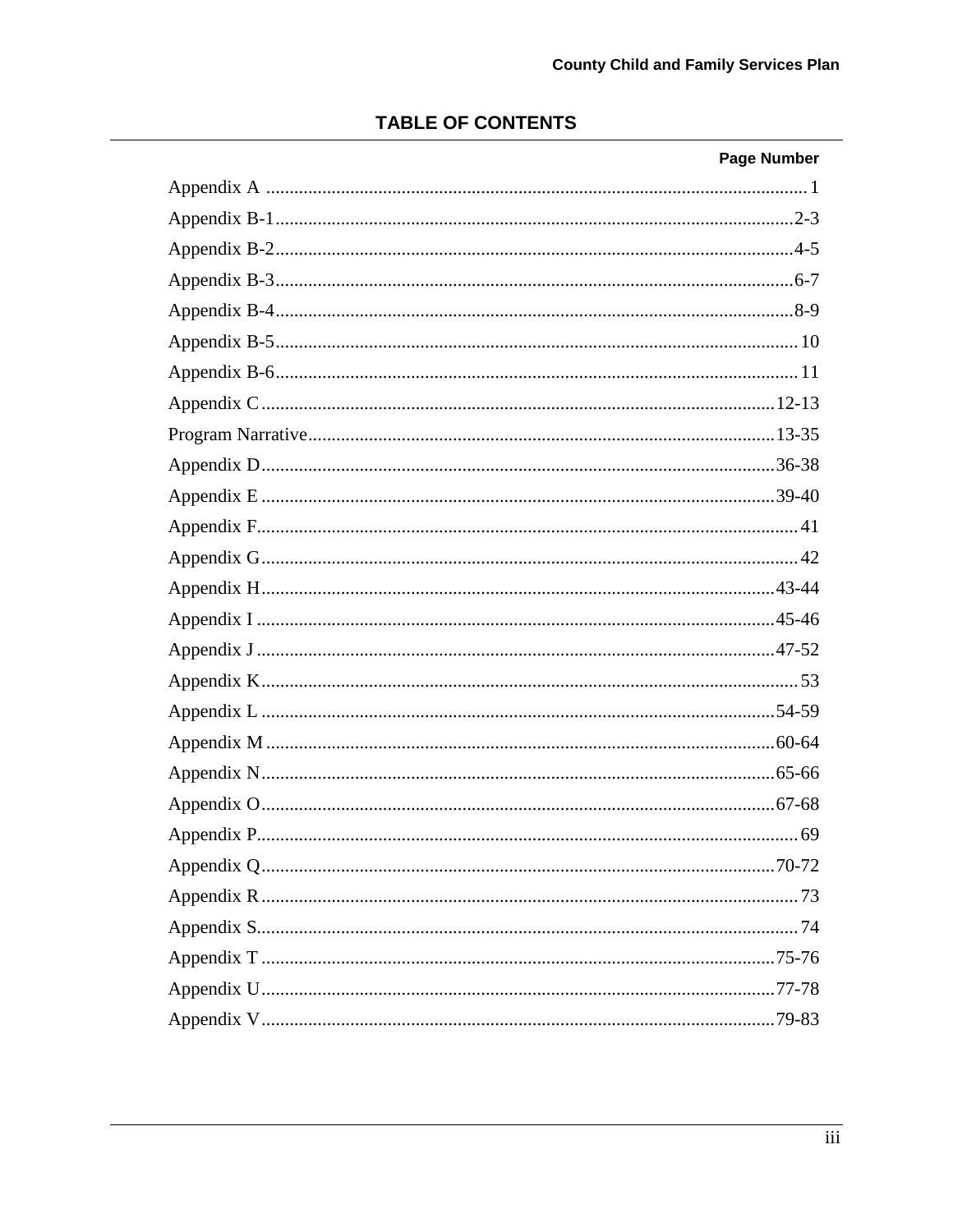## **APPENDIX A** Plan Signature Page

We hereby approve and submit the Child and Family Services Plan for Onondaga County Department of Social Services and Youth Bureau for the period of January 1, 2012, through December 31, 2016. **We also attest to our commitment to maintain compliance with the Legal Assurances as outlined in Child and Family Services Plan Guidance Document**.

| <b>Commissioner</b><br>County Department of Social Services                                                                                                                                                       | Date        | <b>Executive Director</b><br>County Youth Bureau | Date        |
|-------------------------------------------------------------------------------------------------------------------------------------------------------------------------------------------------------------------|-------------|--------------------------------------------------|-------------|
| <b>Chair</b><br>County Youth Board                                                                                                                                                                                | Date        |                                                  |             |
| I hereby approve and submit the PINS Diversion Service section of the Child and Family<br>Services Plan for Onondaga County Probation Department for the period of January 1, 2012,<br>through December 31, 2016. |             |                                                  |             |
| Director/Commissioner<br><b>County Probation Department</b>                                                                                                                                                       | <b>Date</b> | <b>Chair</b><br>County Youth Board               | <b>Date</b> |
| Enclosed is the Child and Family Services Plan for Onondaga County. My signature below<br>constitutes approval of this report.                                                                                    |             |                                                  |             |
| <b>Chief Elected Officer</b><br>(or Chairperson of the legislative body<br>if the county does not have Chief Elected Officer)                                                                                     |             |                                                  | Date        |
|                                                                                                                                                                                                                   |             | <b>WAIVER</b>                                    |             |
| Complete and sign the following section if a waiver is being sought concerning the submission<br>of Appendix I - Estimate of Clients to be served.                                                                |             |                                                  |             |
| Onondaga County requests a waiver to 18 NYCRR 407.5(a)(3), which requests a numerical                                                                                                                             |             |                                                  |             |

estimate of families, children, and adults requiring each service listed in Section 407.4 of this same Part. Therefore, Appendix I is not included in this Plan submission. I assert that the level of service need and utilization for the full array of services encompassed by the Child and Family Services Planning Process was taken into consideration as part of the Onondaga County Child and Family Services Planning Process.

\_\_\_\_\_\_\_\_\_\_\_\_\_\_\_\_\_\_\_\_\_\_\_\_\_\_\_\_\_\_\_\_\_\_\_\_ \_\_\_\_\_\_\_\_\_\_\_\_\_\_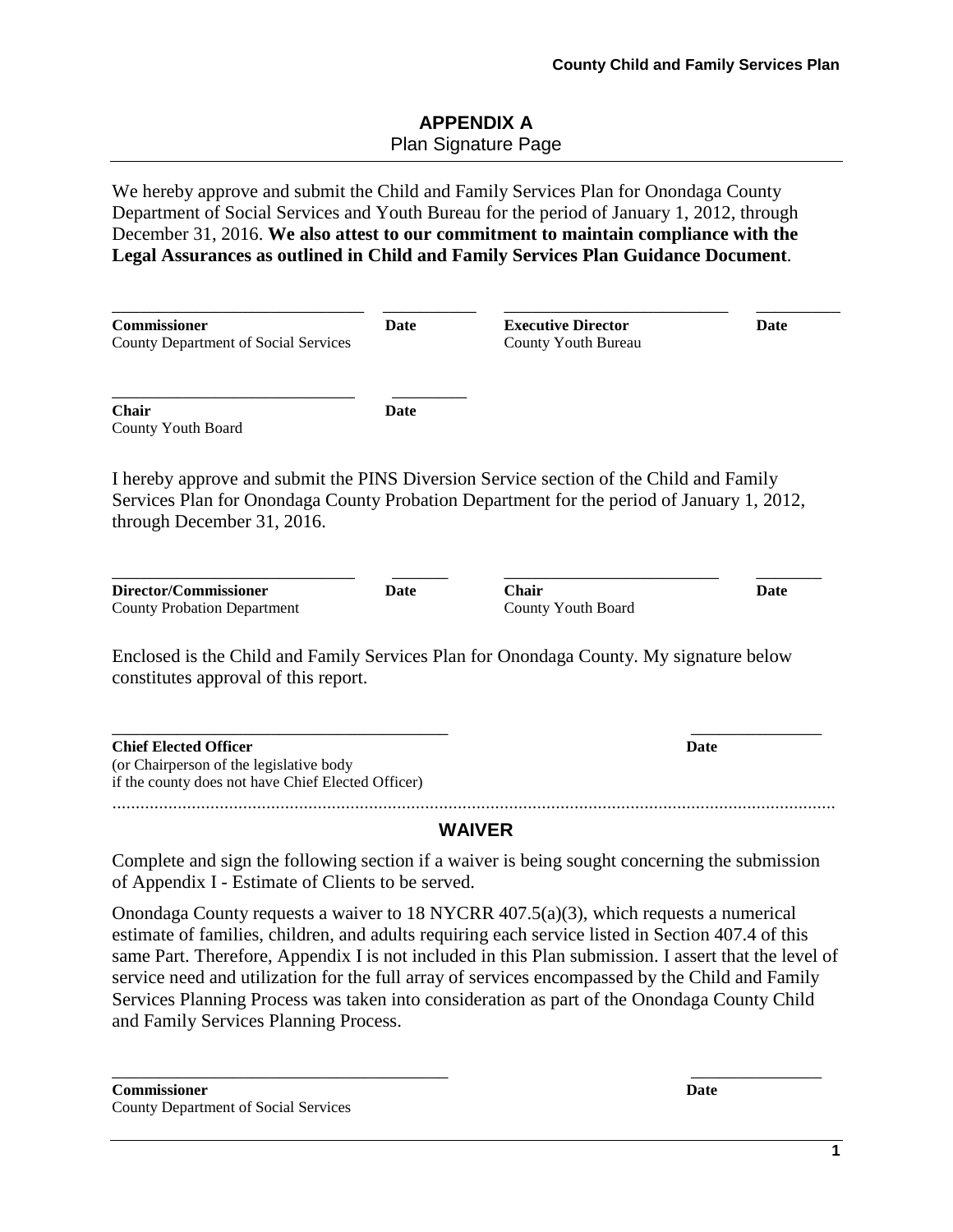## **APPENDIX B-1** List of Required Interagency Consultation - Protective Services for Adults

In the development of the Protective Services for Adults component of the Annual Implementation Report, Section 34-a (4) and Sections 473(2) (a) and (b) of the State Social Services Law requires that districts consult with other appropriate public, private and voluntary agencies in order to ensure maximum local understanding, coordination, and cooperative action in the provision of appropriate services to protective services clients. These include, but are not limited to: aging, health, mental health, legal and law enforcement agencies. List the interagency consultation in the chart provided below:

 $\ddot{\phantom{a}}$ 

| <b>Agency Type</b>   | <b>Agency Name</b>                                                       | <b>Dates or Frequency</b><br>of Meetings*                                                                                                            |
|----------------------|--------------------------------------------------------------------------|------------------------------------------------------------------------------------------------------------------------------------------------------|
| Aging                | Vera House                                                               | Monthly meetings of the Elder<br>Abuse Committee(sub-<br>committee of the Syracuse<br>Area Domestic and Sexual<br><b>Trauma Violence Coalition</b> ) |
|                      | Onondaga County Dept.<br>Aging/Youth                                     | Monthly referral review                                                                                                                              |
|                      |                                                                          |                                                                                                                                                      |
| Health               | New York Connects/Long<br><b>Term Care Resource Center</b>               | Routine referral exchange<br>Contact monthly through the<br><b>Elder Abuse Committee</b>                                                             |
|                      |                                                                          |                                                                                                                                                      |
|                      |                                                                          |                                                                                                                                                      |
| <b>Mental Health</b> | Onondaga Case Management<br><b>Services</b>                              | Monthly meetings                                                                                                                                     |
|                      |                                                                          |                                                                                                                                                      |
|                      |                                                                          |                                                                                                                                                      |
| Legal                | Onon. County D.S.S. Legal<br>Division                                    | Weekly meetings with<br><b>Assistance Chief Welfare</b><br>Attorney                                                                                  |
|                      |                                                                          |                                                                                                                                                      |
|                      |                                                                          |                                                                                                                                                      |
| Law Enforcement      | Syracuse Police Department/<br><b>Onondaga County Sheriff's</b><br>Dept. | Frequent consulation<br>throughout month                                                                                                             |
|                      |                                                                          |                                                                                                                                                      |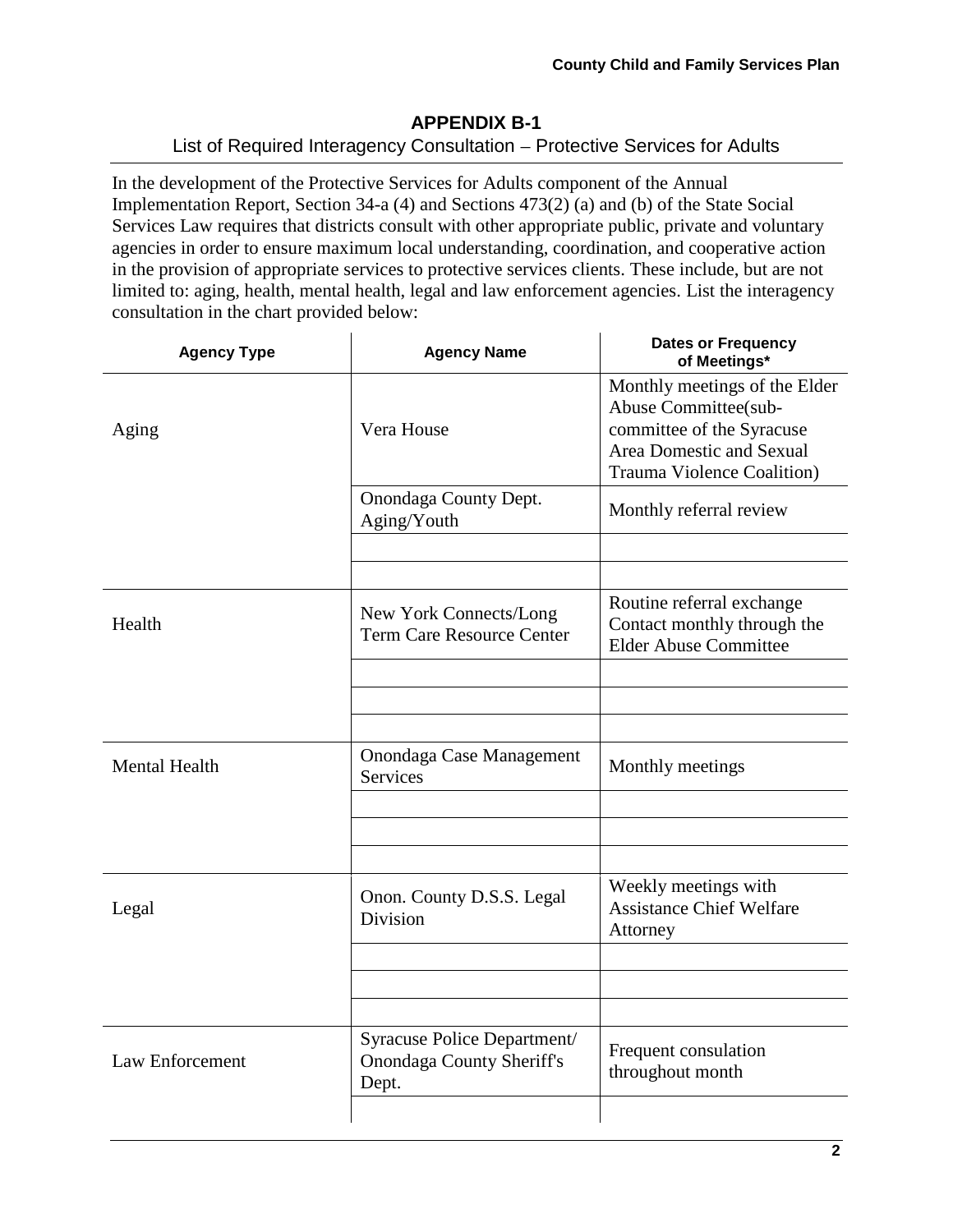| <b>Agency Type</b> | <b>Agency Name</b>                                                   | <b>Dates or Frequency</b><br>of Meetings* |
|--------------------|----------------------------------------------------------------------|-------------------------------------------|
|                    |                                                                      |                                           |
|                    |                                                                      |                                           |
| Other:             | Homeless and Housing<br>Coalition of Syracuse and<br>Onondaga County | Monthly meetings                          |
|                    | <b>Homeless Service Providers</b>                                    | <b>Quarterly Meetings</b>                 |

\*List either dates of meetings or frequency (e.g., every third Wednesday of the month)

Detailed meeting information does not need to be included in the county plan, but districts are directed to maintain meeting agendas and/or minutes for a period of five years.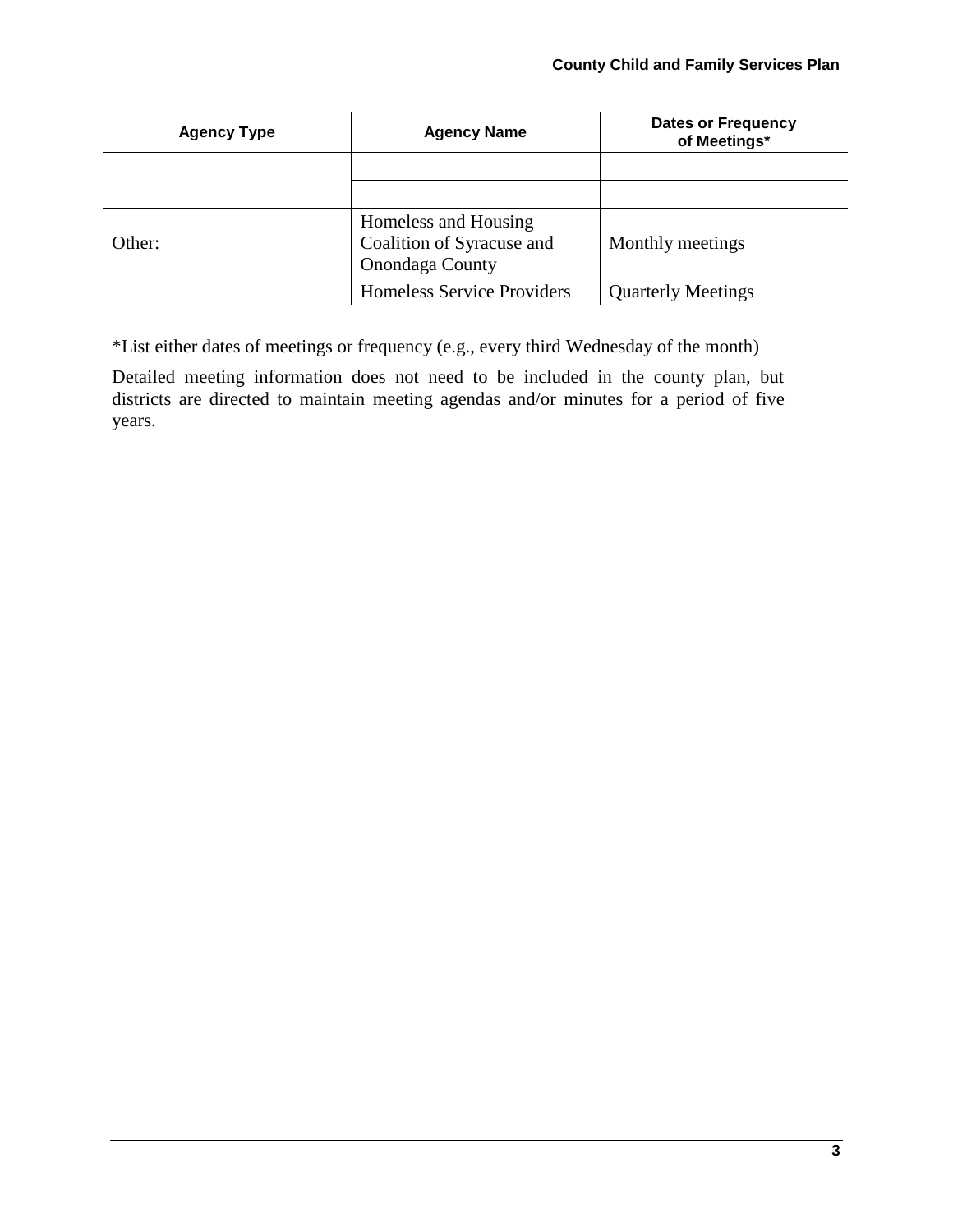## **APPENDIX B-2**

### List of Required Interagency Consultation - Child Protective Services

In the development of the Child Protective Services component of the Annual Implementation Report, Section 34-a(4) and Section 423 of the State Social Services Law requires that districts consult with local law enforcement agencies, the family court, and appropriate public and voluntary agencies including the societies for the prevention of cruelty to children. The family court judge or designated representative must be involved when the family court is consulted. List the interagency consultation in the chart provided below.

| <b>Agency Type</b>         | <b>Agency Name</b>                                   | <b>Dates or Frequency</b><br>of Meetings* |
|----------------------------|------------------------------------------------------|-------------------------------------------|
| Law Enforcement            | <b>Syracuse Police Department</b>                    | monthly, and as needed                    |
|                            | <b>Onondaga County Sheriff's</b><br>Department       | monthly, and as needed                    |
|                            | <b>Onondaga County District</b><br>Attorney's office | monthly, and as needed                    |
|                            | <b>Onondaga County Attorney's</b><br>office          | monthly, and as needed                    |
|                            | <b>Onondaga County Probation</b><br>Department       | quarterly and as needed                   |
| Family Court (judge or     | Hon. Michelle Pirro Bailey                           | monthly and as needed                     |
| designee)                  | Hon. Bryan Hedges                                    | as needed                                 |
|                            | Hon. Michael Hanuszczak                              | as needed                                 |
|                            | Hon. Martha Mulroy                                   | as needed                                 |
|                            | Referees Thomas Benedetto,<br>Sal Pavone             | as needed                                 |
|                            | Judge Martha Walsh Hood                              |                                           |
| PINS Diversion lead agency | <b>Onondaga County Probation</b><br>Department       | quarterly and as needed                   |
|                            |                                                      |                                           |
|                            |                                                      |                                           |
|                            |                                                      |                                           |
| Public/Private Agencies    | <b>Elmcrest Children's Center</b>                    | monthly and as needed                     |
|                            | <b>Catholic Charities</b>                            | quarterly and as needed                   |
|                            | The Salvation Army                                   | quarterly and as needed                   |
|                            | <b>Huntington Family Center</b>                      | quarterly and as needed                   |
|                            | Dunbar Center                                        | quarterly and as needed                   |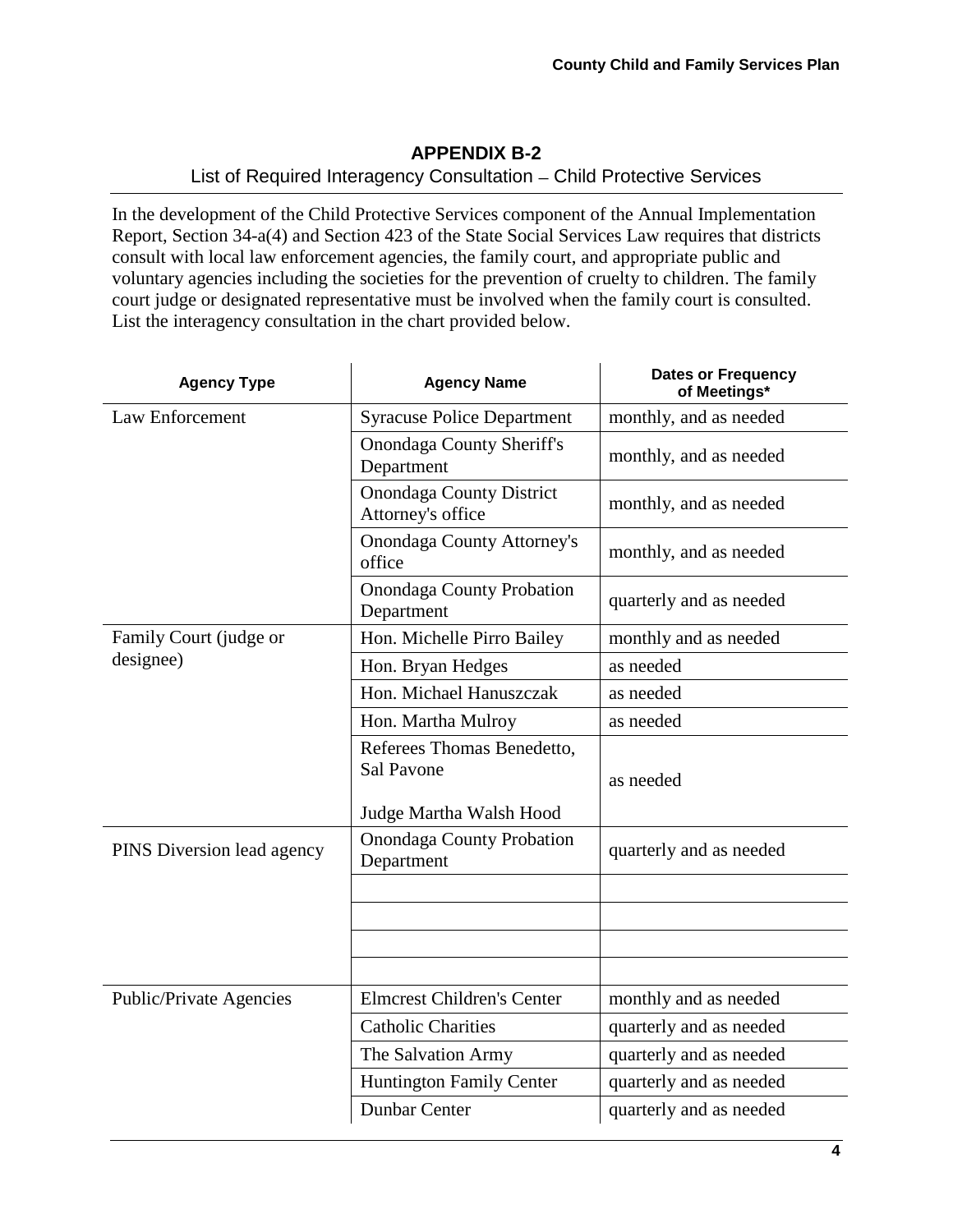Liberty Resources Vera House/Rape Crisis Center

\*List either dates of meetings or frequency (e.g., every third Wednesday of the month)

Detailed meeting information does not need to be included in the county plan, but districts are directed to maintain meeting agendas and/or minutes for a period of five years.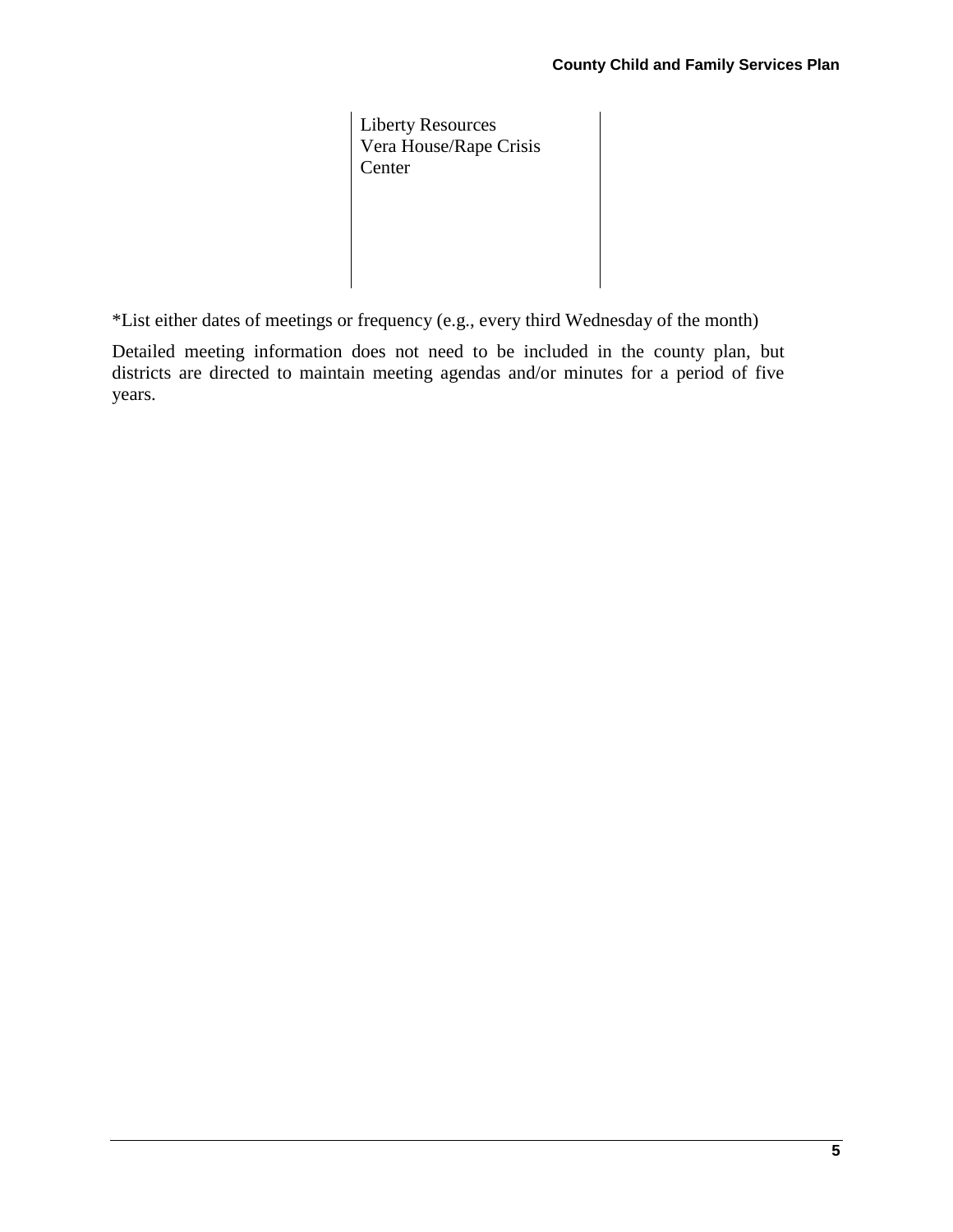## **APPENDIX B-3** List of Required Interagency Consultation - Child Welfare Services

In the development of the Preventive, Foster Care, and Adoption Services for children component of the Annual Implementation Report, Section 34-a(4) and 409-d of the State Social Services Law requires that districts consult with other government agencies, authorized agencies, and other individuals and organizations concerned with the welfare of children residing in the district. List the interagency consultation in the chart provided below.

| <b>Agency Type</b>           | <b>Agency Name</b>                                                                                                                      | <b>Dates or Frequency</b><br>of Meetings* |
|------------------------------|-----------------------------------------------------------------------------------------------------------------------------------------|-------------------------------------------|
| Government Agencies          | <b>Syracuse Police Department</b>                                                                                                       | monthly, and as needed                    |
|                              | <b>Onondaga County Sheriff's</b><br>Department                                                                                          | monthly, and as needed                    |
|                              | <b>Onondaga County District</b><br>Attorney's office                                                                                    | monthly, and as needed                    |
|                              | <b>Onondaga County Probation</b><br>Department                                                                                          | monthly, and as needed                    |
|                              | <b>Onondaga County Attorney's</b><br>office                                                                                             | monthly, and as needed                    |
| <b>Authorized Agencies</b>   | <b>Berkshire Farms</b>                                                                                                                  | quarterly                                 |
|                              | Hillside Children's Center                                                                                                              | quarterly                                 |
|                              | <b>Toomey Residential services</b>                                                                                                      | quarterly                                 |
|                              | <b>Catholic Charities</b><br><b>SUNY Psych Services</b>                                                                                 | quarterly                                 |
|                              | The Salvation Army<br>Huntington<br><b>Liberty Resources</b><br><b>Onondaga County Departmetn</b><br>of Mental Health<br><b>ENHANCE</b> | quarterly<br>semi annually or as needed   |
| Concerned Individuals/Groups | <b>ONCARE</b> community<br>stakeholders meetings                                                                                        | monthly                                   |
|                              | Gang taskforce mtgs                                                                                                                     | monthly                                   |
|                              | <b>CASA</b>                                                                                                                             | quarterly                                 |
|                              | <b>Onondaga County Foster</b><br><b>Parent Coalition</b>                                                                                | annually and as needed                    |
|                              | <b>Syracuse City School District</b>                                                                                                    | as needed                                 |

\*List either dates of meetings or frequency (e.g., every third Wednesday of the month)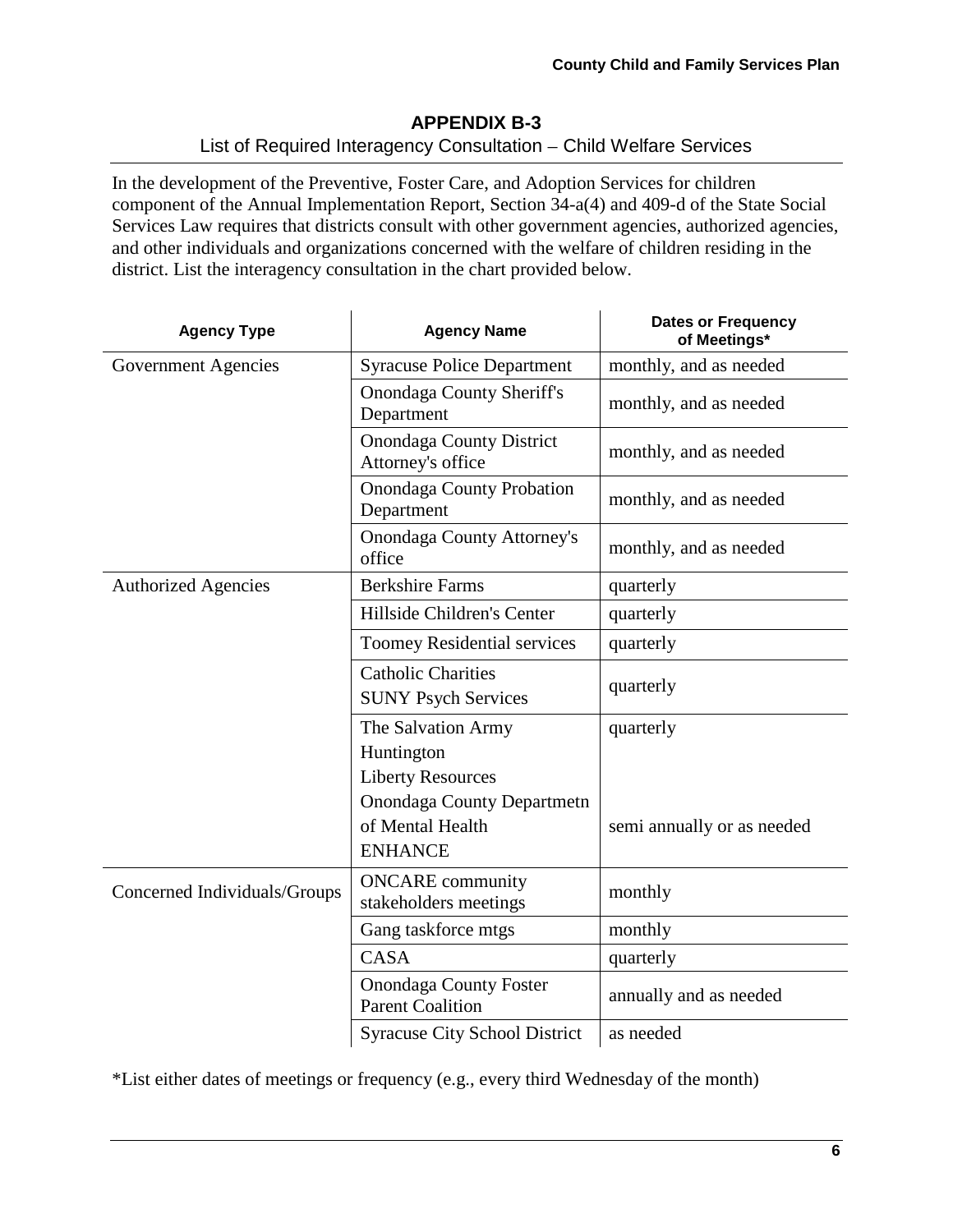Detailed meeting information does not need to be included in the county plan, but districts are directed to maintain meeting agendas and/or minutes for a period of five years.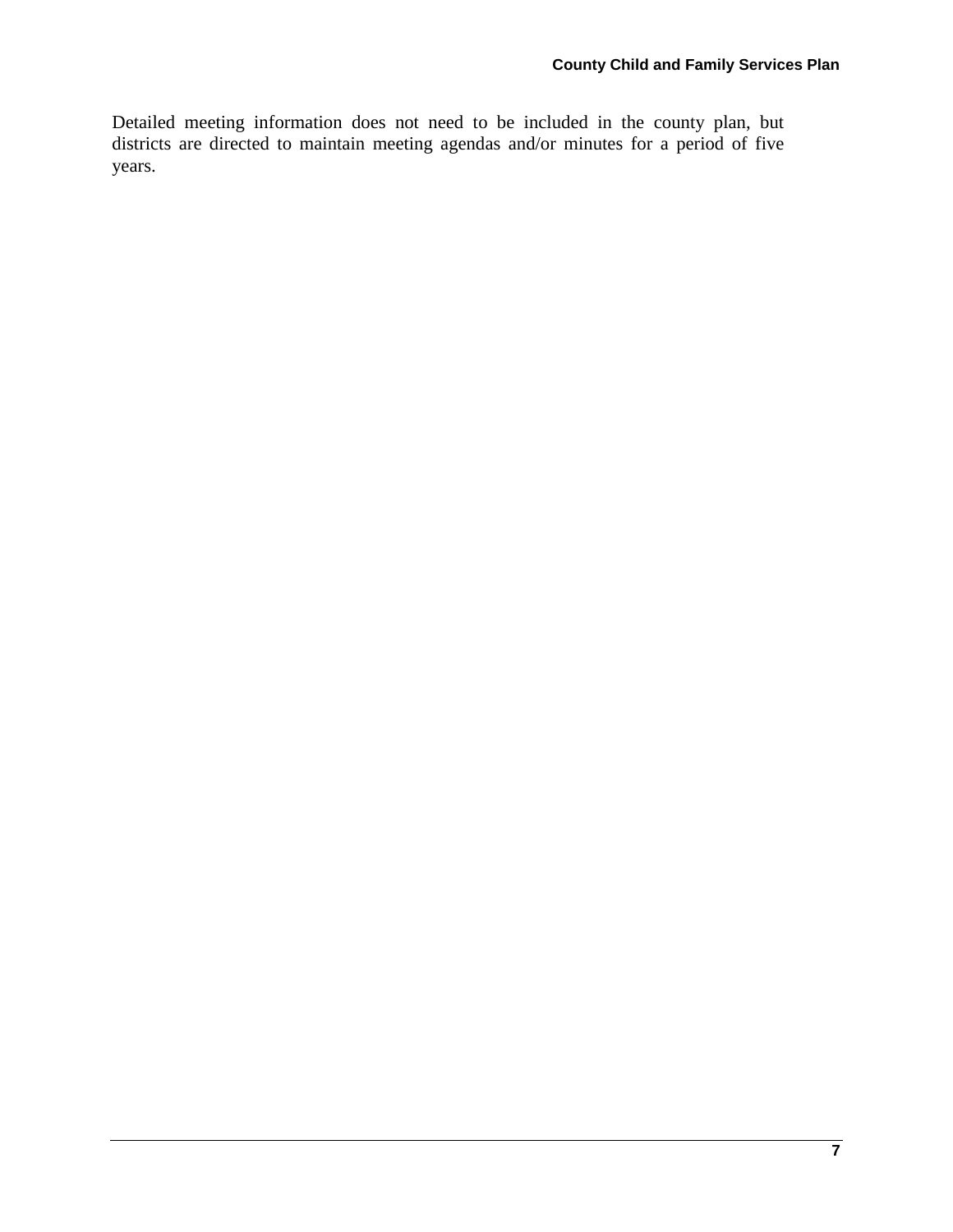# **APPENDIX B-4**

## List of Required Interagency Consultation - Child Care Services

Section 34-a(4) and 409-d of the State Social Services Law requires that, in the development of the Preventive, Foster Care, and Adoption Services for children component of the Annual Implementation Report, districts must consult with other government agencies, authorized agencies, and other individuals and organizations concerned with the welfare of children residing in the district. List the interagency consultation in the chart provided below.

| <b>Agency Type</b>                            | <b>Agency Name</b>                                                                                                         | <b>Dates or Frequency</b><br>of Meetings*                                                      |
|-----------------------------------------------|----------------------------------------------------------------------------------------------------------------------------|------------------------------------------------------------------------------------------------|
| Government Agencies                           | <b>OCFS</b>                                                                                                                | as needed                                                                                      |
|                                               | <b>Onondaga County Probation</b><br>Department                                                                             | quarterly and as needed                                                                        |
|                                               | <b>Onondaga County Department</b><br>of Mental Health                                                                      | semiannually                                                                                   |
|                                               | <b>OPWDD</b>                                                                                                               | as needed                                                                                      |
|                                               |                                                                                                                            |                                                                                                |
| Other<br>Public/Private/Voluntary<br>Agencies | The Salvation Army, Dunbar<br>Center, Huntington Family<br>Center                                                          | quarterly and as needed                                                                        |
|                                               | Hillside Children's Center,<br>Liberty Resources, Toomey<br>Residential, Elmcrest<br>Children's Center, Berkshire<br>Farms | quarterly and as needed.<br>Liberty - monthly<br>Elmcrest - weekly, quarterly<br>and as needed |
|                                               |                                                                                                                            |                                                                                                |
|                                               |                                                                                                                            |                                                                                                |
|                                               |                                                                                                                            |                                                                                                |
| Concerned<br>Individuals/Groups               | <b>Onondaga County Foster parent</b><br>Coalition                                                                          | as needed                                                                                      |
|                                               |                                                                                                                            |                                                                                                |
|                                               |                                                                                                                            |                                                                                                |
|                                               |                                                                                                                            |                                                                                                |
|                                               |                                                                                                                            |                                                                                                |
| Child Care Resource and                       | <b>Child Care Solutions</b>                                                                                                | Quarterly and as needed                                                                        |
| <b>Referral Agencies</b>                      |                                                                                                                            |                                                                                                |
|                                               |                                                                                                                            |                                                                                                |
|                                               |                                                                                                                            |                                                                                                |
|                                               |                                                                                                                            |                                                                                                |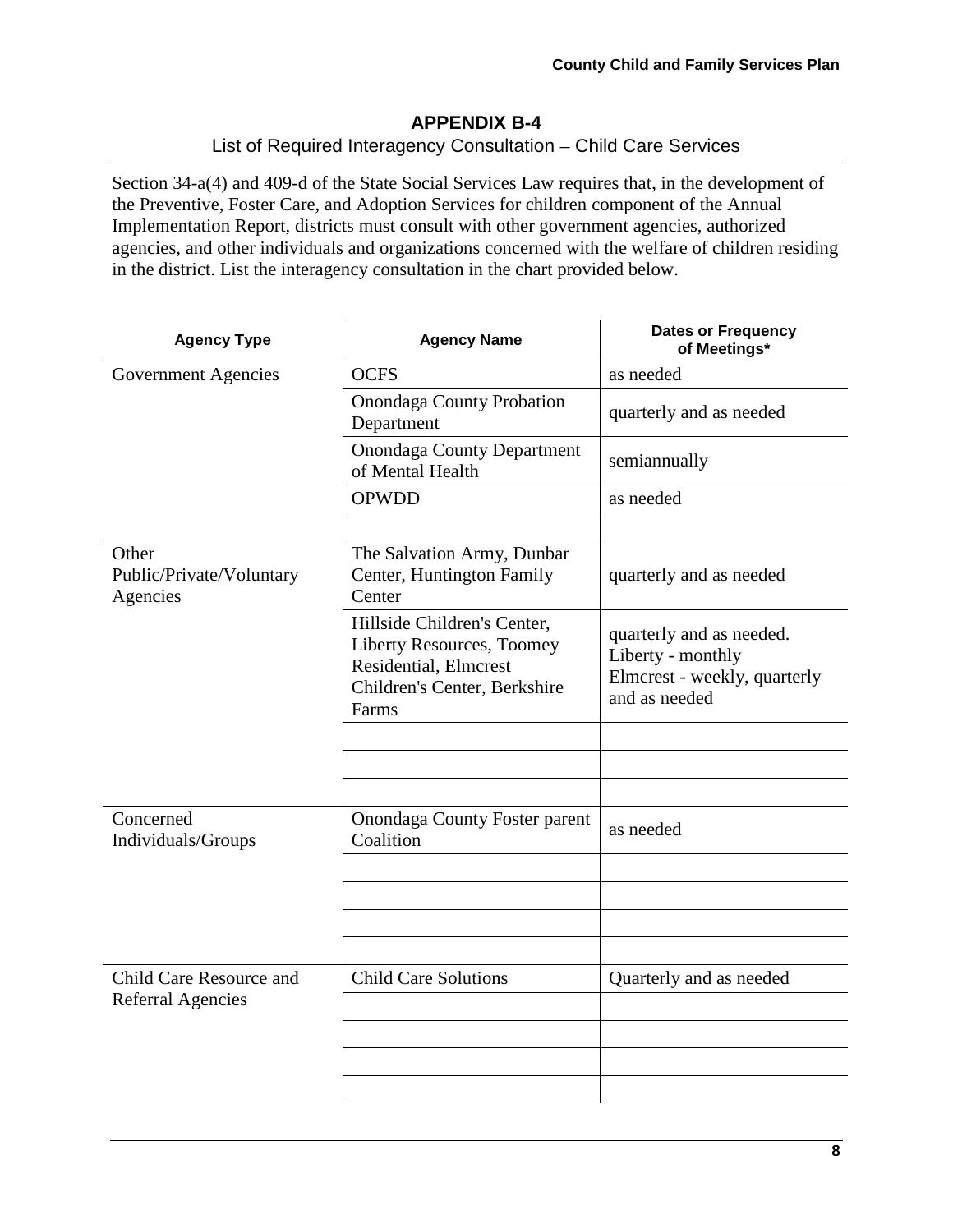\*List either dates of meetings or frequency (e.g., every third Wednesday of the month)

Detailed meeting information does not need to be included in the county plan, but districts are directed to maintain meeting agendas and/or minutes for a period of five years.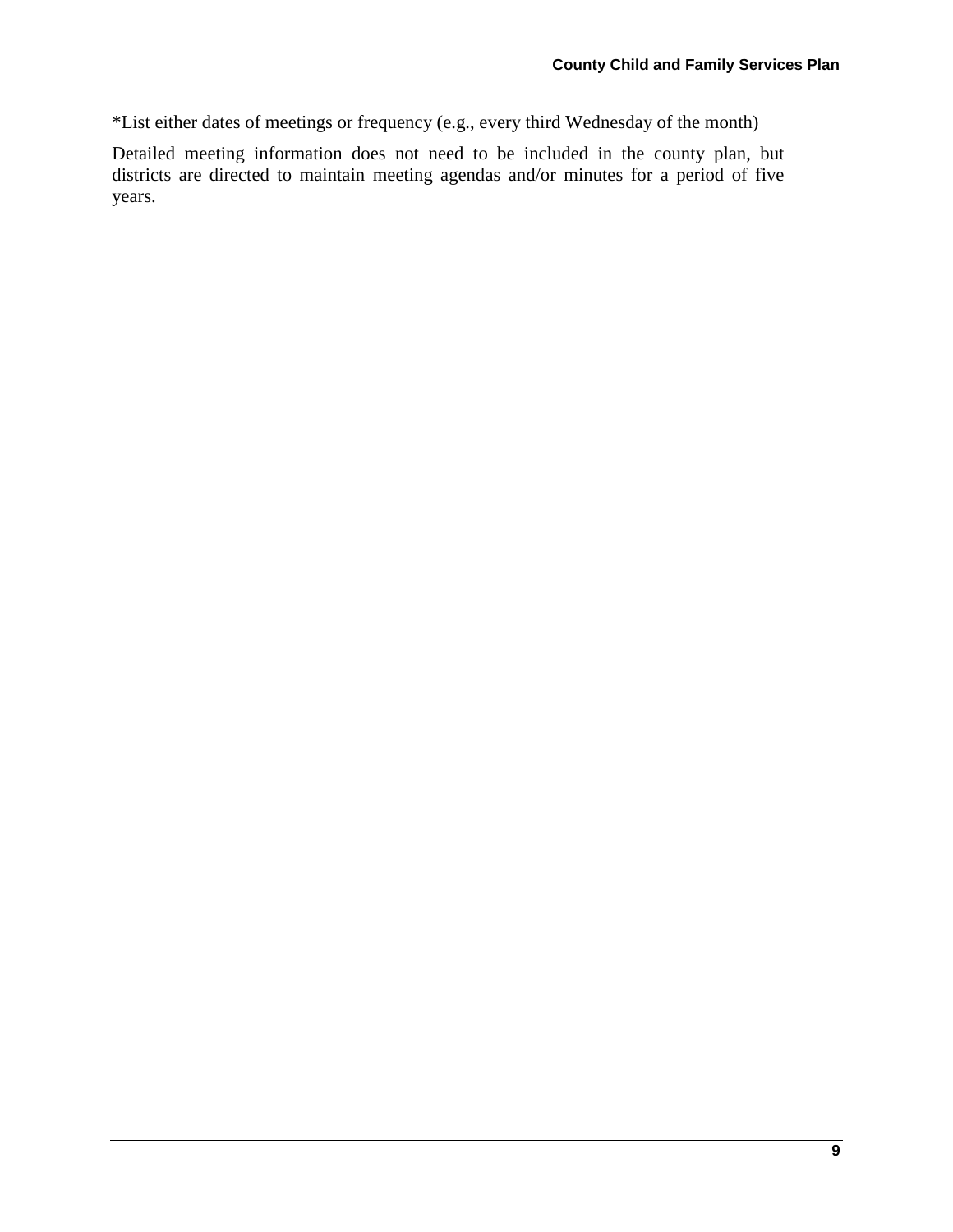# **APPENDIX B-5\***

List of Required Interagency Consultation - Runaway and Homeless Youth

List the interagency consultation in the chart provided below.

| <b>Agency Type</b>            | <b>Agency Name</b>                                 |
|-------------------------------|----------------------------------------------------|
| Department of Social Services | Onondaga County Dept. of Social<br><b>Services</b> |
|                               |                                                    |
|                               |                                                    |
|                               |                                                    |
|                               |                                                    |
| <b>RHYA</b> Providers         | <b>Rescue Mission</b>                              |
|                               | <b>Salvation Army</b>                              |
|                               | <b>Chadwick Residence</b>                          |
|                               | <b>Syracuse Behavioral Healthcare</b>              |
|                               | Catholic Charities of Onondaga County              |
| Other Public, Private and/or  | Onondaga County Dept. of Probation                 |
| <b>Voluntary Agencies</b>     | Onondaga County Dept. of Health                    |
|                               |                                                    |
|                               |                                                    |
|                               |                                                    |

\*This Appendix is required only if the county receives RHYA funding.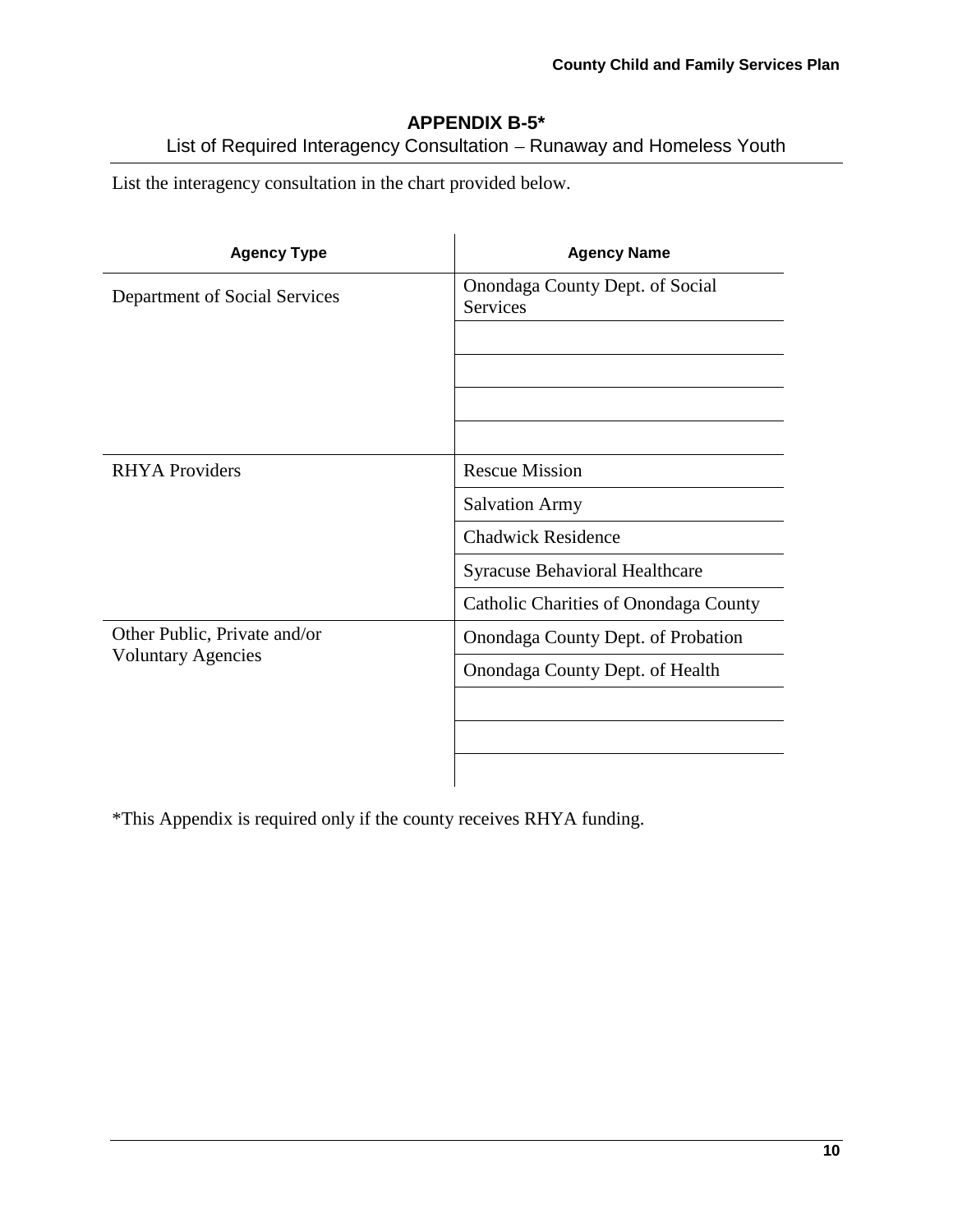# **APPENDIX B-6**

List of Required Interagency Consultation - Youth Development

List the interagency consultation in the chart provided below.

| <b>Agency Type</b>         | <b>Agency Name</b>                                   | <b>Dates or Frequency</b><br>of Meetings*                                        |
|----------------------------|------------------------------------------------------|----------------------------------------------------------------------------------|
| Taskforce                  | OnCare                                               | Monthly                                                                          |
|                            | <b>Detention Reform Steering</b><br>Committee        | Quarterly                                                                        |
|                            | Homeless and Housing<br><b>Vulnerable Task Force</b> | Monthly                                                                          |
| Coalition                  | <b>Morning Movement</b>                              | Bi-Monthly                                                                       |
|                            | <b>CNY Out of School Time</b><br><b>Network</b>      | <b>Bi-Monthly</b>                                                                |
|                            | Prevention CNY                                       | Monthly                                                                          |
| <b>Youth Board</b>         | Syracuse/Onondaga County<br><b>Youth Board</b>       | 5-6x annually                                                                    |
|                            | <b>Allocations Committee</b>                         | 3 - 8x annually (depending<br>on whether the year is a full<br>allocations year) |
|                            |                                                      |                                                                                  |
| Parent                     | On Care                                              | Monthly                                                                          |
|                            | <b>OnCare Family Focused</b><br>Committee            | Monthly                                                                          |
|                            |                                                      |                                                                                  |
| Youth                      | On Care                                              | Monthly                                                                          |
|                            | <b>OnCare Youth Driven</b><br>Committee              | 1st Wednesday of month                                                           |
|                            | youth on Youth Board                                 | 6x annually                                                                      |
| <b>Community Providers</b> | <b>Agency Directors' meeting</b>                     | Quarterly                                                                        |
|                            | Youth Council of WIB                                 | Monthly                                                                          |
|                            | Project Safe Schools                                 | Monthly                                                                          |
| Municipal Youth Board      | Cicero Youth Board                                   | as needed                                                                        |
|                            |                                                      |                                                                                  |
|                            |                                                      |                                                                                  |

\*List either dates of meetings or frequency (e.g., every third Wednesday of the month)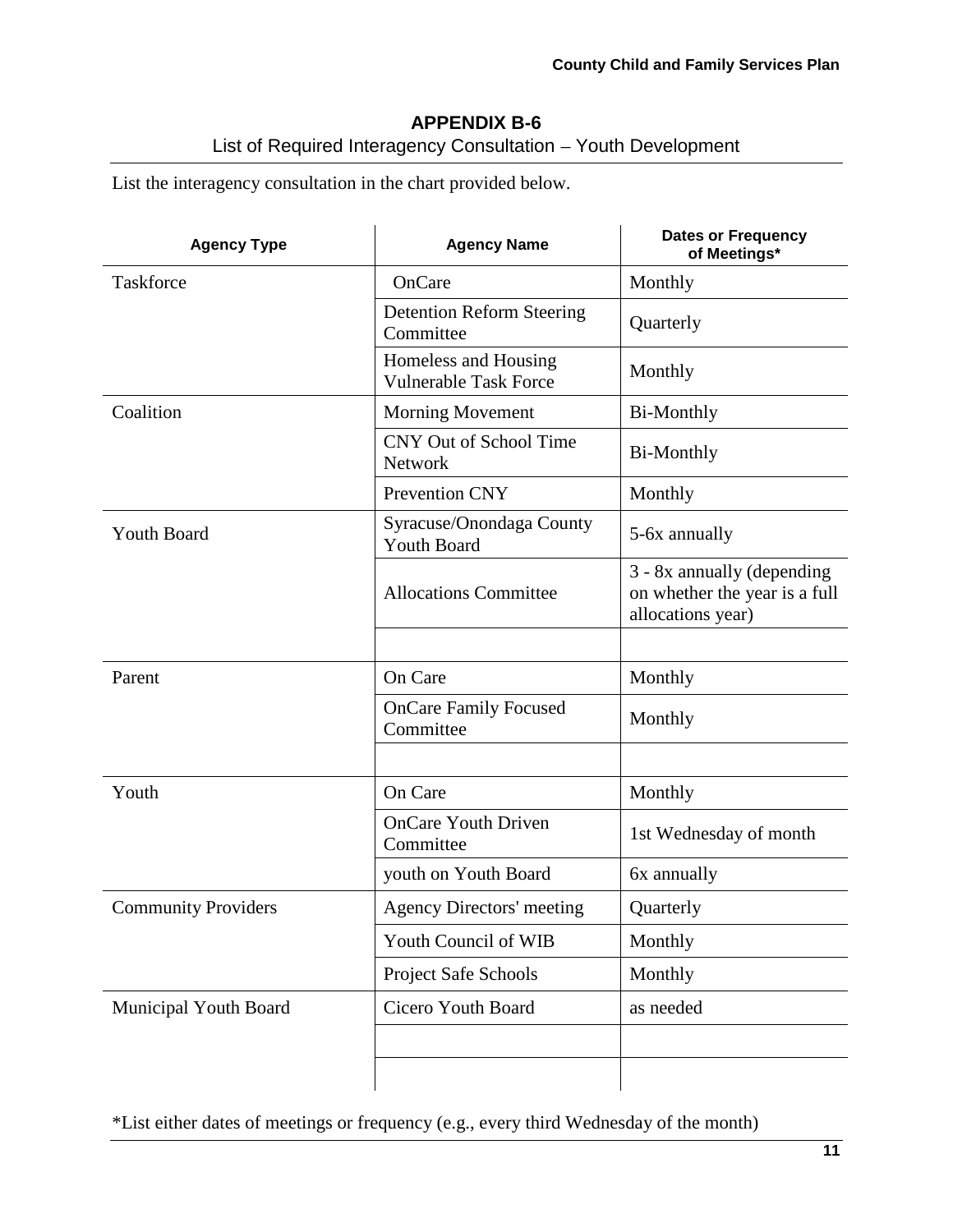Detailed meeting information does not need to be included in the county plan, but districts are directed to maintain meeting agendas and/or minutes for a period of five years.

## **APPENDIX C**

#### List of Data Sources Used In Needs Assessment

**Instructions:** The list below contains common data sources often used in county planning. Please check all sources your county has used in the needs assessment performed for this plan. The list is not all-inclusive  $-$  if you have other sources of data, please indicate those as well.

| <b>Source</b>                                                              | <b>Check all used</b> |
|----------------------------------------------------------------------------|-----------------------|
| NYS Touchstones Kids County Data Book<br>1.                                | $\boxtimes$           |
| Kid's Well-being Indicators Clearinghouse<br>2.                            | $\boxtimes$           |
| Monitoring and Analysis Profiles<br>3.                                     |                       |
| <b>Child Care Review Service</b><br>4.                                     | $\boxtimes$           |
| U.S. Census Data<br>5.                                                     | $\boxtimes$           |
| <b>OCFS</b> Data Warehouse Reports<br>6.                                   | $\boxtimes$           |
| <b>OCFS CFSR Data Packets</b><br>7.                                        | $\boxtimes$           |
| <b>Adult Services Automation Project (ASAP)</b><br>8.                      | $\boxtimes$           |
| Quality Youth Development System (QYDS)<br>9.                              | $\boxtimes$           |
| 10. Child Trends Data Bank                                                 | $\boxtimes$           |
| 11. Prevention Risk Indicator/Services Monitoring System-PRISMS<br>(OASAS) |                       |
| 12. NYS Department of Health                                               | $\boxtimes$           |
| 13. Surveys                                                                |                       |
| <b>Communities That Care</b><br>a.                                         |                       |
| <b>Search Institute Survey</b><br>b.                                       |                       |
| <b>TAP Survey</b><br>$\mathbf{c}$ .                                        |                       |
| United Way (Compass Survey or other)<br>d.                                 | $\boxtimes$           |
| Other (specify)<br>e.                                                      | $\boxtimes$           |
| 14. YASI Data                                                              |                       |
| Other Data Sources (specify)                                               |                       |
| 15. OCFS Statewide RHY Annual Report                                       | $\boxtimes$           |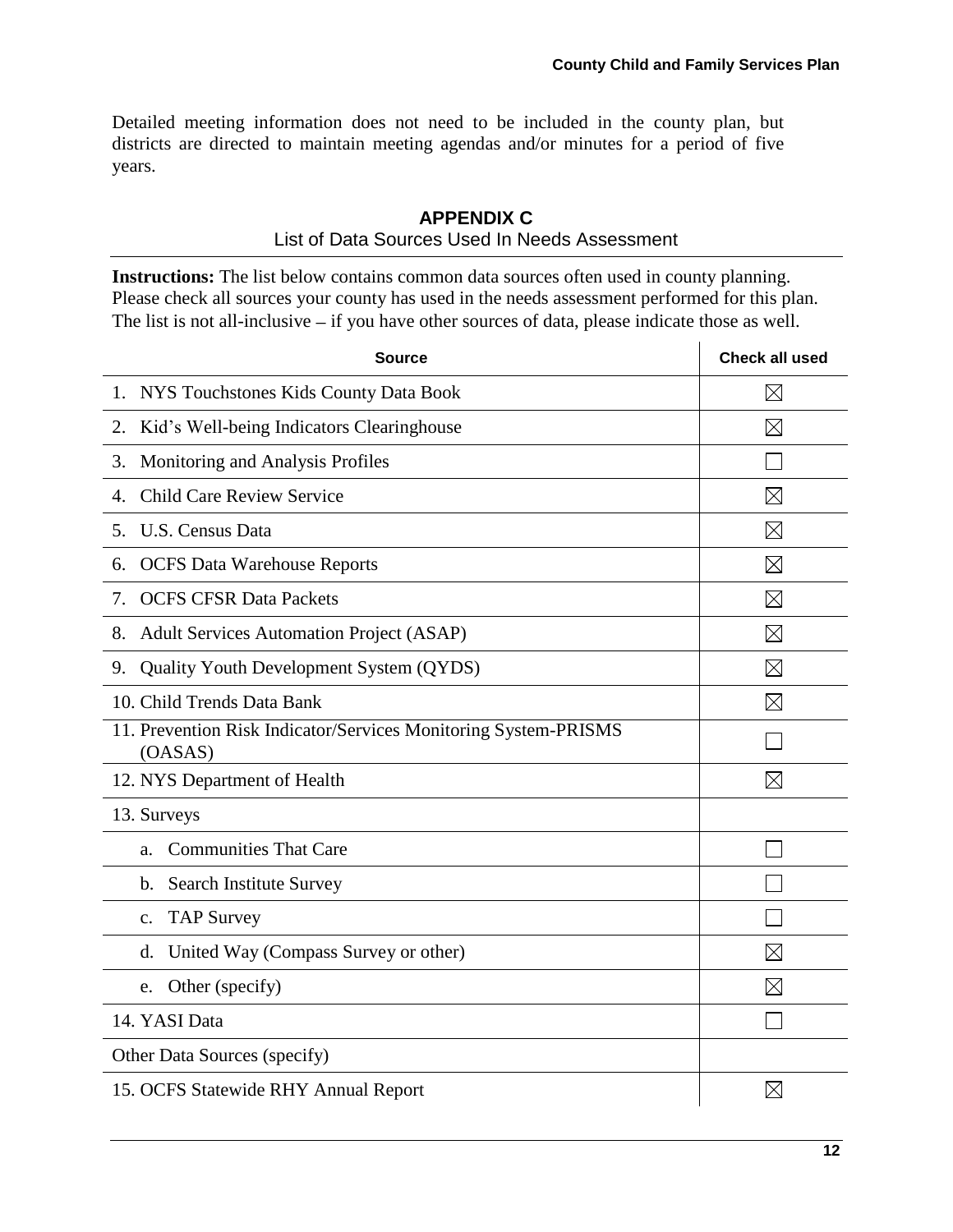| 16. Survey of Local RHY Service Providers               |  |  |
|---------------------------------------------------------|--|--|
| 17. OC DMH 2012 Local Service Plan                      |  |  |
| 18. OC Detention Reform Committee reports               |  |  |
| <b>Child and Family Services Plan Program Narrative</b> |  |  |

#### **I. Outcome Framework/Mission/Vision**

- **1.** If the district has one, please enter the district's outcome framework, mission, and/or vision. (If your district does not have this, leave this area blank.)
- **2.** Describe your district's demographic, economic, and social characteristics.

Located in the center of New York State, Onondaga County is home to the city of Syracuse. We are within 350 miles of all major cities in the Northeast, conveniently situated at the intersection of Interstate Highways 81 and 90 (NYS Thruway). Local Amtrak and Greyhound terminals are located in our new Regional Transportation Center. Arriving by air brings you in to the newly remodeled Hancock International Airport, while the New York State Barge Canal System provides local connection by boat to the Great Lakes and the St. Lawrence River.

The County of Onondaga is located in the central New York region, has a land area of 793.5 square miles and is approximately 35 miles in length and 30 miles in width. The County is governed under a home rule charter, which provides for the separation of the executive and legislative functions. This charter was approved by voter referendum in 1961. The 2010 U.S. Census showed a population of 467,026 for Onondaga County, which included a population of 145,170 for the City of Syracuse. The City of Syracuse is situated in the approximate center of the County and serves as the focus for commercial and business activities.

Pursuant to New York State Law, the County is responsible for the local funding of mandated social service programs, such as Medicaid. The County also administers health care services and operates the Van Duyn Home and Hospital, a long-term care facility. The County, in conjunction with its underlying units, is responsible for providing police, fire, sanitation and water services, as well as the maintenance of streets, parks and recreational facilities.

#### **II. Planning Process**

**1.** Describe the district's planning process and how that consultation informed your district's needs assessment, priorities, and outcomes.

Child Welfare works with multiple public and private agencies in differing areas. We consult with all of them on how best to serve our families. We have closer collaborations with some than with others, but we listen to the needs of them all and try to develop plans that are child centered and family focused. We contract with many private agencies and with each one we have a set of expected outcomes. We meet quarterly with them to go over the outcomes and discuss any barriers to meeting them and any successes they may have had. We work closely with law enforcement - the city police and the sheriff's Abused Person's Units through our investigation of cases together and our joint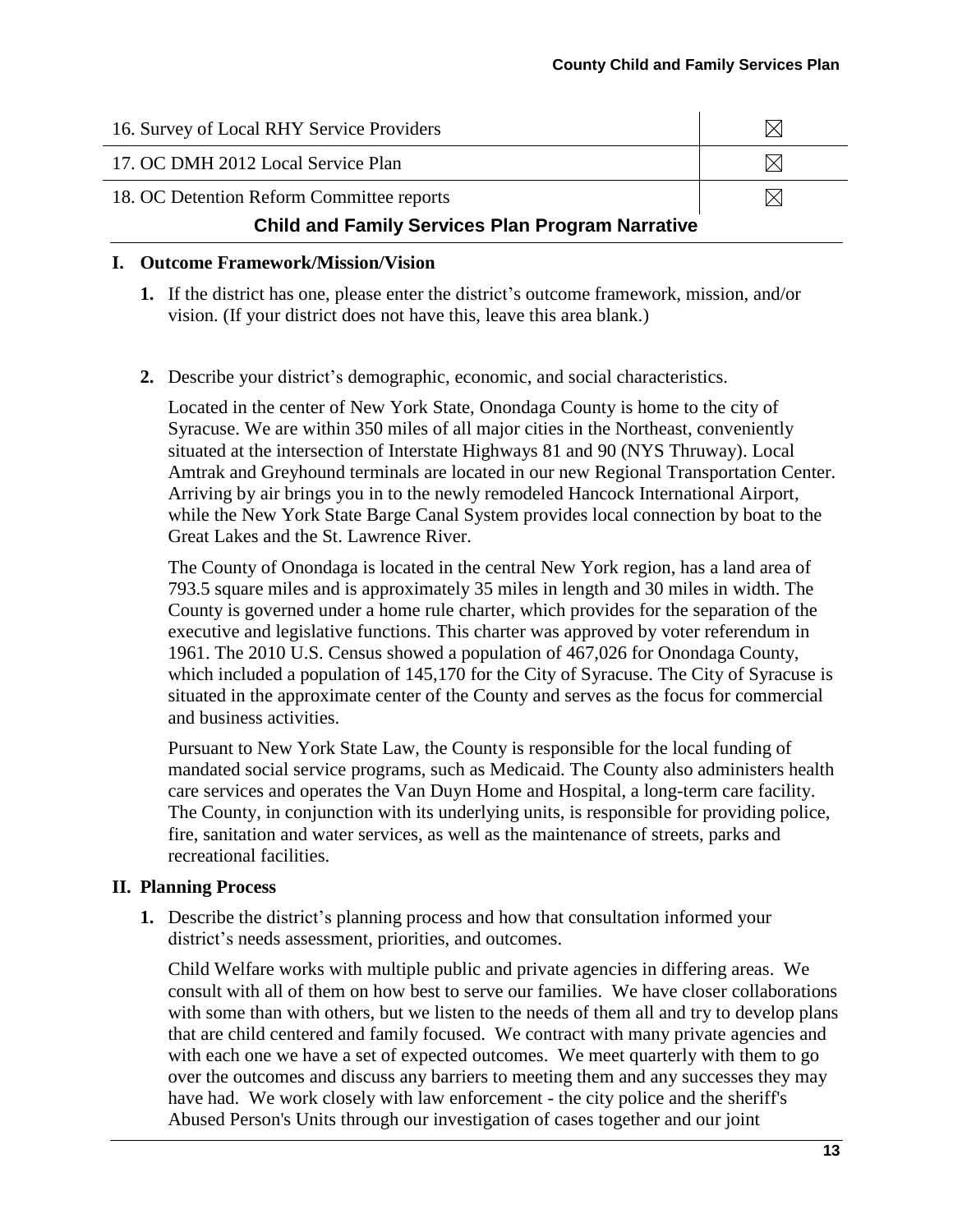involvement on CART (Child Abuse and Response Team). CART also includes members from the DA's office, the CAC, the CARE clinic and others. We develop plans on working together and plan joint trainings as well. We are developing logic models to help develop plans and aid in decision making. we will be using data driven information to determine if programs are effective, making an impact, etc.

The Youth Bureau planning process is informed by data and information from varied sources: committees and taskforces, review of annual and special reports, demographic data and survey information, and feedback from consumers. There is not just one planning committee, but a number of discrete committees that address different issues affecting children and youth. Staff members work on committees and taskforces that address a broad spectrum of youth issues. The Youth Bureau facilitates the work of the Runaway and Homeless Youth Advisory and CNY Out of School Time Network. Youth Bureau staff members participate on other groups such as the Juvenile Detention Steering Committee, On Care Stakeholders and several of its committees, Safe Schools Coalition, Youth Council of the Workforce Investment Board, and Syracuse Common Council Homeless and Housing Vulnerable Task Force. Through involvement with these groups, staff has access to information about needs and service gaps in many systems that impact children and youth.

The Youth Bureau reviews annual reports from our funded and municipal programs, which provide us with knowledge about challenges of operating their programs and technical assistance needs. In addition, training participants are asked to complete evaluations after each Free and Practical Workshop, which provides us with additional information about training challenges and needs of the broader youth service system. Our planning process is rounded out by input from youth and adults on the Youth Board, and review of data, such as from Kids Wellbeing Indicators Clearinghouse (KWIC), and review of annual and special reports from other agencies.

## **III. Self Assessment**

**1.** Describe successes and achievements the district has experienced since the last plan update in each of the program areas listed below.

Child Protective Services Onondaga County DSS assesses and monitors the safety and risk of the children of Onondaga County in their homes. Child Protective Services are provided directly by the Department. Onondaga County has its own hotline for child maltreatment, which allows us to accept and respond to child maltreatment reports immediately. Child Protective Services workers are able to refer to any of the services purchased by DSS for the minimization of risk to children in their homes. (The aforementioned services will be listed under "Child Preventive Services" in the following paragraph.) Caseworkers for Onondaga County DSS also investigate any subsequent maltreatment reports that occur on Indirect Preventive and Foster Care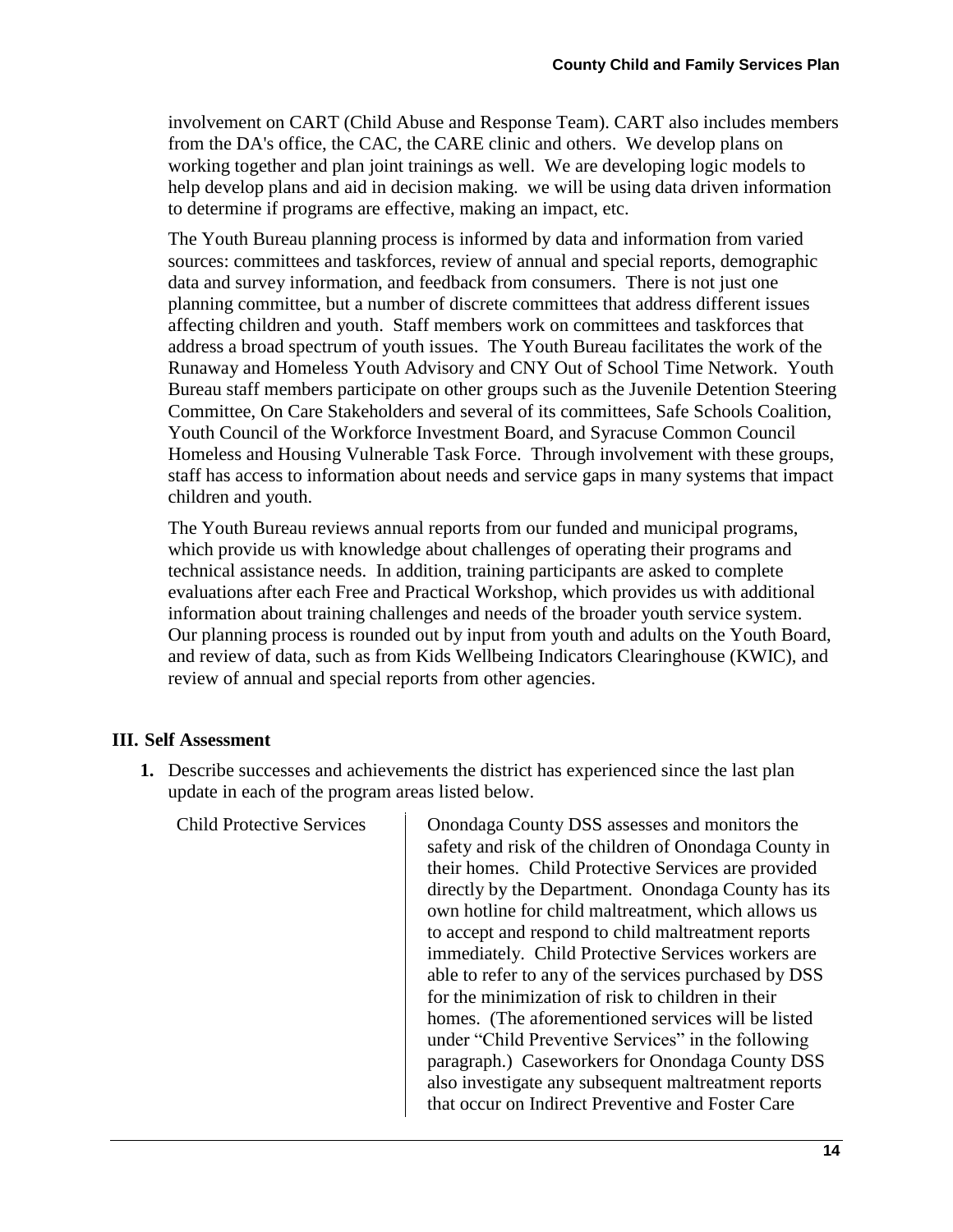|                                  | caseloads (providing direct service to clients).                                                                                                                                                                                                                                                                                                                                                                                                                                                                                                                                                                                                                                                      |
|----------------------------------|-------------------------------------------------------------------------------------------------------------------------------------------------------------------------------------------------------------------------------------------------------------------------------------------------------------------------------------------------------------------------------------------------------------------------------------------------------------------------------------------------------------------------------------------------------------------------------------------------------------------------------------------------------------------------------------------------------|
|                                  | Data from the Child and Family Services Reviews<br>(CFSR) indicate a 9.2% Recurrence Rate in 2010<br>which is a slight decrease in recurrence of<br>maltreatment from 2009. The number of CPS reports<br>has steadily increased over the past 5 years (4560)<br>reports in 2006 to 6432 reports in 2010). The increase<br>in the number of reports received has made it more<br>difficult to meet the needs of the families in this area<br>with the number of staff we have.                                                                                                                                                                                                                         |
|                                  | Our action plan for continuing to reduce the<br>recurrence of maltreatment rate is to continue to train<br>staff in the area of safety and risk and family<br>engagement. As we have been having success with it<br>- we will continue to have the training unit train all<br>new workers in the basics of investigations,<br>engagement and services to create consistency in our<br>approach to safety and permanency. We have<br>implemented Family Assessment Response (FAR)<br>and will continue to increase staff and training in this<br>area. Statistics show we have filed fewer negelct<br>petitions, and placed fewer children on those cases<br>where the FAR approach has been utilized. |
| <b>Child Preventive Services</b> | <b>Onondaga County provides Preventive Services</b><br>directly to Onondaga County families, and through<br>Purchase of Services agreements with local and<br>regional agencies. Onondaga County purchases the<br>following services to minimize risk of foster care<br>placement; to expedite a safe, permanent return from<br>foster care; or to prevent the replacement of children<br>in foster care:                                                                                                                                                                                                                                                                                             |
|                                  | Preventive Services Case Planning                                                                                                                                                                                                                                                                                                                                                                                                                                                                                                                                                                                                                                                                     |
|                                  | <b>Parent Aides</b>                                                                                                                                                                                                                                                                                                                                                                                                                                                                                                                                                                                                                                                                                   |
|                                  | <b>Intensive Family Preservation Services</b>                                                                                                                                                                                                                                                                                                                                                                                                                                                                                                                                                                                                                                                         |
|                                  | <b>Mental Health Counseling</b>                                                                                                                                                                                                                                                                                                                                                                                                                                                                                                                                                                                                                                                                       |
|                                  | Counseling related to issues around Sexual<br>Abuse                                                                                                                                                                                                                                                                                                                                                                                                                                                                                                                                                                                                                                                   |
|                                  | <b>Families receiving Direct Preventive Services</b><br>(provided by DSS) meet with their assigned<br>caseworker twice a month to review and discuss their<br>indivualized service plan, progress on established<br>goals and other service needs.                                                                                                                                                                                                                                                                                                                                                                                                                                                    |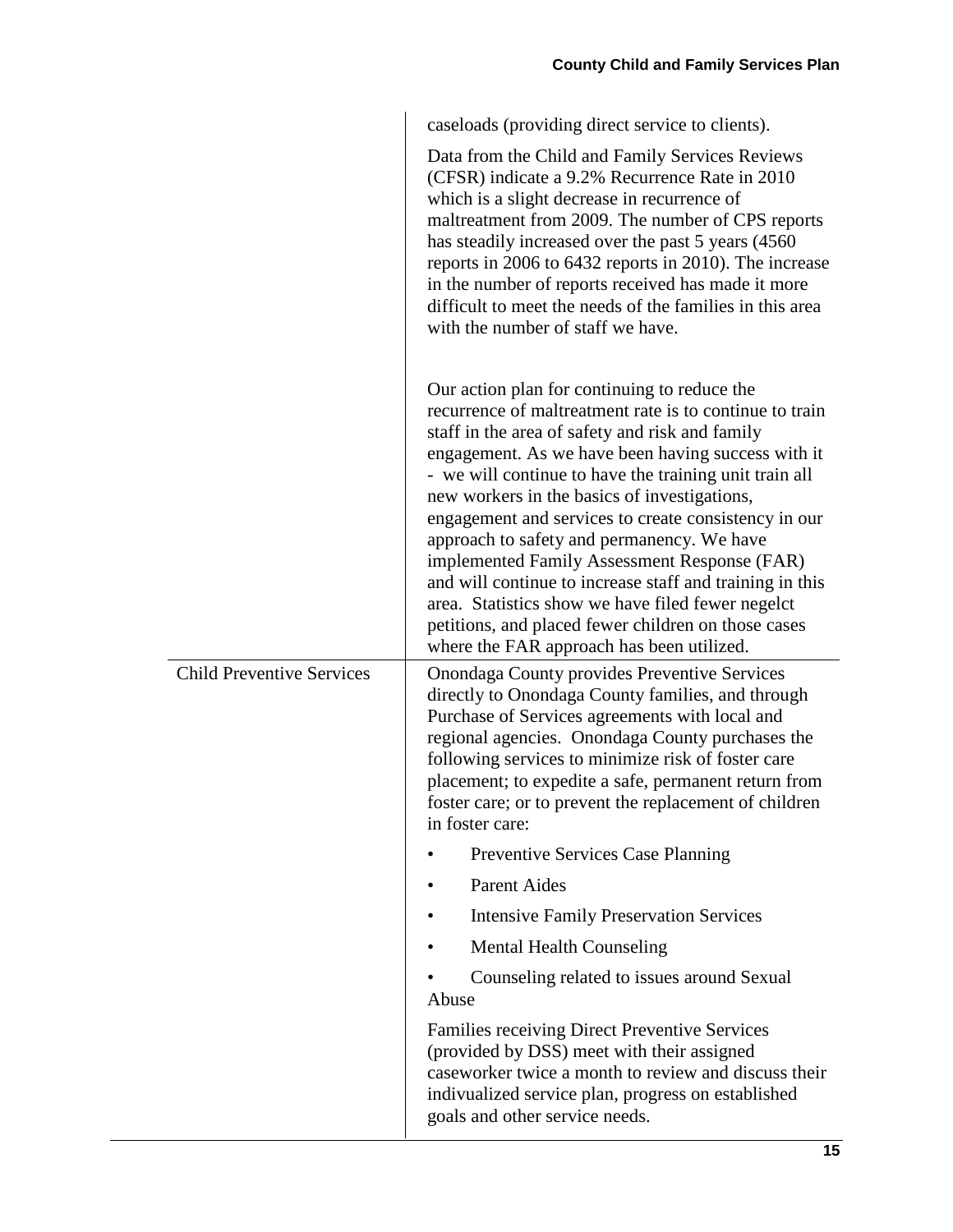|                    | In the near future, Direct Preventive worker's will be<br>trained in the Family Meeting process which will<br>enhance engagement with families as well as assist<br>families identify natural supports and learn to solve<br>issues/problems on their own. Our purchased<br>preventive workers have been trained in the use of<br>family meetings and will begin to implement this<br>process.                                                                                                                                                                                                                                                                                                                                                                                                                                                                                                                                                                                                                                                                                                                                                                                                                                                                                                                      |
|--------------------|---------------------------------------------------------------------------------------------------------------------------------------------------------------------------------------------------------------------------------------------------------------------------------------------------------------------------------------------------------------------------------------------------------------------------------------------------------------------------------------------------------------------------------------------------------------------------------------------------------------------------------------------------------------------------------------------------------------------------------------------------------------------------------------------------------------------------------------------------------------------------------------------------------------------------------------------------------------------------------------------------------------------------------------------------------------------------------------------------------------------------------------------------------------------------------------------------------------------------------------------------------------------------------------------------------------------|
| <b>Foster Care</b> | Onondaga County provides foster care placement<br>services to children and youth who are in need of<br>protection due to abuse and neglect, or due to child<br>behavior that leads to PINS and/or JD petitions to be<br>filed to Family Court. There are also a small group<br>of children who have been placed in foster care due<br>to a caretaker's inability to meet their needs, usually<br>due to extreme behavior problems resulting from<br>mental illness or another disability. Permanent, safe<br>discharge from foster care is the primary goal, once a<br>child is placed in foster care. Onondaga County is<br>dedicated to a child centered/family focused approach<br>to finding permanency for children in foster care.                                                                                                                                                                                                                                                                                                                                                                                                                                                                                                                                                                            |
|                    | The practice of concurrent planning has become a<br>part of our ongoing planning to expand positive<br>outcomes for children in care. It is an ethical truthful<br>and respectful process that includes and empowers<br>families. Concurrent planning broadens permanency<br>options for children and families at the onset of<br>placement and optimally before. Caseworkers and<br>Supervisors have been trained in Concurrent Planning<br>Practice as well as like-minded models including<br>Transition to Independence (TIP) and Family<br>Meetings. Concurrent planning is taught at our<br>foster parent training; caseworkers are revisiting<br>concurrent planning with foster parents and families<br>as they visit the foster homes. Supervisors are<br>meeting regularly with a Concurrent Planning trainer<br>to insure concurrent planning is a common practice in<br>all of our cases involving children in placement and<br>at risk of placement. Supervisors are addressing<br>concurrent planning with their case workers at case<br>conferences and report that concurrent planning is<br>being utilized in 100% of foster care cases.<br>Concurrent planning is reviewed at the Permanency<br>Planning Review Panel(PPRP). Foster Parent<br>training now includes a birth parent speaking about |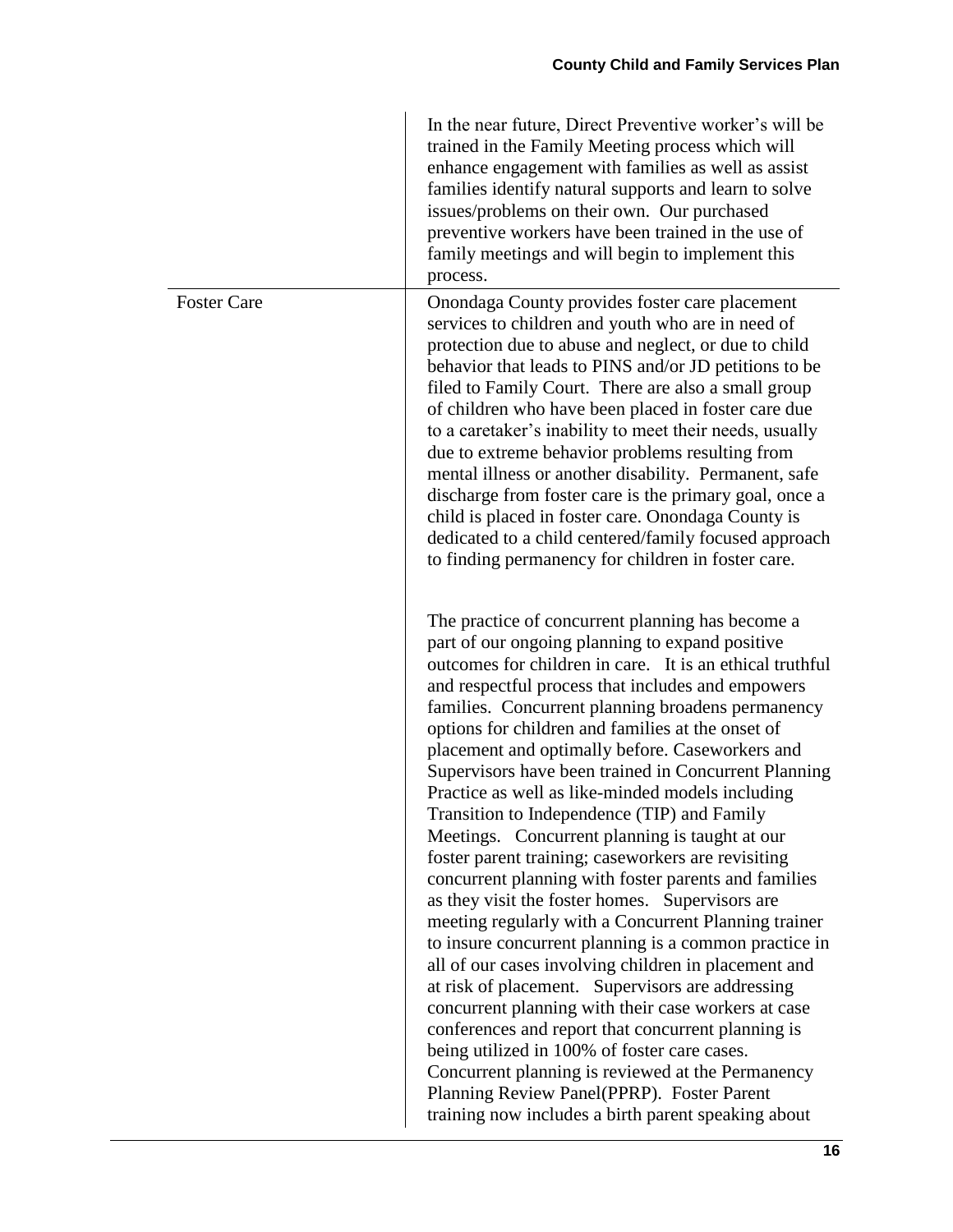her journey in the foster care system.

All Onondaga County caseworkers and supervisors in the Foster Care and Relative Placement units are being trained in Family Meetings. A Family Meeting (FM) is a gathering of family members, friends, community resource representatives, and other interested people who join together to strengthen a family, brainstorm ideas to assist the family in reaching goals, and develop a safety and permanency plan for the child(ren). Family Meetings evolve from the way that families form a natural helping system to meet needs and solve problems. The Family Meeting is a forum in which the family and their network of supports come together to develop, implement, or change the family and child service plan that addresses child safety, permanency and well-being.

While these initiatives and practices are occurring, the number of children in foster care continues to decline. In August 2010 a total of 369 children were residing in foster care. As of August, 2011 the total number of children in foster care was 325.

Onondaga County continues to utilize The Family Support Center. The Family Support Center is a residential program provided by Elmcrest Children's Center for children and their siblings who are placed in foster care. The program is designed to provide a therapeutic intervention for children and families to facilitate a safe, fast, and permanent discharge for children who are placed for protective reasons. When discharge to a parent is not an immediate option, the center applies intensive resources to find the best placement option for the child, and facilitates a smooth transition for that child to their planned destination. The Family Support Center statistics show that while the majority of children were discharged from the center to foster care, kinship care and returns home happen frequently and expeditiously from the Center. Statistics show that since May of 2005 those children whose initial placement was at the Family Support Center spent less time in foster care than those who began their foster care placement in a foster home or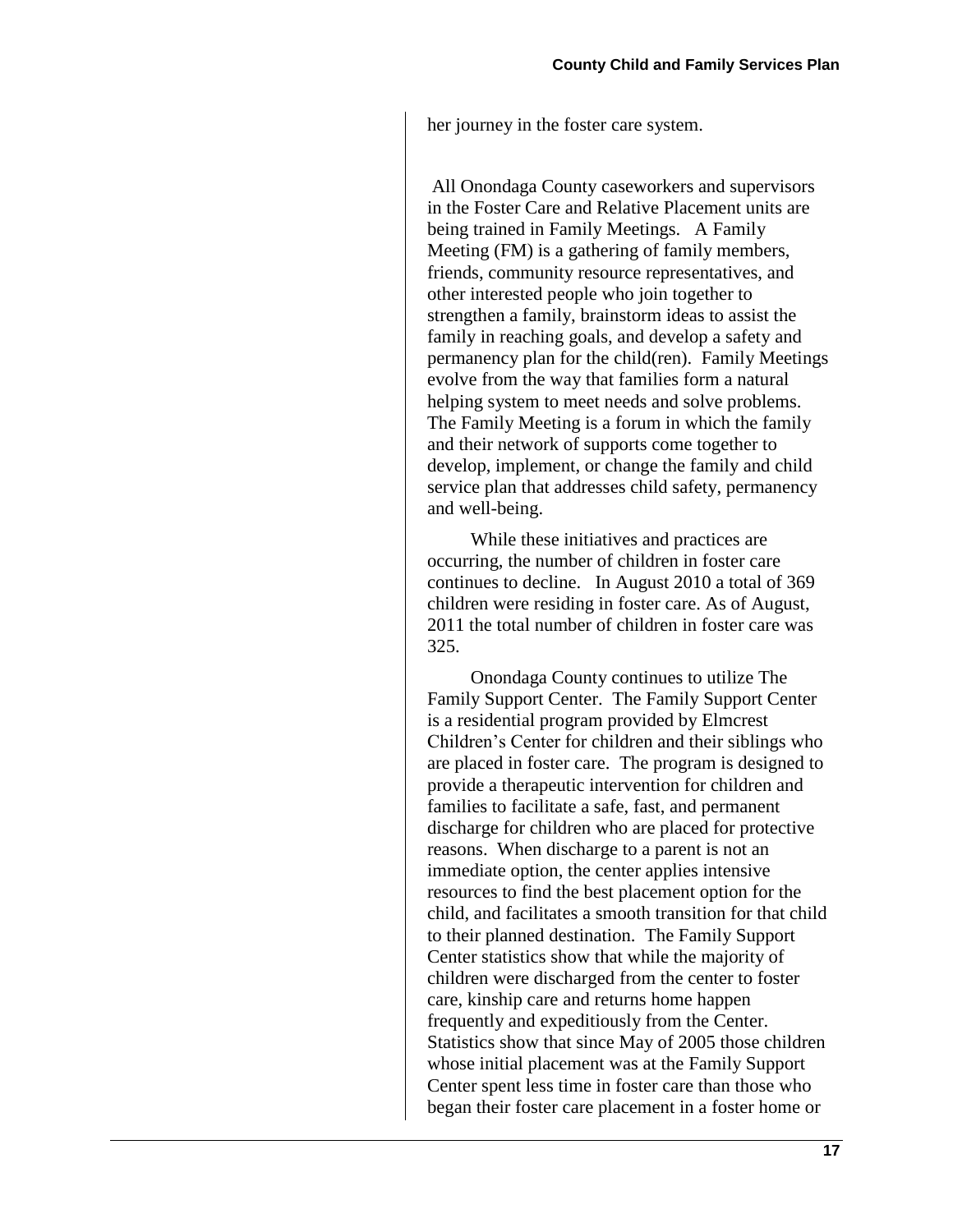higher level of care.

|                          | Onondaga County is committed to providing<br>frequent visits to parents whose children are in out of<br>home placement. Onondaga County utilizes the<br>Family Place Visitation program and encourages<br>parents to attend Family Place monthly planning<br>meetings. Onondaga County is part of an initiative<br>to bring Visit Hosts to Onondaga County.                                                                                                                                                                                                                                                                                       |
|--------------------------|---------------------------------------------------------------------------------------------------------------------------------------------------------------------------------------------------------------------------------------------------------------------------------------------------------------------------------------------------------------------------------------------------------------------------------------------------------------------------------------------------------------------------------------------------------------------------------------------------------------------------------------------------|
|                          | The Permanency Planning Review Panel is a<br>committee of DSS and OCFS staff who review every<br>foster care case to ensure that permanent plans are<br>established for foster care youth. This committee<br>assists the Department with developing case-specific<br>and programmatic interventions to address systemic<br>and other barriers to permanency for our children.                                                                                                                                                                                                                                                                     |
|                          | Relative Placement: As an alternative to Foster<br>Care, Onondaga County provides placement services<br>to children and youth in need of protection due to<br>abuse and neglect with identified family relatives or<br>suitable others. Caseworker's assigned to this unit<br>are in the process of being trained in the Family<br>Meeting process described above                                                                                                                                                                                                                                                                                |
| Adoption                 | The adoptions unit places children in homes<br>committed to lifelong permanency for children, and is<br>integral to ensuring the solidification of permanent<br>plans for youth who have been freed for adoption.<br>The unit seeks and acquires permanent homes for<br>children, facilitates the adoption agreement process,<br>and helps the family until finalization. In 2010, the<br>Adoptions unit finalized 66 adoptions. They have<br>also made gains in finding permanent resources for<br>the discharge of chidren other than adoption.                                                                                                 |
| Detention                |                                                                                                                                                                                                                                                                                                                                                                                                                                                                                                                                                                                                                                                   |
| <b>Youth Development</b> | This past year, since the last plan update, has been<br>represented by a sharper focus on youth development<br>through initiatives such as On Care (our local System<br>of Care). Aging and Youth staff sit on the leadership<br>committee and several working committees,<br>including the Youth Driven Committee and the<br>Family Focus Committee. On Care has been<br>instrumental in raising the focus on youth served by<br>the mental health system -- who also are<br>overwhelming represented in the social service and<br>juvenile justice systems -- and promoting the benefit<br>of including these youth in the services provided by |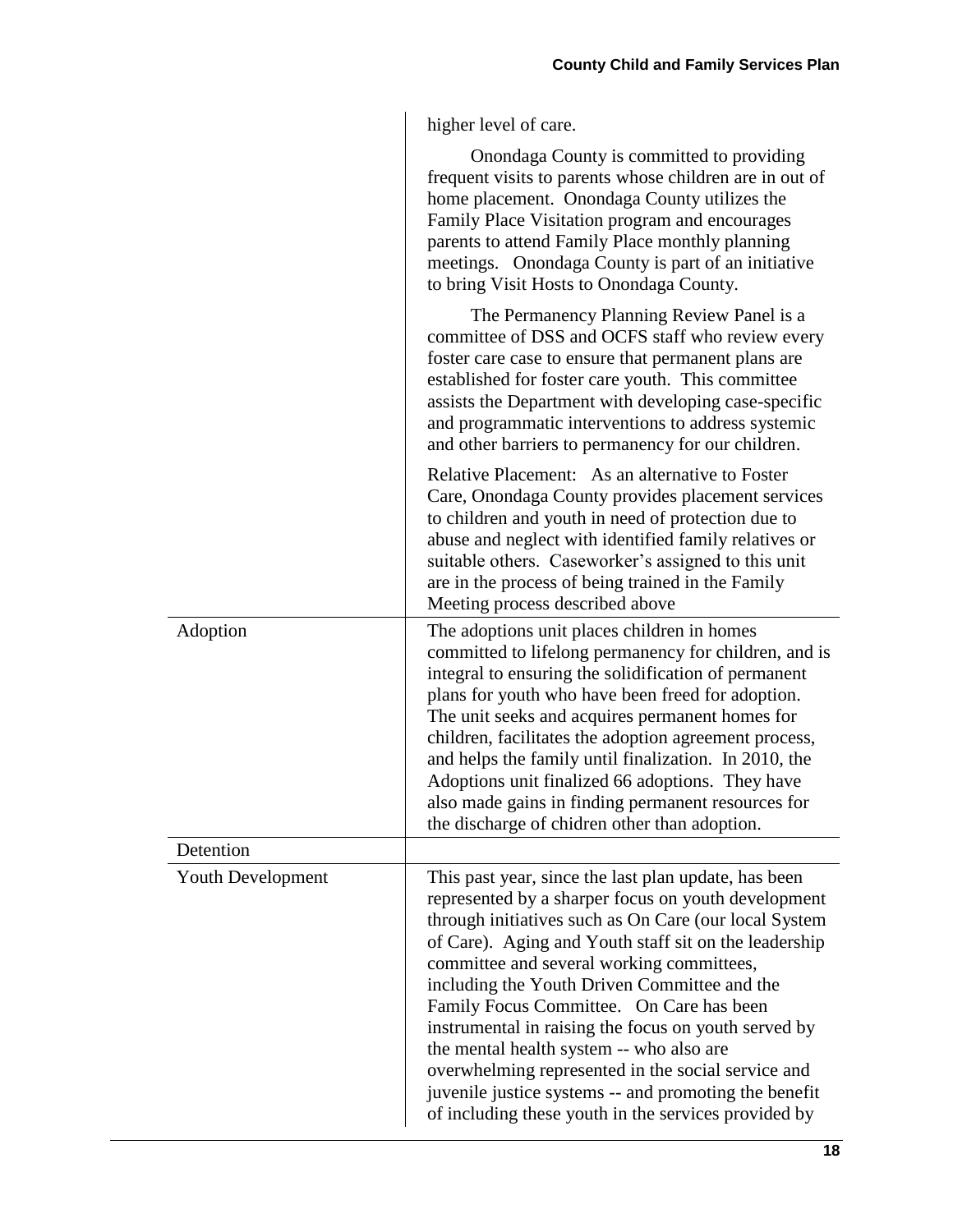|                                  | the youth development system.                                                                                                                                                                                                                                                                                                                                                                                                                                                                                                                                                                                                                                                                                                                                                                                                                                                                                                                                                                              |
|----------------------------------|------------------------------------------------------------------------------------------------------------------------------------------------------------------------------------------------------------------------------------------------------------------------------------------------------------------------------------------------------------------------------------------------------------------------------------------------------------------------------------------------------------------------------------------------------------------------------------------------------------------------------------------------------------------------------------------------------------------------------------------------------------------------------------------------------------------------------------------------------------------------------------------------------------------------------------------------------------------------------------------------------------|
|                                  | Department of Aging and Youth continues to provide<br>training to youth workers in the Advancing Youth<br>Development curriculum and the Youth Worker<br>Methods series, both of which continue to be well-<br>received. Community capacity for quality<br>programming has expanded. Beginning in fall 2011,<br>we began the coordination of a monitoring and<br>training collaboration with Say Yes to Education, the<br>education reform initiative being undertaken by the<br>Syracuse City School District. Site directors and<br>staff at after school programs at 20 City elementary<br>schools will receive training on School Age Program<br>Quality Assessment and on-going training on Youth<br>Worker Methods and other youth development<br>training.                                                                                                                                                                                                                                          |
| Runaway & Homeless Youth         | Onondaga County continues to provide young people<br>safe places to reside either on an emergency or longer<br>term transitional basis. Several employees of the<br>largest local provider of RHY services have attended<br>training in youth development and are utilizing youth<br>development principles in their work with young<br>people. The Onondaga County Runaway and<br>Homeless Youth Advisory Committee meets on a bi-<br>monthly basis to discuss the needs of runaway and<br>homeless youth, as well as resources available to<br>them. Committee membership consists of<br>McKinney-Vento liaisons from local education<br>agencies; representatives from local emergency<br>shelters and transitional apartments; probation;<br>mental health organizations; and other community<br>based organizations serving the RHY population.<br>The Committee has identified several areas of interest<br>and a few gaps in services, which we will strive to<br>address throughout the next year. |
| <b>Domestic Violence</b>         |                                                                                                                                                                                                                                                                                                                                                                                                                                                                                                                                                                                                                                                                                                                                                                                                                                                                                                                                                                                                            |
| <b>Adult Protective Services</b> | Reduction in the number of overdue reports.                                                                                                                                                                                                                                                                                                                                                                                                                                                                                                                                                                                                                                                                                                                                                                                                                                                                                                                                                                |
|                                  | Increase in outreach/education in the community.                                                                                                                                                                                                                                                                                                                                                                                                                                                                                                                                                                                                                                                                                                                                                                                                                                                                                                                                                           |
| Child Care                       | During the past year, the Low Income Day Care Unit<br>has contained program costs and has been able to<br>avoid reducing financial eligiblity to below 200% of<br>the Federal Poverty Level. We were also able to<br>avoid a waiting list. A waiting list would have left<br>financially eligible families without day care needed                                                                                                                                                                                                                                                                                                                                                                                                                                                                                                                                                                                                                                                                         |

 $\left| \right|$  the youth development system.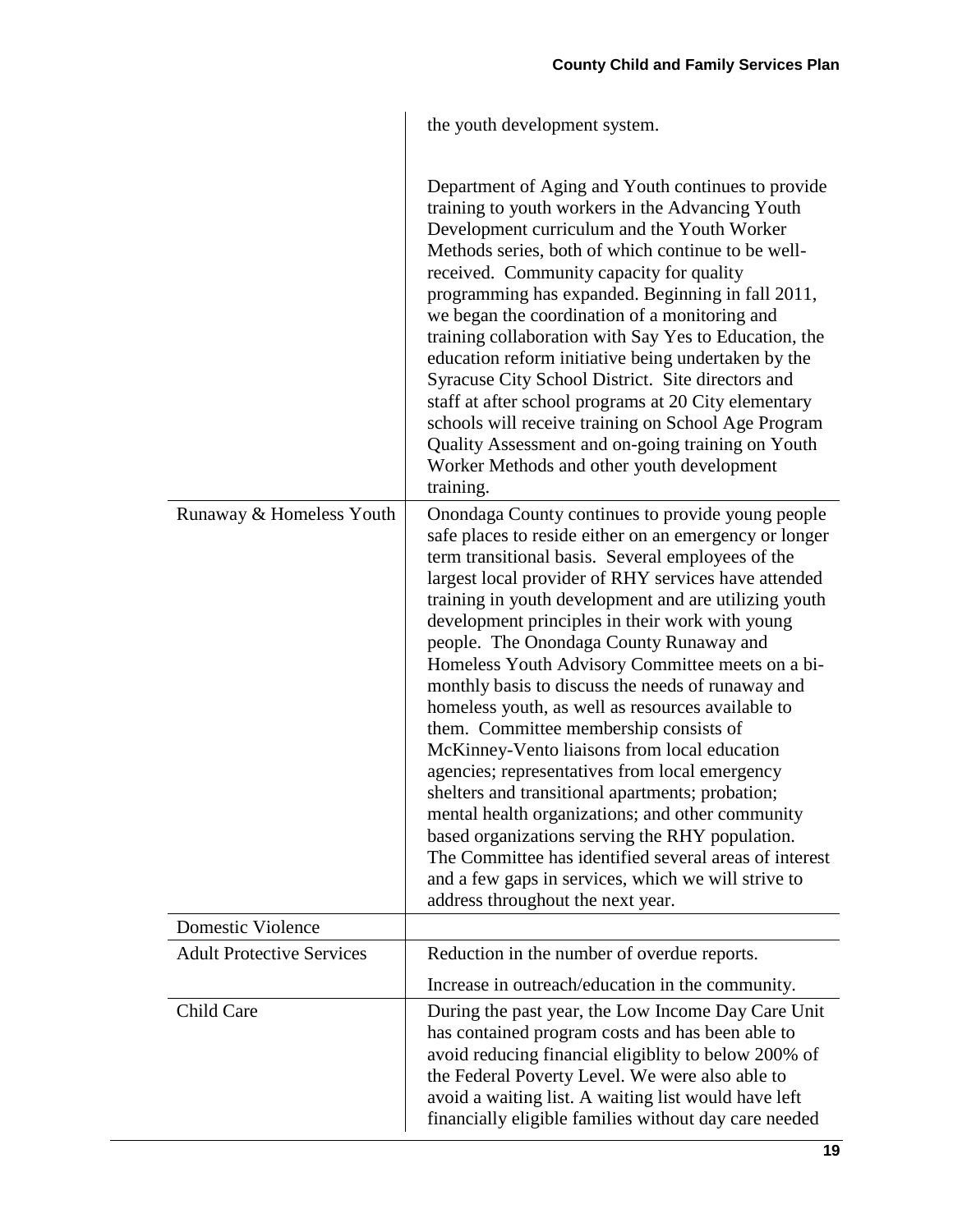to continue working.Their only other alternative would have been to leave their children without safe and adequate child care.

Day Care subsidy application information is available on the Ongov.net website. Several forms are also available for applicant and recipients to assist them in maintaining their case record.

Applicant/recipients are able to fax information to the local office to maintain their eligibility.

We continue to offer a drop box outside the State Street entrance, giving 24-hour access for the submission of required paperwork.

The Office of Children and Family Services has initiated the use of Child Care Time and Attendance to assist in the processing of day care applications and subsidy payments.

**3.** Noting the data and trends as identified in Appendix C; and the cumulative district consultations (Appendices B-1 to B-6), describe the underlying conditions or factors that influence your performance in meeting the needs of children, youth, adults and families (as applicable) in each of the following program areas:

| <b>Child Protective Services</b> | Data from the Child and Family Services Reviews<br>(CFSR) indicate a 9.2% Recurrence Rate in 2010<br>which is a slight decrease in recurrence of<br>maltreatment from 2009. The number of CPS reports<br>has steadily increased over the past 5 years (4560)<br>reports in 2006 to 6432 reports in 2010). The increase<br>in the number of reports received has made it more<br>difficult to meet the needs of the families in this area<br>with the number of staff we have. |
|----------------------------------|-------------------------------------------------------------------------------------------------------------------------------------------------------------------------------------------------------------------------------------------------------------------------------------------------------------------------------------------------------------------------------------------------------------------------------------------------------------------------------|
| <b>Child Preventive Services</b> | In order for families to be successful in providing<br>safe environments for their children they need to have<br>strong support systems outside of DSS. Preventive<br>services work with the families to develop networks<br>of support. Family Team meetings will be an integral<br>part of forming these networks and we expect success<br>when their use becomes more common.                                                                                              |
| <b>Foster Care</b>               | The number of children in foster care is steadily<br>declining. we are taking advantage of the smaller<br>caseloads toprovide more child centered/family<br>focused services to our families. we have instituted                                                                                                                                                                                                                                                              |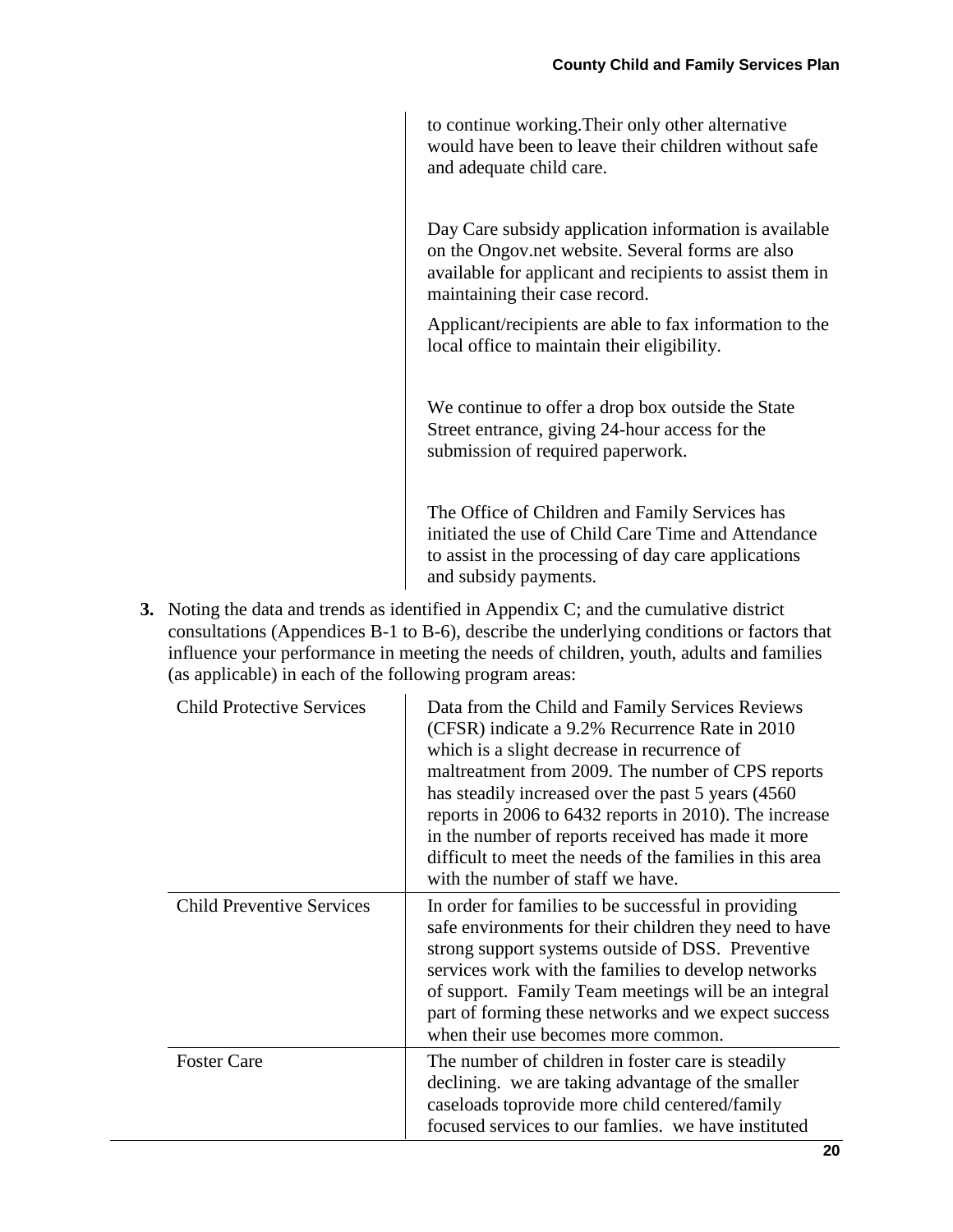|                          | family meetings, a residential placement team to<br>bring kids back home or to this community sooner<br>than in the past. we continue to concentrate on<br>concurrent planning to shorten the length of stay of<br>all children in foster care and to provide them with<br>permanence much sooner.                                                                                                                                                                                                                                                                                                                                                                                                                                                                                                                                                       |
|--------------------------|----------------------------------------------------------------------------------------------------------------------------------------------------------------------------------------------------------------------------------------------------------------------------------------------------------------------------------------------------------------------------------------------------------------------------------------------------------------------------------------------------------------------------------------------------------------------------------------------------------------------------------------------------------------------------------------------------------------------------------------------------------------------------------------------------------------------------------------------------------|
| Adoption                 | adoption workers are becoming more experienced<br>and are developing the skills to find permanent<br>options for children for whom adoption is not an<br>option. this includes searching for relatives, suitable<br>others and even return to bio parents in some cases.                                                                                                                                                                                                                                                                                                                                                                                                                                                                                                                                                                                 |
| Detention                |                                                                                                                                                                                                                                                                                                                                                                                                                                                                                                                                                                                                                                                                                                                                                                                                                                                          |
| <b>Youth Development</b> | We can assess the state of children and youth through<br>the supports they have at home and in the community<br>and by the behaviors they demonstrate. Indicators for<br>Onondaga County present a mixed picture.                                                                                                                                                                                                                                                                                                                                                                                                                                                                                                                                                                                                                                        |
|                          | In terms of adolescent behaviors, several indicators<br>show improvement over the past several years. The<br>rate for adolescent births (15-19) has fallen since<br>2004, when the county rate exceeded the state rate<br>$(8.5\% \text{ vs } 8.2\%$ , respectively). In 2009, both the<br>county and the state are at 8.2%. Although this rate<br>is higher than national and state targets, it is still a<br>movement in a positive direction. Other measures of<br>change in adolescent behaviors are the reduction in<br>all juvenile (under age 16) arrests between 2005 and<br>2010. Young adult (16-21) arrests for violent crimes<br>are also significantly reduced from 81.9 per 10,000<br>population in 2005 to 63.6 per 10,000 in 2010. The<br>2010 county rate is drastically below that of New<br>York State at 87.6 per 10,000 population. |
|                          | Economic security for children and youth has become<br>more tentative. The rate for children and youth under<br>the age of 17 living below the poverty line has<br>increased from 18% in 2005 to 19% in 2009. In<br>addition, the unemployment rate for all residents aged<br>16 and over increased from 4.5% in 2005 to 8% in<br>2010. Both of these measures are expected to remain<br>high, possibly grow, as the economy continues to<br>demonstrate only slow improvement. A positive<br>measure of the security of children and youth in their<br>homes is reflected in the reduction in both numbers<br>of indicated abuse/maltreatment reports and numbers                                                                                                                                                                                       |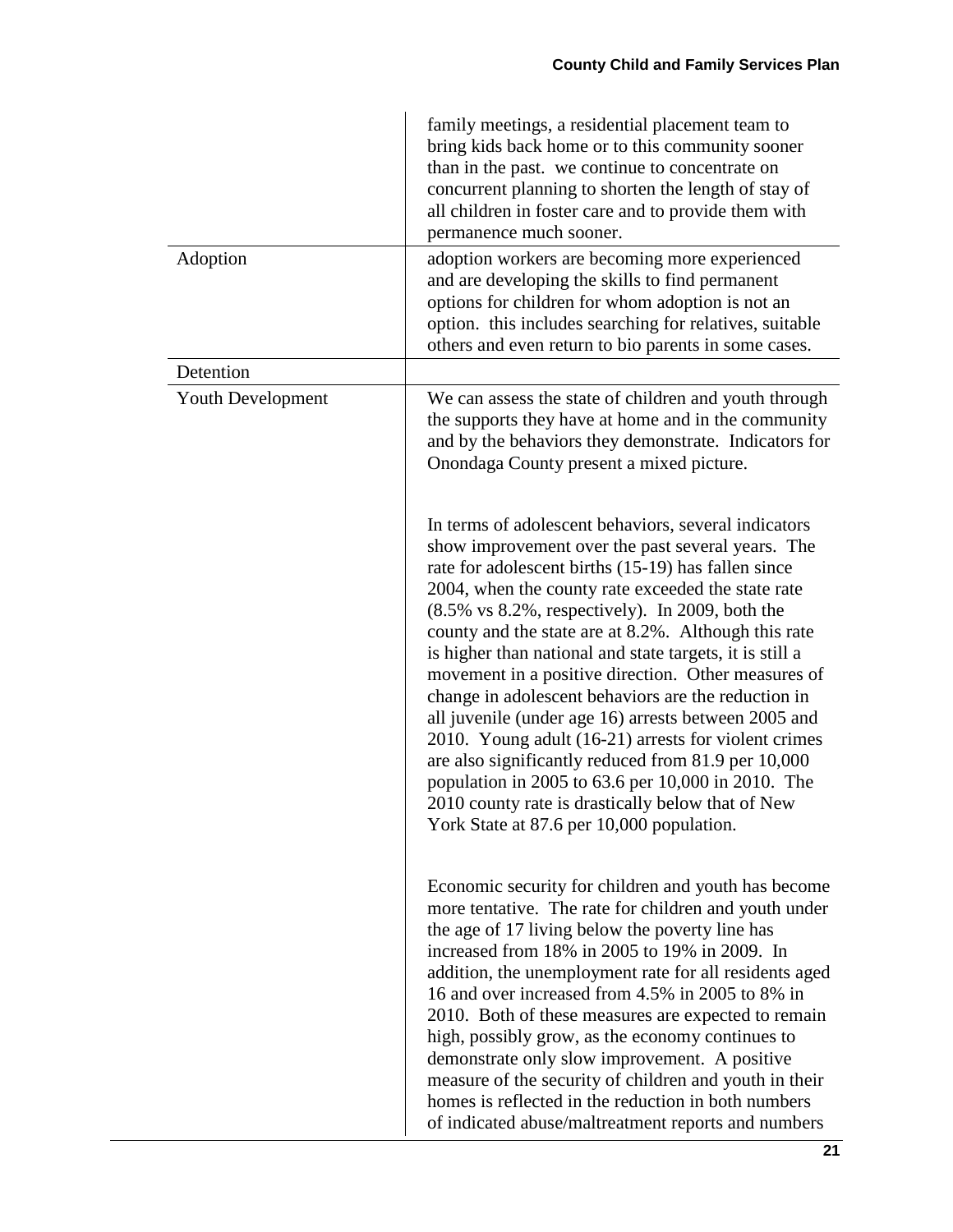of children/youth in indicated reports. From 2005 to 2010 numbers of indicated reports dropped from 31.8% to 18.7%, and the numbers of children/youth involved decreased from 20.4 per 1,000 population to 15.5 per 1,000. These dramatic changes were probably due largely to the initiation of the Family Assessment Response (FAR) in Onondaga County in 2008.

The capacity of agencies to provide youth development services has been severely impacted by continued reductions in funding for youth programs. We know from anecdotal information collected from agency and municipal annual reports that the three most often cited challenges these programs face are loss of program funding, transportation and reductions in numbers of children attending. These challenges are interrelated: loss of funding impacts ability to provide transportation, further impacting numbers of children being served. Through our quarterly Agency Directors' meetings we have learned that agencies are concerned about the troubling behaviors being exhibited by the children they serve. These concerns are also borne out by the evaluations we administer at each Free and Practical Workshop training we offer. When asked about future training that youth workers request, "dealing with challenging behaviors of program participants" is an oft cited topic. To address this issue, the Youth Bureau will offer a Free and Practical Workshop on this topic in late 2011 or early 2012, and will provide an abbreviated training for Agency Directors at the November quarterly meeting. In addition, the Youth Bureau continues to provide staff development training in such curricula as Advancing Youth Development and Youth Worker Methods. These help youth workers improve skills required to work with all youth and to create positive developmental settings at program sites.

While the traditional youth development system is impeded by funding constraints, several other systems affecting children and youth demonstrate healthy and impactful activity.

 $\Box$ Numbers of youth sent to secure detention is at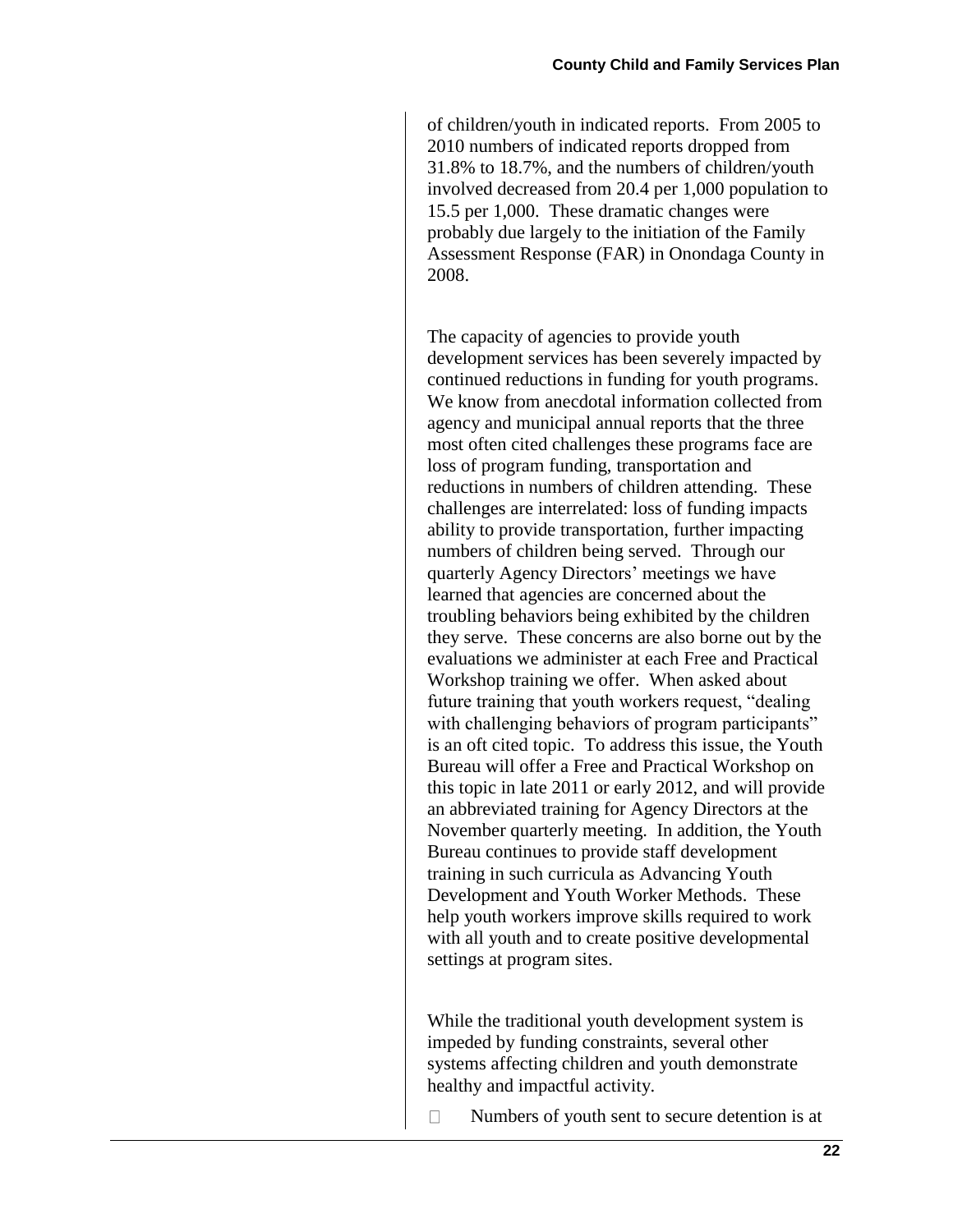an historic low and there is greater effort to develop a continuum of community-based alternatives for juvenile delinquents, which provide better outcomes for the youth at a lower cost to the community.

|                          | Say Yes to Education has invested considerable<br>resources into providing afterschool academic and<br>enhancement services for children in 20 elementary<br>schools in the Syracuse City School District. The<br>afterschool services are run jointly by Say Yes, the<br>school district, and community-based organizations.<br>Although this initiative provides afterschool services<br>within the security of the schools, the shortcomings<br>from the perspective of many parents, especially<br>those working, are that programs end by 4:00 and<br>there is no program on Fridays.                                                                     |
|--------------------------|----------------------------------------------------------------------------------------------------------------------------------------------------------------------------------------------------------------------------------------------------------------------------------------------------------------------------------------------------------------------------------------------------------------------------------------------------------------------------------------------------------------------------------------------------------------------------------------------------------------------------------------------------------------|
|                          | On Care, Onondaga County's System of Care<br>initiative, is elevating attention on children, youth<br>and families served in the mental health system<br>(many also served in juvenile justice, child welfare<br>and special education systems). On Care is making<br>steady and dramatic progress in developing a<br>spectrum of specialized, youth development and<br>family-supportive services that are community-based<br>so that fewer children/youth will be sent to residential<br>facilities and can be served locally while living at<br>home. On Care recently recognized and funded<br>several youth development programs that provide<br>targeted |
| Runaway & Homeless Youth | Key informants, surveys and other data provide<br>information used to assess needs of the RHY<br>population. The Onondaga County RHY Advisory<br>Committee has identified several areas that need<br>some degree of attention. The Syracuse Common<br><b>Council Homeless and Housing Vulnerable Task</b><br>Force, and the Onondaga County Continuum of Care<br>have also identified and discussed needs of homeless<br>individuals including youth.                                                                                                                                                                                                          |
|                          | Some of the identified issues have had at least one<br>action taken toward finding solutions. For example,<br>because RHY providers identified the need for<br>parents and youth to advocate for their educational<br>rights, the RHY Advisory Committee welcomed The<br><b>Syracuse University Parent Advocacy Center</b><br>(SUPAC) to one of its meetings. The staff from                                                                                                                                                                                                                                                                                   |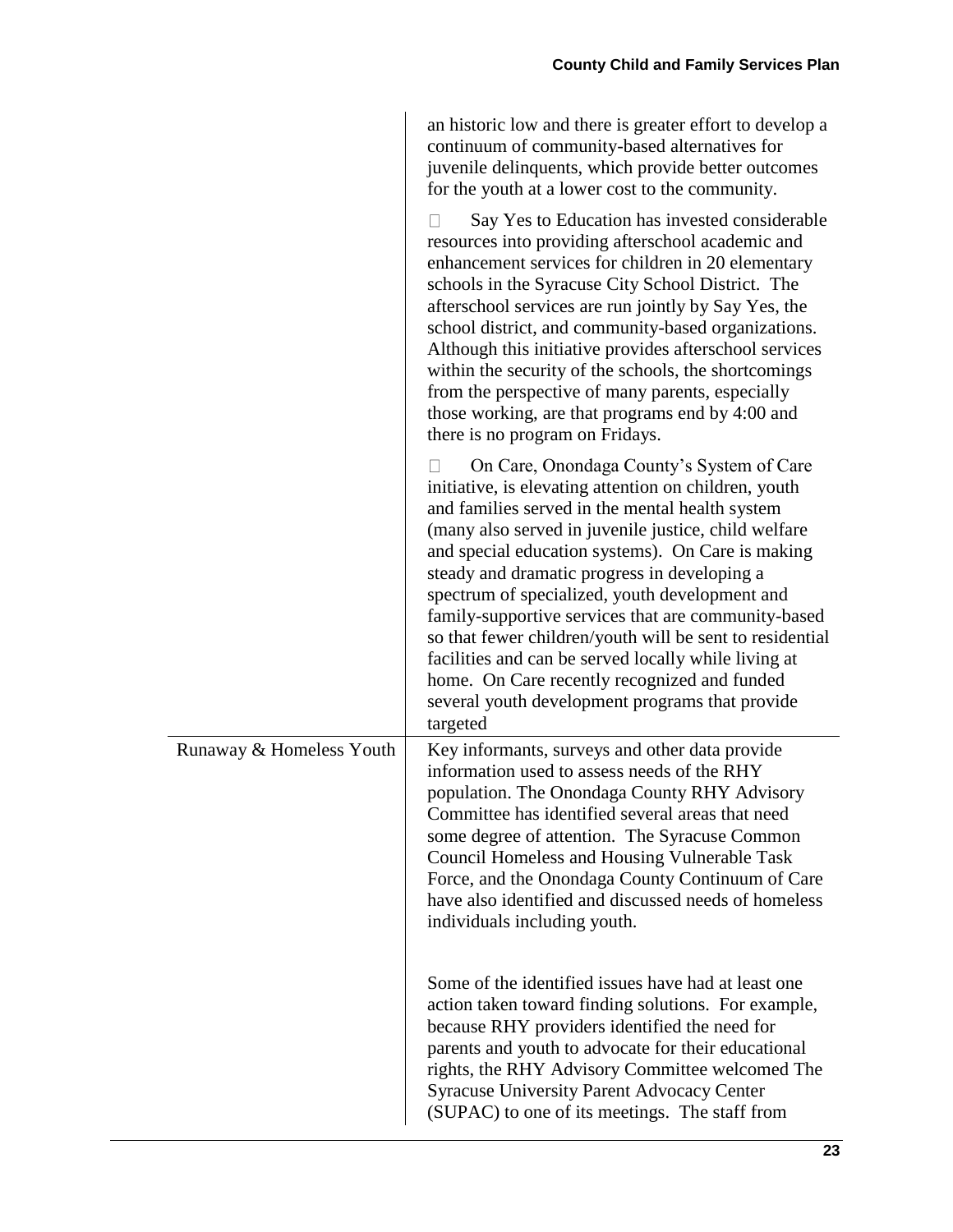|                                  | SUPAC explained their services and training<br>opportunities for parents to committee members and<br>gave examples of how they could help parents<br>advocate for their children's rights. In addition,<br>SUPAC informed attendees that they can assist those<br>that act in a surrogate "parent" role, such as staff at<br>shelters and transitional housing for youth. Also,<br>RHY providers have noticed an apparent rise in the<br>number of young people accessing services with<br>mental health concerns or severe behavioral issues.<br>In response, the RHY Services Coordinator is<br>encouraging all RHY providers and staff to attend<br>Mental Health First Aid (MHFA) and has invited the<br>MHFA coordinator to give a presentation at a future<br>Advisory Committee meeting.<br>Other concerns that have been raised, but not yet<br>addressed are the lack of shelter services specifically |
|----------------------------------|-----------------------------------------------------------------------------------------------------------------------------------------------------------------------------------------------------------------------------------------------------------------------------------------------------------------------------------------------------------------------------------------------------------------------------------------------------------------------------------------------------------------------------------------------------------------------------------------------------------------------------------------------------------------------------------------------------------------------------------------------------------------------------------------------------------------------------------------------------------------------------------------------------------------|
|                                  | for youth up to the age of 24 years, and shelter<br>services that accommodate the unique needs of<br>transgender youth.<br>Future needs assessment activities will focus on the<br>issue of mental and behavioral health in the RHY<br>population.                                                                                                                                                                                                                                                                                                                                                                                                                                                                                                                                                                                                                                                              |
| Domestic Violence                |                                                                                                                                                                                                                                                                                                                                                                                                                                                                                                                                                                                                                                                                                                                                                                                                                                                                                                                 |
| <b>Adult Protective Services</b> | Restructuring staff assignments has contributed to the<br>reduction of overdue reports.                                                                                                                                                                                                                                                                                                                                                                                                                                                                                                                                                                                                                                                                                                                                                                                                                         |
|                                  | Our increase in presence/recognition in the<br>community has led to greater demand for education<br>about our program.                                                                                                                                                                                                                                                                                                                                                                                                                                                                                                                                                                                                                                                                                                                                                                                          |
| Child Care                       | We will continue to meet with Jobsplus, Child Care<br>Solutions, and provider groups to access ongoing<br>needs.                                                                                                                                                                                                                                                                                                                                                                                                                                                                                                                                                                                                                                                                                                                                                                                                |

## **IV. Priority Program Areas**

From the Self Assessment in Section III, please identify the program areas that the district has determined to be priorities.

- **4.** Child Welfare:
- **5.** FAR increase the number of staff and expand the criteria in order to raise the % of reports they accept to 40% instead of our current 30%.
- **6.** investigations improve worker/supervisor ratio and lower # of new reports per worker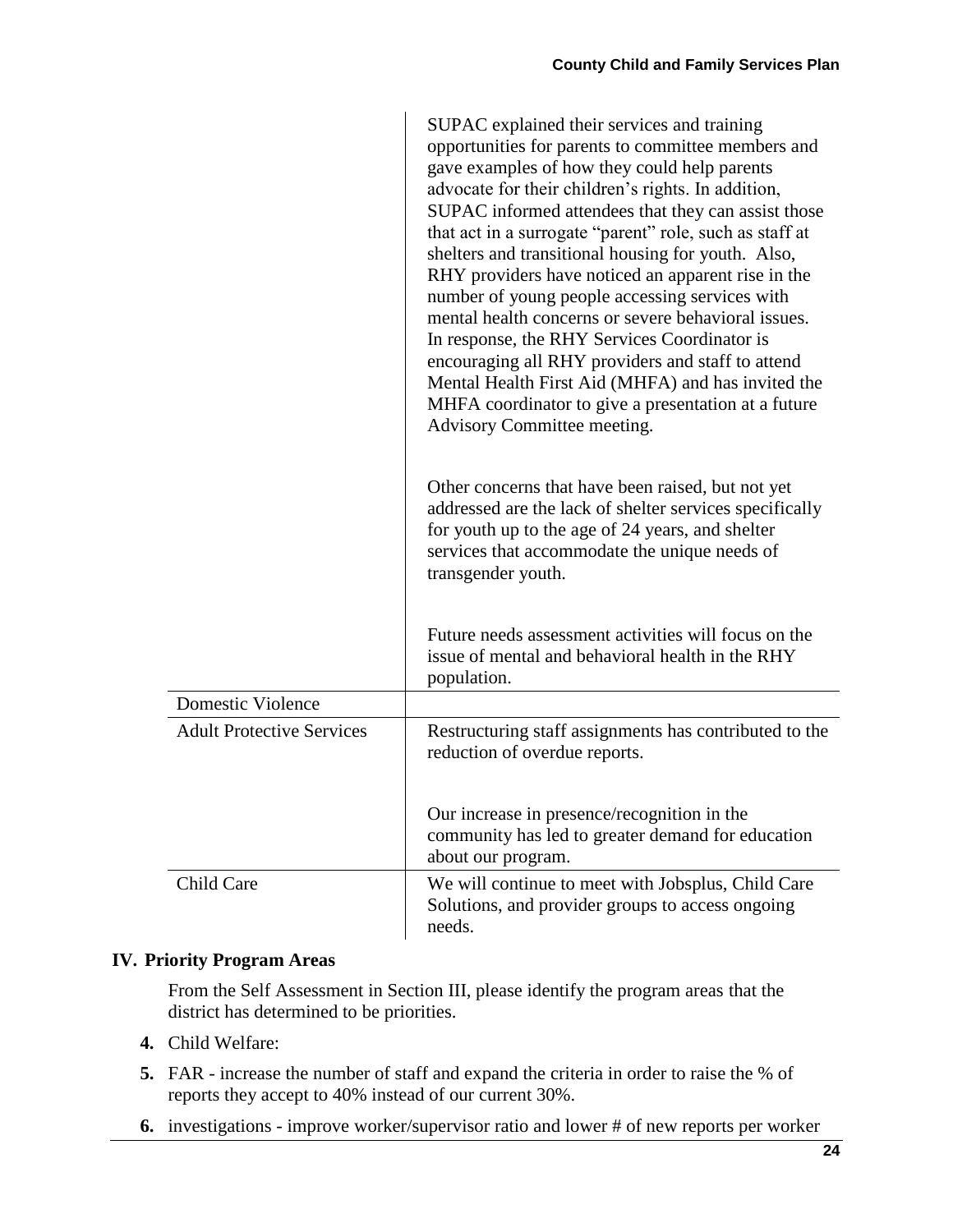- **7.** Adoptions and foster care work with OCFS to supply family finding training for staff
- **8.** foster care and realtive placements continue to train in and implement family meetings
- **9.** Preventive our contract preventive agencies have been trained in family meetings, need to provide this training to our in-house preventive staff.
- **10.** Youth Bureau:
- **11.** 1. Children and youth will have quality youth development experiences -- Work with youth serving agencies to provide training and technical assistance on best practices.
- **12.** 2. Children and youth will have sufficient quality experiences -- Assist youth serving agencies and programs to continue to provide high quality services while funding is being reduced.
- **13.** 3. Children and youth will have access to youth development services in all systems serving children and youth -- Work cross systems to infuse youth development approaches in programs provided by other systems that serve children and youth
- **14.** 4. Children and youth will have quality youth development experiences -- Work with youth serving agencies to provide training and technical assistance on best practices.
- **15.** 5. Children and youth will have sufficient quality experiences -- Assist youth serving agencies and programs to continue to provide high quality services while funding is being reduced.
- **16.** 6. Children and youth will have access to youth development services in all systems serving children and youth -- Work cross systems to infuse youth development approaches in programs provided by other systems that serve children and youth.
- **17.** Runaway & Homeless Youth
- **18.** 7. Young people accessing the RHY system will be served by staff with knowledge of mental health and youth development principles.
- **19.** 8. RHY providers will become more familiar with the unique needs of LGBT youth, especially those who are transgender.
	- 9. Individuals in the community will be made aware of services available for RH youth.

## **V. Outcomes**

**1.** Outcomes are based on the district's performance as identified through the data and trends noted in the Self Assessment. Outcomes should be expressed as desired changes within each program area to address the underlying conditions or factors as noted in the district's self assessment. The outcomes must also be related to the use of OCFS funding, and/or required areas of services by the social services district and Youth Bureau. If the county receives RHYA funding, outcomes and strategies must be included and should address the coordination of available resources for runaway and homeless youth. Districts may incorporate outcomes from their Child and Family Services Review Program Improvement Plans. Districts are required to address at least two of the following Statedetermined adult service goals.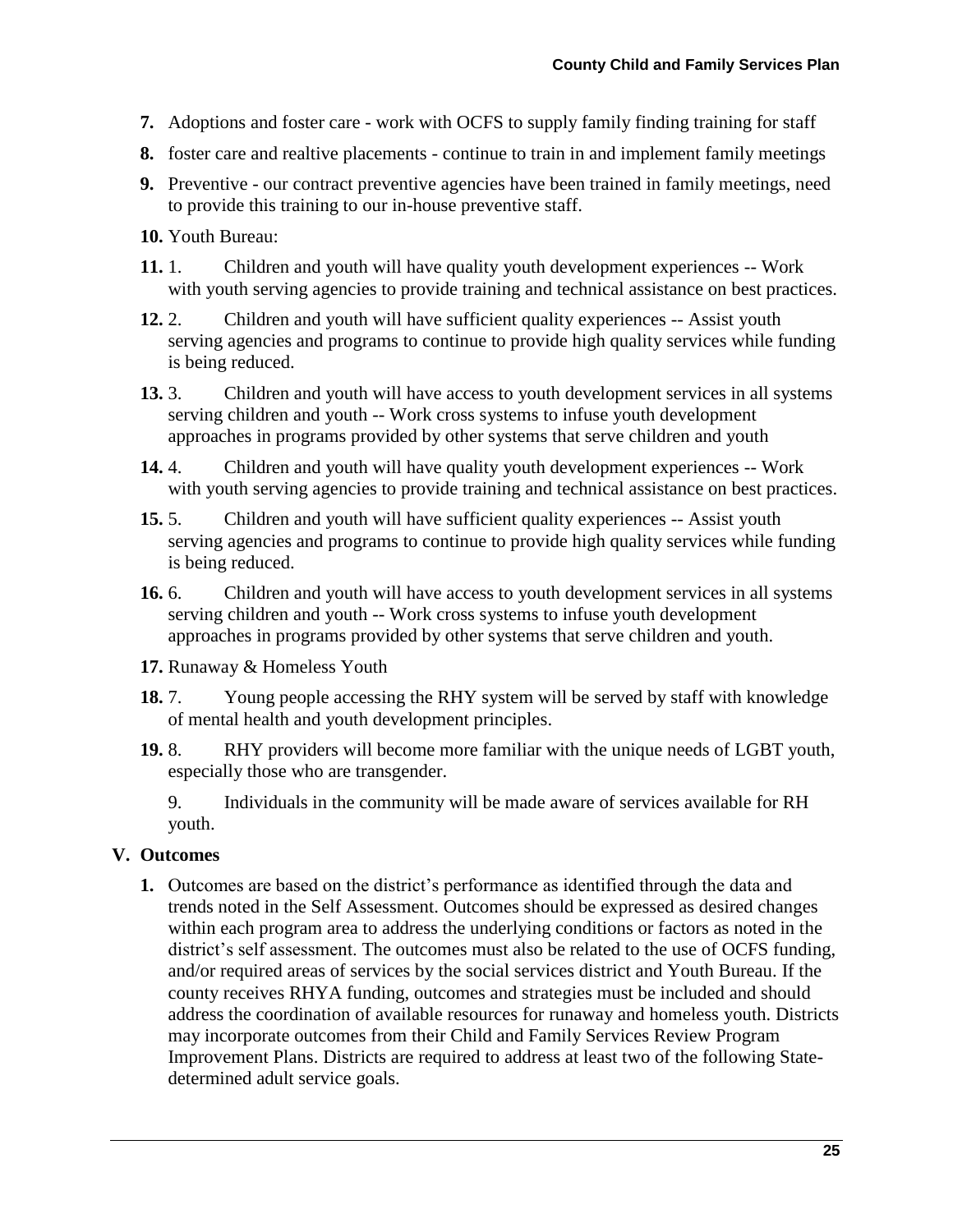- **a.** Impaired adults who self-neglect or are abused, neglected, or exploited by others will be identified, have their living situation thoroughly investigated, and be protected.
- **b.** To pursue appropriate legal interventions to address situations where impaired adults are at risk of harm, are unable to make informed decisions, and are refusing necessary services.
- **c.** To utilize multi-disciplinary community resources to improve assessments as well as develop service plans which reduce risk and protect adults.
- **d.** To provide protective services in the least restrictive manner, respecting the adult's rights to self-determination and decision-making.

List the district's outcomes for each program area below:

| <b>Child Protective Services</b> | Continue to lower the recurrence rate. Lower number<br>of workers to supervisors ratio from 6:1 to 5:1.<br>Lower number of reports received by each<br>investigator. Increase number of reports eleigible for<br>FAR and increase the number of workers to take<br>those reports. |
|----------------------------------|-----------------------------------------------------------------------------------------------------------------------------------------------------------------------------------------------------------------------------------------------------------------------------------|
| <b>Child Preventive Services</b> | Train in-house staff in family meetings                                                                                                                                                                                                                                           |
| <b>Foster Care</b>               | Continue to decrease the number of children in<br>placement including reducing the number of children<br>in residential care and/or their length of time in<br>residential care.                                                                                                  |
| Adoption                         | Continue to find resources for freed children so they<br>can be dischrged to permanent homes.                                                                                                                                                                                     |
| Detention                        |                                                                                                                                                                                                                                                                                   |
| <b>Youth Development</b>         | Children and youth will have quality youth<br>1.<br>development experiences.                                                                                                                                                                                                      |
|                                  | 2.<br>Children and youth will have sufficient quality<br>youth development experiences.                                                                                                                                                                                           |
|                                  | Children and youth will have access to youth<br>3.<br>development services in all systems serving children<br>and youth.                                                                                                                                                          |
| Runaway & Homeless Youth         | Young people accessing the RHY system will<br>1.<br>be served by staff with knowledge of mental health<br>and youth development principles.                                                                                                                                       |
|                                  | RHY providers will become more familiar with<br>2.<br>the unique needs of LGBT youth, especially those<br>who are transgender.                                                                                                                                                    |
|                                  | 3.<br>Individuals in the community will be made<br>aware of services available for RH youth.                                                                                                                                                                                      |
| <b>Domestic Violence</b>         |                                                                                                                                                                                                                                                                                   |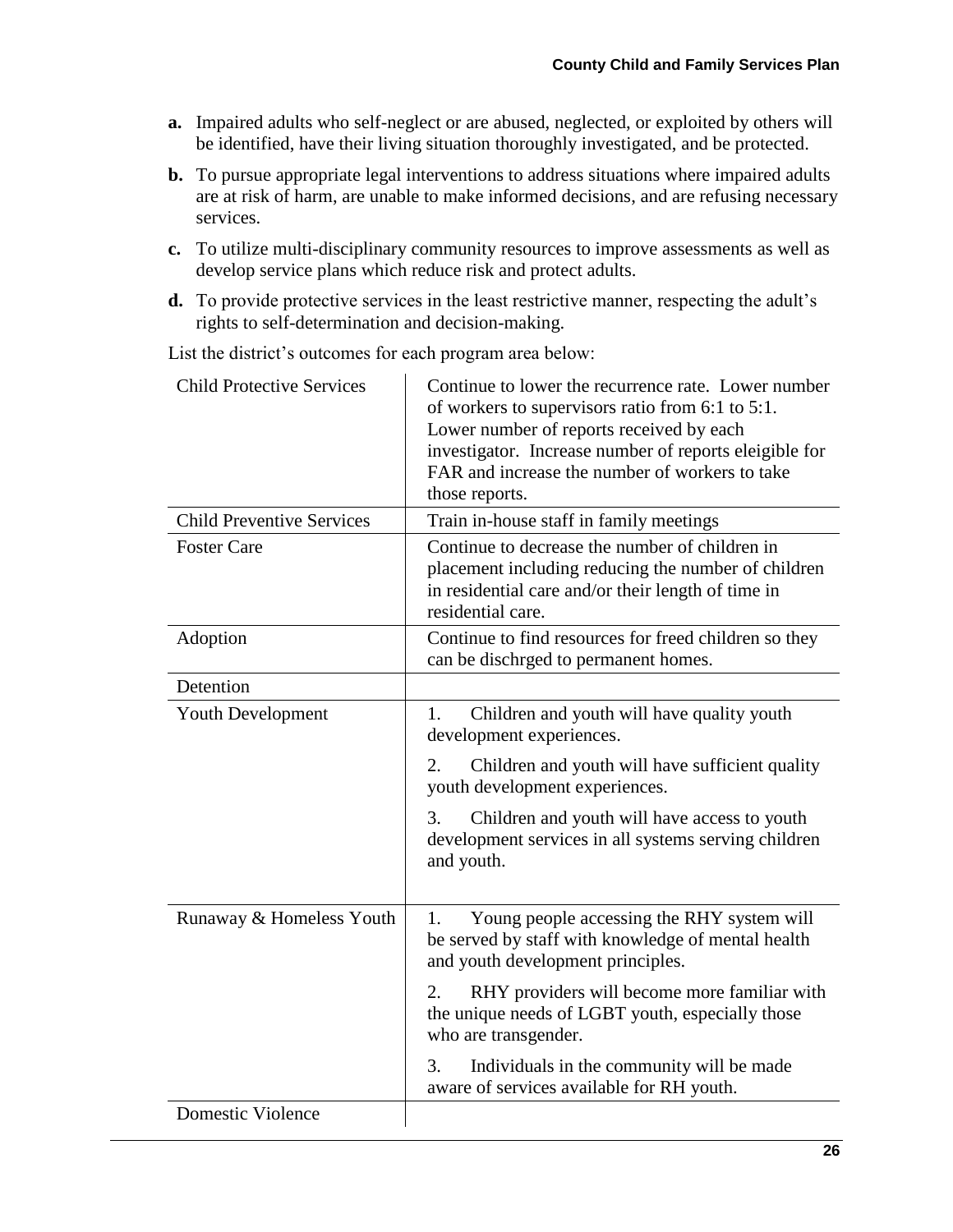| <b>Adult Protective Services</b> | B - We track the number of requests for Guardians,<br>STIPSO, (short term involuntary protective orders)<br>and Access Orders. We have regular scheduled<br>meetings with our DSS attorney. We are part of the<br><b>Syracuse Area Domestic and Sexual Violence</b><br>Coalition, and specifically the Elder Abuse Sub-<br>committee, which work with the DA and Law<br>Enforcement.                                                                                                                                                                                                                                                                                      |
|----------------------------------|---------------------------------------------------------------------------------------------------------------------------------------------------------------------------------------------------------------------------------------------------------------------------------------------------------------------------------------------------------------------------------------------------------------------------------------------------------------------------------------------------------------------------------------------------------------------------------------------------------------------------------------------------------------------------|
|                                  | D - All referrals are accepted with the intent to allow<br>the individuals ultimate freedom in their choice of<br>life style. Caseworkers evaluate for risk of harm, and<br>the individuals understanding of the consequences of<br>their decisions. If the caseworker, with input from<br>their Supervisor, can attest that the individual<br>understands their decision, then no legal actions will<br>be taken. If appropriate, the caseworker will attempt<br>to help the individual remain in their own home by<br>accessing home health care services, the assistance of<br>responsible family members, friends or neighbors, or<br>voluntary financial management. |
| Child Care                       |                                                                                                                                                                                                                                                                                                                                                                                                                                                                                                                                                                                                                                                                           |

**2.** Identify quantifiable indicators (measures) of the desired changes in order to track progress.

| <b>Child Protective Services</b> | By the end of 2012, have worker to supervisor ratio<br>at 5:1. By July 1st of 2012 lower the number of new<br>reports per investigator by one per person per month.<br>Lower it another one per person per month by the end<br>of 2012 and every 6 months until they are between 7<br>and 9 each a month.                                                                              |
|----------------------------------|----------------------------------------------------------------------------------------------------------------------------------------------------------------------------------------------------------------------------------------------------------------------------------------------------------------------------------------------------------------------------------------|
| <b>Child Preventive Services</b> | Continue to use these services to prevent placement.                                                                                                                                                                                                                                                                                                                                   |
| <b>Foster Care</b>               | continue to reduce number of children in foster care<br>by 5 % each year until the end of this plan. Increase<br>% of cases where family meetings are held by 20% in<br>2012 and then by 10% a year. Reduce length of stay<br>in residential care from 12 to 10 months in 2012 with<br>a goal for these stays to be reduced to between 4 and<br>6 months long by the end of this plan. |
| Adoption                         | Increase the % of children discharged to permanent<br>homes by 10% a year.                                                                                                                                                                                                                                                                                                             |
| Detention                        |                                                                                                                                                                                                                                                                                                                                                                                        |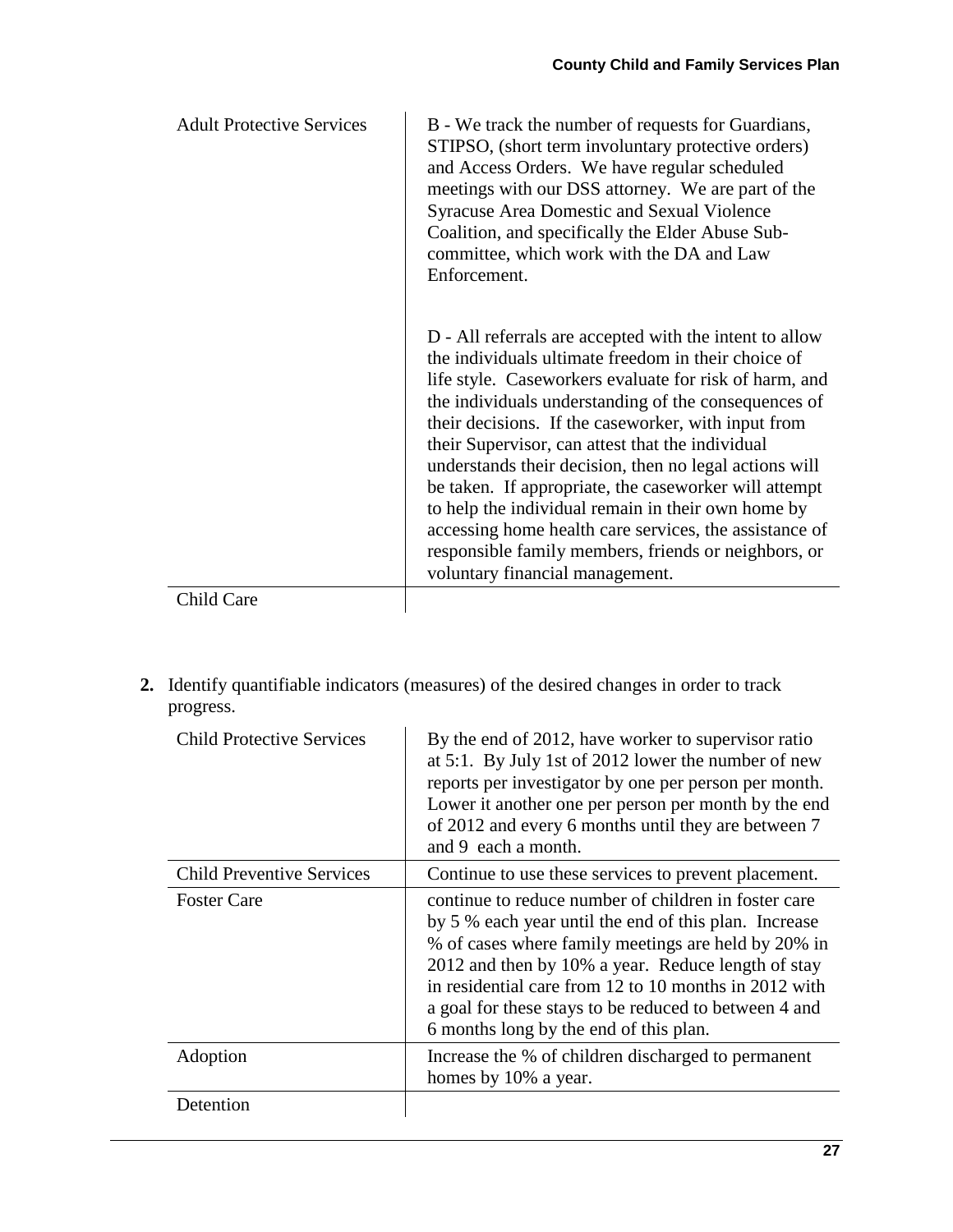| <b>Youth Development</b>         | Children and youth will have quality youth<br>1.<br>development experiences.                                                                                        |
|----------------------------------|---------------------------------------------------------------------------------------------------------------------------------------------------------------------|
|                                  | Indicator:                                                                                                                                                          |
|                                  | a. Number of youth development programs that<br>receive training and/or technical assistance from the<br><b>Youth Bureau</b>                                        |
|                                  | 2.<br>Children and youth will have sufficient quality<br>youth development experiences.                                                                             |
|                                  | Indicators:                                                                                                                                                         |
|                                  | a. Number of youth development programs and<br>services in the community                                                                                            |
|                                  | b. Number of assistance contacts between Youth<br>Bureau and youth programs                                                                                         |
|                                  | 3.<br>Children and youth will have access to youth<br>development services in all systems serving children<br>and youth.                                            |
|                                  | Indicators:                                                                                                                                                         |
|                                  | a. Number of collaborative meetings or agreements<br>between Youth Bureau and other systems.                                                                        |
|                                  | b. Number of services/programs in other systems<br>instituting youth development practices.                                                                         |
| Runaway & Homeless Youth         | Young people accessing the RHY system will<br>1.<br>be served by staff with knowledge of mental health<br>and youth development principles.                         |
|                                  | Indicator:                                                                                                                                                          |
|                                  | a. Number of RHY service providers attending youth<br>development training.                                                                                         |
|                                  | b. Number of RHY service providers attending<br>mental health information sessions, Mental Health<br>First Aid, and/or training on related mental health<br>topics. |
|                                  | RHY providers will become more familiar with<br>2.<br>the unique needs of LGBT youth, especially those<br>who are transgender.                                      |
|                                  | a. Number of RHY service providers attending<br>cultural competency training that specifically<br>includes information on working with transgender<br>youth.        |
| <b>Domestic Violence</b>         |                                                                                                                                                                     |
| <b>Adult Protective Services</b> |                                                                                                                                                                     |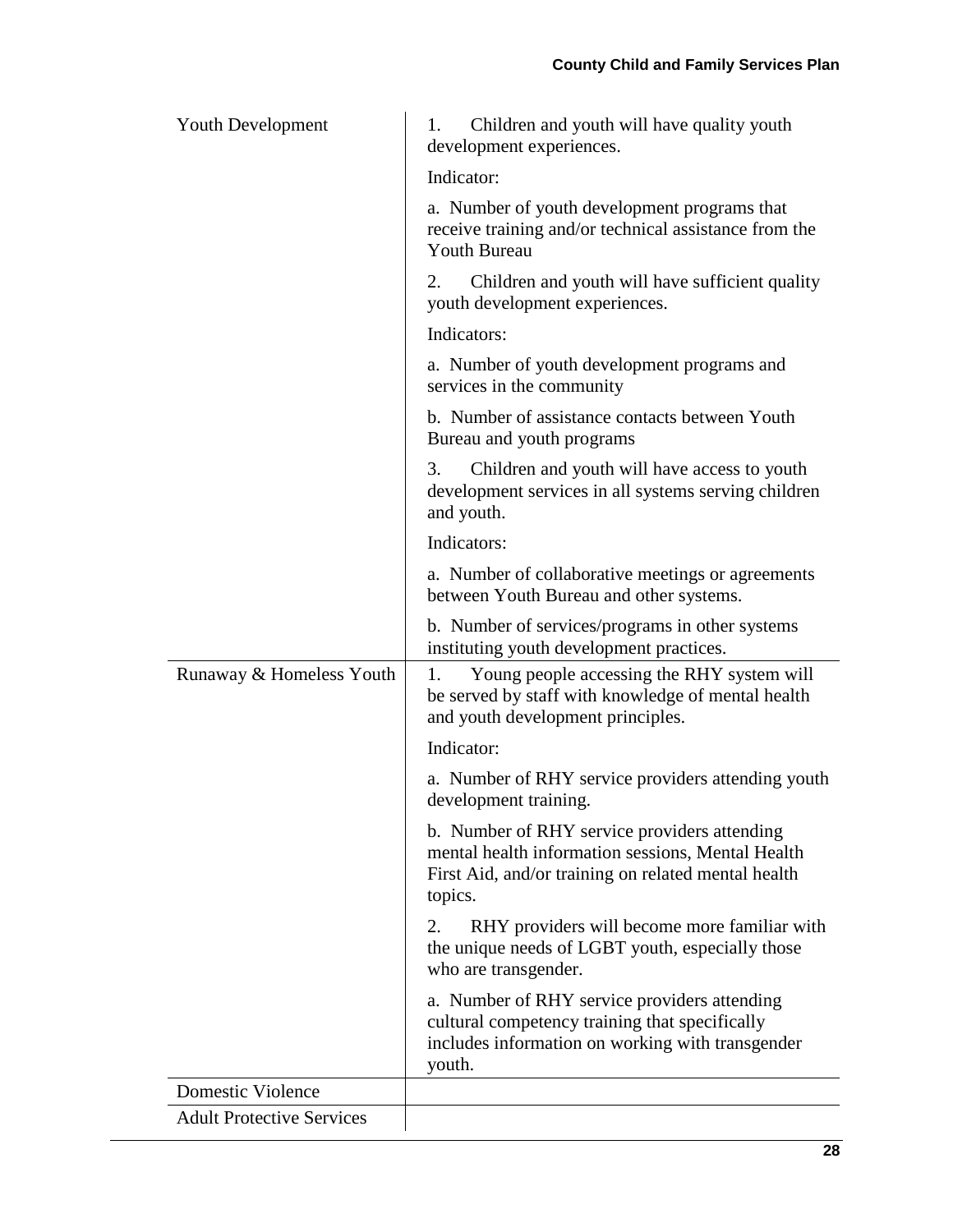## Child Care

## **VI. Strategies to Achieve Outcomes**

**1.** Describe strategies that will be implemented to achieve the identified outcomes, including those strategies that support your Child and Family Services PIP outcomes. Each strategy should include the timeframe for completion and a designation of what agency(ies) or department(s) is/are responsible for implementation. Explain how OCFSadministered funding supports achievement of outcomes. Strategies must be related to the achievement of outcomes. If the county receives RHYA state aid, the strategies must provide for the coordination of all available county resources for those populations.

| <b>Child Protective Services</b> | Our action plan for continuing to reduce the<br>recurrence of maltreatment rate is to continue to train<br>staff in the area of safety and risk and family<br>engagement. We will continue to have the training<br>unit train all new workers in the basics of<br>investigations, engagement and services to create<br>consistency in our approach to safety and<br>permanency. We have implemented Family<br>Assessment Response (FAR) and will continue to<br>increase staff and training in this area. About 30% of<br>our reports are worked with the FAR model. we<br>hope to increase this to 40% by the end of 2012. |
|----------------------------------|-----------------------------------------------------------------------------------------------------------------------------------------------------------------------------------------------------------------------------------------------------------------------------------------------------------------------------------------------------------------------------------------------------------------------------------------------------------------------------------------------------------------------------------------------------------------------------------------------------------------------------|
|                                  | By the end of 2012, have worker to supervisor ratio<br>at 5:1. By July 1st of 2012 lower the number of new<br>reports per investigator by one per person per month.<br>Lower it another one per person per month by the end<br>of 2012 and every 6 months until they are between 7<br>and 9 each a month.                                                                                                                                                                                                                                                                                                                   |
| <b>Child Preventive Services</b> | Raise % of cases being closed with goal achieved to<br>60% from current of 54% by the end of 2012 and to<br>65% by the end of 2013. Have contract Preventive<br>use family meetings in 1/2 of their cases by the end<br>of 2012 and have all in-house preventive staff trained<br>in family meetings by the end of 2012. Have them<br>begin to implement family meetings in 50% of cases<br>by the end of 2013.                                                                                                                                                                                                             |
| <b>Foster Care</b>               | continue to reduce number of children in foster care<br>by 5 % each year until the end of this plan. Increase<br>% of cases where family meetings are held by 20% in<br>2012 and then by 10% a year. Reduce length of stay<br>in residential care from 12 to 10 months in 2012 with<br>a goal for these stays to be reduced to between 4 and<br>6 months long by the end of this plan.                                                                                                                                                                                                                                      |
| Adoption                         | Increase the % of children discharged to permanent                                                                                                                                                                                                                                                                                                                                                                                                                                                                                                                                                                          |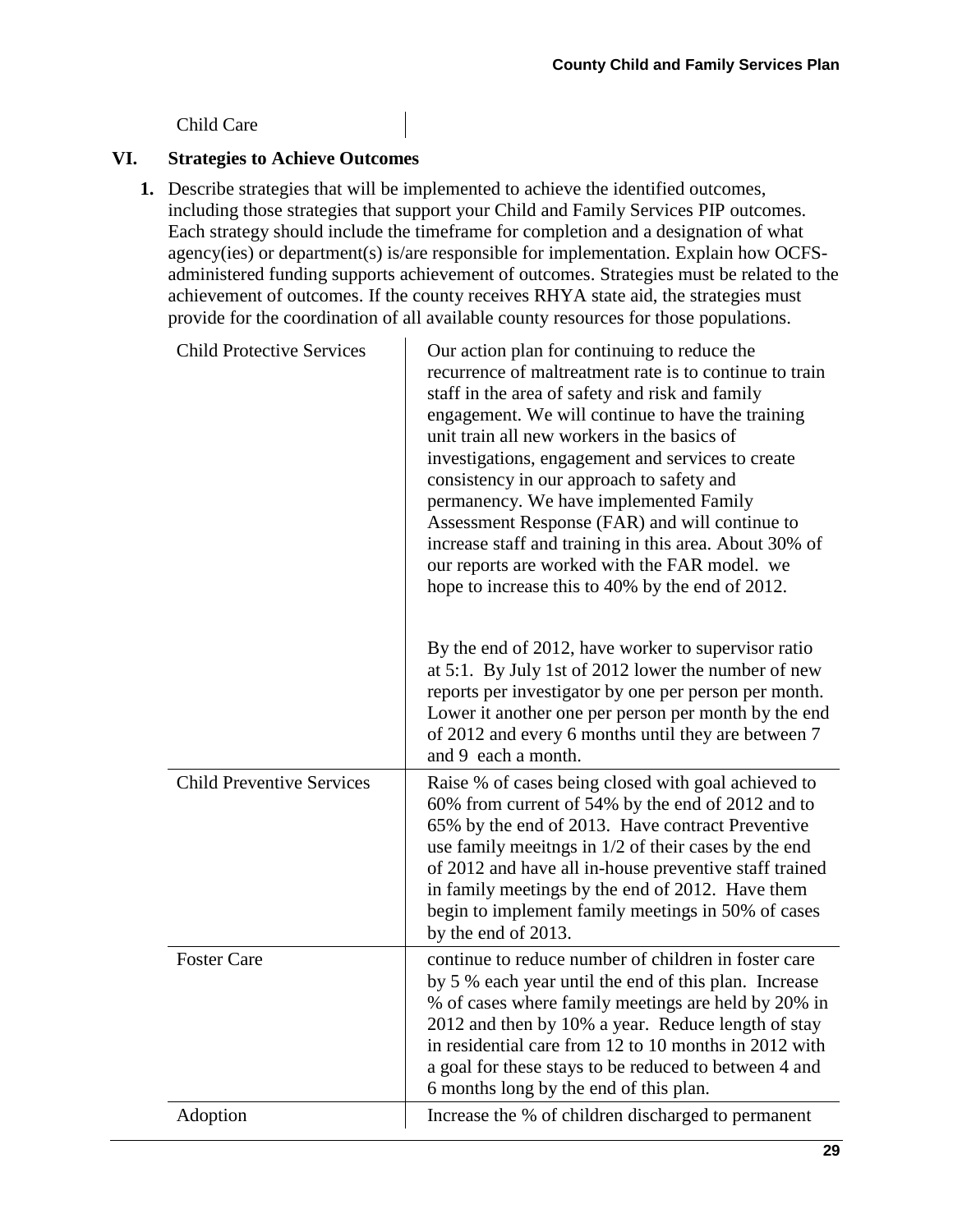|                          | homes by 10% a year.                                                                                                                                                                                                                                                                                                                                 |
|--------------------------|------------------------------------------------------------------------------------------------------------------------------------------------------------------------------------------------------------------------------------------------------------------------------------------------------------------------------------------------------|
| Detention                |                                                                                                                                                                                                                                                                                                                                                      |
| <b>Youth Development</b> | Children and youth will have quality youth<br>development experiences.                                                                                                                                                                                                                                                                               |
|                          | Strategies, timelines and responsibility:                                                                                                                                                                                                                                                                                                            |
|                          | provide training and technical assistance on<br>b.<br>best practices to youth-serving programs. (on-going;<br>by Youth Bureau)                                                                                                                                                                                                                       |
|                          | Monitor funded programs to observe and ensure.<br>$\mathbf{c}$ .<br>quality programming. (twice/year; Youth Bureau)                                                                                                                                                                                                                                  |
|                          | Conduct program audits of funded programs to<br>d.<br>ensure data collection and reporting systems are<br>adequate to report on quality programming.<br>(once/year; Youth Bureau)                                                                                                                                                                    |
|                          | 2. Children and youth will have sufficient quality<br>youth development experiences.                                                                                                                                                                                                                                                                 |
|                          | Strategies, timelines and responsibility:                                                                                                                                                                                                                                                                                                            |
|                          | Provide technical assistance and support to<br>a.<br>agencies/programs that are seeking to reorganize or<br>restructure to meet changing demands of youth<br>service and financial uncertainty. (on-going and as-<br>needed: Youth Bureau)                                                                                                           |
|                          | 3. Children and youth will have access to youth<br>development services in all systems serving children<br>and youth.                                                                                                                                                                                                                                |
|                          | Strategies, timelines and responsibility:                                                                                                                                                                                                                                                                                                            |
|                          | a. Collaborate across systems to infuse youth<br>development approaches in programs provided by<br>other systems that serve children and youth. (on-<br>going: Mental Health/On Care, Social Services,<br>Probation, Hillbrook Detention Center, Health, Parks<br>& Recreation, Syracuse City School District/Say Yes<br>to Education, Youth Bureau) |
| Runaway & Homeless Youth | Young people accessing the RHY system will<br>Ī.<br>be served by staff with knowledge of mental health<br>and youth development principles.                                                                                                                                                                                                          |
|                          | Strategies, timelines and responsibility:                                                                                                                                                                                                                                                                                                            |
|                          | a. Continue to provide training on youth                                                                                                                                                                                                                                                                                                             |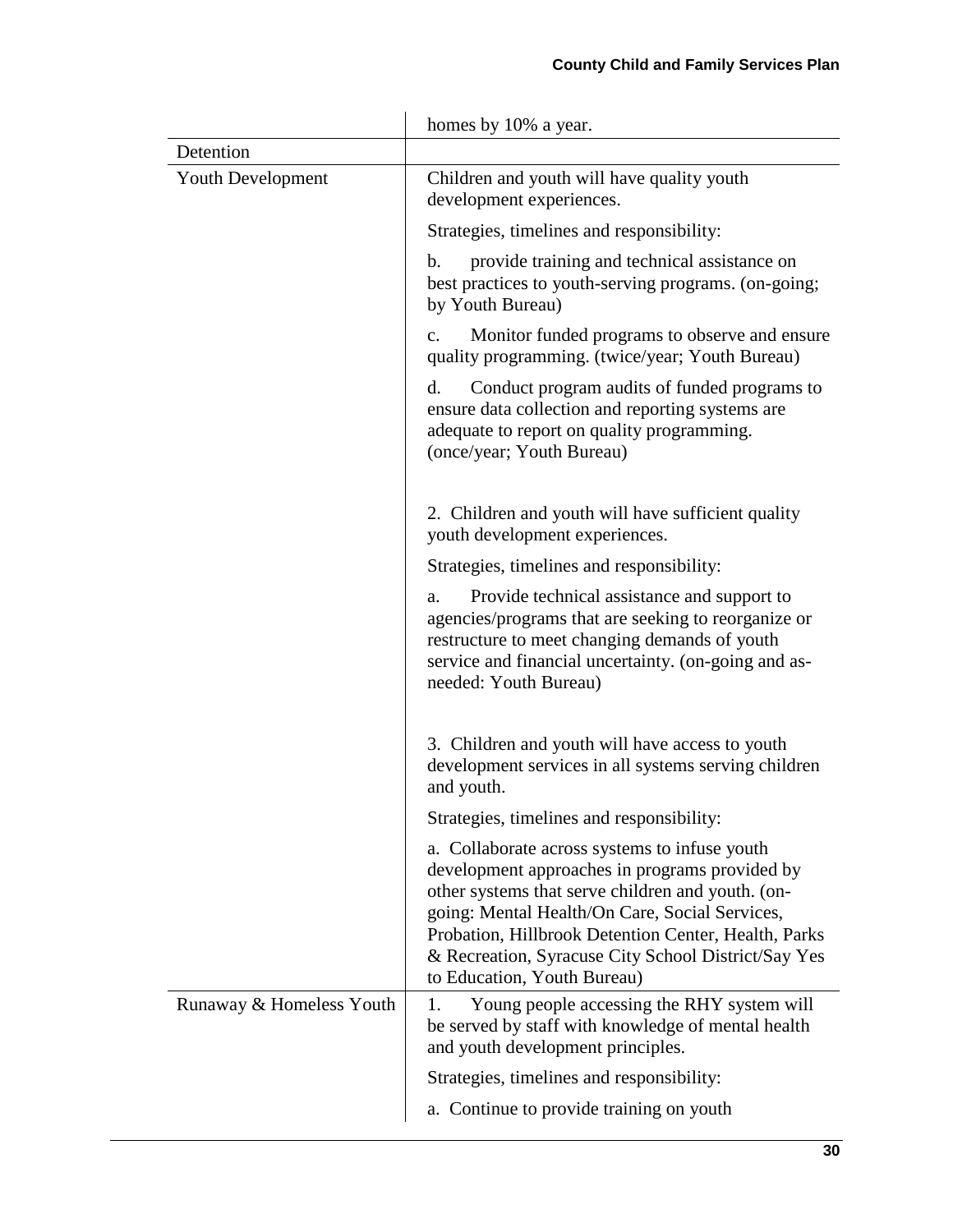| development |
|-------------|
|-------------|

b. Collaborate with local system of care to provide training on mental health issues

c. Collaborate with local Mental Health First Aid provider to encourage more participation by RHY providers

2. RHY providers will become more familiar with the unique needs of LGBT youth, especially those who are transgender.

Strategies, timelimes and responsibility:

| a. Collaborate with local organizations to provide                                                  |  |  |
|-----------------------------------------------------------------------------------------------------|--|--|
| LGBT cultural competency training and technical                                                     |  |  |
| assistance to RHY providers, especially those                                                       |  |  |
| providing shelter services.                                                                         |  |  |
| Individuals in the community will be made<br>3.<br>aware of services available for RH youth.        |  |  |
| Strategies, timelines and responsibility:                                                           |  |  |
| a. Create and distribute education presentations<br>doviand to increase awareness of the number and |  |  |

designed to increase awareness of the number and characteristics of resources available to RH youth in Onondaga County, NYS and Nationally.

b. Continue to hold bi-monthly RHY Advisory Committee meetings to address issues and concerns of RHY provider community.

c. Continue to deploy an RHY Services Coordinator to discharge the responsibilities outlined in NYS RHY Regulations, including but not limited to responding to inquiries concerning options available to youth in vulnerable housing situations, and their families.

| Domestic Violence                |                                                                                                                                                                                                                                                                                                                                                                                                                                                                                                                                                                                                                               |
|----------------------------------|-------------------------------------------------------------------------------------------------------------------------------------------------------------------------------------------------------------------------------------------------------------------------------------------------------------------------------------------------------------------------------------------------------------------------------------------------------------------------------------------------------------------------------------------------------------------------------------------------------------------------------|
| <b>Adult Protective Services</b> | B - Our strategy is to assess each case for removal of<br>risk. In cases where the Caseworker, Supervisor and<br>Administrator determine that the individual is unable.<br>to remove him or herself from the risk, due to the<br>individual's inability to clearly understand the risk,<br>there will be a meeting with the DSS Attorney. At<br>this and subsequent meetings the DSS staff will<br>secure documentation of the individual's ability to<br>make clear decisions as well as an assessment of their<br>ability to understand their decision. If a decision is<br>made to pursue legal intervention, then the DSS |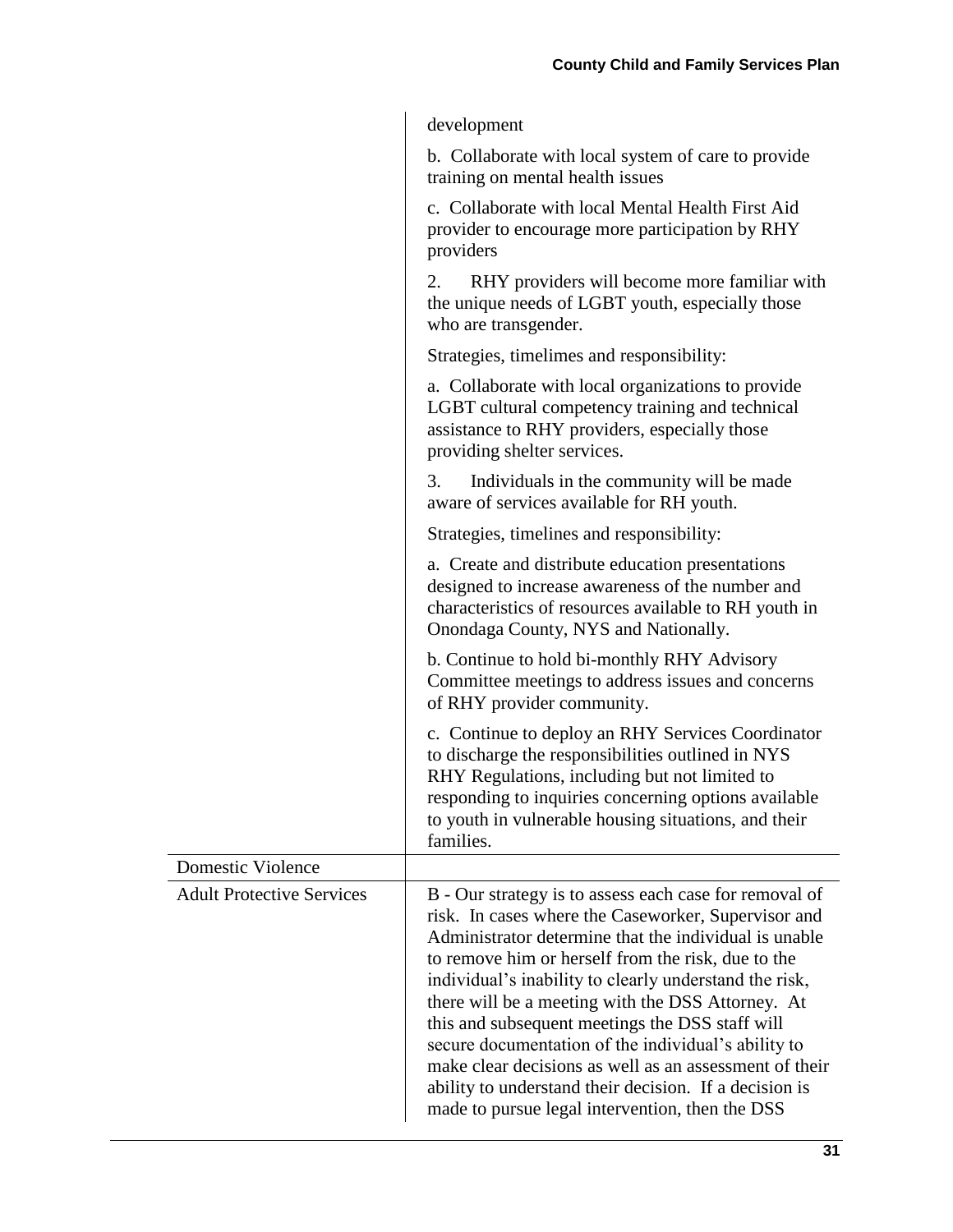Attorney will begin the legal process. It is our intent to pursue the least restrictive action possible.

D - Supervisors and Administrative staff will continue to work with referral sources to educate the community on the right of adult self-determinations.

Child Care

#### **VII. Plan Monitoring**

**1.** Describe the methods and the processes that will be used by the district to verify and monitor the implementation of the Child and Family Services Plan and the achievement of outcomes.

We are receiving technical assistance from PDP to develop plans and outcome measures using logic models we are using data driven information to determne if programs are effective, making an impact, etc. These activities will help us improve accoutability and decision making. We will continue to meet quarterly with the voluntary agencies to look at outcomes and processes. Internally we will use the new methods as well as continuing to keep statistics on our outcomes.

Through the ASAP computer program reports are filed continuously with NY State OCFS on Intake and Assessment activity, Legal Interventions, Social Service representative Payees, Law Enforcement activity and payments made through Title XX services.

Child Care DSS is responsible for prompt payment to childcare providers who care for children who receive subsidies. On site licensing and monitoring for school-aged and family childcare centers has been contracted out to the Child Care Council of Onondaga, Inc. New York is responsible for monitoring and registration.

The Youth Bureau will utilize a monitoring form, which lists all the outcomes, strategies, and timelines. Youth Bureau staff members will establish baseline measures. They will report regularly on strategies and activities that are being undertaken that impact achievement of outcomes. Each will make an assessment of the degree to which the outcomes have been achieved, and the plan has been implemented. The monitoring form will be reviewed on a quarterly basis, at a minimum, at Youth Bureau staff meetings. The results of monitoring will be shared with the Youth Board on an annual basis, at a minimum.

#### **VIII. Financing Process**

- **1.** Describe the financing for the district's services.
	- **a.** Include general information about the types if funds used (e.g. federal, State, local, TANF, or innovative funding approaches). Include new uses of TANF or Flexible Funds for Family Services for program services. Include any innovative approaches to funding or new uses of funds to support the service delivery system.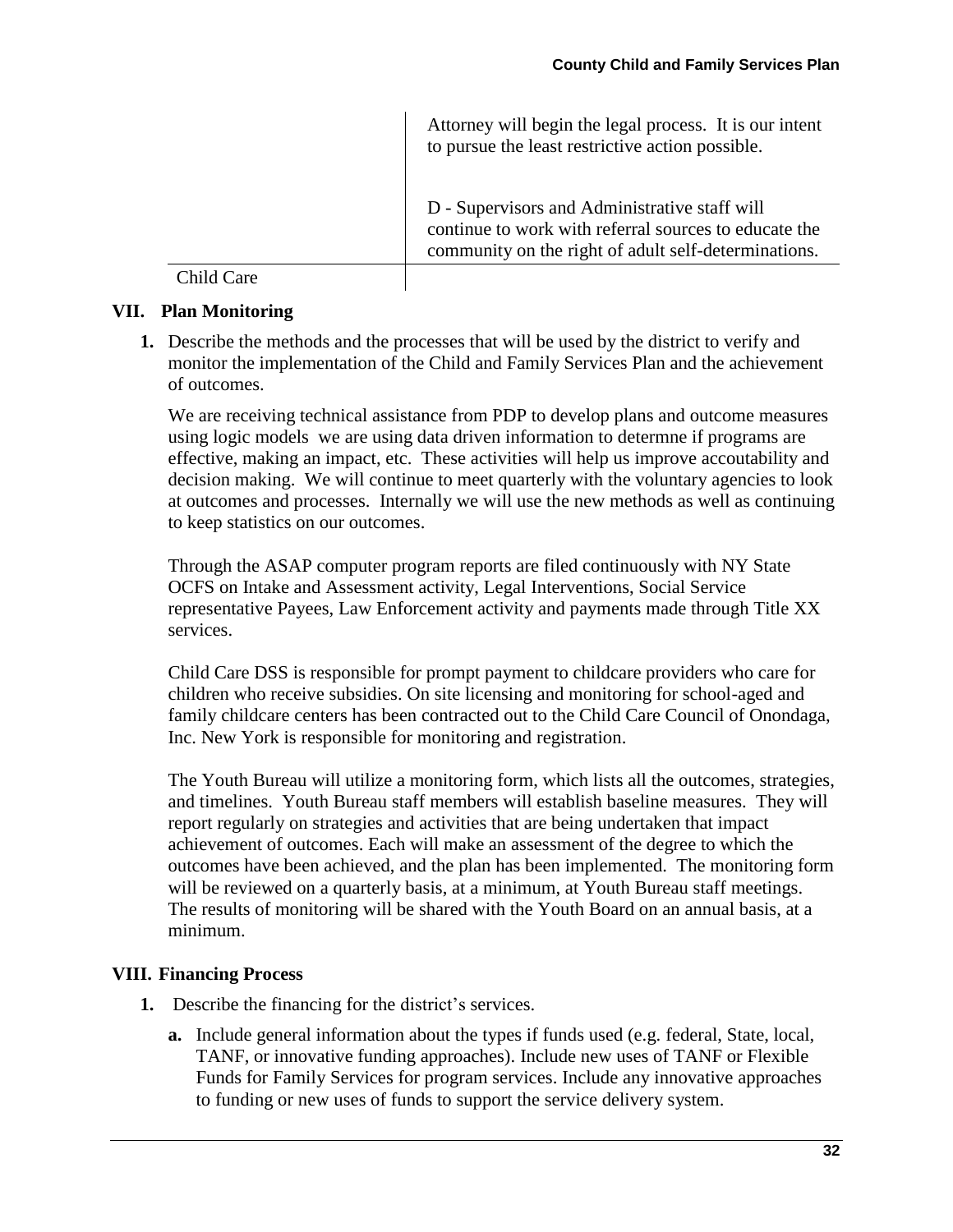Services provided at the local district level are supported by federal, state and local funds. Funding for services, specifically child welfare services is quite complex and continues to change. The federal share of services is comprised of Title IV-E, Title XX and TANF funds the local district allocates form their Flexible Fund for Family Services (FFFS) allocation. The state funds child welfare services with open ended 62% funding net of federal funds, a block grant for Foster Care, and 49% open ended funding for Adult Protective and Domestic Violence services after federal dollars.

Federal Funds: Title XX is allocated to the various local districts while Title IV-E is an uncapped funding stream. Each district specifically identifies how much of their FFFS allocation they want allocated to mandated preventive services via EAF and TANF 200% as well as other child welfare and other services. For many years, LSSDs have requested more flexibility and local discretion in the expenditure of TANF funds. Recognizing that needs vary in New York State – a rural, small county might have very different needs from those in New York City – the State enacted the new FFFS in the 2005-2006 Budget. In the 2011 - 2012 budget, the State continued this fund excluding TANF funds for Child Care.

This fund incorporates certain TANF funding into a \$951 million flexible allocation for the LSSDs. The programs that may be funded in the FFFS are as follows: allowable non-assistance TANF Employment programs (such as employment preparation, placement and retention services), TANF Services (including services to support receipt of transitional benefits and other work supports), Child Welfare Services, Emergency Assistance to Families (EAF) Foster Care Maintenance, Administration and Tuition Costs, PINS/Preventive Detention Diversion Services, Pregnancy Prevention, Drug/Alcohol (D/A) Assessment and Monitoring, Domestic Violence (DV) Screening and Assessment, EAF JD/PINS Foster Care and related costs, districts' administrative costs for all TANF related activities, or for any other allowable TANF purpose. Districts may also transfer funds from FFFS to Child Care, and/or Title XX Services (TANF-funded portion).

TANF FFFS Eligible Programs and Services

All programs funded directly through the FFFS must serve at least one of the following four TANF purposes:

- **b.** 1. Provide assistance to needy families so that children may be cared for in their own homes or in the homes of relatives;
- **c.** 2. End the dependence of needy parents on government benefits by promoting job preparation, work and marriage;
- **d.** 3. Prevent and reduce the incidence of out-of-wedlock pregnancies; or
	- 4. Encourage the formation and maintenance of two-parent families.

The FFFS is designed to provide the LSSDs with maximum flexibility in determining how best to respond to identify local needs for services. Each LSSD may use its allocation for any of the following components:

- **e.** TANF Services and Employment Services
- **f.** o TANF Services (including the Transitional Opportunities Program)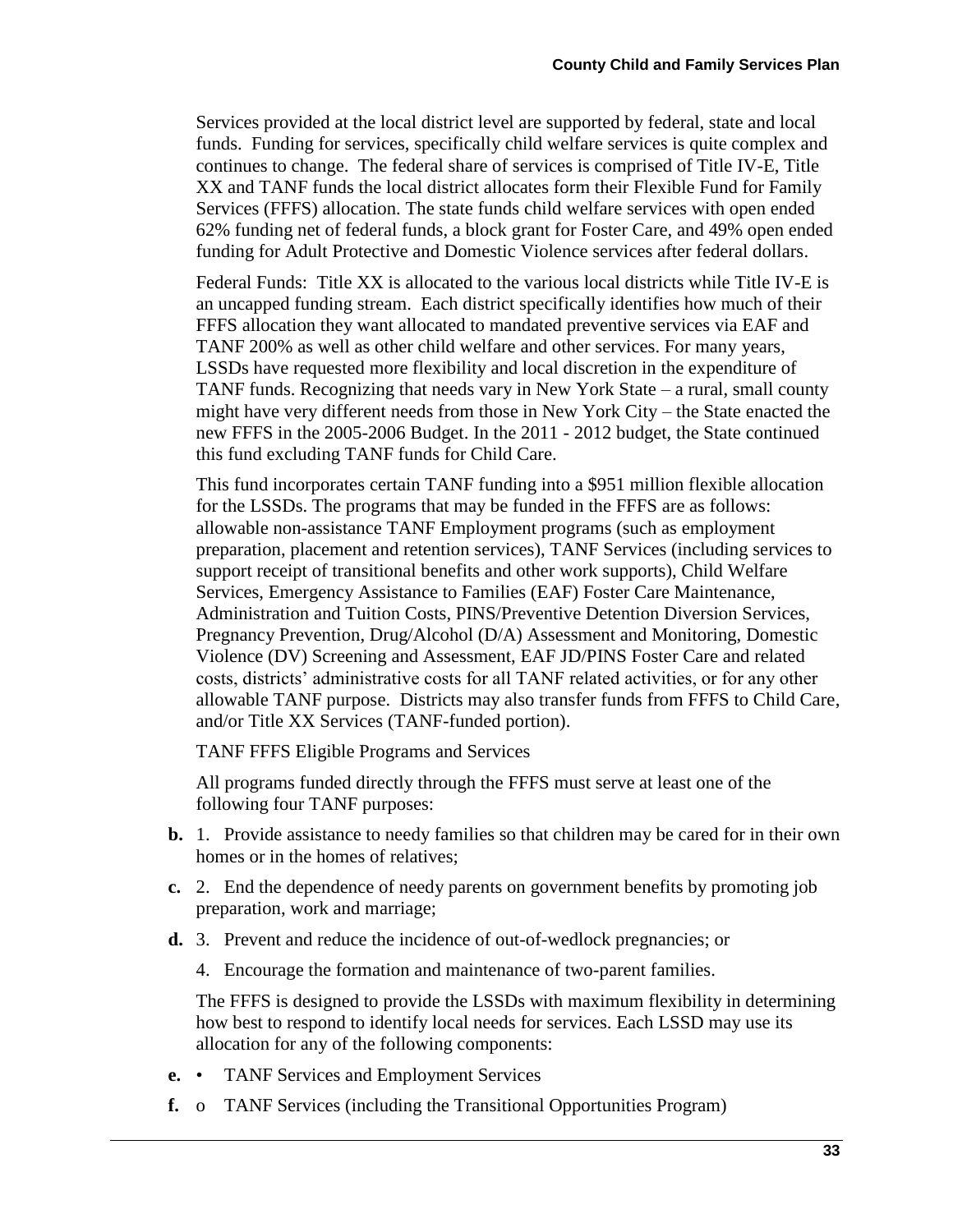- **g.** o TANF Employment Services (including Employment-Related Transportation)
- **h.** o Drug and Alcohol (Statutory D/A Assessment/Monitoring)
	- o Domestic Violence (Statutory DVL Function)
- **i.** Title XX Transfer
- **j.** o Child Welfare Services
- **k.** o Other Title XX Services
- **l.** Child Welfare Other Than Title XX Transfer
- **m.** o Child Welfare (EAF and 200 percent)
- **n.** o EAF JD/PINS (foster care/tuition)
- **o.** o NYC Foster Care Tuition
- **p.** o PINS/Prevention/Detention Diversion Services
- **q.** Other Costs
- **r.** o Child Care Transfer
	- o State Administered Contracts
- **s.** Administration
- **t.** o TANF Administration
	- o EAF Child Welfare Administration
	- Any other non-assistance activities that fit within the federal TANF rules and stay within the statewide limits for administration or block grant transfers.

Please find in the attachment section Onondaga County's Combined FFFS Approved Plan for SFY 2010-2011.

The eligibility of the client receiving the services dictates what federal funding stream can be used. Title XX can be used without regard to recipient income while EAF, TANF 200% and Title IV-E have an eligibility criterion that has to be met in order to use those funds. Title XX services are funded at 100% up to the local district's allocation. EAF funds child preventive and protective services at 100% up to the amount the district has allocated. TANF 200% funds Title XX services up to the district's allocation and foster care services through the Temporary Assistance/Foster Care transfer. All foster care expenditures eligible for TANF are funded at 100% with a corresponding offset to federal aid Family Assistance. Title IV-E funds foster care services and adoption, preventive, and protective administrative services at 50%.

The state funds consist of a capped block grant for foster care services and an uncapped 62% net of federal funds for preventive, protective, aftercare, adoption and independent living services. Therefore, in the case of foster care services, whatever expenditures are not covered by federal funds would be funded under the state block grant up to the local district's allocation. After the state block grant allocation is exceeded, the local district is responsible to fund these expenditures. In the case of the other services described above, the state will fund these expenditures at 62% net of federal dollars with the local districts funding 38%. Once the federal funds are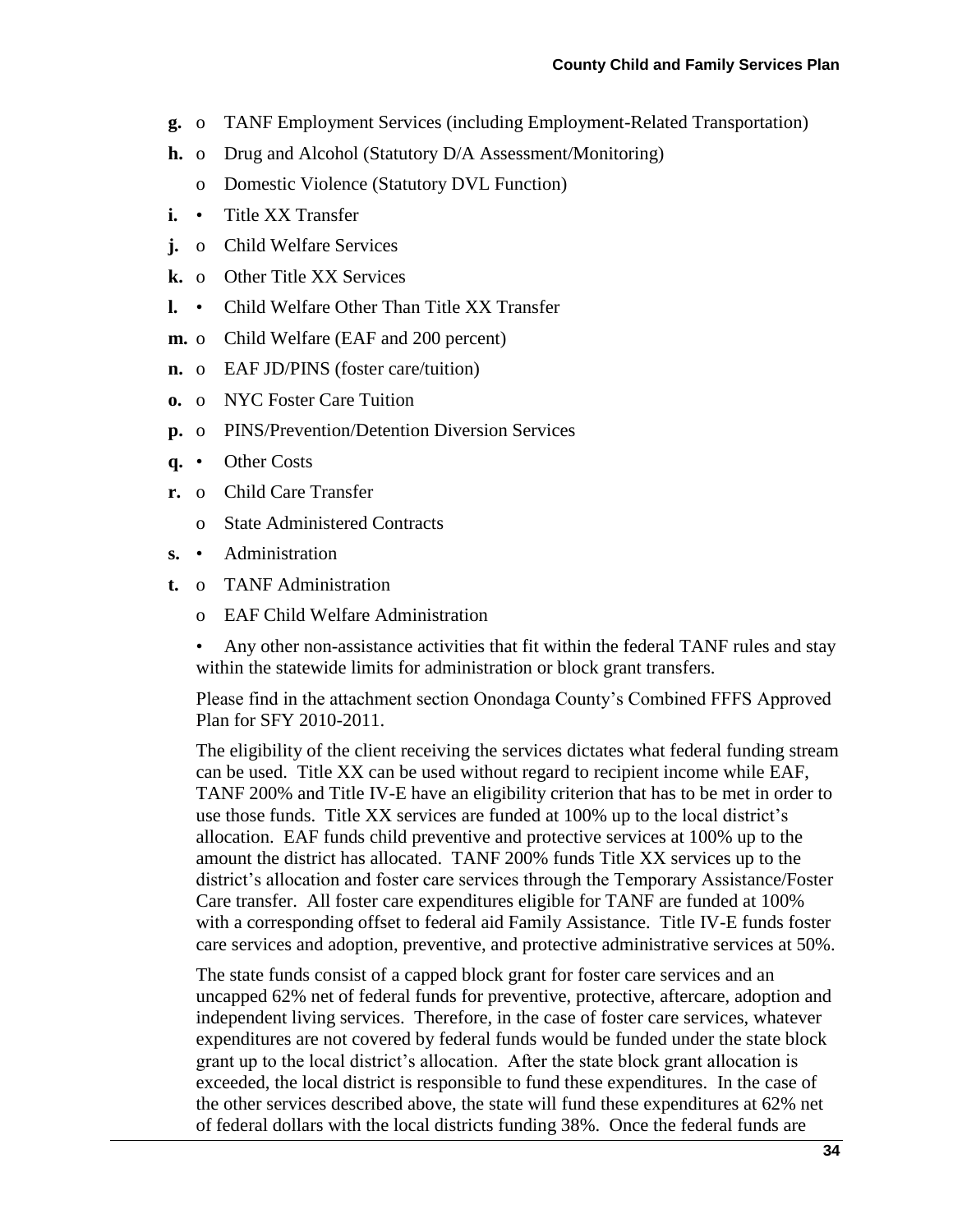exhausted, the state funds the whole expenditure at 62% while the local district picks up 38%.

Onondaga County is one of the few districts that are allowed to utilize in-kind or indirect services to help fund child preventive, protective, and independent living services. A majority of our child preventive services contracts require a 25% in-kind or indirect match. These are costs incurred by an agency for providing preventive services in excess of amounts funded by our contracts. Most of the contracted agencies utilize United Way funding to meet this match. The Onondaga County Department of Social Services (DSS) purchases services from various agencies to provide foster care and adult and children preventive, protective, information and referral and domestic violence services. DSS purchases these services via contracts with the agencies that provide such services. DSS uses the RFP process for selecting these providers.

See Attachment Section: 2010-11 FFFS Plan for Onondaga County

**u.** If purchase of service agreements are used, describe the criteria and procedures used by the district for selecting providers for all child welfare, adult protective, and nonresidential domestic violence purchase of services (e.g. RFP process, news releases on availability of funds, sister agencies panel).

Combination of RFP and sole source.

- **2.** Describe how purchase service contracts will be monitored.
	- **a.** Describe procedures that will be used to ensure that the services being purchased are effective in meeting the outcomes as outlined in the contract and your plan. Include the frequency of monitoring, tools that will be used, and who will be involved.

County staff meet with appropriate contract staff to review program implementation and outcomes. Contracts report quarterly or monthly outcomes via a locally designed and maintained web-based Contract Management System.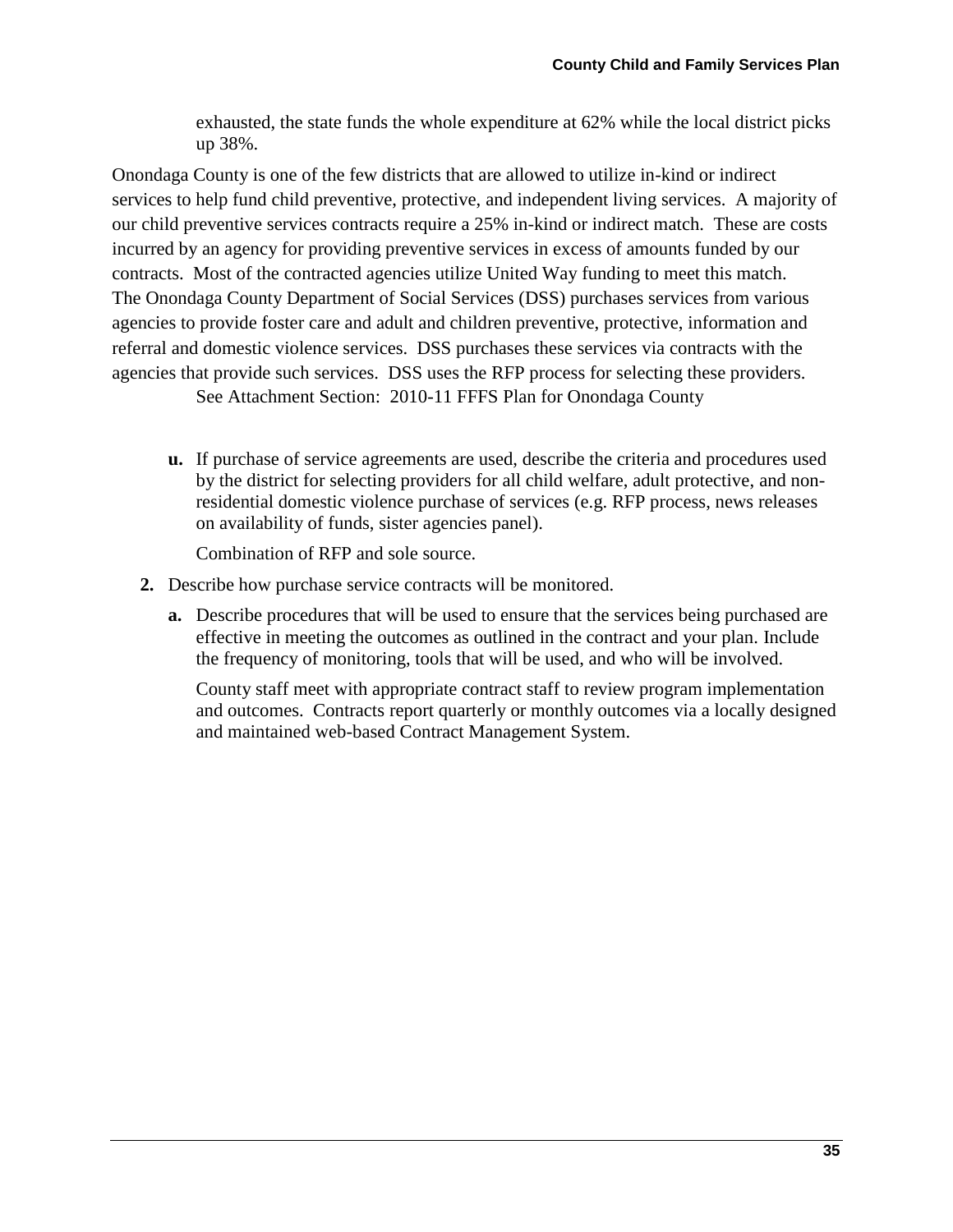### **APPENDIX D** Relationship Between County Outcomes and Title IV-B Federal Goals

List each district outcome that supports or relates to achievement of the federal goals identified below. Many of your outcomes are listed under your Child and Family Services Review PIP, and should be included here.

# **Title IV-B of the Social Security Act, Subpart I**

**Goal 1:** Families, including nuclear, extended, and adoptive families, will be strengthened and supported in raising and nurturing their children; in maintaining their children's connections to their heritage; and in planning their children's future.

Outcomes:

Outcome #1 - the number of children placed in foster care will decrease by 5% a year.

Measure - Agency statistics

Baseline - 202 in 2009. Decreased 37% to 127 in 2010 and is on a path to decrease by another 15% in the current year, 2011.

Strategies -

1- Have trained preventive workers to promote effective, long term engagement of families.

2- Continuing to improve the level and quality of supervision to all program staff.

3- Implementation and continued practice of Family Assessment and Response.

Outcome #2 - The recurrence of maltreatrment of children in their homes will be reduced to 8%.

Measure Data Warehouse

Baseline - 12.3% on 3/1/06 report. As of 9/11 it was at 9.2%

Strategies -

1- Implementation and continued practice of FAR.

2-Training for staff on engagement of families.

3 - Utilizing the training unit to train all new workers in basics of investigations, engagement and services to create consistency in our approach to safety and permanency across program areas.

**Goal 2:** Children who are removed from their birth families will be afforded stability, continuity, and an environment that supports all aspects of their development.

Outcomes:

Outcome#1 - Continue to reduce the number of re-placements in foster care

Measure - Data Warehouse

Baseline - 13.3%. update - as of 2009 - 9% decrease of more than 20%.

Strategies -

1 - improve recruitment and retention of foster families in Onondaga County.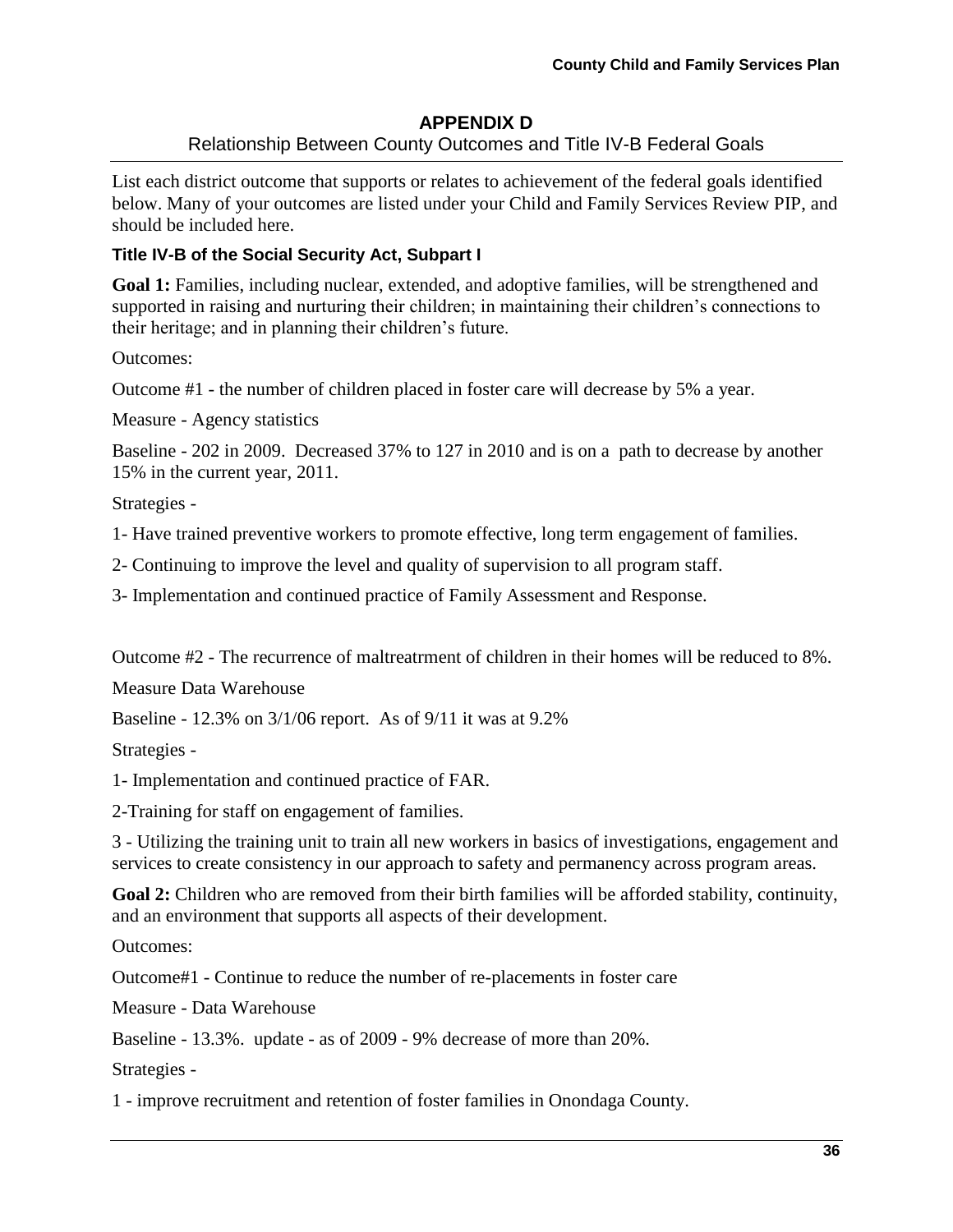2- Workers have been trained in and will continue to implement concurrent planning practice.

3 - Continue with training and implementing of family team meetings.

4 - Utilize visitation services at Family Place to provide education to parents as well as visits with their children. -

**Goal 3:** Victims of family violence, both child and adult, will be afforded the safety and support necessary to achieve self-sufficiency (adult) and/or to promote their continued growth and development (child).

Outcomes:

Outcome #1 - The number of foster care placements of children due to domestic violence will decrease by 5%.

Measure: Agency stats

Baseline: 15 children placed in 2007

Strategies:

1 - Continue to train new CD staff on the issues and treatment options for families affected by domestic violence.

2 - Purchase residential and non-residential serivces from authorized agencies for adults and children - ongoing.

3 - Continue to have a core group of staff - one unit- to investigate the majority of reports that allege domestic violence.

4 - DV advocates located on site in CPS to accompany workers to homes to discuss and offer DV services to the parents.

**Goal 4:** Adolescents in foster care and pregnant, parenting, and at-risk teens in receipt of public assistance will develop the social, educational, and vocational skills necessary for selfsufficiency.

Outcomes:

Adolescents discharged from foster care will be discharged to the home of a caring adult 95% of the time.

Measure: Agency stats

Baseline: to be determined

Strategies:

1 - DSS staff has been trained to access job skills training/education/etc. services with youth at least one year prior to discharge.

2 - Continue traiing for staff to improve skills and abvilites to find adults who will commit to foster care youth post-discharge.

3 - Offer ongoing skill-based groups to youth to continue with curricula that reflect current issues they face.

4 - DSS and voluntary staff trained in the TIP (Transition to Independence Process ) Model.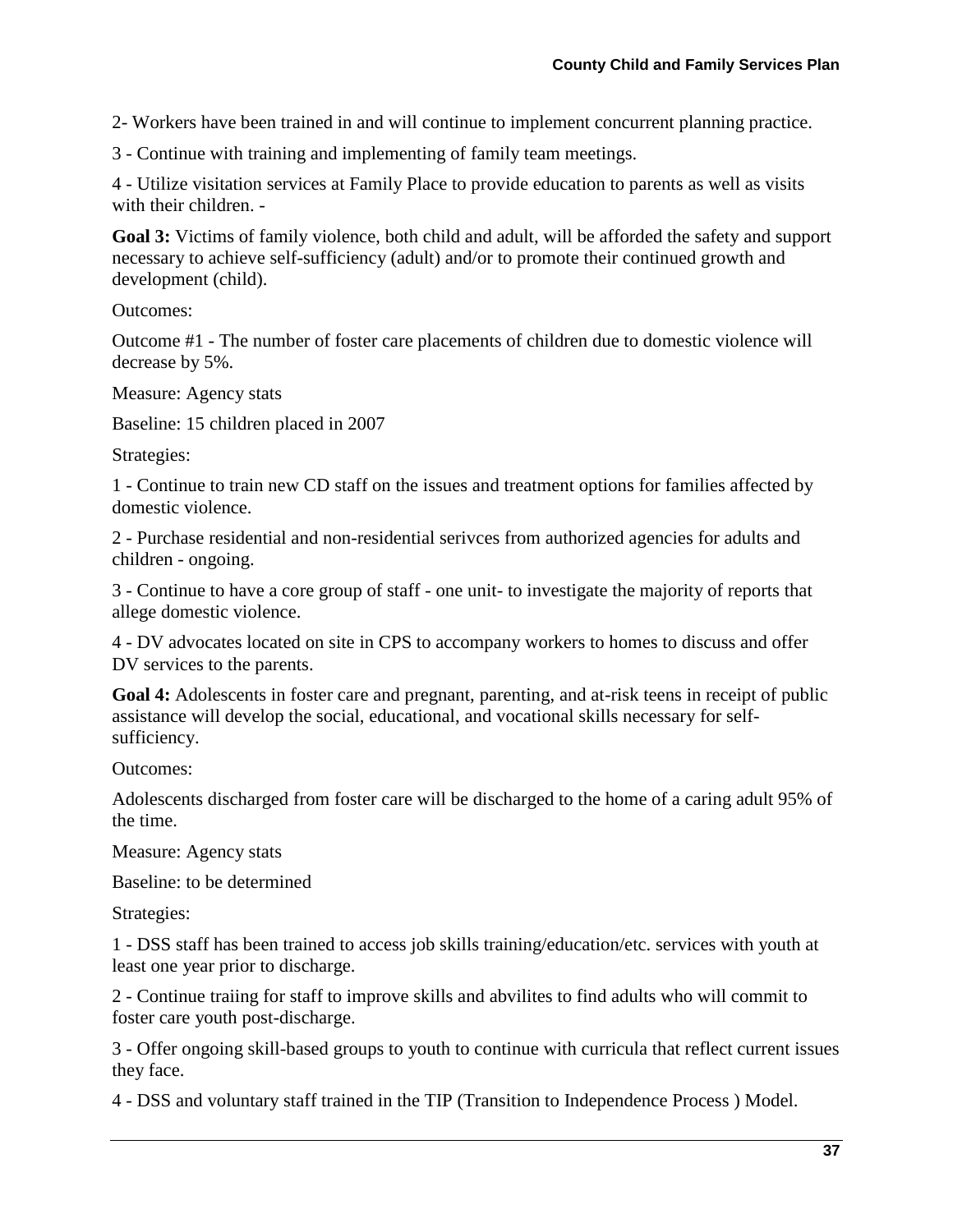5 - SILP planned and should be opening in November 2011. The staff at the SILP will be using the TIP model. face.

**Goal 5:** Native American families, including nuclear, extended, and adoptive families, will be strengthened and supported in raising and nurturing their children; in maintaining their children's connections to their heritage; and in planning their children's future.

Outcomes:

The number of Native American children placed in foster care will be reduced by 10%.

Measure: Data Warehouse

Baseline: 9 children (2%) in 2006. As of 10/31/11 4 chldren

Strategies:

1- DSS staff have been educated in ICWA and the protocols for the removal/placement of Native American children in Onondaga County.

2- Maintain an agreement between the Onondaga Nation and the Onondaga County DSS. Meet biannually with the Council of Chiefs to review the agreement and protocols and make revisions if needed.

3- Have an in-house liaison between the Onondaga Nation and the Onondaga County DSS. There is a DSS supervisor and worker assigned to work on all Nation cases. They have atrended statewide training in 2011.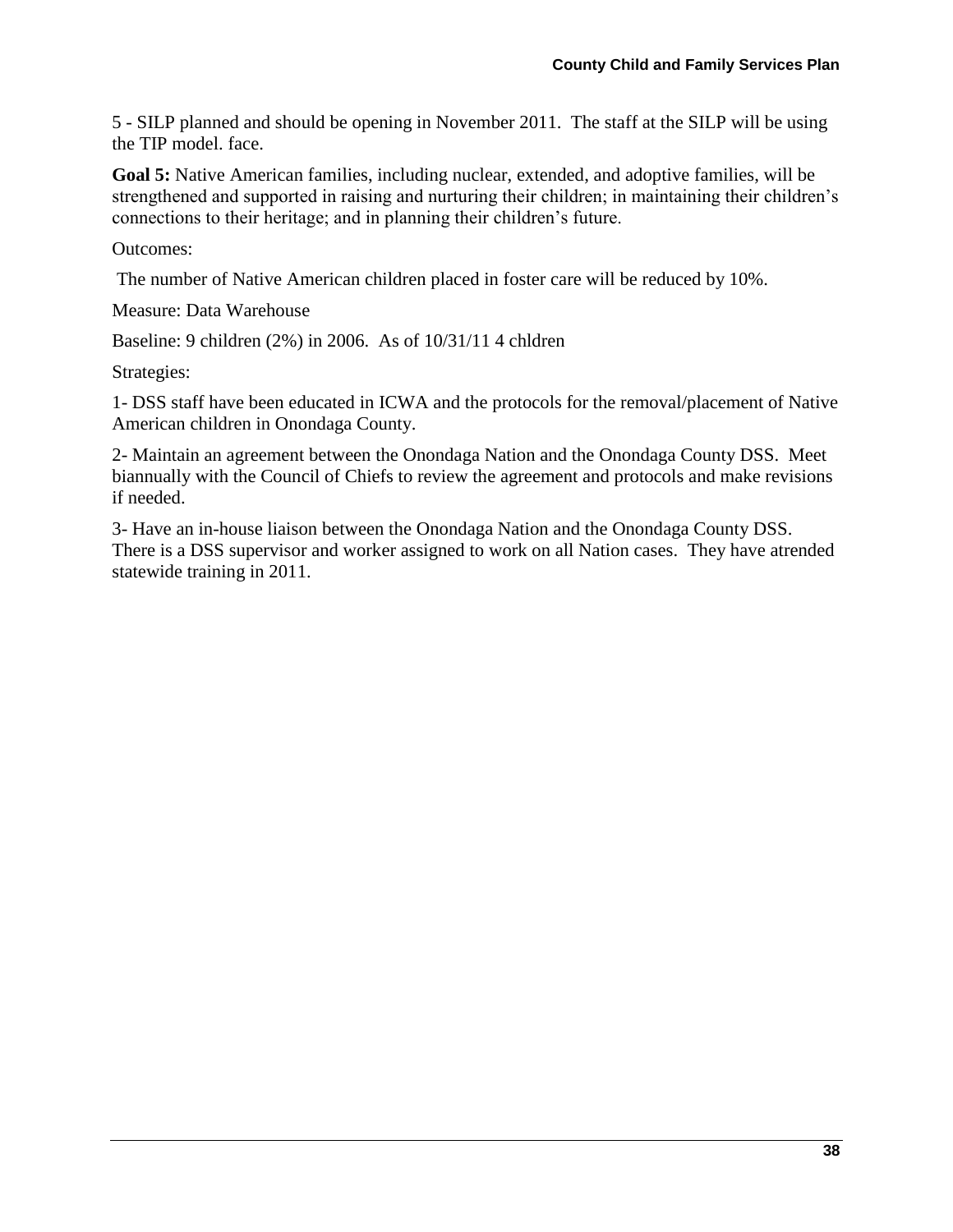# **APPENDIX E** Public Hearing Requirements

|             | Complete the form below to provide information on the required elements of the public hearing. |   |                       |           |                 |
|-------------|------------------------------------------------------------------------------------------------|---|-----------------------|-----------|-----------------|
|             | Date Public Hearing held: 11/18/11 (at least 15 days prior to submittal of Plan)               |   |                       |           |                 |
|             | Date Public Notice published: 11/2/11 (at least 15 days in advance of Public Hearing)          |   |                       |           |                 |
|             | Name of Newspaper: Post Standard                                                               |   |                       |           |                 |
|             | Number of Attendees:                                                                           |   |                       |           |                 |
|             | Areas represented at the Public Hearing:                                                       |   |                       |           |                 |
|             | Health                                                                                         | ⊠ | Legal                 | $\bowtie$ | Child Care      |
| $\boxtimes$ | Adolescents                                                                                    |   | <b>Mental Health</b>  |           | Law Enforcement |
| $\boxtimes$ | Aging                                                                                          |   | <b>General Public</b> |           |                 |
|             | Other:                                                                                         |   | Other:                |           | Other:          |

Issues identified at the Public Hearing:

PUBLIC HEARING

Child and Family Services Plan

November 18, 2011

Sponsored By The Onondaga County Department of Social Services, The Department of Aging and Youth and The Department of Probation

PLAN PERIOD: JANUARY 1, 2012 – DECEMBER 31, 2016

The purpose of this public hearing is to provide information to the community regarding the Onondaga County Child and Family Services Plan for the period of January 1, 2012 – December 31, 2016.

The Public Hearing on the proposed Child and Family Services Plan is scheduled as follows:

DATE:Friday, November 18, 2011

PLACE: Onondaga County Civic Center, 12th Floor West Conference Room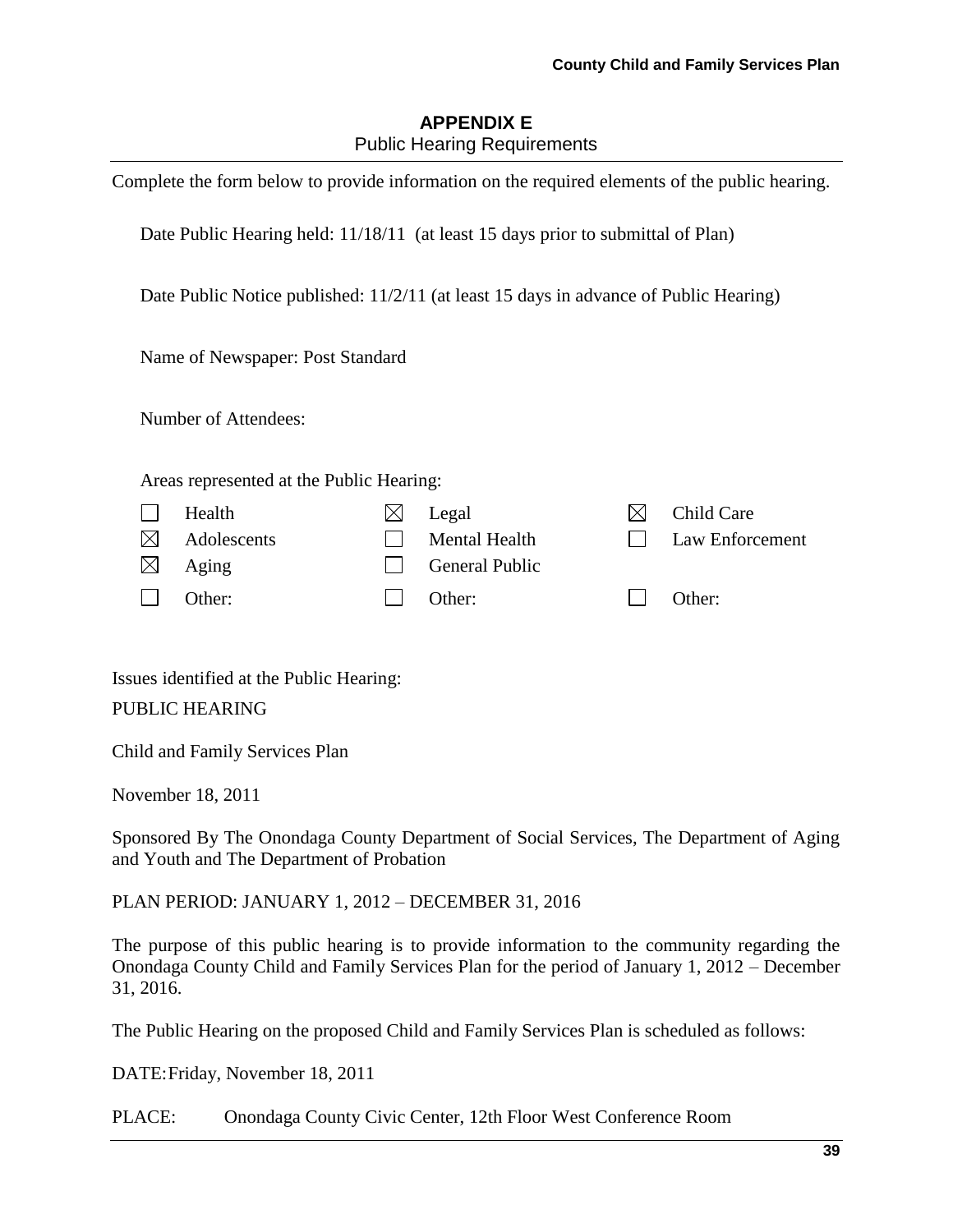421 Montgomery Street, Syracuse, New York 13202

TIME: 9:00 a.m. – 10:30 a.m.

AGENDA: 9:00 – 9:10 Introductions

Purpose of Public Hearing and Plan

9:10 – 9:20 Family and Children's Services

- Child Protective Services
- Child Preventive Services
- Day Care
- Foster Care
- Adoptions
- Other Family and Children Services

9:20 – 9:30 Adult Services

- Protective Services to Adults
- Other Adult Services

 $9:30 - 9:40$  Youth Services

- Youth Development
- Runaway Homeless Youth

9:40 – 9:50 PINS Diversion

- 9:50 10:30 Summary and Closing Comments
- Questions and Answers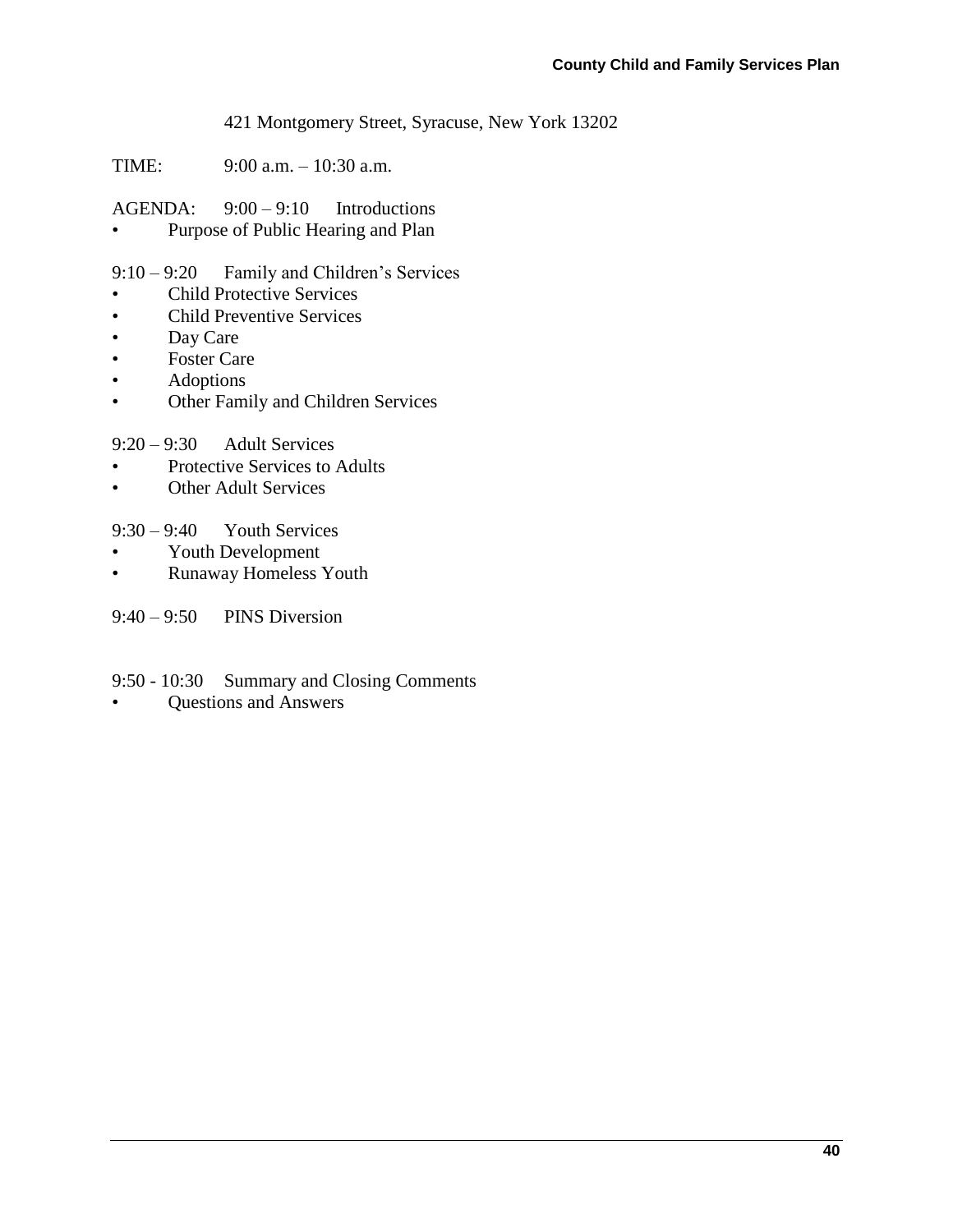# **APPENDIX F** Program Matrix

Each district will enter their Program Information into the Welfare Management System (WMS). Instructions for completing this process are located in the Plan Guidance Document. Answer the questions below related to the information you entered into the WMS system.

**1.** Are there changes to the services your county intends to provide during the County Planning cycle?

 $\Box$  No  $\boxtimes$  Yes

**2.** If there are changes to the services, please indicate what those changes are.

Change in Parent Share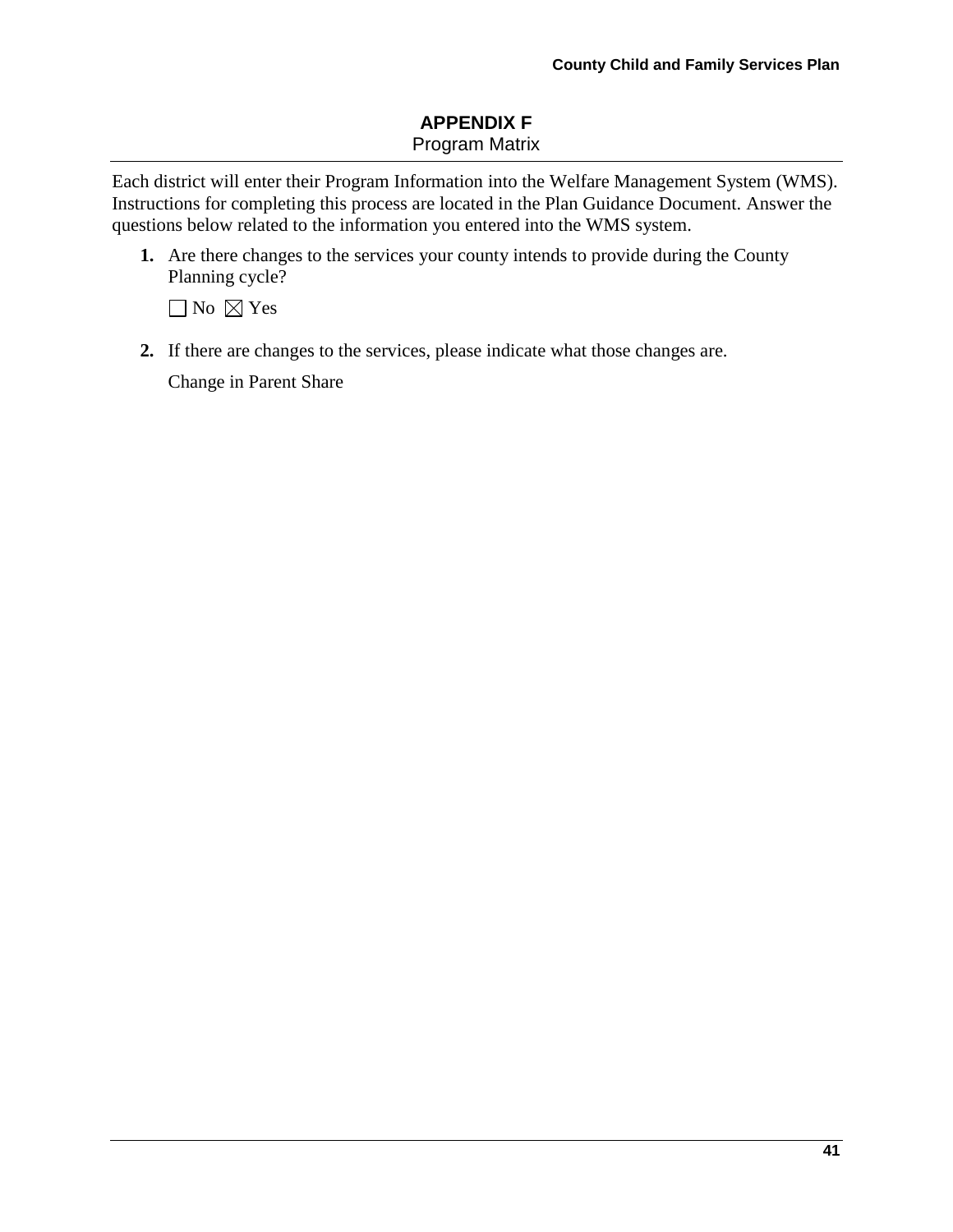# **APPENDIX G** Technical Assistance Needs

In the space below, describe technical assistance or training, if any, requested by the district to implement this plan. Please be as specific as possible.

Conversion of ASAP to a web-based program that would allow access to ASAP from field locations. Increase the supply of laptop computers.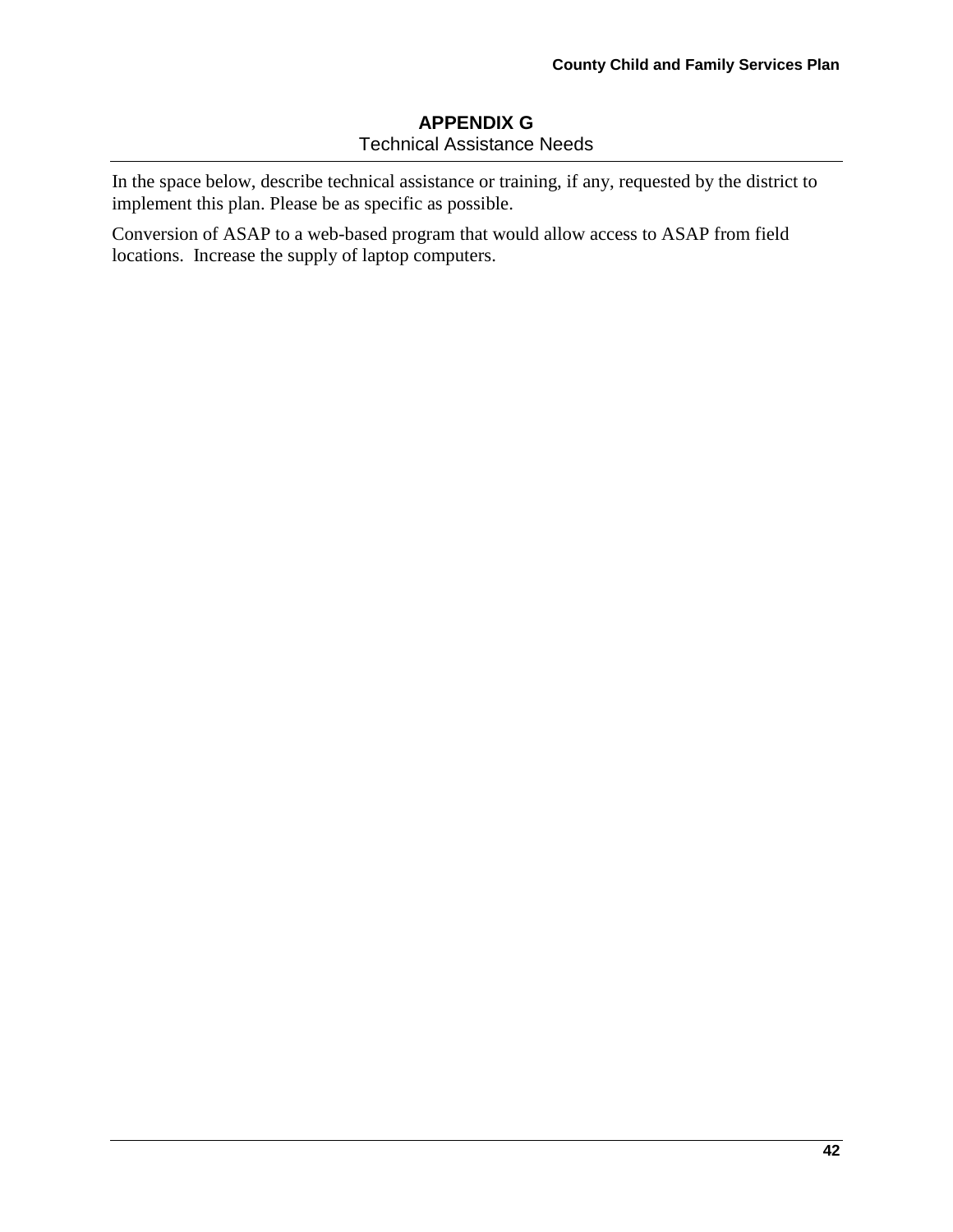### **APPENDIX H** Memorandum of Understanding Between the District Attorney's Office and Child Protective Services

Chapter 156 of the Laws of 2000 (the Abandoned Infant Protection Act) went into effect in July 2000, and was **amended effective August 30, 2010**. This law is intended to prevent infants from being abandoned in an unsafe manner that could result in physical harm to them. Please send an electronic copy of your signed MOU with your County Plan or include a narrative summary of the cooperative procedures to be followed by both parties in the investigation of incidents of child abuse and maltreatment, consistent with their respective obligations for the investigation or prosecution of such incidents, or as otherwise required by law.

 $\boxtimes$  Copy of active MOU is being sent with the County Plan.

 $\Box$  Active MOU is not attached, but a narrative summary is provided below.

## **Narrative Summary:**

CHILD ABUSE RESPONSE TEAM

INTERAGENCY AGREEMENT

## 6/2005

IN RECOGNITION of the special needs of child abuse victims and that successful intervention requires a coordinated multidisciplinary approach, the undersigned public and private agencies have come to the following agreement and understanding:

IT IS HEREBY REAFFIRMED that the CHILD ABUSE RESPONSE TEAM (CART) was created to facilitate, coordinate and integrate the prevention, investigation, prosecution and treatment services of child sexual and physical abuse cases in Onondaga County by utilizing a multidisciplinary team model, while seeking perpetrator accountability.

IT IS ENVISIONED that children and adults will experience effective interaction and continuity from agencies throughout the investigation, prosecution and treatment process. In order to accomplish this vision, IT IS AGREED that a formalized process will be utilized to improve inter-agency effectiveness and communication, to establish a method for continuous selfassessment, and to enhance staff expertise through training.

IT IS FURTHER AGREED that the goals of CART are to:

- 1. Promote safety for children from abuse.
- 2. Minimize trauma to the victims.
- 3. Foster accountability.
- 4. Seek appropriate consequences for the perpetrator.
- 5. Offer appropriate services to the children and adults in a timely manner.

IT IS UNDERSTOOD that all cases involving a child under the age of 18 suspected of being a victim of sexual abuse and felony physical abuse cases fall within this agreement.

IT IS AGREED that the following agencies will be represented on CART and will participate in the investigation,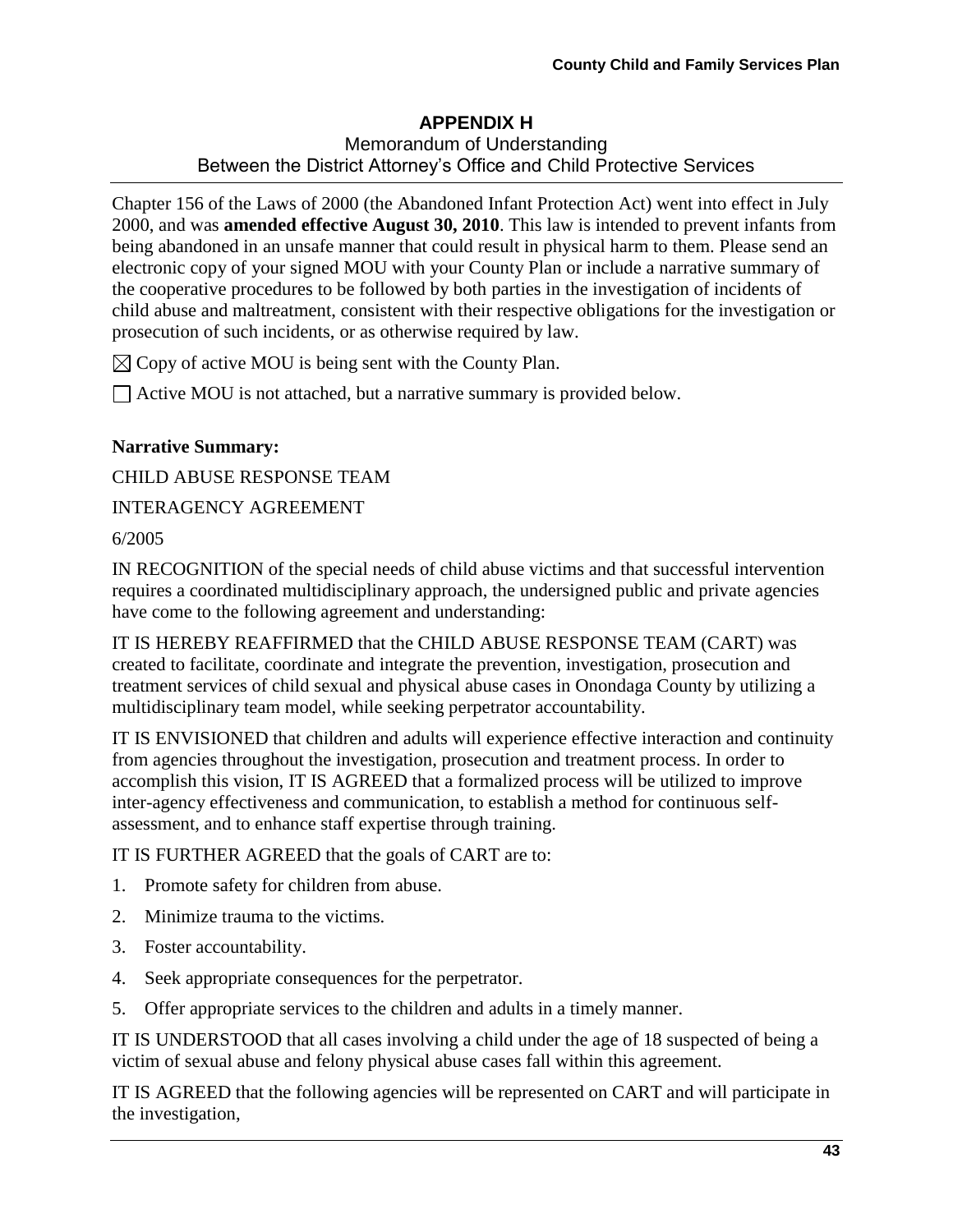prosecution and treatment process in cases identified within this agreement:

• All Children's Protective Service units will handle cases covered by this agreement reported to the NYS Child Abuse and Maltreatment Registry. It will also maintain a specialized sexual abuse unit that within the unit's capacity will investigate child sexual abuse cases.

• The Abused Persons Unit is a consolidation of the Onondaga County Sheriffs and Syracuse Police Department's Abused Persons Units. All cases covered by this agreement appropriate for law enforcement involvement will be assigned to the APU.

• The District Attorney's Office will designate a Special Victims Bureau to criminally prosecute the types of cases identified in this agreement.

• Vera House counselors/advocates are available to provide support and assistance to victims of child sexual abuse and their families.

• The CARE Program of University Hospital provides comprehensive medical examinations to victims identified in this agreement.

• Onondaga County Attorney's Office will identify a Family Court Unit to civilly prosecute the types of cases identified in this agreement in Family Court.

• McMahon Ryan Child Advocacy Site facilitates CART in achieving its mission and provides a child-friendly facility for victims. Based upon the individual needs of the case, it is available for CART members.

IT IS UNDERSTOOD that all efforts should be made by CPS and/or any other member of CART to refer all family members to include victims, siblings, non-offending parent and offender to therapeutic treatment. This process should begin as soon as possible for victims, siblings and the non-offending caretaker, after initial disclosure/investigation.

IT IS ALSO UNDERSTOOD that there are specific regulations and considerations that affect the investigative process for both CPS and law enforcement. Within those constraints,

IT IS FINALLY AGREED that specific procedures and protocols will be utilized between CART agencies in order to implement this agreement.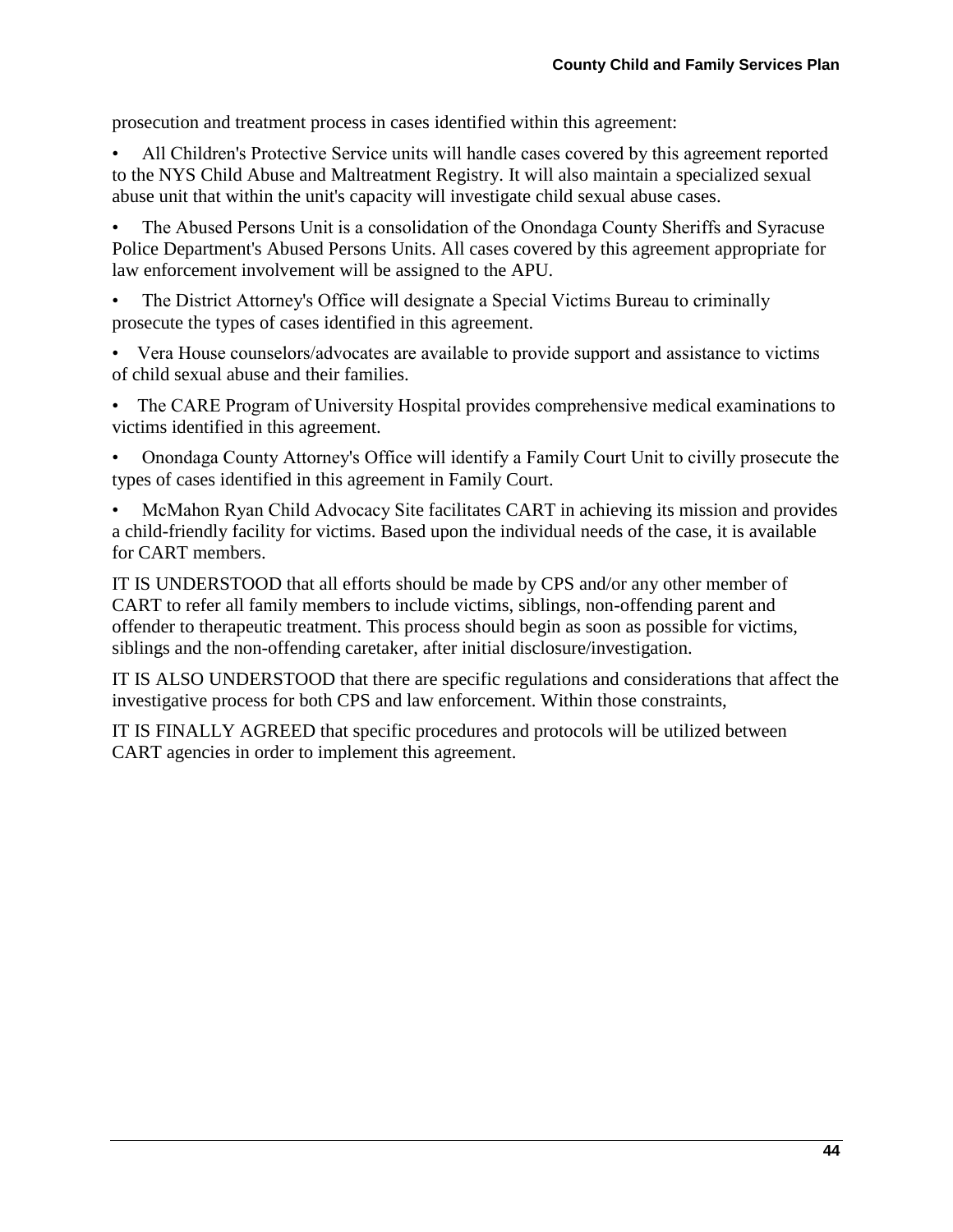| <b>APPENDIX I</b>                      |  |
|----------------------------------------|--|
| 2012 Estimates of Persons to Be Served |  |

| <b>Type of Care/Service</b>                  | Total* | <b>Children</b> | <b>Adults</b> |
|----------------------------------------------|--------|-----------------|---------------|
| Adoption                                     |        |                 |               |
| Child Care                                   |        |                 |               |
| <b>Domestic Violence</b>                     |        |                 |               |
| <b>Family Planning</b>                       |        |                 |               |
| <b>Preventive Child Mandated</b>             |        |                 |               |
| Preventive Child Non-Mandated                |        |                 |               |
| <b>Child Protective Services</b>             |        |                 |               |
| Child Protective Services Investigation      |        |                 |               |
| <b>Unmarried Parents</b>                     |        |                 |               |
| Preventive - Adults                          |        |                 |               |
| Protective Services Adults - Services        |        |                 |               |
| Protective Services Adults - Investigation   |        |                 |               |
| <b>Social Group Services Senior Citizens</b> |        |                 |               |
| Education                                    |        |                 |               |
| Employment                                   |        |                 |               |
| <b>Health Related</b>                        |        |                 |               |
| Home Management                              |        |                 |               |
| Homemaker                                    |        |                 |               |
| Housekeeper/Chore                            |        |                 |               |
| Housing Improvement                          |        |                 |               |
| <b>Information and Referral</b>              |        |                 |               |
| Transportation                               |        |                 |               |

Required only if the district does not seek a waiver, as noted on Appendix A

\*Total equals children plus adults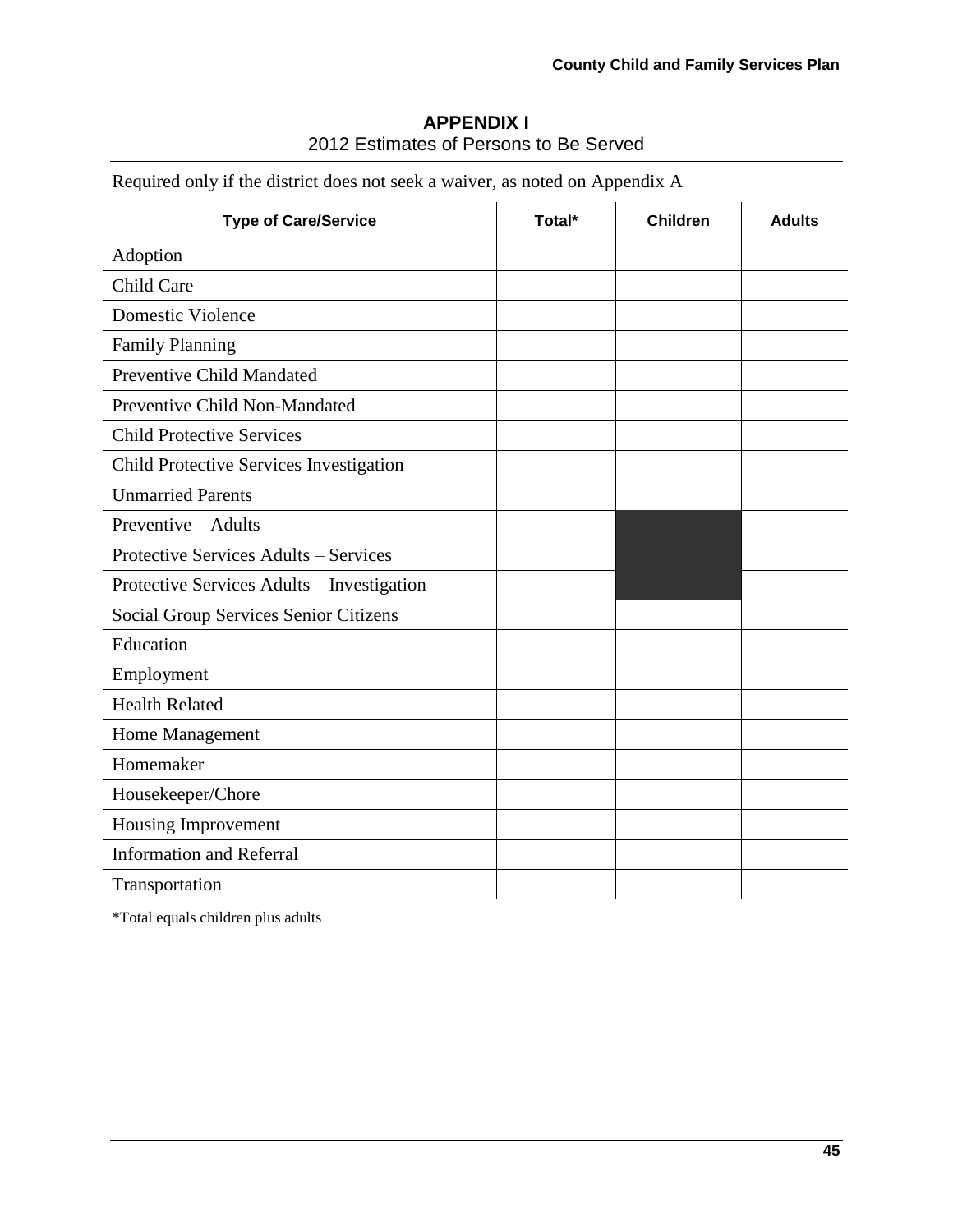| Type of Care/Service - Foster Care            | Total | <b>Non</b><br><b>JD/PINS</b><br><b>Child</b> | <b>OCFS</b><br><b>JD/PINS</b><br><b>Child</b> | <b>DSS</b><br><b>JD/PINS</b><br><b>Child</b> |
|-----------------------------------------------|-------|----------------------------------------------|-----------------------------------------------|----------------------------------------------|
| Institutions                                  |       |                                              |                                               |                                              |
| Group Homes/Residences                        |       |                                              |                                               |                                              |
| <b>Agency Operated Boarding Homes</b>         |       |                                              |                                               |                                              |
| <b>Family Foster Care</b>                     |       |                                              |                                               |                                              |
| Unduplicated Count of All Children<br>in Care |       |                                              |                                               |                                              |

| Type of Care/Service – Adult          | Total | <b>Adults</b> |
|---------------------------------------|-------|---------------|
| <b>Residential Placement Services</b> |       |               |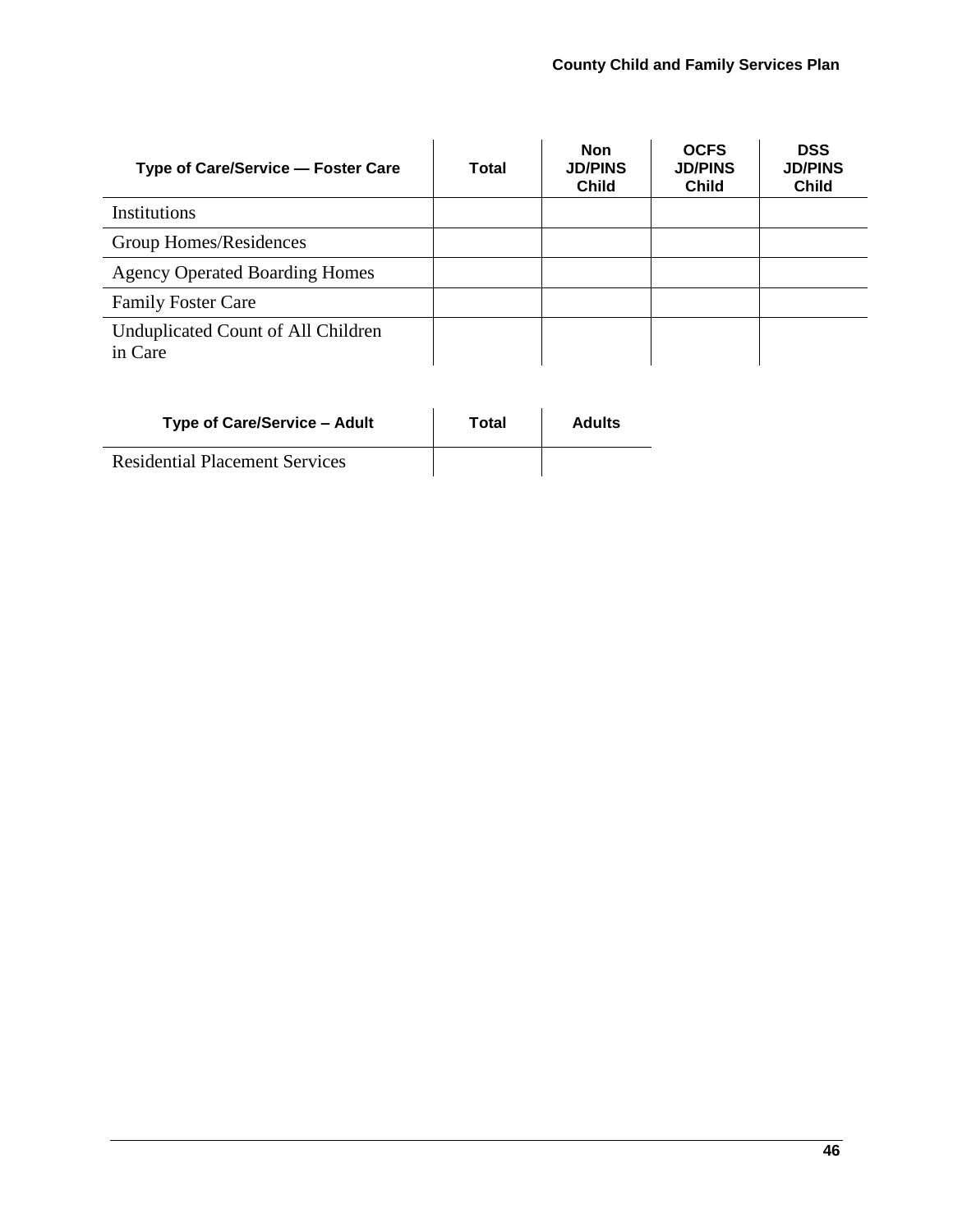## **APPENDIX J**

Non-Residential Domestic Violence Services (Complete a Copy for Each Program)

In accordance with the Domestic Violence Prevention Act and subsequent budget provisions, districts are required to provide non-residential services to victims of domestic violence, either directly or through a purchase of service agreement. Whether provided directly or through a purchase of service, each program must be approved through the Child and Family Services Plan process. Non-residential domestic violence programs must comply with 18 NYCRR Part 462. Please provide the information required below.

County Contact Person: E-mail Address:

County: Phone Number: ( )

**SECTION A**

#### **Program Closure**

Complete this section if an approved non-residential domestic violence program "closed" during the previous year.

Name of program:

Date closed:

Reason for closing:

#### **SECTION B**

Complete this section for each program that provides non-residential domestic violence services in the district.

To promote accuracy through the review and approval process, OCFS recommends that this section be completed by the non-residential DV program.

Agency Name: Vera House, Inc.

Business Address: 6181 Thompson Road, Suite 100, Syracuse, NY, 13206

Contact Person: Randi Bregman

Telephone Number: (315) 425- 0818

E-mail Address: rbregman@verahouse.org

#### **Program Requirements**

**1.** Seventy percent of the clientele served must consist of victims of domestic violence and their children. This program is intended to be a separate and distinct program offering specialized services for victims of domestic violence.

Describe how the program is separate and distinct and how it fits into the overall agency.

The Vera House Advocacy Program is one of the comprehensive services offered at Vera House to victims of domestic violence and sexual assault. The Advocacy Program, a nonresidential domestic violence program, serves domestic violence and sexual assault victims and their children who are not in the Vera House Emergency Shelter Program. The services are also separate and distinct from the services provided through the Vera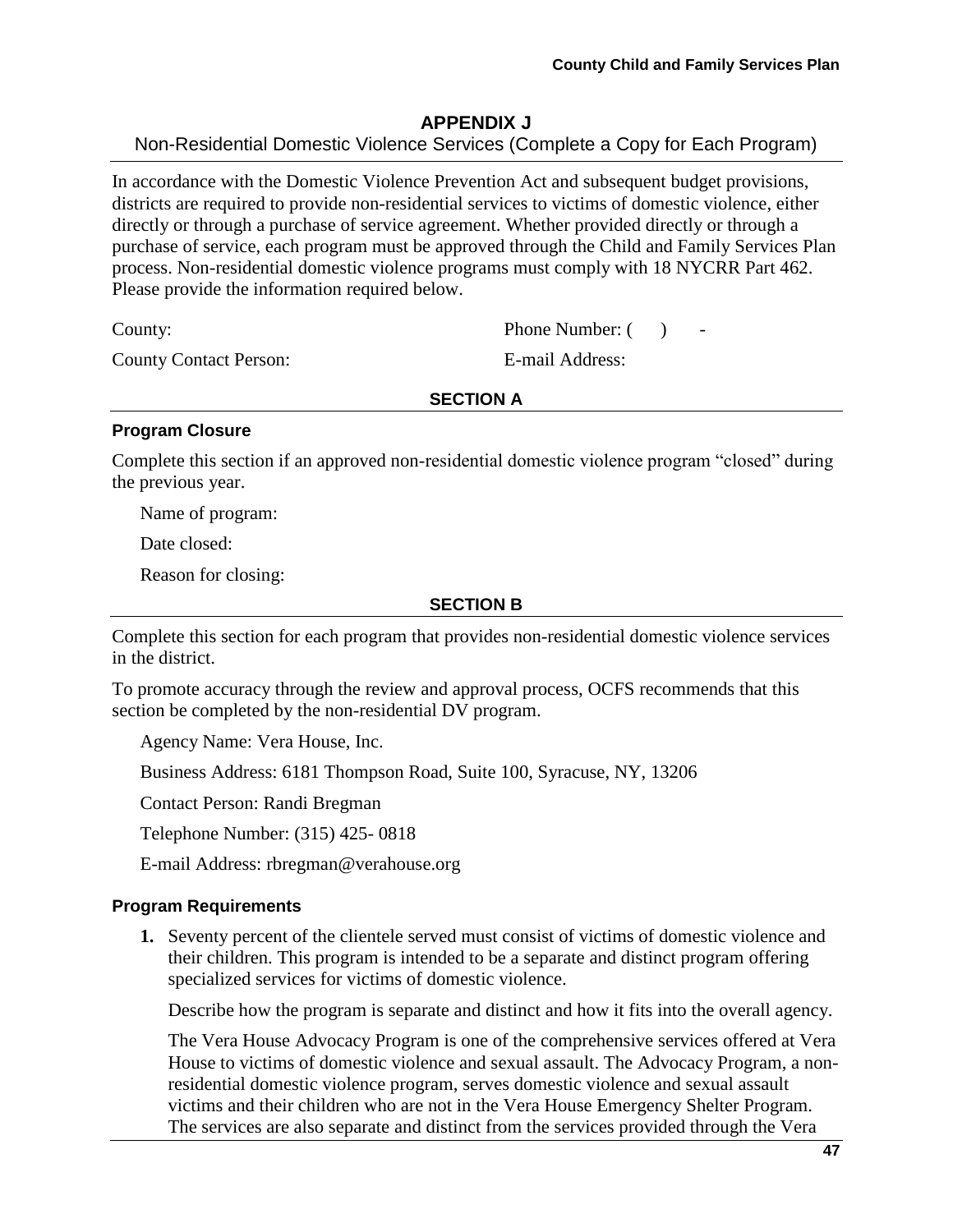House New Directions Clinical Counseling Program. The Advocacy Program provides safety planning, systems advocacy, emotional support, 24-hour crisis and support lines, family offense petition assistance, and support/education groups to adult victims helping them to provide safety and stability for themselves and their children. All adult domestic violence and sexual assault victims are eligible for services under the Vera House Advocacy Program. Clients in the Advocacy Program are integrated into other Agency Programs as appropriate. For example, an Advocacy client may find that escalating safety concerns necessitate exploring our shelter services.

**2.** Services must be provided regardless of financial eligibility; services must be provided in a manner that addresses special needs, including physically handicapped, hearing impaired, and non-English speaking; and services must address the ethnic compositions of the community served.

Describe the eligibility criteria for clients of the non-residential domestic violence program and how special needs populations are accommodated.

There is no financial eligibility in order to receive services and no waiting list for Vera House advocacy services. The Vera House offices are physically accessible. People with special needs are offered whatever accommodations are necessary for them to fully benefit from services. For example, they may be provided services through a bilingual, Spanish speaking Advocate or with the assistance of certified interpreters. We have specific outreach materials targeted to domesic violence victims who identify as LGBT, who are Deaf or have a disability and who are migrants, immigrants or refugees. Most of our materials are available in Spanish as well as English. The clients who are served by the Advocacy Program reflect the ethnic make-up of the Syracuse/Onondaga County community

**3.** There must be evidence that the program is needed, based on the number of persons to be served and evidence that the indicators used are realistic.

Provide an estimate of the number of victims of domestic violence needing nonresidential services and description of the indicator/data used to determine that estimate.

We estimate that there are more than 10,000 victims of domestic/sexual violence in Onondaga County. This number is based on national domestic/sexual violence incidence surveys and local population data. Of those 10,000 victims if only 10% were in need of non-residential services that would be 1,000 victims, which is the number we serve in an average year. We expect that there are probably several thousand of victims of domestic/sexual violence who could benefit from connection with non-residential services provided through Vera House. In terms of local data, we know that local law enforcement typically respond to over 15,000 domestic calls annually.

**4.** Where are the non-residential domestic violence services provided?

Describe the type of location (e.g.at the business office, at the school, etc.). The specific should not be included and should not be identifiable from the information provided.

Services are provided at Vera House's business office or at mutually agreed upon safe locations.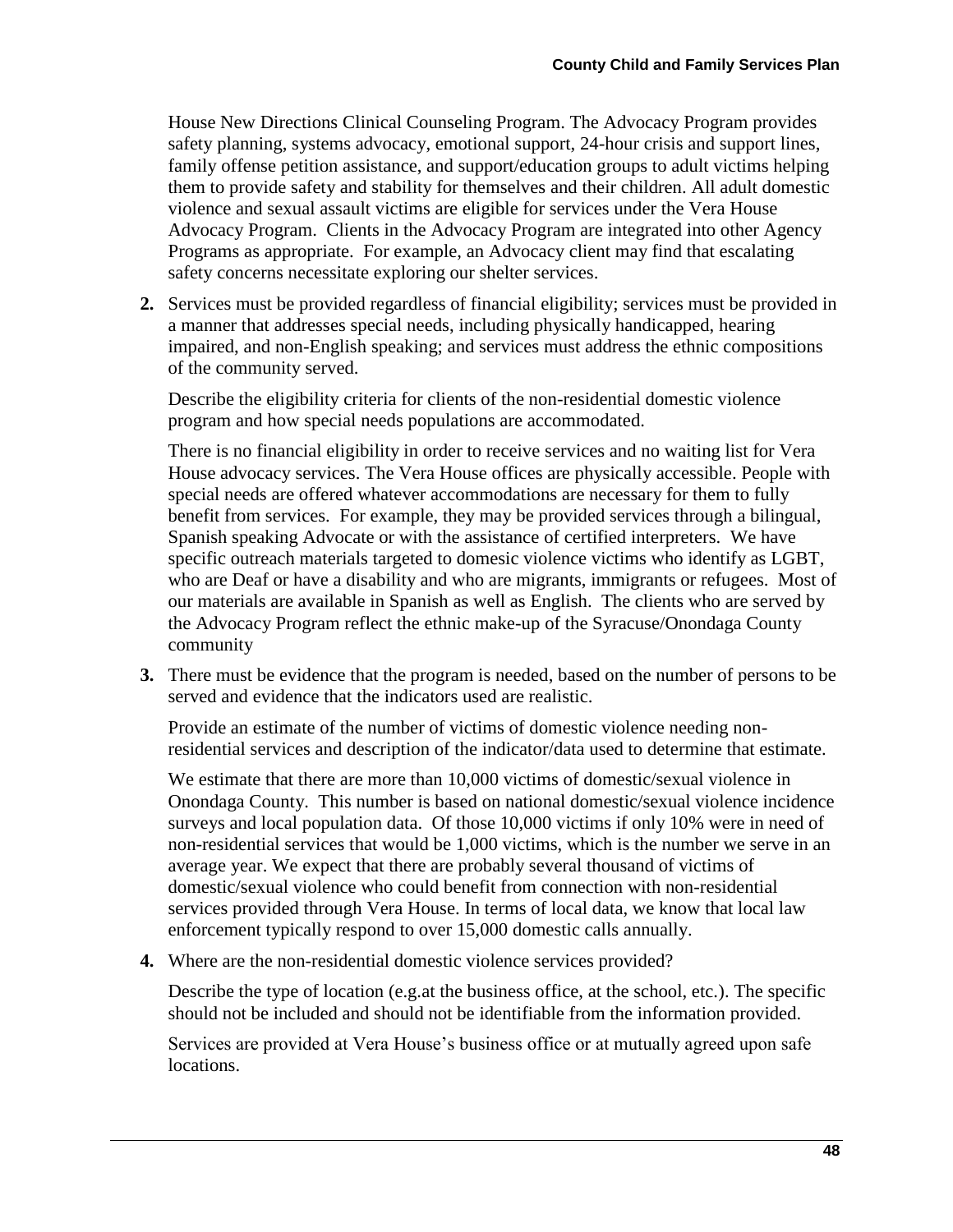**5.** Explain how the location(s) where the non-residential domestic violence services are provided to ensure the safety of the persons receiving services and the confidentiality of their identities. Do not provide the location addresses.

Safety and confidentiality are priorities in all services offered by Vera House. There are clear policies that workers follow which insure safety and confidentiality. Safety planning is a critical aspect of all client services. Safety is ensured at the Thompson Road Office where Advocates meet with non-residential clients. There is a lobby/waiting room staffed by a receptionist who informs Advocates when clients arrive. Advocates are usually advised that their "appointment" has arrived, without using identifying information in front of other guests in the waiting room. Advocates sign out a private meeting room to provide confidential space. Cell phones are available for victims and/or advocates as needed for safety purposes. The Thompson Road Office has a security system including, "panic buttons" that are in place in the front office area and throughout the building that can be activated in an emergency, which notifies the police. Although the office is a public location with access by bus and by car, it is set off the main road which provides some privacy for clients entering the building. The office is not exclusively for client services so some anonymity is achieved when people enter, as they could be donors, volunteers, interns, etc. Client information is kept confidential with the exception of suspected child abuse, suicide or homicide. Records are kept on a secure data base. All hard copy records are in locked file cabinets. Client information can only be released through approval of the client. Records can be requested by the client in writing and may be picked up by the client showing photo identification.

- **6.** All of the **core services** listed in 18 NYCRR 462.4 must be provided directly by the program, as defined in the regulations, and must be provided in a timely manner. For each of the core services listed below, include:
	- **a.** Days and hours the service is available
	- **b.** How the service is provided
	- **c.** Where the service is provided, when the service is provided at a location other than the program location (i.e., accompanying the client to court)
	- **d.** Details specific to this program other than program location.

#### **Telephone Hotline Assistance**

Include hotline operation hours and detail the methods currently being used for the operation of the hotline service (e.g. coverage, staff responsibility, any technology used).

Vera House offers immediate crisis intervention, counseling, and information and referral services 24 hours per day, 7 days per week through a telephone hotline based at the Vera House Emergency Shelter. The hotline is covered by staff and volunteers and is backed up during busy daytime hours by call forwarding technology that allows calls to be transferred to the main office when the call volume is particularly high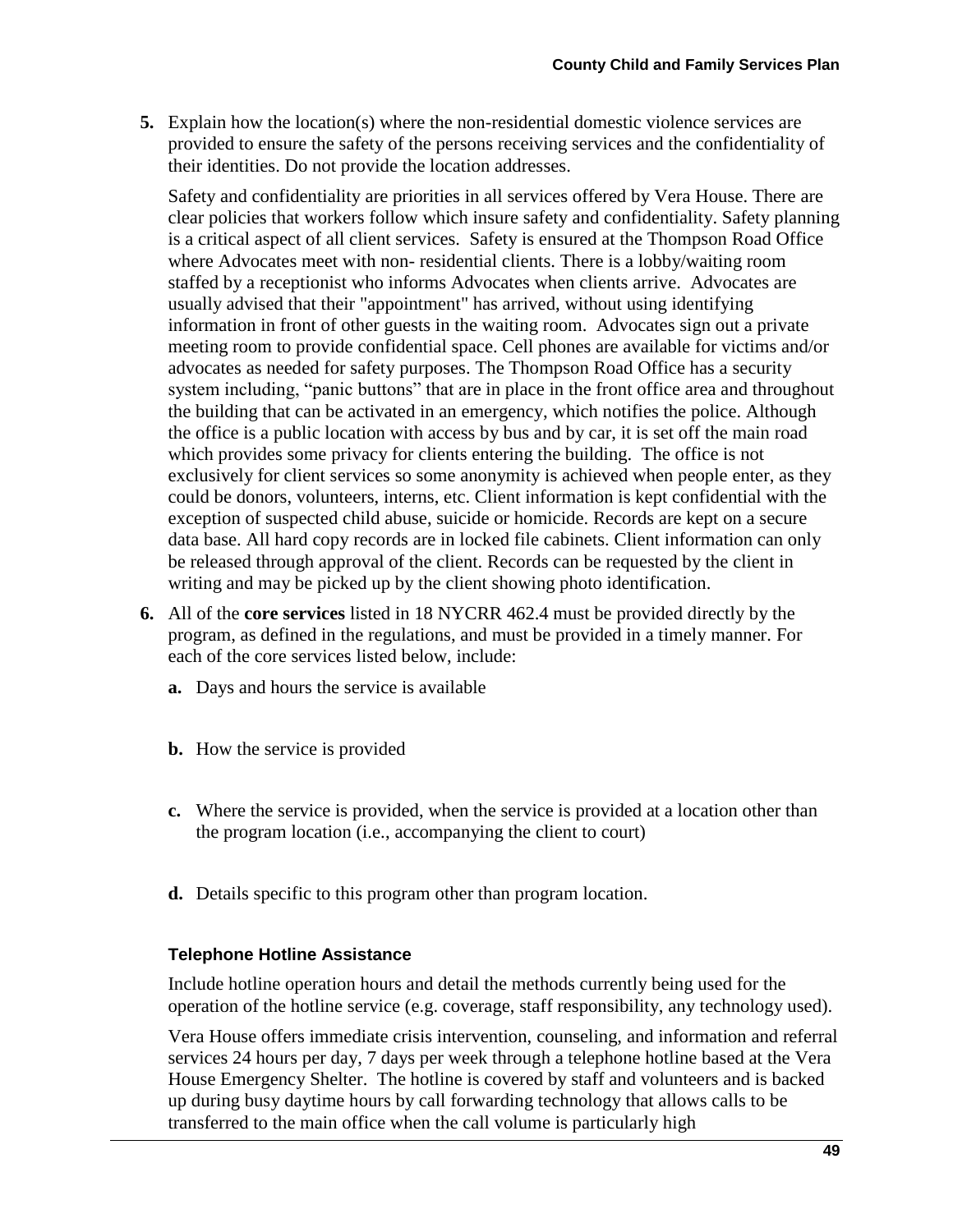#### **Information and referral**

24 hours per day, 7 days per week (through Crisis and Support Hotlines)

8:30am – 5:00pm Monday to Friday (through Advocacy Program, evening

hours are available M-Th until 7pm)

In addition to the information and referral provided through the Crisis and Support Hotlines, the Vera House Advocates provide information and referral to community services and programs, which meet the needs of victims of domestic/sexual violence. This includes referrals for residential services, medical services and other community programs that are deemed appropriate. The Advocates are based at the business office, as well as out stationed in the community. (DA's office, CPS, Family Court, Domestic Violence Courts)

### **Advocacy**

Describe all types offered, including accompaniment.

8:30am – 5pm, Monday to Friday (evening hours are available)

Vera House provides liaison services and/or active intervention with community services and programs on behalf of victims of domestic violence including legal remedies and protections, law enforcement, medical care, social services, employment and housing, and public assistance. Vera House Advocates are stationed at the specialized courts, at Child Protective Services and at the District Attorney's office. The Advocates provide accompaniment to criminal justice offices and court, crime victim's claims assistance, assistance with victim impact statements and registration with county and state VINE systems and crisis intervention services

### **Counseling**

Describe all types offered, including individual and group.

8:30am – 5pm, Monday to Friday (evening hours are available)

(Support Groups held in evenings)

Vera House provides both individual and group counseling which stresses self sufficiency, client identified needs, assistance for clients seeking services on their own behalf, informing clients of options available to ensure safety for self and children, information about family violence and effects on children, legal, financial, and housing options, and assistance in problem solving skills. Domestic violence education and support groups are offered regularly in several different locations.

### **Community Education and Outreach**

Describe methods used, target audience, and messages conveyed. If there is more than one domestic violence provider in the community, describe how the outreach activities are coordinated.

8:30am – 5pm, Monday to Friday (evening and weekend hours are available)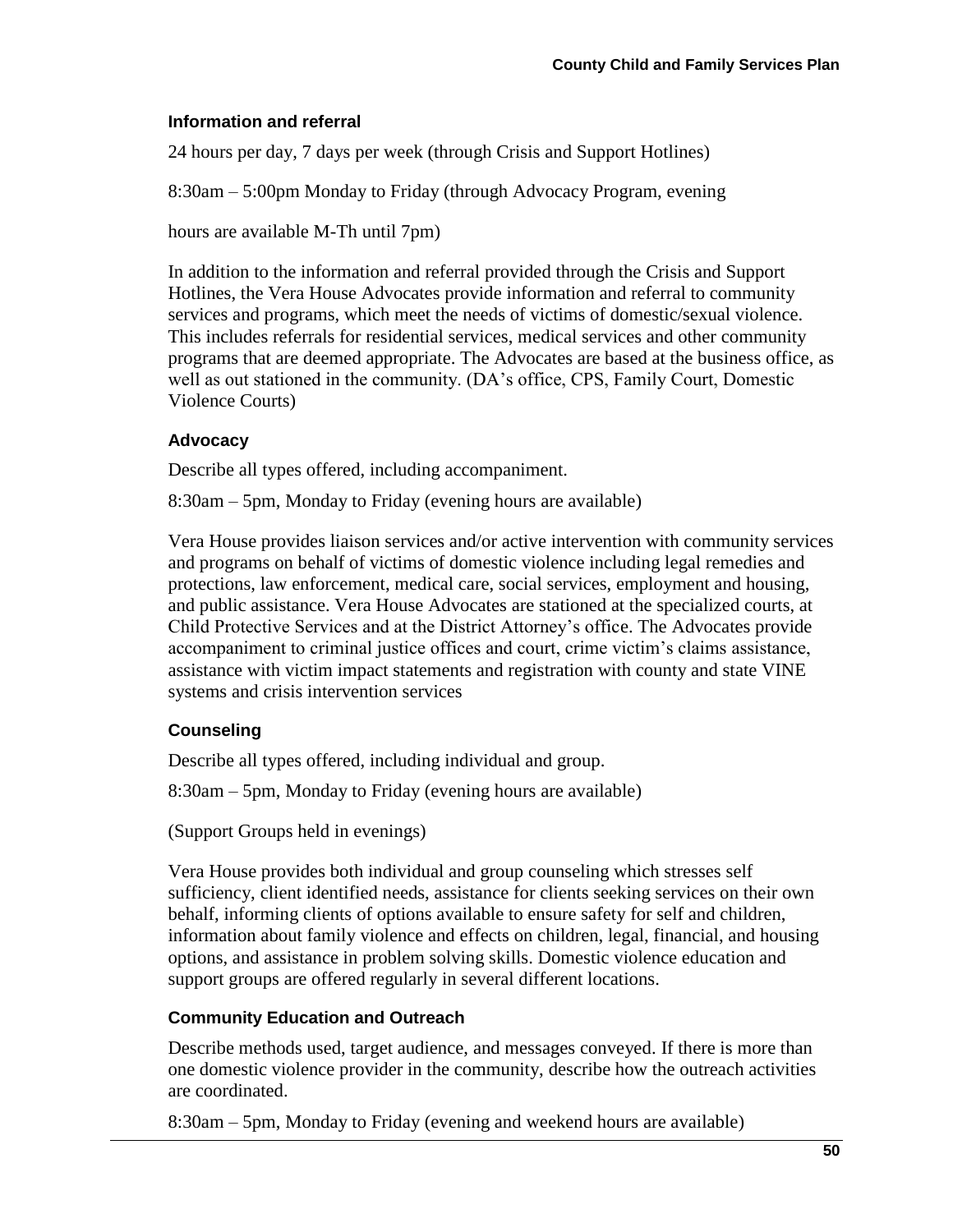Vera House has an active Youth/Community Education Program. Annually, the program reaches over 14,000 people throughout the community including schools, human service and health professionals, justice systems, and businesses. Community and Youth educational programs are offered on a variety of topics, including the need for and benefit of services, domestic violence dynamics and awareness, sexual abuse prevention, healthy relationships, dating violence and elder abuse. Along with presentations the agency uses the media and the distribution of written materials to inform the public on issues and available services.

**Optional Services** (e.g., support groups, children's services, translation services, etc.)

Vera House offers Family Court petition preparation (whenever Family Court is in session) through an office at the Onondaga County Court House, where volunteers and staff provide assistance in filling out family offense petitions and inform domestic violence victims about how the Family Court system operates. Vera House also offers counseling for child witnesses to domestic violence and regular support groups. In addtion, Vera House sponsors a Foster Pet Program, which offers domestic violence victims a safe refuge for their pets.

**7.** Each program must employ both a qualified director and a sufficient number of staff who are *responsible for providing core and optional services.*

List each of the staff/volunteer positions responsible for providing non-residential services including title, responsibilities and qualifications.

- **Do not** give names
- Resumes **are not** required

Title: Advocacy Program Coordinator (1FT)

Responsibilities:

The Advocacy Program Coordinator will provide staff supervision, program development, oversight and management of the Vera House non-residential program, as well as provide direct service to victims of domestic/sexual violence.

Qualifications:

Bachelors Degree in Human Services related field required, Masters Degree preferred. Five years experience in direct service, supervision of staff and program management. A thorough knowledge of domestic/sexual violence and crisis intervention and a familiarity with local service delivery is needed, as well as an ability to write well and present to the public.

Title: Senior Legal Advocate (1FT)

Responsibilities:

In addition to providing systems advocacy, crisis intervention, and short-term counseling/emotional support, the Senior Legal Advocate coordinates services with the specialized courts in Onondaga County-Integrated Domestic Violence Court and the dedicated Domestic Violence Court (Syracuse City Court). A thorough knowledge of domestic/sexual violence and crisis intervention is necessary. A familiarity with local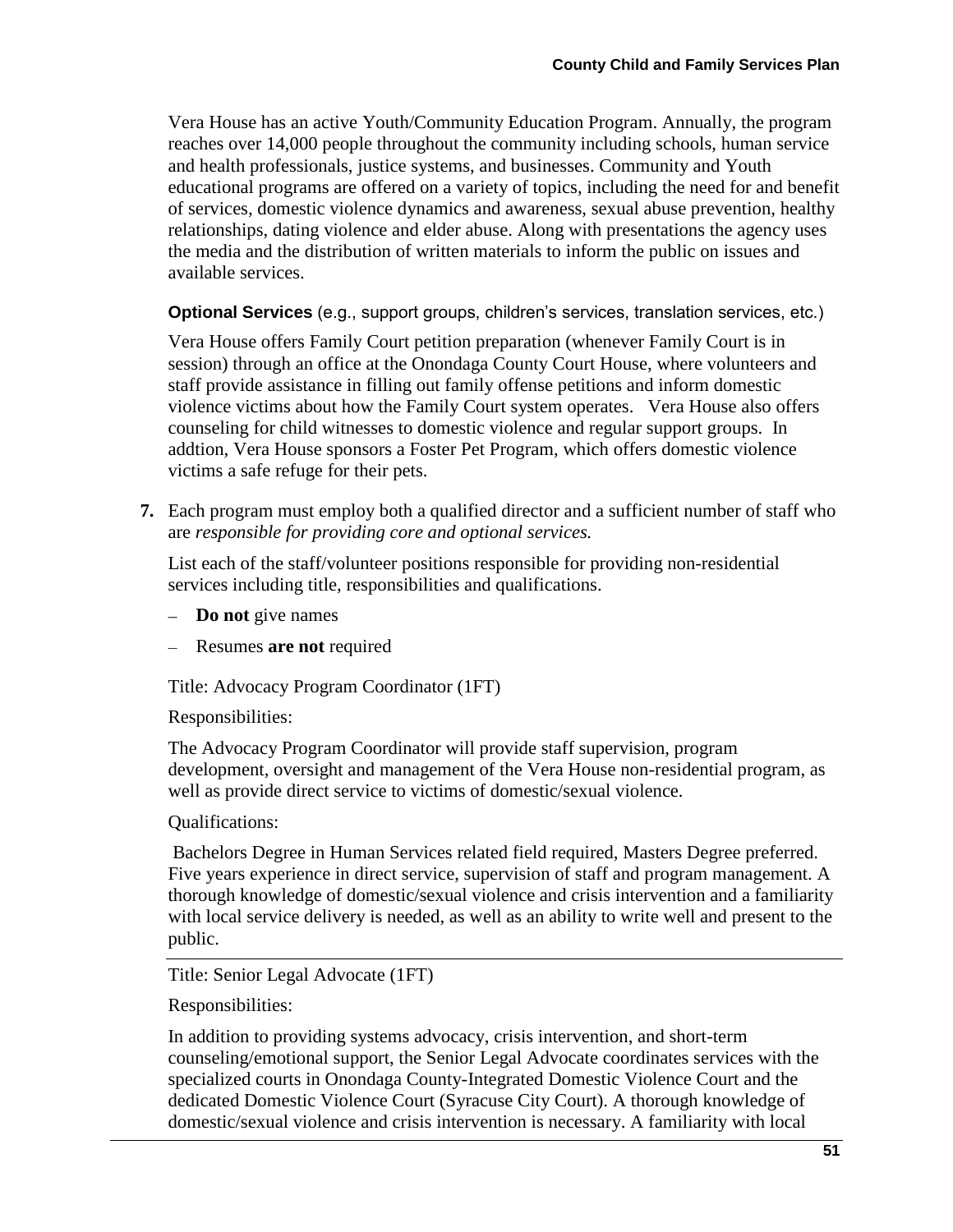service delivery is needed; in particular a thorough knowledge of the criminal and civil justice systems is needed

Qualifications:

Bachelors Degree in Human Services related field or minimum of five years experience providing victim services

Title: Advocates (6FT, 1PT

Responsibilities:

The Vera House Advocate is responsible for providing crisis intervention, systems advocacy, short-term counseling and emotional support to individuals experiencing domestic/sexual violence and abuse

Qualifications:

Bachelors Degree in Human Services related field, preferred. Some experience in direct service, case management is necessary. A thorough knowledge of domestic/sexual violence and crisis intervention and a familiarity with local service delivery is needed.

Title:

Responsibilities:

Qualifications:

Title:

Responsibilities:

Qualifications:

Title:

Responsibilities:

Qualifications: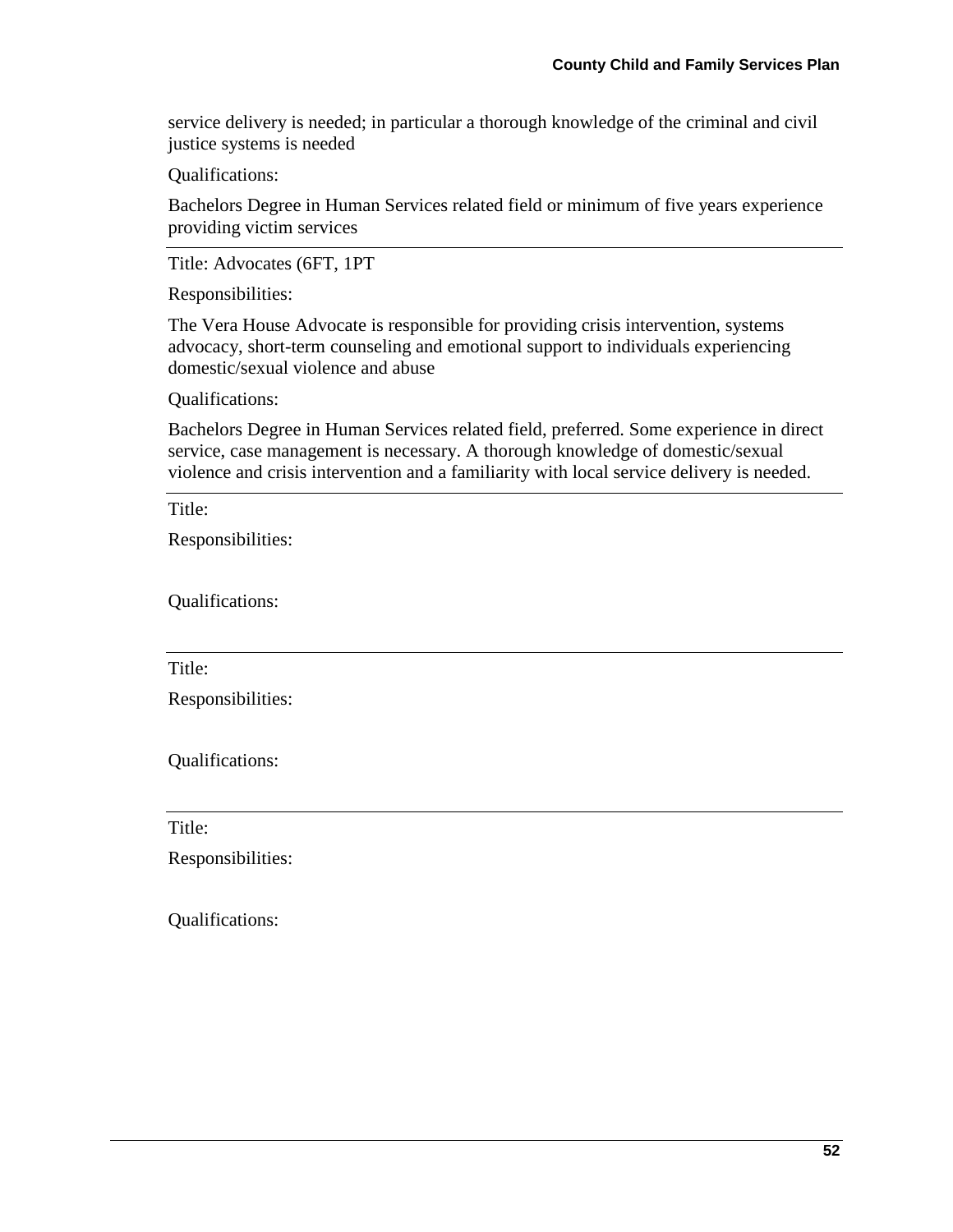# **APPENDIX K** Child Care Administration

Describe how your local district is organized to administer the child care program, including any functions that are subcontracted to an outside agency.

|    | 1. Identify the unit that has primary responsibility for the administration of child care for:            |
|----|-----------------------------------------------------------------------------------------------------------|
|    | Public Assistance Families: Jobsplus!                                                                     |
|    | Transitioning Families: Jobsplus! and Day Care                                                            |
|    | Income Eligible Families: Day Care                                                                        |
|    | Title XX: Day Care and Children's Division                                                                |
| 2. | Provide the following information on the use of New York State Child Care Block Grant<br>(NYSCCBG) Funds. |
|    | FFY 2009-2010 Rollover funds (available from the NYSCCBG                                                  |
|    |                                                                                                           |
|    | Estimate of Flexible Funds for Families (FFS)                                                             |
|    |                                                                                                           |
|    |                                                                                                           |
|    |                                                                                                           |
|    |                                                                                                           |
|    | b.                                                                                                        |
|    | c.                                                                                                        |
|    |                                                                                                           |

Does your district have a contract or formal agreement with another organization to perform any of the following functions?

| <b>Function</b>                                                                        | Organization                 | <b>Amount of Contract</b> |
|----------------------------------------------------------------------------------------|------------------------------|---------------------------|
| Eligibility screening                                                                  |                              |                           |
| Determining if legally-exempt<br>providers meet State-approved<br>additional standards | <b>Child Care Solutions</b>  | \$46,200                  |
| Assistance in locating care                                                            | <b>Child Care Solutions</b>  | See above                 |
| <b>Child Care Information Systems</b>                                                  |                              | See above                 |
| <b>Other</b>                                                                           | The Children's<br>Consortium | \$35,391                  |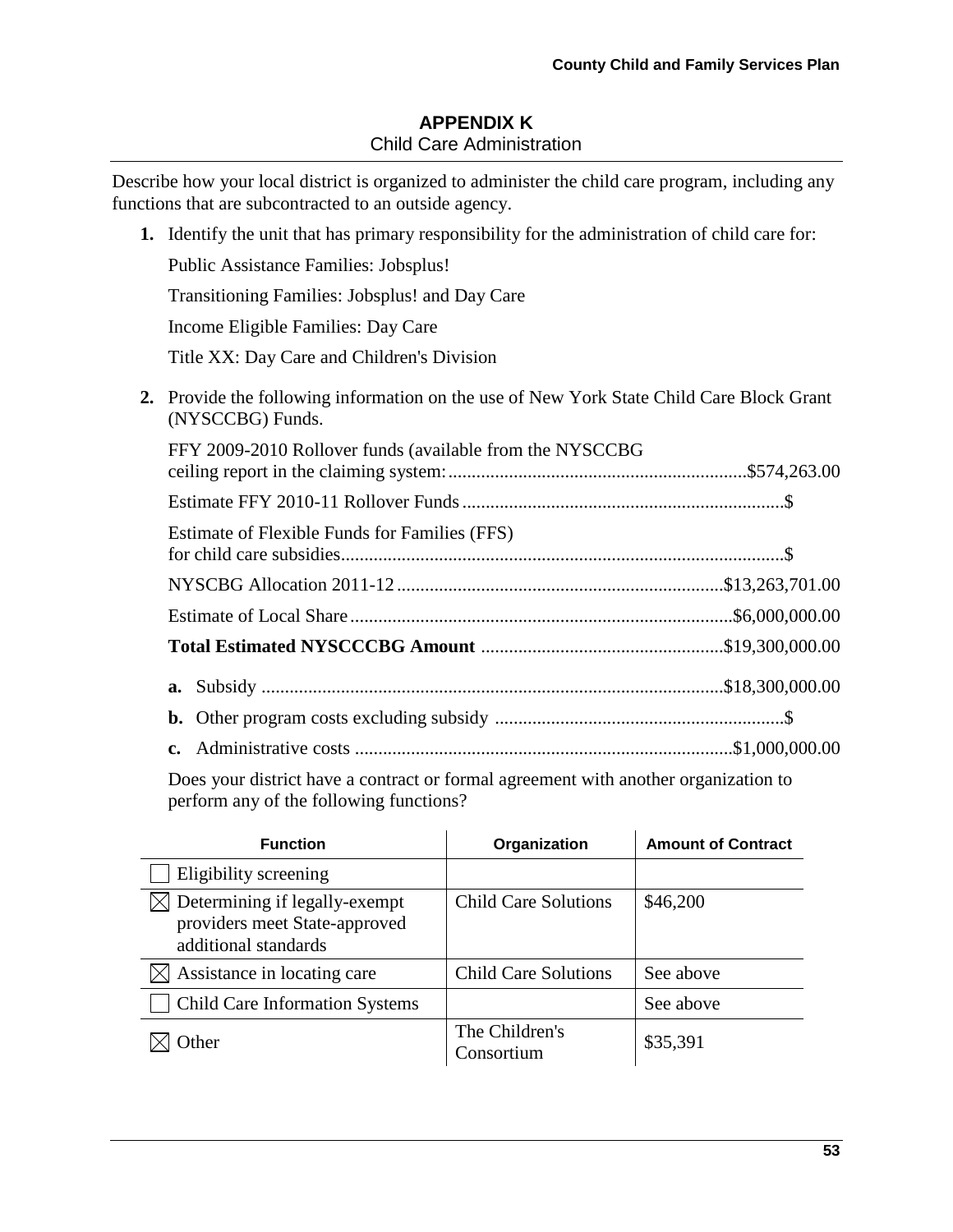# **APPENDIX L** Other Eligible Families if Funds are Available (Required)

Listed below are the optional categories of eligible families that your district can include as part of its County Plan. Select any categories your county wants to serve using the NYSCCBG funds and describe any limitations associated with the category.

| <b>Optional Categories</b>                                                                                                               | Option                            | <b>Limitations</b>                                                                                                                                                                                                                                                                                                              |
|------------------------------------------------------------------------------------------------------------------------------------------|-----------------------------------|---------------------------------------------------------------------------------------------------------------------------------------------------------------------------------------------------------------------------------------------------------------------------------------------------------------------------------|
| 1. Public Assistance (PA) families participating in an<br>approved activity in addition to their required<br>work activity.              | $\boxtimes$ Yes<br>N <sub>o</sub> |                                                                                                                                                                                                                                                                                                                                 |
| 2. PA families or families with income up to 200% of<br>the State Income Standard when the caretaker is:                                 |                                   |                                                                                                                                                                                                                                                                                                                                 |
| a) participating in an approved substance abuse<br>treatment program                                                                     | $\times$ Yes<br>N <sub>o</sub>    | TA families-none<br>NTA families-not eligible                                                                                                                                                                                                                                                                                   |
| homeless<br>b)                                                                                                                           | Yes<br>$\boxtimes$ No             |                                                                                                                                                                                                                                                                                                                                 |
| a victim of domestic violence<br>c)                                                                                                      | $\times$ Yes<br>N <sub>o</sub>    |                                                                                                                                                                                                                                                                                                                                 |
| in an emergency situation of short duration<br>$\rm d)$                                                                                  | $\boxtimes$ Yes<br>N <sub>o</sub> | Thirty days can be<br>extended after review(if<br>medical verification<br>documents return to work<br>in 15 days, i.e.maximum<br>of 45 days). Only for<br>active cases, not applcants                                                                                                                                           |
| 3. Families with an open child protective services<br>case when child care is needed to protect the child.                               | $\times$ Yes<br>N <sub>o</sub>    | none                                                                                                                                                                                                                                                                                                                            |
| 4. Families with income up to 200% of the State<br>Income Standard when child care services are<br>needed because the child's caretaker: |                                   |                                                                                                                                                                                                                                                                                                                                 |
| a) is physically or mentally incapacitated                                                                                               | $\boxtimes$ Yes<br>N <sub>o</sub> | Must have been employed<br>and is expected to return<br>to work:short term<br>duration only, usually 30<br>days or less, can be<br>extended after review if<br>medical verification<br>document return to work<br>in 15 days maximum of<br>45 days or as part of a<br><b>Children's Services Case</b><br>where a need for child |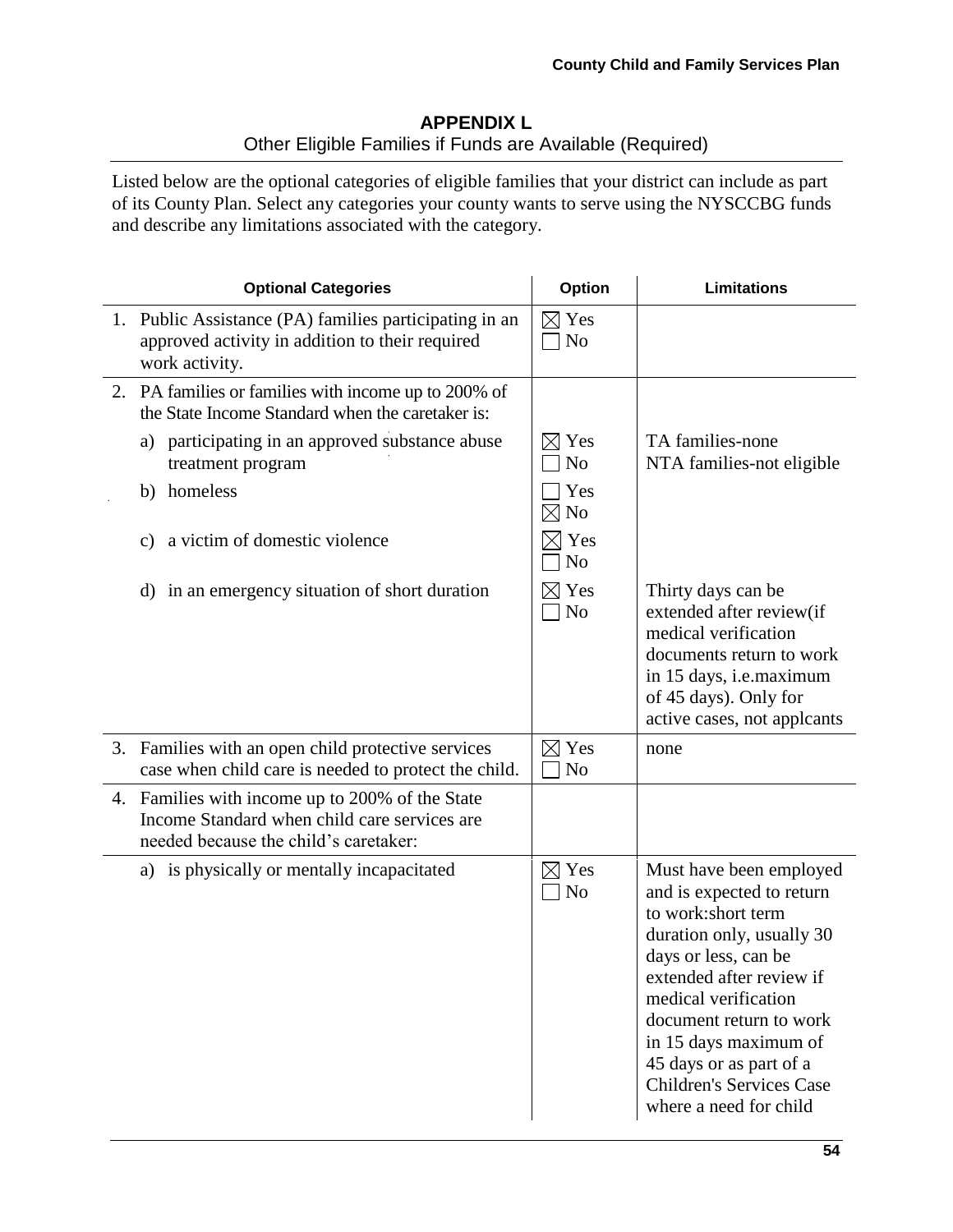| <b>Optional Categories</b>                                                                                                                                                                        | Option                       | Limitations                                                                                                                                                              |
|---------------------------------------------------------------------------------------------------------------------------------------------------------------------------------------------------|------------------------------|--------------------------------------------------------------------------------------------------------------------------------------------------------------------------|
|                                                                                                                                                                                                   |                              | care is determined by the<br>Children's Service<br>Administration. Only for<br>active cases not at time of<br>application                                                |
| b) has family duties away from home                                                                                                                                                               | Yes<br>$\boxtimes$ No        |                                                                                                                                                                          |
| 5. Families with income up to 200% of the State<br>Income Standard when child care services are<br>needed for the child's caretaker to actively seek<br>employment for a period up to six months. | $\boxtimes$ Yes<br>$\Box$ No | Two (2) weeks can be<br>extended after review,<br>must provide verification<br>of actively seeking<br>employment Only for<br>active cases, not at time of<br>application |
| 6. PA families where a sanctioned parent is<br>participating in unsubsidized employment, earning<br>wages at a level equal to or greater than the<br>minimum amount under law.                    | $\boxtimes$ Yes<br>$\Box$ No | Verified employment and<br>transportation hours only                                                                                                                     |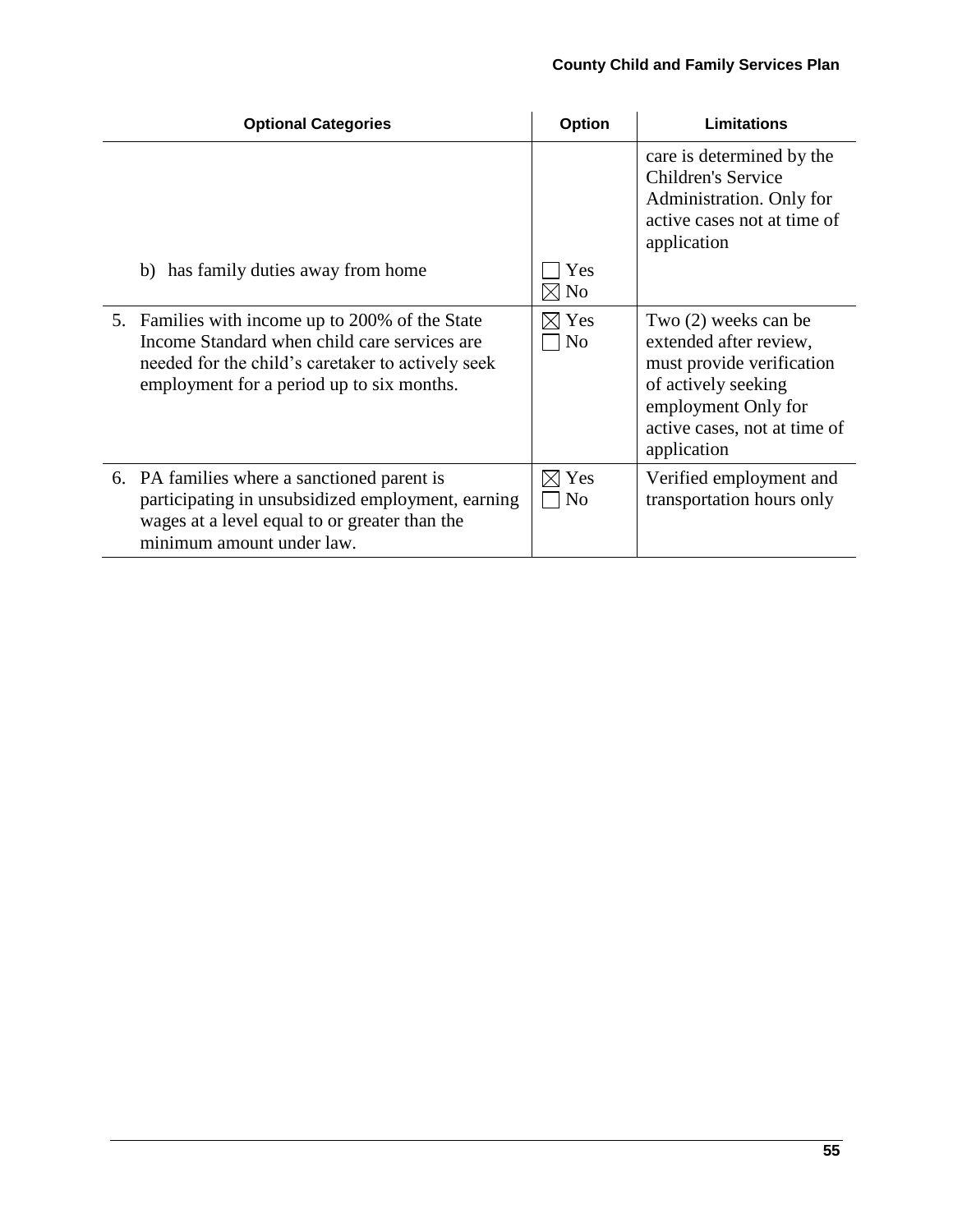7. Families with income up to 200% of the State Income Standard when child care services are needed for the child's caretaker to participate in: a) a public or private educational facility providing a standard high school curriculum offered by or approved by the local school district  $\boxtimes$  Yes  $\Box$  No *One time per school year, must maintain 80% attendance, must maintain passing grades in all subjects* b) an education program that prepares an individual to obtain a NYS High School equivalency diploma  $\boxtimes$  Yes  $\Box$  No Continuation of funding will be made contingent on the student's successful completion of the semester or class, with attendance and grades submitted to the child care worker for review. c) a program providing basic remedial education in the areas of reading, writing, mathematics, and oral communications for individuals functioning below the ninth month of the eighth grade level  $\Box$  Yes  $\boxtimes$  No d) a program providing literacy training designed to help individuals improve their ability to read and write Yes  $\nabla$  No e) English as a second language (ESL) instructional program designed to develop skills in listening, speaking, reading, and writing the English language for individuals whose primary language is other than English  $\Box$  Yes  $\boxtimes$  No f) a two-year full-time degree granting program at a community college, a two-year college, or an undergraduate college with a specific vocational goal leading to an associate degree or certificate of completion  $\boxtimes$  Yes  $\Box$  No The working parent or caretaker must meet the following criteria at the time an application is made: 1. Must be a single parent or caretaker with a child in the household who is under the age of 13;if two parent household, applicant must provide information as to why the second parent cannot care for the child during the training hours.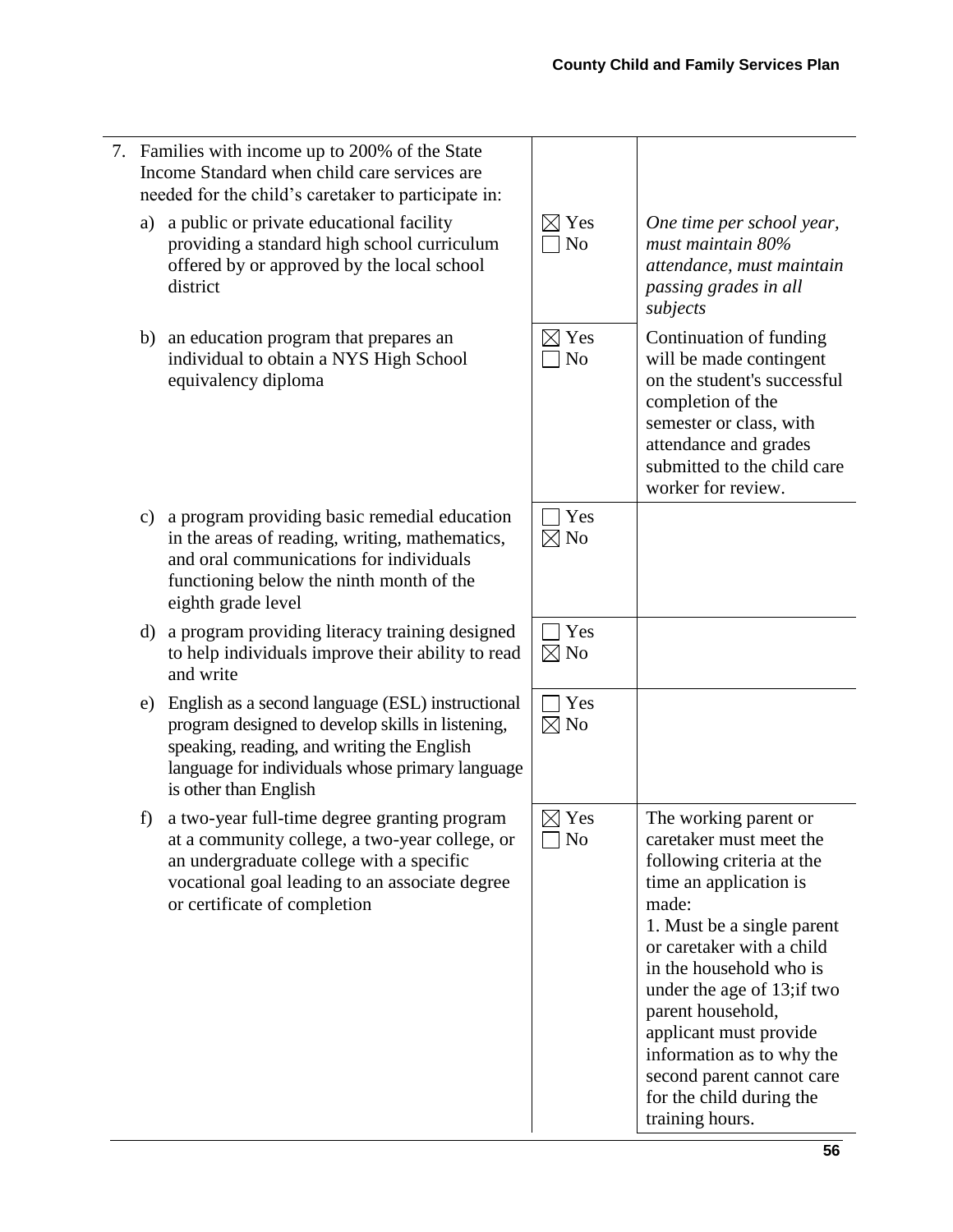|                | 2. Must be working a                                    |
|----------------|---------------------------------------------------------|
|                | minimum of 20 hours per                                 |
|                | week in unsubsidized                                    |
|                | employment in 9 of the                                  |
|                | last 12 months or has                                   |
|                | graduated from high                                     |
|                | school or received his/her                              |
|                | GED within the last 6                                   |
|                | months prior tp                                         |
|                | application.                                            |
|                | 3. Must be a resident of                                |
|                | Onondaga County but can                                 |
|                | work outside of the                                     |
|                | county.                                                 |
|                | 4. Must be planning on                                  |
|                | enrolling in, or already                                |
|                | enrolled in, an education                               |
|                |                                                         |
|                | or training program which<br>is vocational in nature or |
|                | which leads to a                                        |
|                |                                                         |
|                | vocational goal with the                                |
|                | hard skills necessary for                               |
|                | employment. High School                                 |
|                | Equivalency programs do                                 |
|                | qualify. A lis of approved                              |
|                | programs will be available                              |
|                | at the Day Care Services                                |
|                | Unit.                                                   |
|                | 5. The applicant must                                   |
|                | certify that he/she will                                |
|                | NOT decrease his/her                                    |
|                | hours below a minimum                                   |
|                | of 20 hours to particiapate                             |
|                | in the training and will not                            |
|                | increase his/her financial                              |
|                | need to qualify for                                     |
|                | Temporary Assistance.                                   |
| Yes            | criteria see above "f"                                  |
| N <sub>o</sub> |                                                         |
|                |                                                         |
|                |                                                         |
|                |                                                         |
|                |                                                         |
| Yes            |                                                         |
| N <sub>o</sub> |                                                         |
| Yes            |                                                         |
| $\boxtimes$ No |                                                         |

- g) a training program, which has a specific occupational goal and is conducted by an institution other than a college or university that is licensed or approved by the State Education Department
- h) a prevocational skill training program such as a basic education and literacy training program
- i) a demonstration project designed for vocational training or other project approved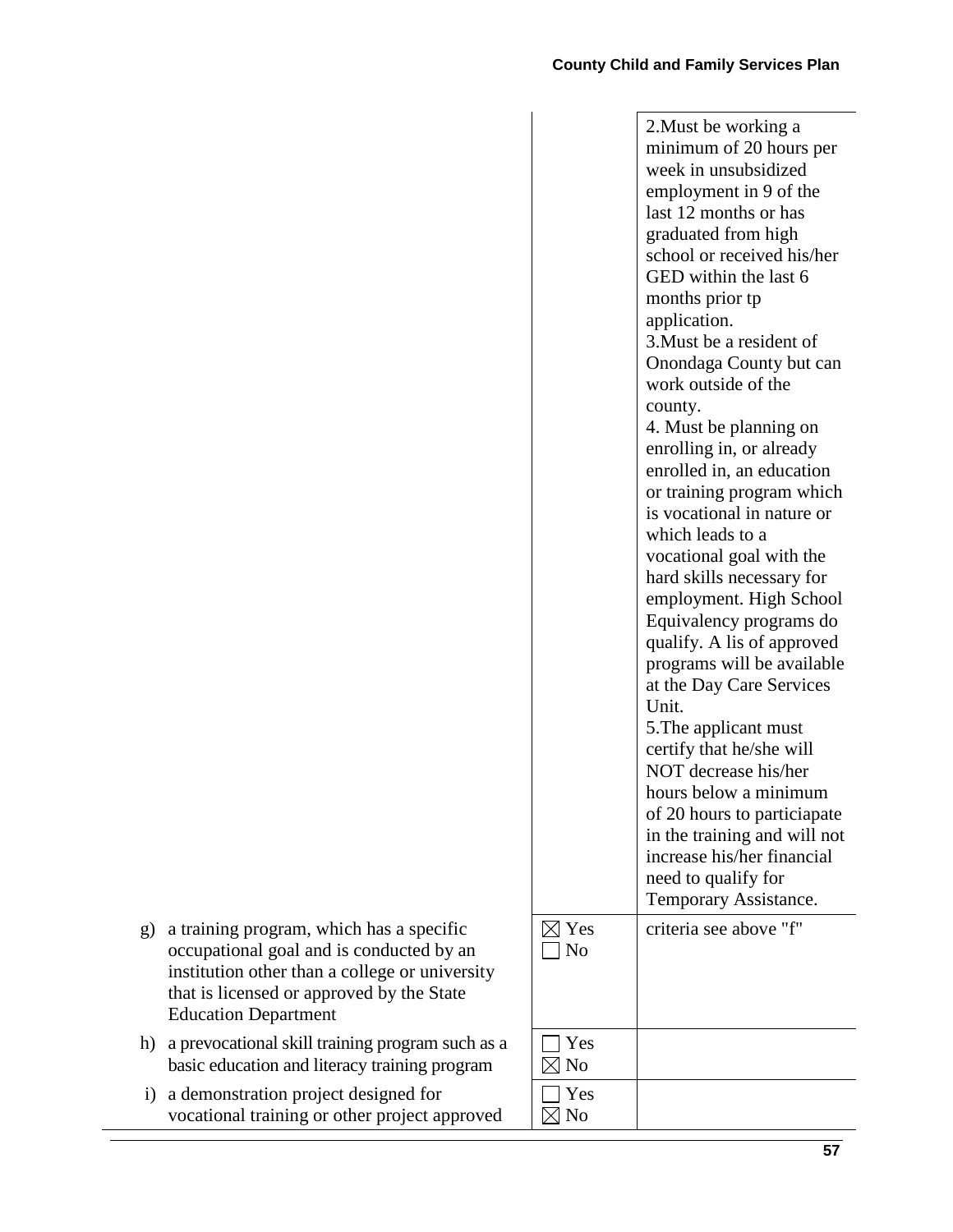| by the Department of Labor<br>Note: The parent/caretaker must complete the selected<br>programs listed under number seven within 30<br>consecutive calendar months. The parent/caretaker<br>cannot enroll in more than one program.                                                                                                                                                                                                                                                                                                                                                                                                     |                       |  |
|-----------------------------------------------------------------------------------------------------------------------------------------------------------------------------------------------------------------------------------------------------------------------------------------------------------------------------------------------------------------------------------------------------------------------------------------------------------------------------------------------------------------------------------------------------------------------------------------------------------------------------------------|-----------------------|--|
| 8. PA recipients and low-income families with<br>incomes up to 200% of the State Income Standard<br>who are satisfactorily participating in a two-year<br>program other than one with a specific vocational<br>sequence (leading to an associate's degree or<br>certificate of completion and that is reasonably<br>expected to lead to an improvement in the<br>parent/caretaker's earning capacity) as long as the<br>parent(s) or caretaker is also working at least $17\frac{1}{2}$<br>hours per week. The parent/caretaker must<br>demonstrate his or her ability to successfully<br>complete the course of study.                 | Yes<br>$\boxtimes$ No |  |
| 9. PA recipients and low-income families with<br>incomes up to 200% of the State Income Standard<br>who are satisfactorily participating in a two-year<br>college or university program (other than one with<br>a specific vocational sequence) leading to an<br>associate's degree or a certificate of completion<br>that is reasonably expected to lead to an<br>improvement in the parent/caretaker's earning<br>capacity as long as the parent $(s)$ or caretaker is<br>also working at least 171/2 hours per week. The<br>parent/caretaker must demonstrate his or her<br>ability to successfully complete the course of<br>study. | Yes<br>$\boxtimes$ No |  |
| 10. PA recipients and low-income families with<br>incomes up to 200% of the State Income Standard<br>who are satisfactorily participating in a four-year<br>college or university program leading to a<br>bachelor's degree and that is reasonably expected<br>to lead to an improvement in the parent/caretaker's<br>earning capacity as long as the parent(s) or<br>caretaker is also working at least 171/2 hours per<br>week. The parent/caretaker must demonstrate his<br>or her ability to successfully complete the course<br>of study.                                                                                          | Yes<br>$\boxtimes$ No |  |
| 11. Families with incomes up to the 200% of the State<br>Income Standard when child care services are<br>needed for the child's caretaker to participate in a<br>program to train workers in an employment field<br>that currently is or is likely to be in demand in the                                                                                                                                                                                                                                                                                                                                                               | Yes<br>$\boxtimes$ No |  |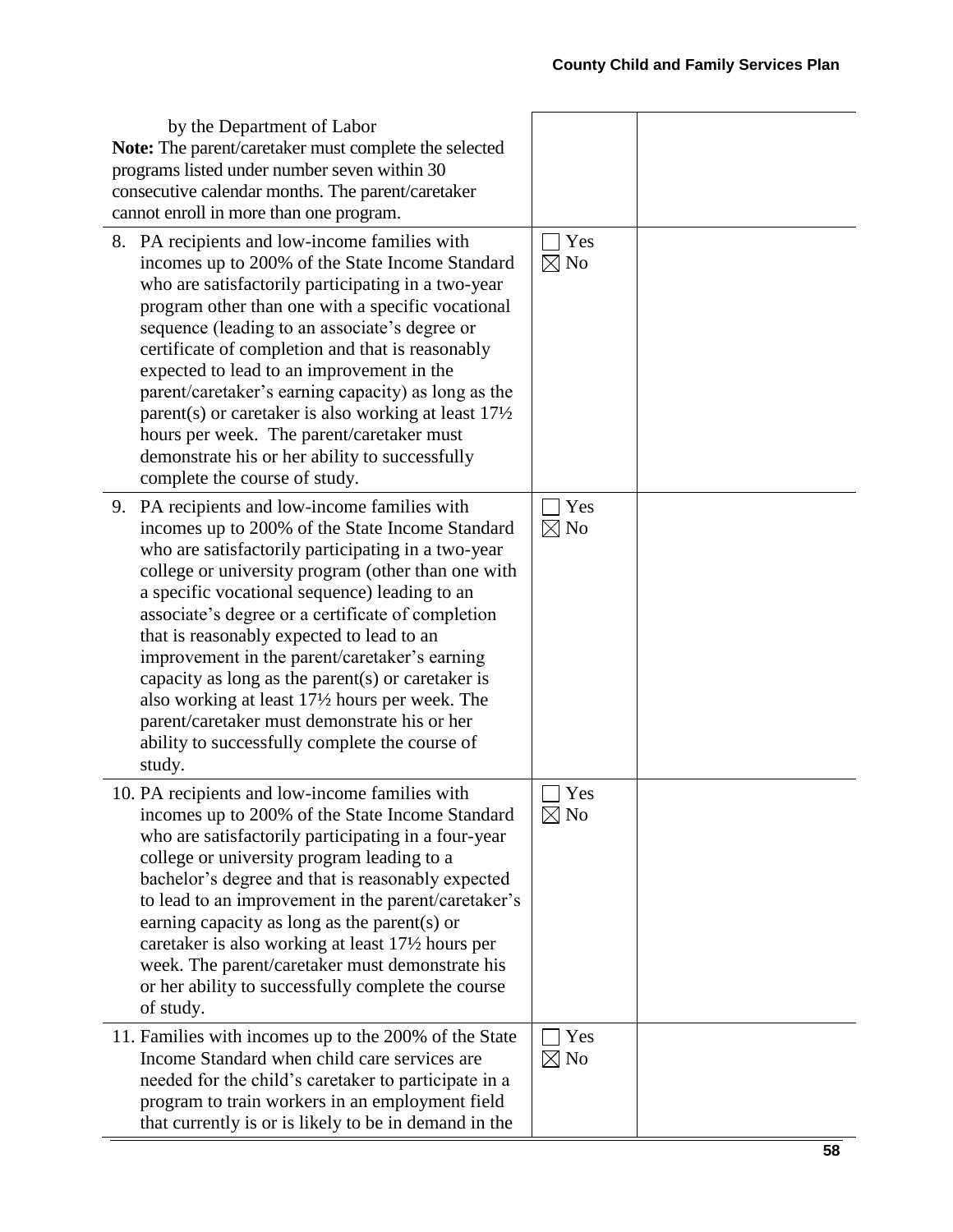| are only used for the portion of the day the<br>caretaker is able to document is directly related to<br>the caretaker engaging in such a program. | future, if the caretaker documents that he or she is<br>a dislocated worker and is currently registered in<br>such a program, provided that child care services |  |  |
|---------------------------------------------------------------------------------------------------------------------------------------------------|-----------------------------------------------------------------------------------------------------------------------------------------------------------------|--|--|
|---------------------------------------------------------------------------------------------------------------------------------------------------|-----------------------------------------------------------------------------------------------------------------------------------------------------------------|--|--|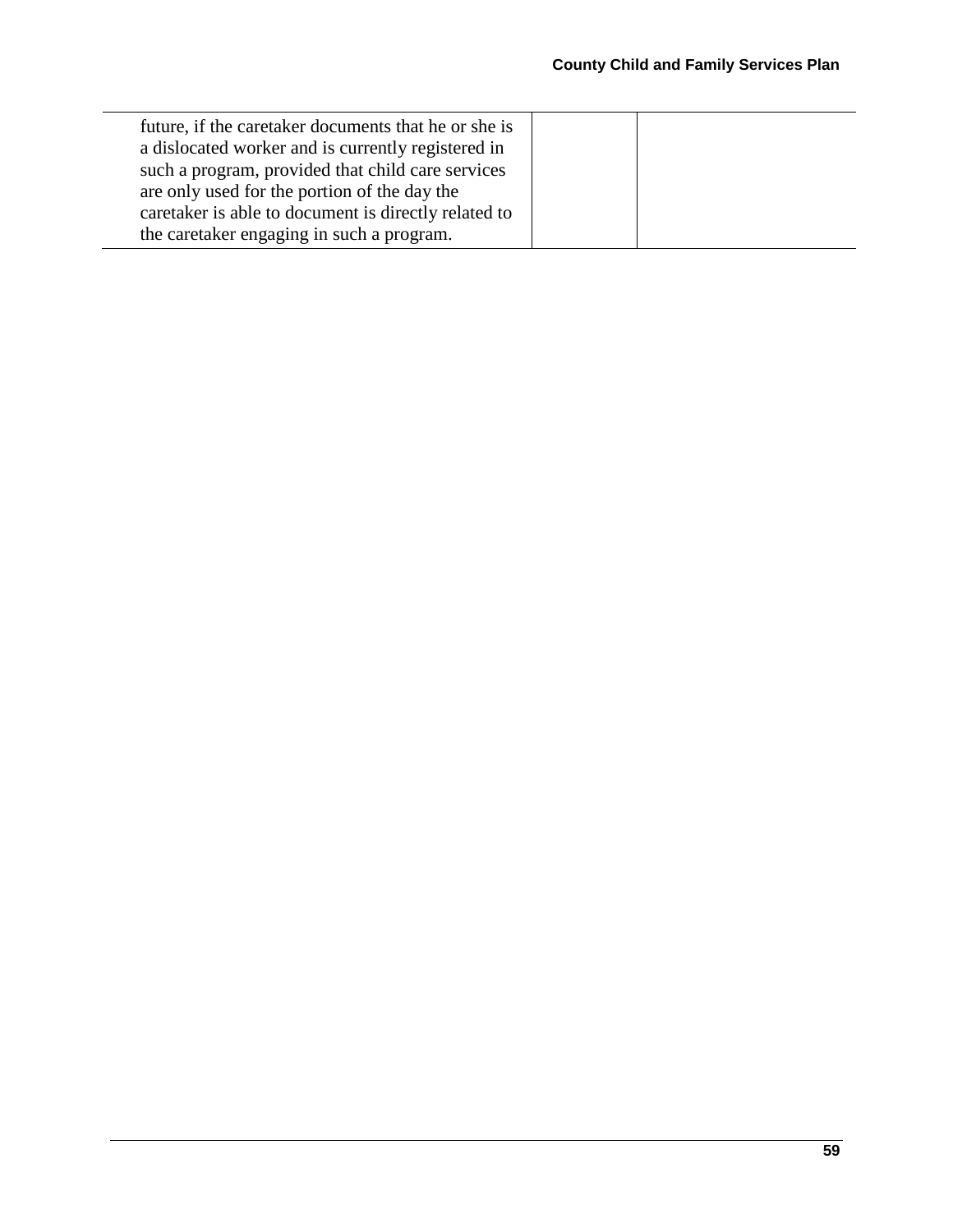# **APPENDIX M**

Reasonable Distance, Very Low Income, Family Share, Case Closing and Openings, Recertification Period, Fraud and Abuse Control Activities (Required)

#### **Reasonable Distance**

Define "reasonable distance" based on community standards for determining accessible child care.

- The following defines "reasonable distance": Describes the maximum reasonable distance defined in time or mileage ot both that a Temporary Assistance recipient would be expected to travel from home to work activity with a stop at a child care provider along the way.This information is expressed as a one way, not a round, trip.
- Public Transportation:In the case of any parent/caretaker/child who uses Onondaga County's Centro bus systemfor transportation, distance should not exceed 22 miles. This distance represents the average of farthest distances from downtown Syracuse East,West, North and South,which Centro serves in areas where we currently have sites available.
- Personal Vehicle: In the case of a parent who uses private transportation, distance should not exceed 30 miles.This distance represents an aaverage of the distance across the northsouth and east-west points of the county where again, activity sites are located.
- $\equiv$ Walking:In the case of any child six years or younger,walking either from home to the provider's location, or from the provider to school or to the school bus,should not exceed more than 1/2 mile. This will hold true for older children with medically documented special needs with the case manager arranging the necessary child care.
- Note:The district makes every attemp to arrange child care and activity as close to homeas possible, however,it is still maintained that the client has the final say as to where child care is located as long as the child care arrangements are deemed to be legal.

For the most part., the district automatically allows one-half hour on either end of the day for transportation and dropping off or picking up children, However, all cases are handled in an individual manner and adjustments are made for more or less transportation time as needed.

- Describe any steps/consultations made to arrive at your definition:
- 1.The current listing of work activity sites utilized by Onondaga County's employment and training program, Jobsplus!.
- 2.A map of Onondaga County redrawn with Jobsplus! as the center point.
- 3.Examination of the current public transportation system (Centro's) bus line.
- 4.Discussion of current guidelines used by the Child Care Council of Onondaga County
- 5.Examination of current travel patterns required for particiapation in Jobsplus.

Note:Jobsplus! is located in downtown Syracuse, approximately five blocks from the main public bus exchange through which most bus connections are made.

#### **Very Low Income**

Define "very low income" as it is used in determining priorities for child care benefits.

**"**Very Low Income" is defined as 125% of the State Income Standard.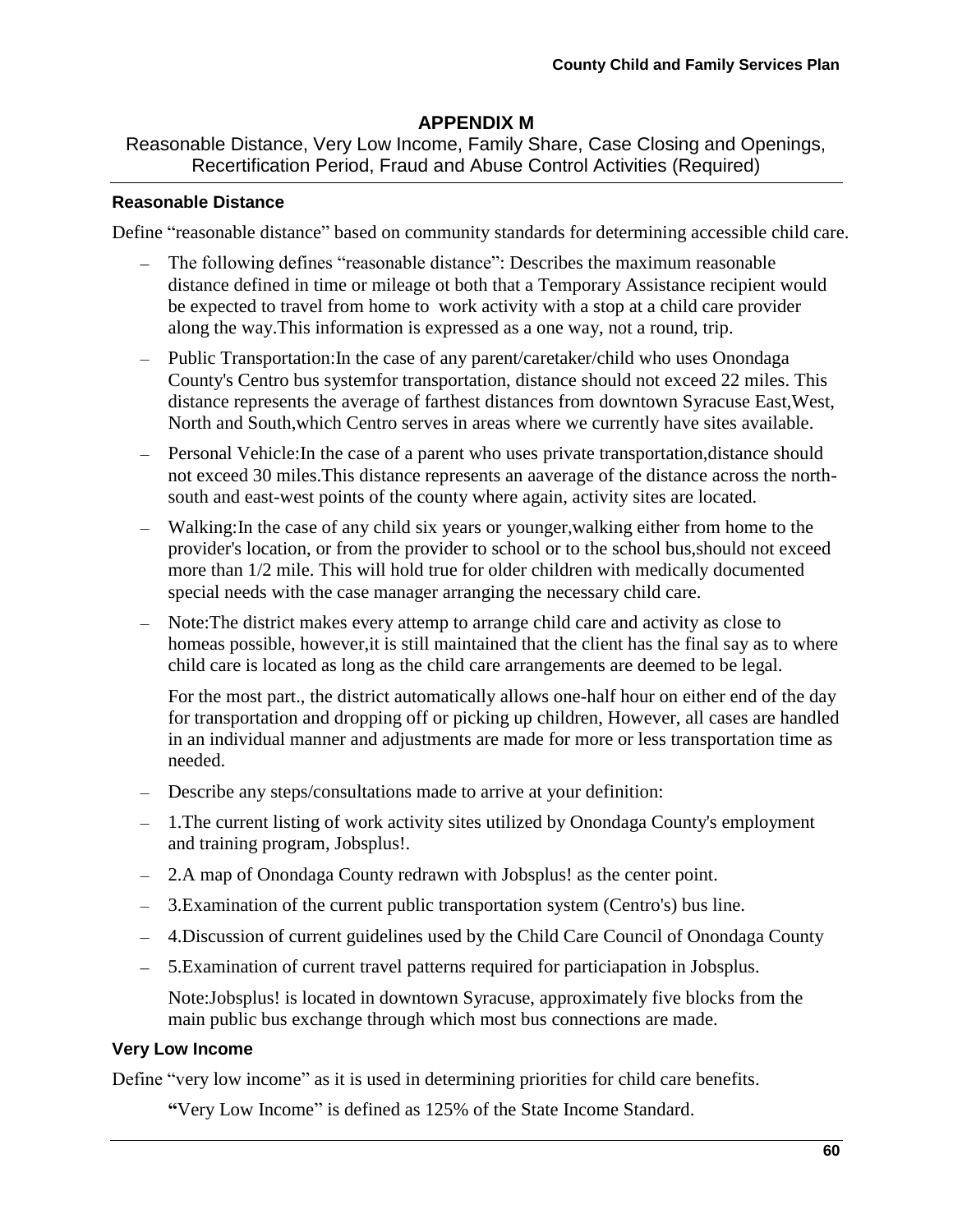### **Family Share**

"Family share" is the weekly amount paid towards the costs of the child care services by the child's parent or caretaker. In establishing family share, your district must select a percentage from 10% to 35% to use in calculating the family share. The weekly family share of child care costs is calculated by applying the family share percentage against the amount of the family's annual gross income that is in excess of the State Income Standard divided by 52.

Family Share Percentage selected by the county 35%.

**Note:** The percentage selected here must match the percentage selected in Title XX Program Matrix in WMS.

### **Case Closings**

The district must describe below how priority is given to federally mandated priorities and describe local priorities. If all NYSCCBG funds are committed, the district will discontinue funding to those families that have lower priorities in order to serve families with higher priorities. Describe below how districts will select cases to be closed in the event that there are insufficient or no funds available.

- **1.** Identification of local priorities in addition to the required federal priorities (select one).
	- $\boxtimes$ The district has identified local priorities in addition to the required federal priorities (Complete Section 2)
	- $\Box$ The district has not identified local priorities in addition to the required federal priorities (Complete Section 3).
- **2.** Describe how priority is given to federally mandated priorities and describe local priorities. If all NYSCCBG funds are committed, the district will discontinue funding to those families that have lower priorities in order to serve families with higher priorities. Describe in the space below how the district will select cases to be closed in the event that there are insufficient or no funds available.
	- **a.** The district will select cases to be closed based ONLY on income.
		- $\Box$  No.
		- $\boxtimes$  Yes. Check 1 or 2 below.
			- 1)  $\Box$  The district will close cases from the highest income to lowest income.
			- $2)$   $\boxtimes$  The district will close cases based on income bands. Describe the income bands, beginning at 200% of the State Income Standard and ending at 100% of the State Income Standard:

start at 200% to 125%

- **b.** The district will select cases to be closed based ONLY on categories of families.
	- $\boxtimes$  No.
	- $\Box$  Yes. List the categories in the order that they will be closed, including the optional categories selected in Appendix L: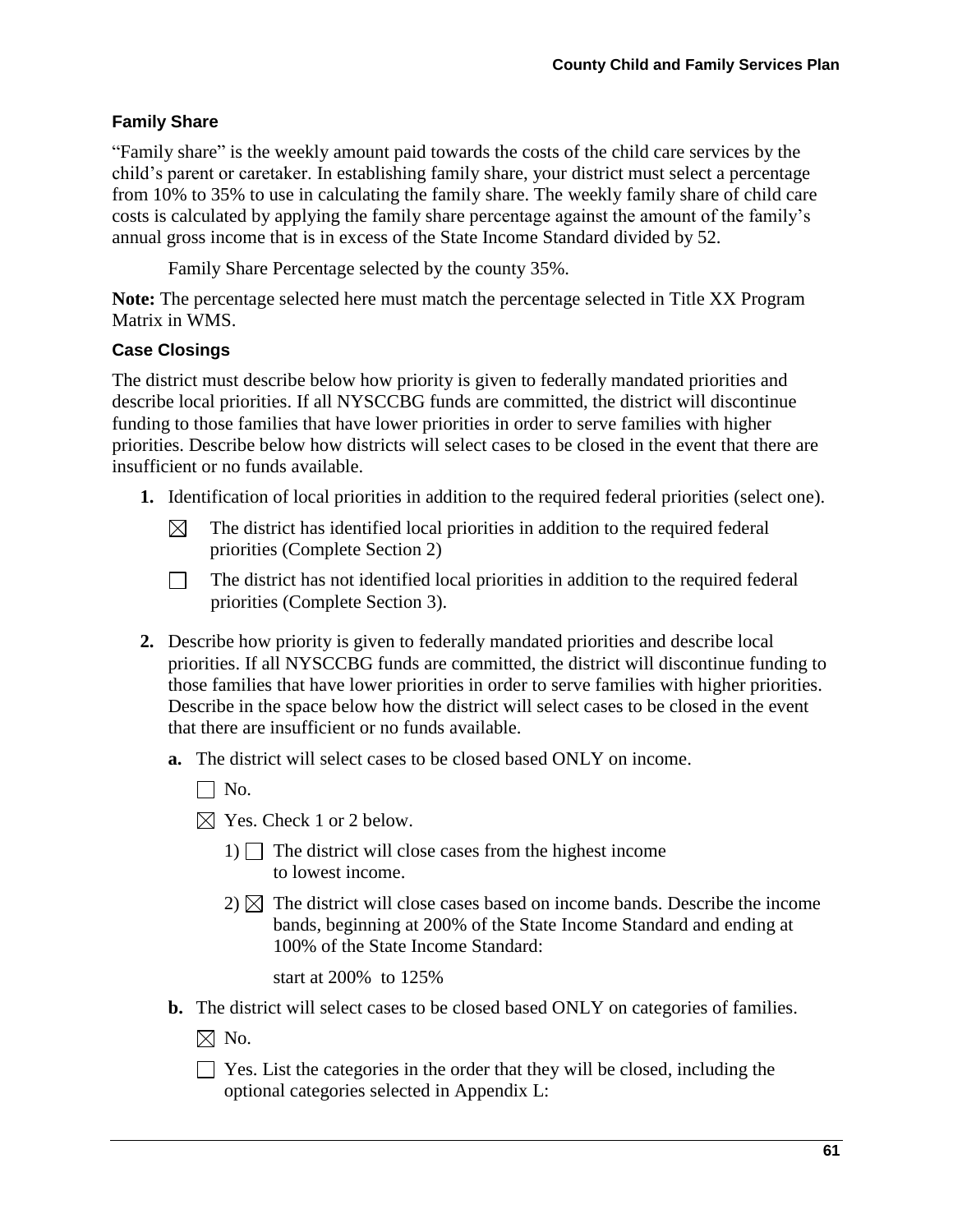**c.** The district will select cases to be closed based on a combination of income and family category.

 $\Box$  No.

 $\boxtimes$  Yes. List the categories and income groupings in the order that they will be closed:

Rank 1-Eligible families based on income from 125%-200%

Rank 2-To enable the child's caretaker to work full time (30 hours or more per week)

Rank 3-For families with income below 150% of the SIS to enable the child's caretaker to work full time (30 hours or more per week)

Rank 4-A family with an open child protective services case when its determined that such childcare is needed to protect the child

**d.** The district will select cases to be closed on a basis other than the options listed above.

 $\boxtimes$  No.

 $\Box$  Yes. Describe how the district will select cases to be closed in the event that there are insufficient funds to maintain the district's current case load:

**e.** The last cases to be closed will be those that fall under federal priorities. Identify how your district will prioritize federal priorities. Cases that are ranked 1 will be closed last.

Very low income  $\boxtimes$  Rank 1 Rank 2

| Families that have a child with special needs | $\Box$ Rank 1 | $\boxtimes$ Rank 2 |
|-----------------------------------------------|---------------|--------------------|
|-----------------------------------------------|---------------|--------------------|

- **3.** If all NYSCCBG funds are committed, case closings for families that are not eligible under a child care guarantee and are not a federally mandated priority must be based on the length of time in receipt of services. The length of time used to close cases may be based either on the shortest or longest time the family has received child care services, but must be consistent for all families.
	- **a.** Identify how the district will prioritize federal priorities. Cases that are ranked 1 will be closed last.

| Very low income | $\boxtimes$ Rank 1 | $\Box$ Rank 2 |
|-----------------|--------------------|---------------|
|-----------------|--------------------|---------------|

Families that have a child with special needs  $\Box$  Rank 1  $\Box$  Rank 2

The district will close cases based on the federal priorities and the amount of time the family has been receiving child care services.

 $\Box$  Shortest time receiving child care services

□ Longest time receiving child care services

**b.** The district will establish a waiting list for families whose cases were closed because our county did not have sufficient funds to maintain our current caseload.

 $\boxtimes$  No.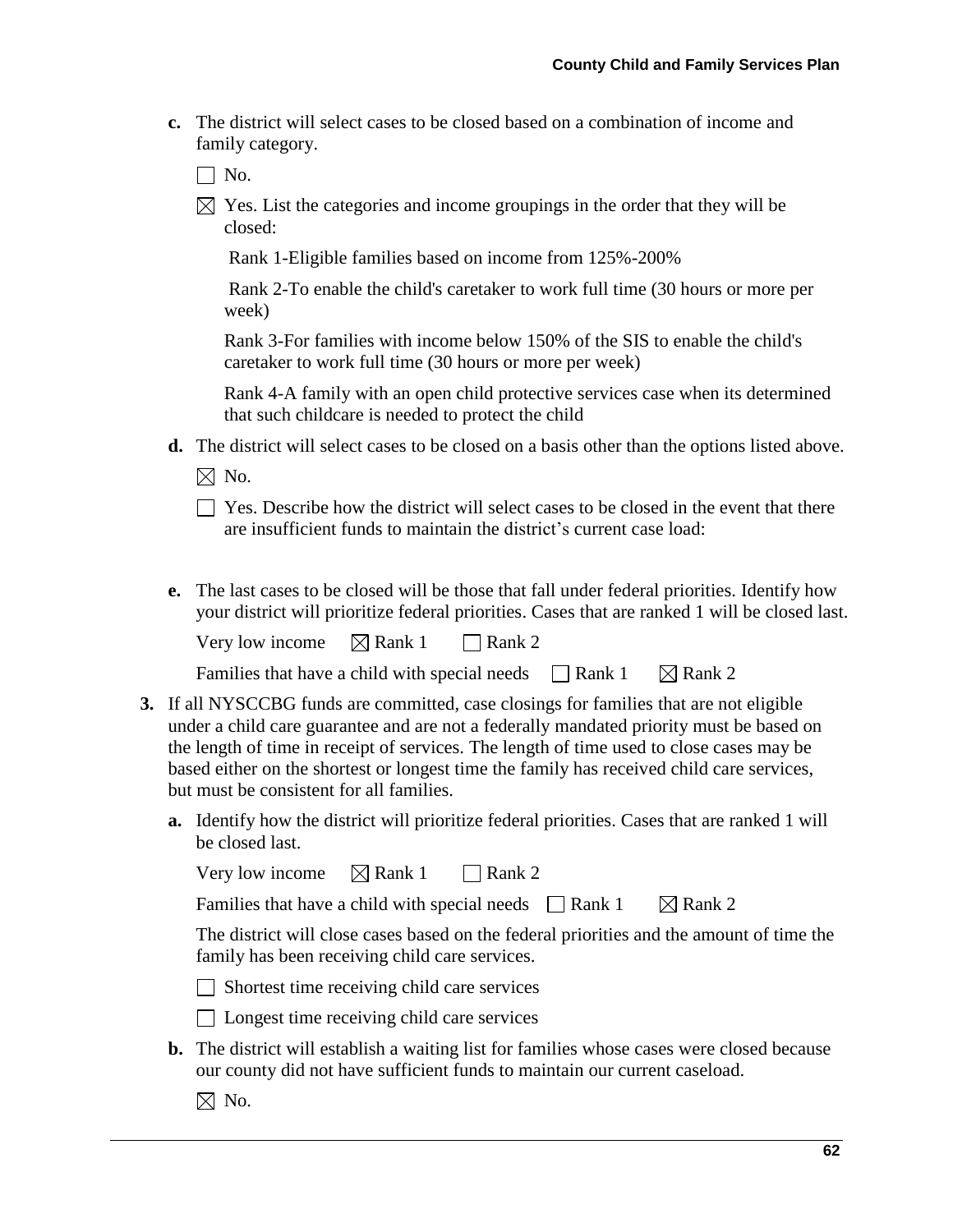$\Box$  Yes. Describe how these cases will be selected to be reopened if funds become available:

#### **Case Openings**

Describe below how priority is given to federally mandated priorities and how the district will select cases to be opened in the event that insufficient funds are available.

**1.** The first cases to be opened will be those that fall under the federal priorities.

Identify how your district will prioritize federal priorities. Cases that are ranked 1 will be opened first.

Very low income  $\boxtimes$  Rank 1  $\Box$  Rank 2

Families that have a child with special needs  $\Box$  Rank 1  $\Box$  Rank 2

**2.** The district will select cases to be opened based ONLY on income.

 $\Box$  No.

- $\boxtimes$  Yes. Check 1 or 2 below.
	- 1)  $\Box$  The district will close cases from the highest income to lowest income.
	- $2)$   $\boxtimes$  The district will close cases based on income bands. Describe the income bands, beginning at 200% of the State Income Standard and ending at 100% of the State Income Standard:

from 200% down to 125%

**3.** The district will select cases to be opened based ONLY on category.

 $\boxtimes$  No.

| ■ Yes. List the categories in the order that they will be opened, including the optional |  |
|------------------------------------------------------------------------------------------|--|
| categories selected in Appendix L:                                                       |  |

**4.** The district will select cases to be opened based on a combination of income and category of family.

 $\boxtimes$  No.

- $\Box$  Yes. List the categories and income groupings in the order that they will be opened:
- **5.** The district selects cases to be opened on a basis other than the options listed above.

 $\boxtimes$  No.

- $\Box$  Yes. Describe how the district will select cases to be opened in the event that there are not sufficient funds to open all eligible families:
- **6.** The district will establish a waiting list when there are not sufficient funds to open all eligible cases.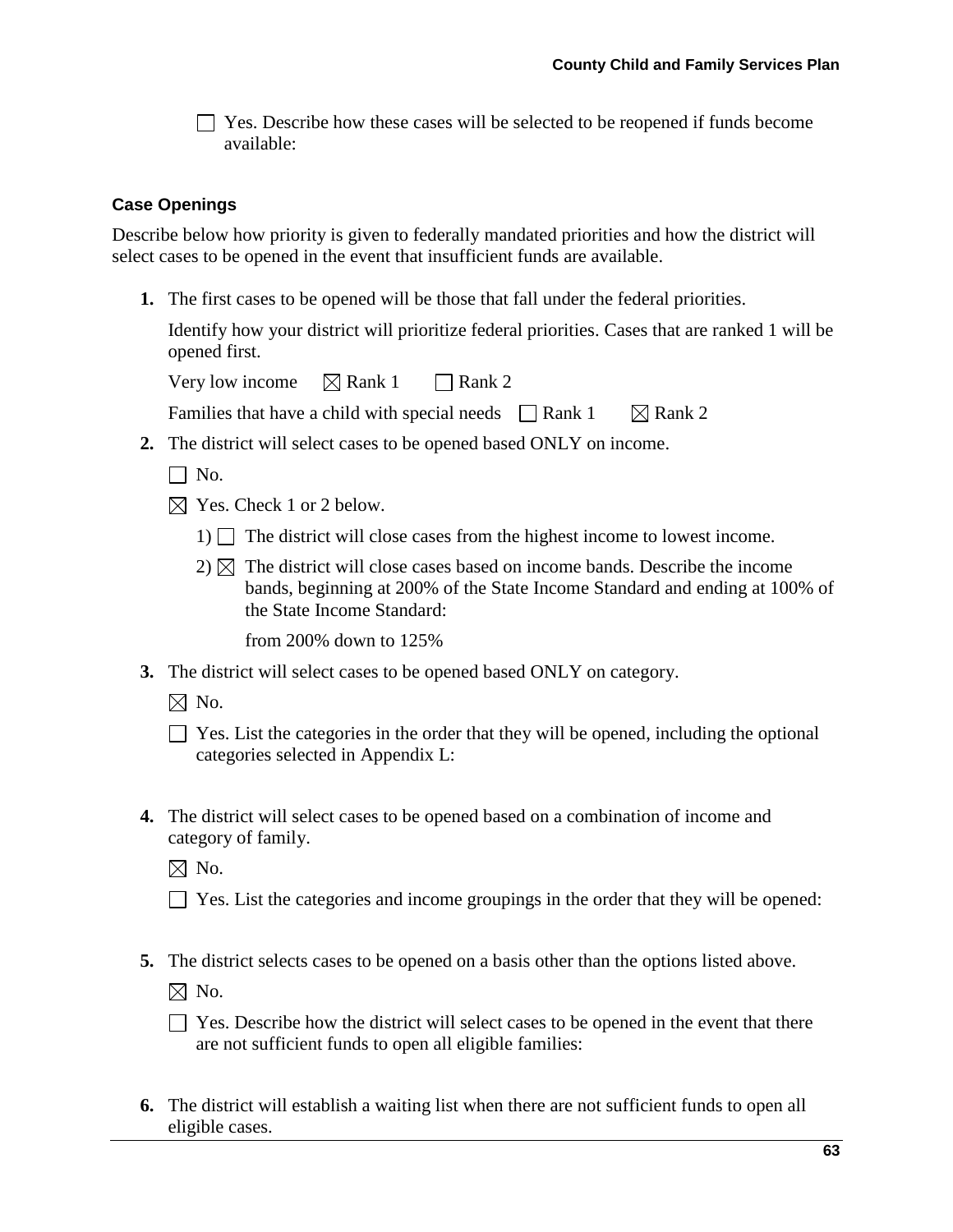$\boxtimes$  No.

Yes. Describe how these cases will be selected to be opened when funds become available:

The district's recertification period is every  $\Box$  six months  $\boxtimes$  twelve months

### **Fraud and Abuse Control Activities**

Describe below the criteria the district will use to determine which child care subsidy applications suggest a higher than acceptable risk for fraudulent or erroneous child care subsidy payment in addition to procedures for referring such applications to the district's front-end detection system.

The following situations will be referred to FEDS:False address given for provider and/or client, New employer/new earnings not reported to the agency, prior history of denial or case closing(or overpayments) resulting from an investigation, provider violations (e.g.,improper billing) expenses exceed income without reasonable explanation, client failed to report unearned income, client has previously failed to accurately report income, household composition or other required eligbility information.

Describe the sampling methodology used to determine which cases will require verification of an applicant's or recipient's continued need for child care, including, as applicable, verification of participation in employment, education, or other required activities.

The Day Care Supervisor randomly reviews five newly opened child care cases per month per Intake worker selected randomly.The Day Care Supervisor reviews four recertifications and two six month recerts per worker per month randomly selected thru a Cognos report.. The Day Care Supervisor will also review 10-15 pieces of daily work per worker per day for the Undercare staff. The day care supervisor review is an indept review of the continued need for child care, verification of participation in employment, education or other required activites. In addition, the day care workers review the indicators for referrals to the agency legal division at every 6 month and year recert. Some of the indicators for investigation are low income vs high expense, and conflicting information.

Describe the sampling methodology used to determine which providers of subsidized child care services will be reviewed for the purpose of comparing the child care provider's attendance forms for children receiving subsidized child care services with any Child and Adult Care Food Program inspection forms to verify that child care was actually provided on the days listed on the attendance forms.

Administered and Monitored by Child Care Solutions We expect to have a universe of 100 childcare providers that are also in the child and adult care food program annually. The administrator of the child and adult care food program will send us a monthly report of providers that have had inspections. From this list we will select 13 providers at random. We will then request the inspection reports and compare them to the billing sheets submitted by the providers. Any provider previously selected will not be included in a subsequent sample for the year.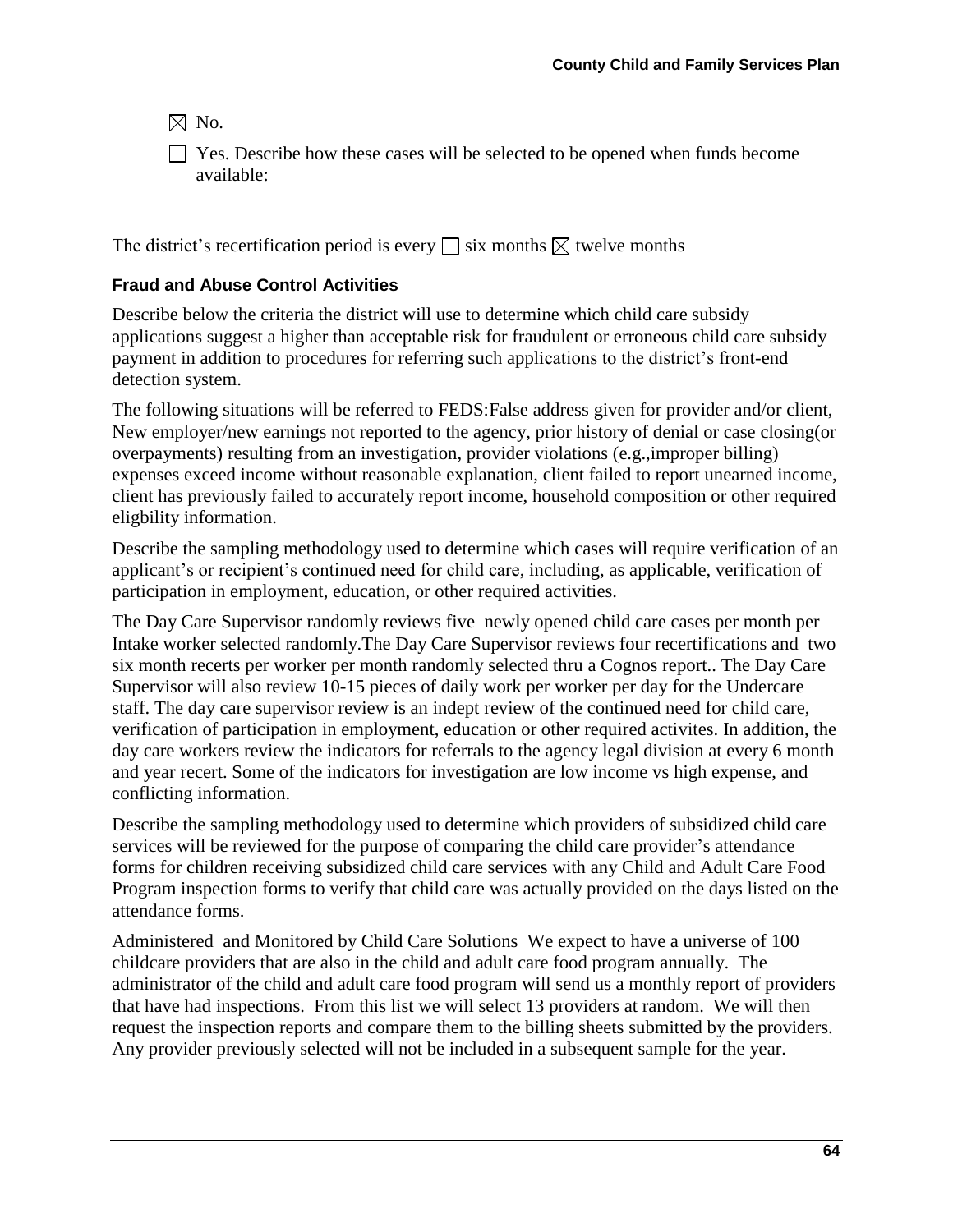# **APPENDIX N** District Options (Required)

Districts have some flexibility to administer their child care subsidy programs to meet local needs. Check which options that your district wishes to include in your county plan. Complete the attached appendices for any area(s) checked.

- **1.**  $\Box$  The district has chosen to establish funding set-asides for NYSCCBG (complete Appendix O).
- **2.**  $\boxtimes$  The district is using Title XX funds for the provision of child care services (complete Appendix P).
- **3.**  $\boxtimes$  The district has chosen to establish additional local standards for child care providers (complete Appendix Q).
- **4.**  $\boxtimes$  The district has chosen to make payments to child care providers for absences (complete Appendix R).
- **5.**  $\boxtimes$  The district has chosen to make payments to child care providers for program closures (complete Appendix S).
- **6.**  $\boxtimes$  The district has chosen to pay for transportation to and from a child care provider (complete Appendix T).
- **7.**  $\Box$  The district has chosen to pay up to 15% higher than the applicable market rates for regulated child care services that have been accredited by a nationally recognized child care organization (complete Appendix T).
- **8.**  $\Box$  The district has chosen to pay up to 15% higher than the applicable market rates for non-traditional hours (complete Appendix T).
- **9.** The district has chosen to pay up to 75% of the enhanced market rate for legallyexempt family and in-home child care providers who have completed 10 hours of training, which has been verified by the Legally-Exempt Caregiver Enrollment Agency (complete Appendix T).
- **10.**  $\boxtimes$  The district has chosen to pay for child care services while a caretaker who works the second or third shift sleeps (complete Appendix T).
- **11.**  $\Box$  The district has chosen to make payments to child care providers who provide child care services, which exceed 24 consecutive hours (complete Appendix T).
- **12.** The district has chosen to include 18-, 19- or 20-year-olds in the Child Care Services Unit (complete Appendix U)
- **13.**  $\boxtimes$  The district is seeking a waiver from one or more regulatory provisions. Such waivers are limited to those regulatory standards that are not specifically included in law (complete Appendix U).
- **14.** The district has chosen to pay for breaks in activity for low income families (non public assistance families). Complete Appendix U.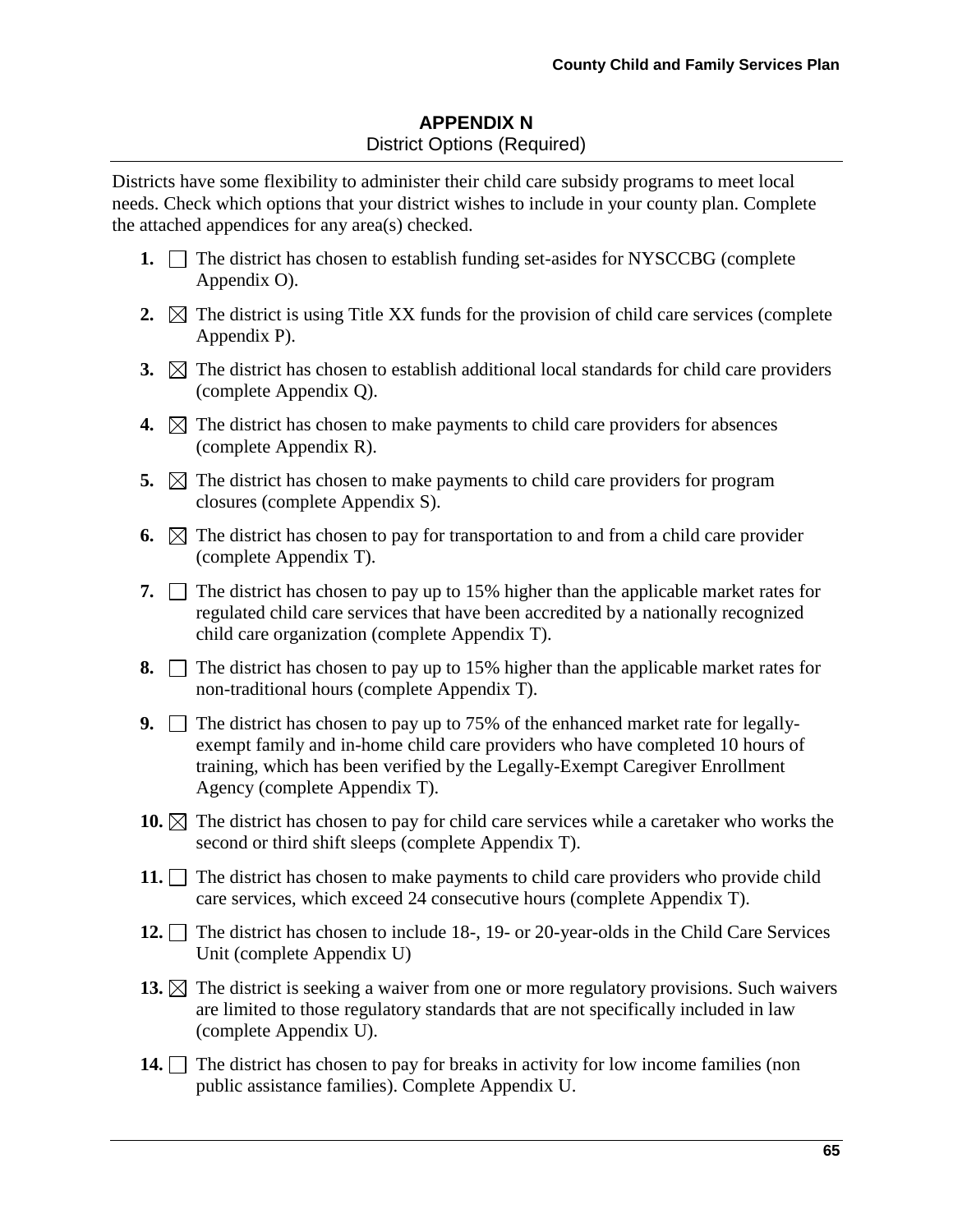15.  $\boxtimes$  The district has chosen to use local equivalent forms such as, but not limited to, child care application, client notification, and/or enrollment forms (attach copies of the local equivalent forms your district uses).

*Any previous approvals for local equivalent forms will not be carried forward into this county plan. Therefore, any local equivalent forms a district wishes to establish or renew must be included in this plan and will be subject to review and approval by OCFS.*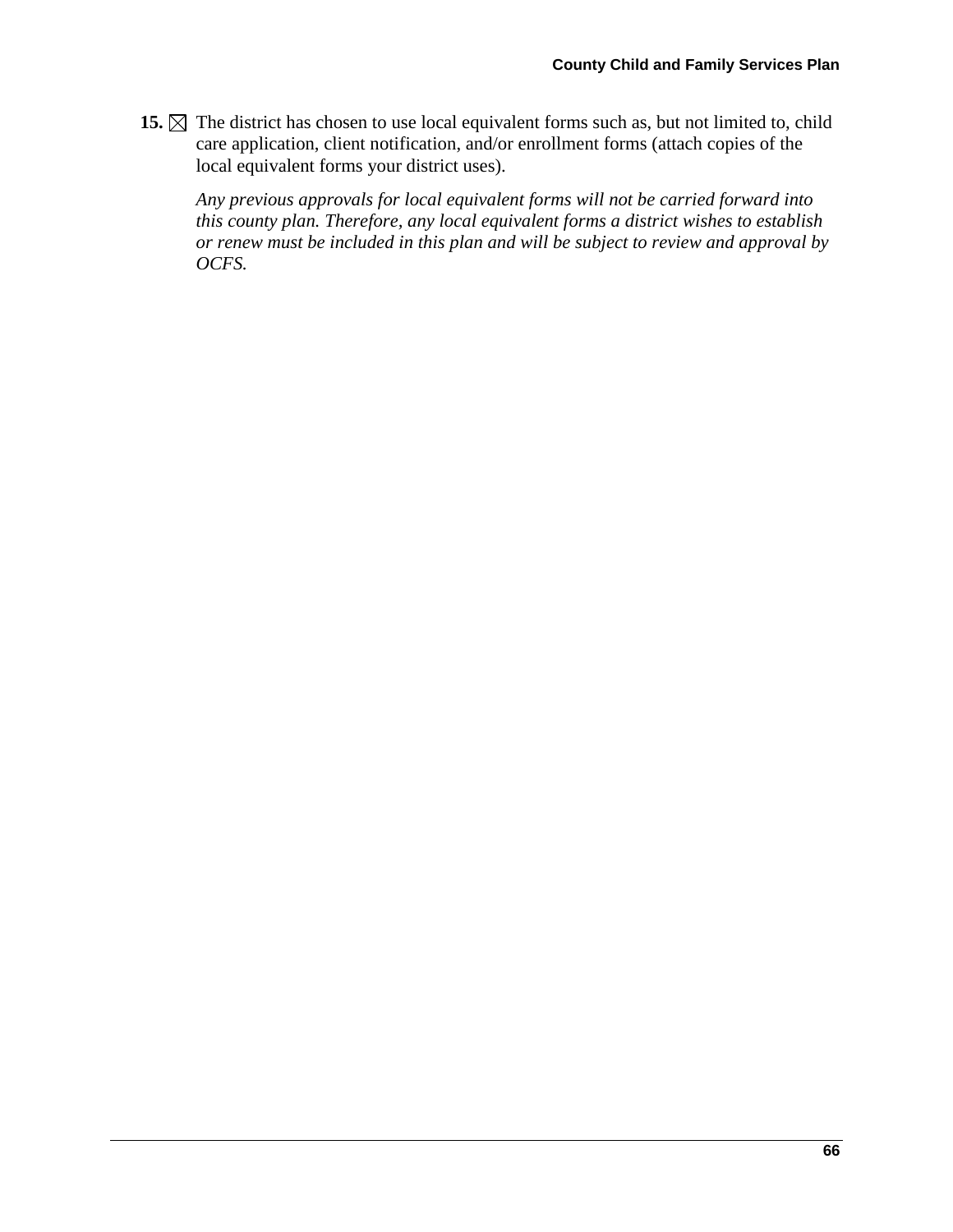## **APPENDIX O** Funding Set-Asides (Optional)

# **Total NYSCCBG Block Grant Amount, Including Local Funds**

| Category: |  |
|-----------|--|
| Category: |  |
| Category: |  |
| Category: |  |
| Category: |  |
| Category: |  |
| Category: |  |

Describe for each category the rationale behind specific set-aside amounts from the NYSCCBG (e.g., estimated number of children).

Category:

Description:

Category:

Description:

Category:

Description:

Category:

Description:

The following amounts are set aside for specific priorities from the Title XX block grant:

| Category: |  |  |
|-----------|--|--|
| Category: |  |  |
| Category: |  |  |

Describe for each category the rationale behind specific amounts set aside from of the Title XX block grant (e.g., estimated number of children).

Category: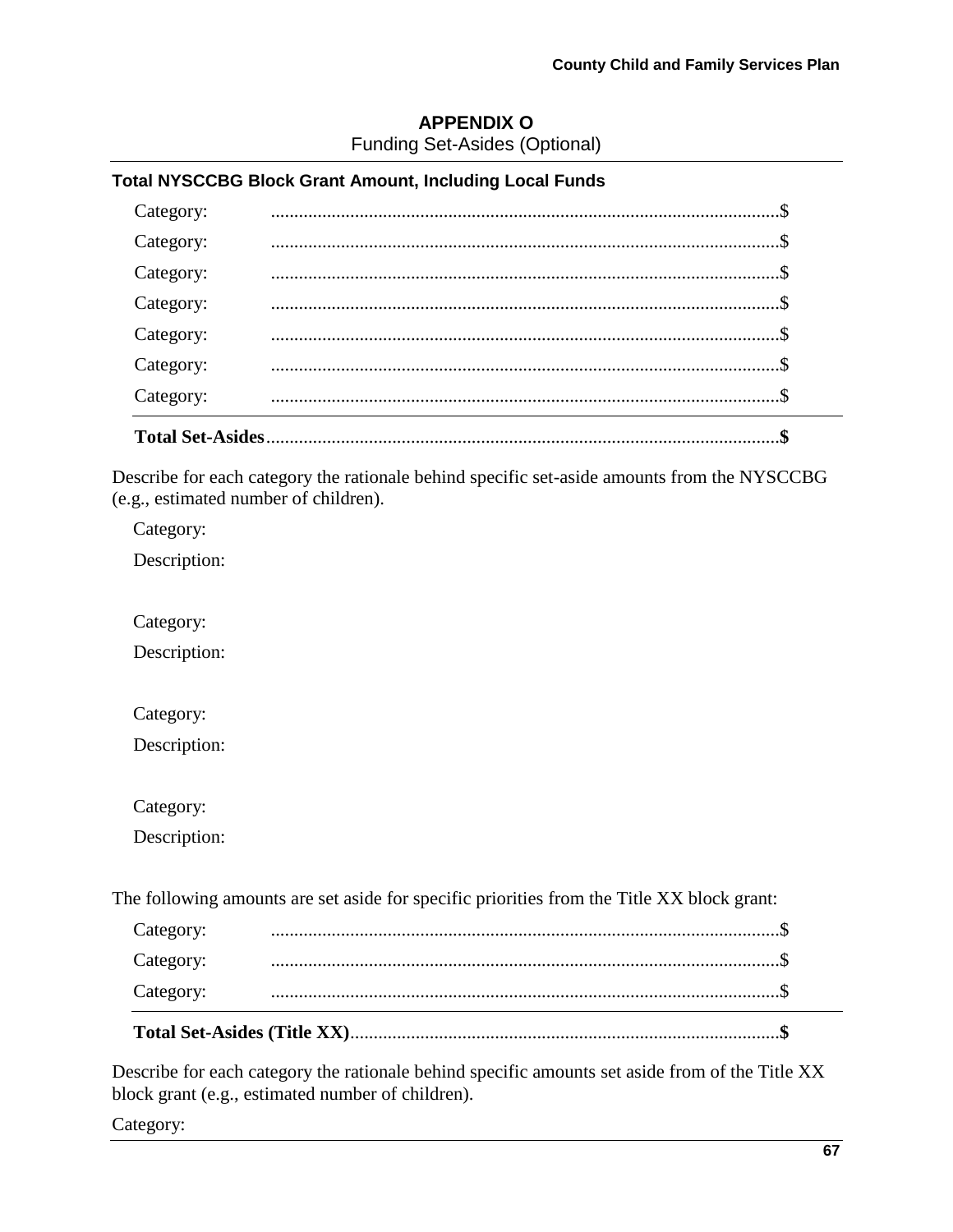Description:

Category:

Description:

Category:

Description:

Category:

Description: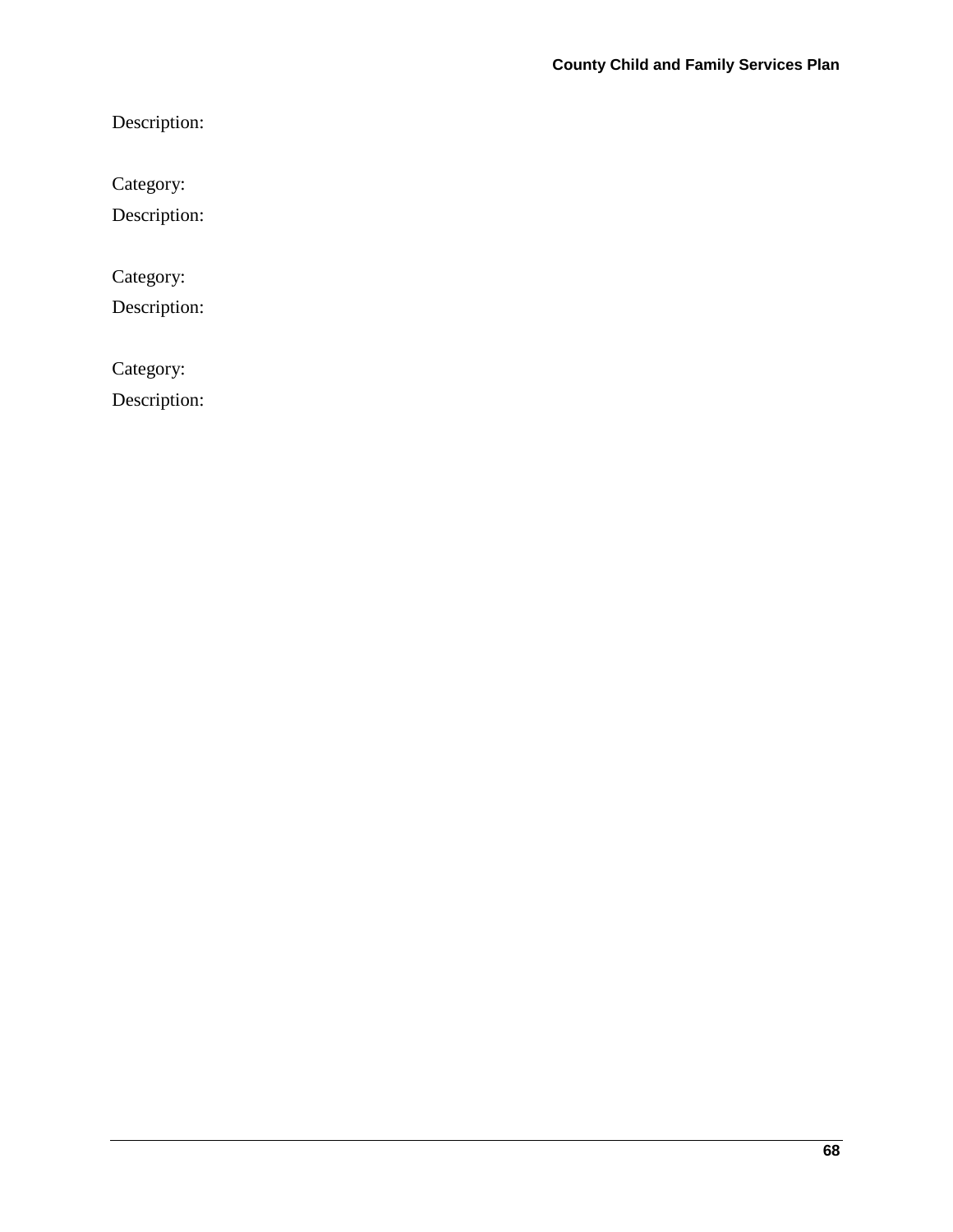## **APPENDIX P** Title XX Child Care (Optional)

|                  | Enter projected total Title XX expenditures for the plan's duration: \$ 1,000,000.00                                                                                                                                                                                                                                                                                                                                                                                                           |
|------------------|------------------------------------------------------------------------------------------------------------------------------------------------------------------------------------------------------------------------------------------------------------------------------------------------------------------------------------------------------------------------------------------------------------------------------------------------------------------------------------------------|
|                  | Indicate the financial eligibility limits (percentage of State Income Standard) your district will<br>apply based on family size. Maximum reimbursable limits are 275% for a family of one or two,<br>255% for a family of three, and 225% for a family of four or more. Districts that are utilizing<br>Title XX funds only for child protective and/or preventive child care services must not enter<br>financial eligibility limits as these services are offered without regard to income. |
| Family Size: (2) | (3)<br>(4)<br>$\%$<br>$\%$<br>$\%$                                                                                                                                                                                                                                                                                                                                                                                                                                                             |
|                  | Programmatic Eligibility for Income Eligible Families (Check all that apply.)                                                                                                                                                                                                                                                                                                                                                                                                                  |
| Title XX:        | employment<br>education/training<br>$\Box$                                                                                                                                                                                                                                                                                                                                                                                                                                                     |
|                  | illness/incapacity<br>seeking employment<br>$\mathbf{L}$                                                                                                                                                                                                                                                                                                                                                                                                                                       |
|                  | domestic violence<br>homelessness                                                                                                                                                                                                                                                                                                                                                                                                                                                              |
|                  | $\top$<br>emergency situation of short duration                                                                                                                                                                                                                                                                                                                                                                                                                                                |
|                  | participating in an approved substance abuse treatment program                                                                                                                                                                                                                                                                                                                                                                                                                                 |
|                  | Does the district apply any limitations to the programmatic eligibility criteria?                                                                                                                                                                                                                                                                                                                                                                                                              |
| $\Box$ Yes       | $\Box$ No                                                                                                                                                                                                                                                                                                                                                                                                                                                                                      |
|                  | (See Technical Assistance #1 for information on limiting eligibility.)                                                                                                                                                                                                                                                                                                                                                                                                                         |
|                  | If yes, describe eligibility criteria:                                                                                                                                                                                                                                                                                                                                                                                                                                                         |
|                  | Does the district prioritize certain eligible families for Title XX funding?                                                                                                                                                                                                                                                                                                                                                                                                                   |
| $\exists$ Yes    | $\Box$ No                                                                                                                                                                                                                                                                                                                                                                                                                                                                                      |
|                  | If yes, describe which families will receive priority:                                                                                                                                                                                                                                                                                                                                                                                                                                         |
|                  | Does the district use Title XX funds for child care for open child protective services cases?                                                                                                                                                                                                                                                                                                                                                                                                  |
| $\boxtimes$ Yes  | $\Box$ No                                                                                                                                                                                                                                                                                                                                                                                                                                                                                      |
|                  | Does the district use Title XX funds for child care for open child preventive services cases?                                                                                                                                                                                                                                                                                                                                                                                                  |
| $\boxtimes$ Yes  | $\Box$ No                                                                                                                                                                                                                                                                                                                                                                                                                                                                                      |
|                  |                                                                                                                                                                                                                                                                                                                                                                                                                                                                                                |
|                  |                                                                                                                                                                                                                                                                                                                                                                                                                                                                                                |
|                  |                                                                                                                                                                                                                                                                                                                                                                                                                                                                                                |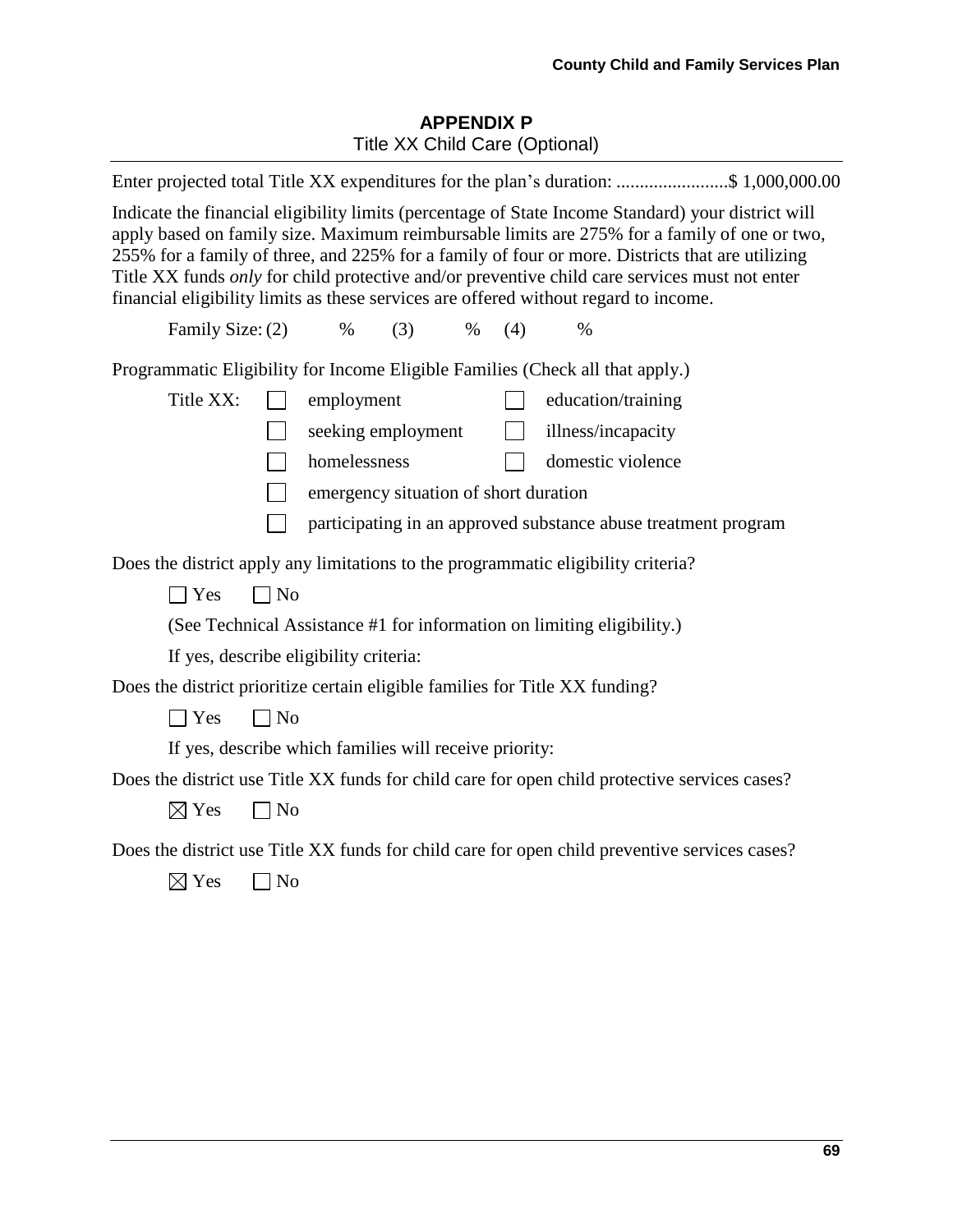# **APPENDIX Q** Additional Local Standards for Child Care Providers (Optional)

The district may propose local standards in addition to the State standards for legally-exempt providers who will receive child care subsidies. This appendix must be completed for **each** additional standard that the district wishes to implement.

- **1.** Check or describe in the space provided below the additional local standards that will be required of child care providers/programs.
	- $\Box$  Verification that the provider has given the parent/caretaker complete and accurate information regarding any report of child abuse or maltreatment in which they are named as an indicated subject
	- $\boxtimes$  Local criminal background check
	- $\Box$  Requirement that providers that care for subsidized children for 30 or more hours a week participate in the Child and Adult Food Care Program (CACFP)
	- $\Box$  Site visits by the local district
	- $\boxtimes$  Other (please describe):

1.Legally exempt family child care providers must be medically approved to watch children it in the Agency's estimation their physical or mental abilities are questionable or the veracity of their self-attestation as to their abilities is in question.If there is a question as to the physical or mental ability of the legally exempt family child care provider to provide a medical statement may be requested from the provider's physician.

 2.To be approved as a legally exempt family child care provider an individual cannot have previously received child care payments fraudulently as a provider. The Child Care Services worker will check the Day Care Fraud Ledger maintained by the Legal Division before approving the provider. Any overpayment is deducted from the DSS payment.

 3.Legally-exempt family child care providers and residents of child care premises the age of 18 or over must sign a notarized authorization for Onondaga County Department of Social Services to conduct a local criminal history background check. Failure to sign a notarized authorization for OCDSS may result in the OCDSS refusing to allow such child care provider to particiapate in the Onondaga County Child Care Assistance Program

- **2.** Check below the type of child care program to which the additional standard will apply and indicate the roles of the persons to whom it will apply in cases where the standard is person-specific.
	- $\boxtimes$  Legally-exempt family child care program. Check all that apply.

| $\boxtimes$ Provider | Provider's Employee | □ Provider's Volunteer |
|----------------------|---------------------|------------------------|
|----------------------|---------------------|------------------------|

 $\boxtimes$  Provider's household member age 18 or older

 $\boxtimes$  Legally-exempt in-home child care program. Check all that apply.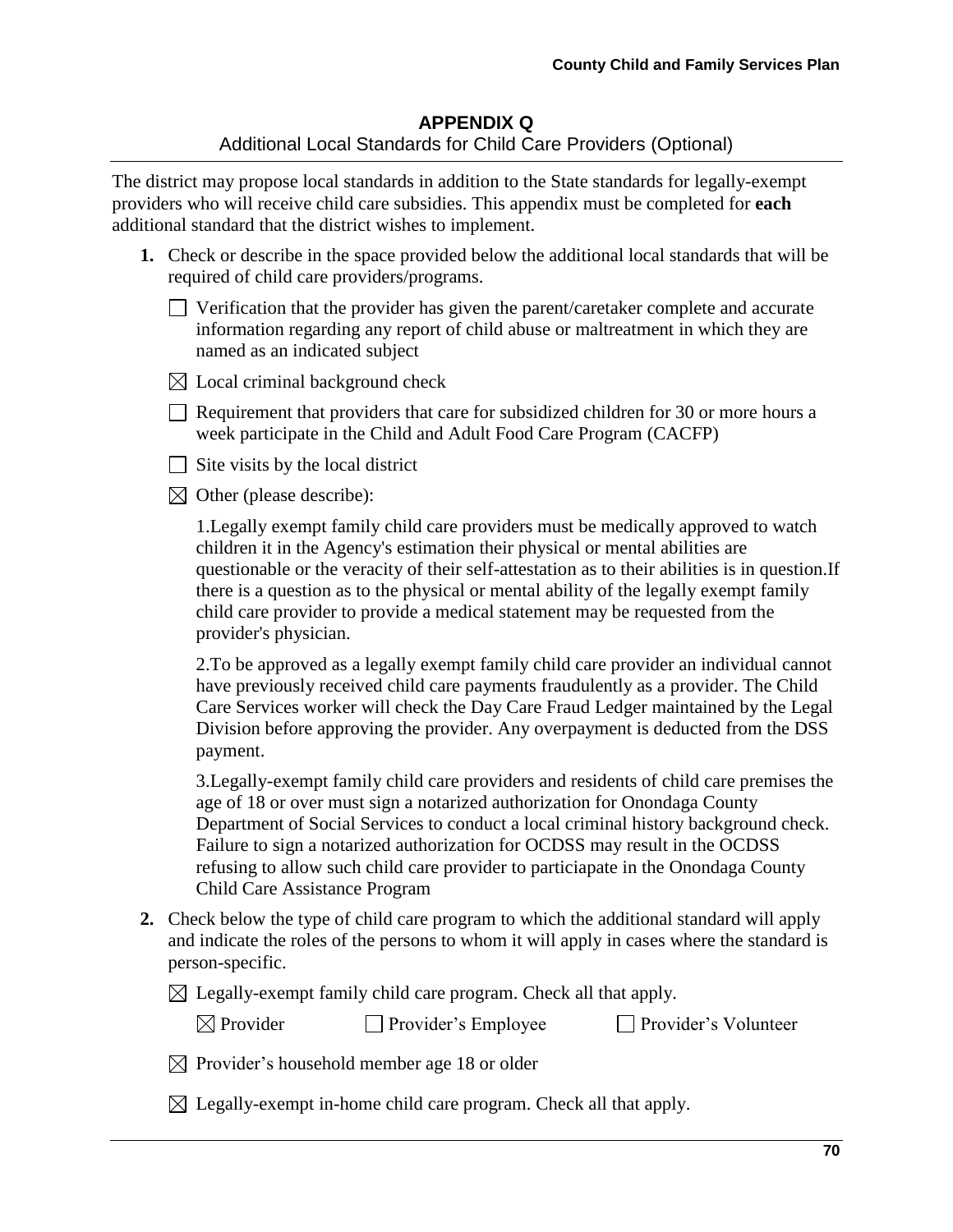|    | $\boxtimes$ Provider                       | Provider's Employee                                                                                                                                                                                                                                                     | Provider's Volunteer                                                                                                                                                                                                                                                             |
|----|--------------------------------------------|-------------------------------------------------------------------------------------------------------------------------------------------------------------------------------------------------------------------------------------------------------------------------|----------------------------------------------------------------------------------------------------------------------------------------------------------------------------------------------------------------------------------------------------------------------------------|
|    | government agency. Check all that apply.   | Legally-exempt group providers not operating under the auspices of another                                                                                                                                                                                              |                                                                                                                                                                                                                                                                                  |
|    | $\Box$ Provider                            | $\Box$ Provider's Employee                                                                                                                                                                                                                                              | □ Provider's Volunteer                                                                                                                                                                                                                                                           |
|    | or tribal agency. Check all that apply.    |                                                                                                                                                                                                                                                                         | Legally-exempt group providers operating under the auspices of another government                                                                                                                                                                                                |
|    | Provider                                   | $\Box$ Provider's Employee                                                                                                                                                                                                                                              | □ Provider's Volunteer                                                                                                                                                                                                                                                           |
| 3. | Local social services staff<br>$\boxtimes$ | Districts are responsible for implementation of the additional local standard unless they<br>have a formal agreement or contract with another organization. Check the organization<br>that will be responsible for the implementation of the additional local standard. |                                                                                                                                                                                                                                                                                  |
|    |                                            | Provide the name of the unit and contact person: Day Care Unit Ann Ricciardiello                                                                                                                                                                                        |                                                                                                                                                                                                                                                                                  |
|    | Contracted agency                          |                                                                                                                                                                                                                                                                         |                                                                                                                                                                                                                                                                                  |
|    |                                            | Provide the name of the agency and contact person:                                                                                                                                                                                                                      |                                                                                                                                                                                                                                                                                  |
|    |                                            |                                                                                                                                                                                                                                                                         |                                                                                                                                                                                                                                                                                  |
|    |                                            | 4. Are there any costs associated with the additional standard?                                                                                                                                                                                                         |                                                                                                                                                                                                                                                                                  |
|    | $\Box$ Yes<br>$\Box$ No                    |                                                                                                                                                                                                                                                                         |                                                                                                                                                                                                                                                                                  |
|    |                                            | Note: Costs associated with the additional standard cannot be passed on to the provider.                                                                                                                                                                                |                                                                                                                                                                                                                                                                                  |
| 5. |                                            | Describe the steps for evaluating whether the additional local standard has been met.                                                                                                                                                                                   |                                                                                                                                                                                                                                                                                  |
|    |                                            | Approval/Disapprove of Legally Exempt provider by Child Care Solutions                                                                                                                                                                                                  |                                                                                                                                                                                                                                                                                  |
| 6. | that apply.                                | Indicate how frequently reviews of the additional standard will be conducted. Check all                                                                                                                                                                                 |                                                                                                                                                                                                                                                                                  |
|    | Legally-Exempt Programs:                   |                                                                                                                                                                                                                                                                         |                                                                                                                                                                                                                                                                                  |
|    | $\boxtimes$ Initial enrollment             | During the 12-month enrollment period                                                                                                                                                                                                                                   |                                                                                                                                                                                                                                                                                  |
|    | $\boxtimes$ Re-enrollment                  | Other                                                                                                                                                                                                                                                                   |                                                                                                                                                                                                                                                                                  |
| 7. |                                            | In the space below, described the procedures the district will use to notify the Legally-                                                                                                                                                                               | Exempt Caregiver Enrollment Agency (EA) as to whether the legally-exempt provider is<br>in compliance with the additional local standards. Districts must notify the EA within 25<br>days from the date they received the referral from the EA. (Districts need to describe this |

procedure only if the additional local standard is applied to legally-exempt child care

The Day Care unit remits the results of the criminal background check to Child Care

Solutions, if any conviction prevents authorization.

**8.** Describe the justification for the additional standard in the space below.

providers.)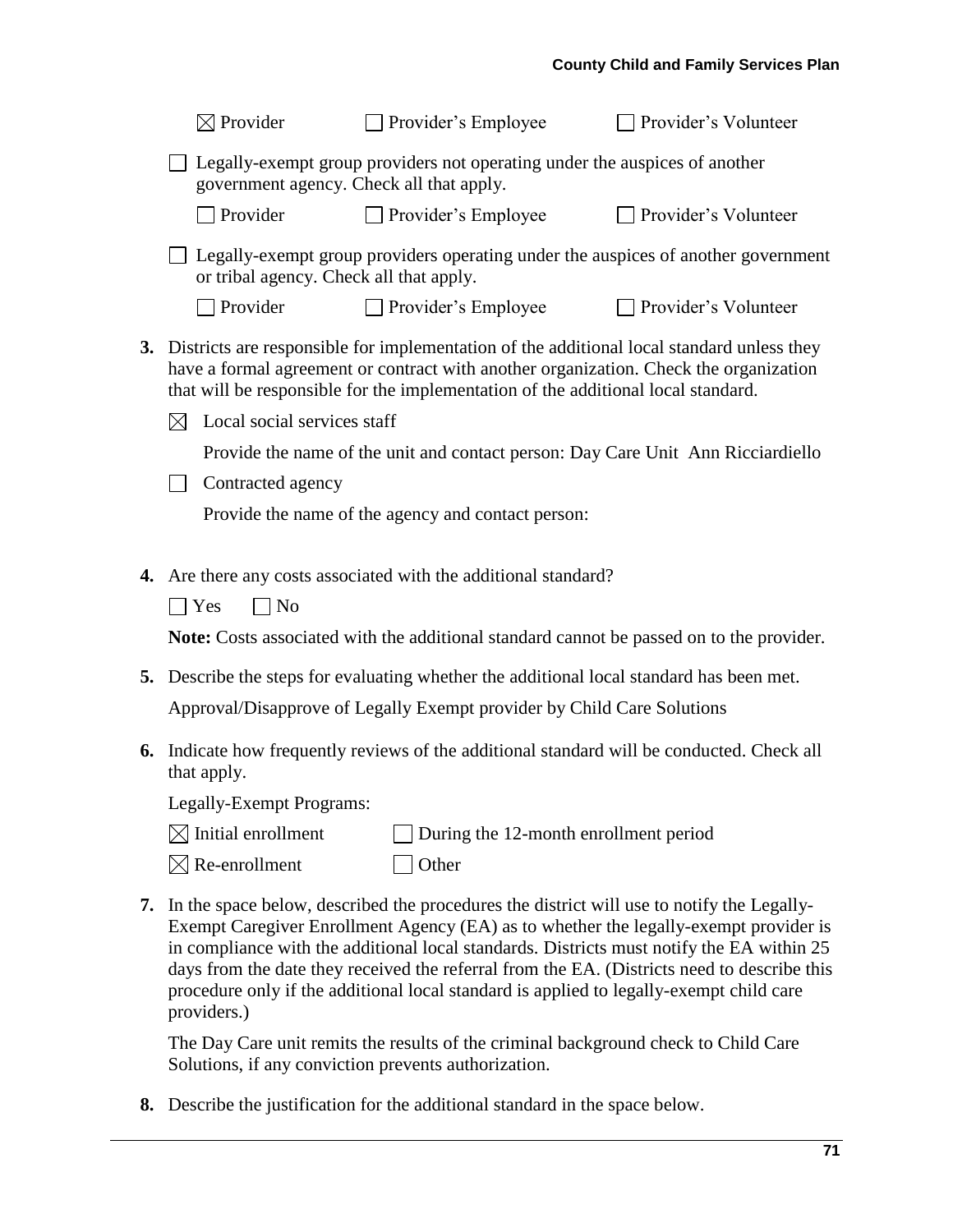To ensure, as much as possible, the health and safety of children in care.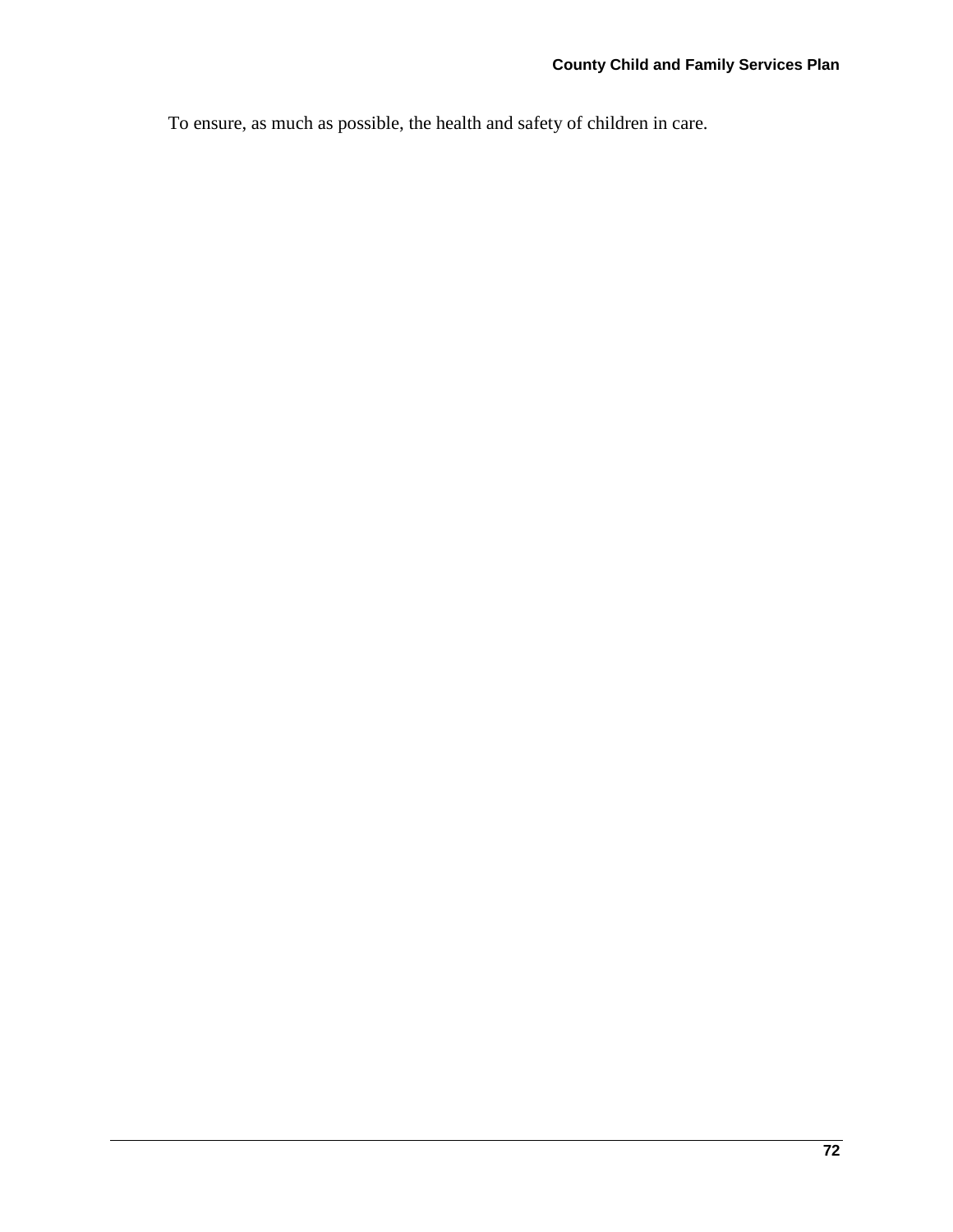#### **County Child and Family Services Plan**

| <b>APPENDIX R</b>                                       |  |
|---------------------------------------------------------|--|
| Payment to Child Care Providers for Absences (Optional) |  |

The following providers are eligible for payment for absences (check all that are eligible):

 $\boxtimes$  Day Care Center  $\Box$  Legally-Exempt Group

 $\boxtimes$  Group Family Day Care  $\boxtimes$  School Age Child Care

 $\boxtimes$  Family Day Care

Our county will only pay for absences to providers with which the district has a contract or letter of intent.

 $\boxtimes$  Yes  $\Box$  No

| Base period (check one) | $\boxtimes$ 3 months | $\Box$ 6 months |
|-------------------------|----------------------|-----------------|
|                         |                      |                 |

Number of absences allowed during base period:

| <b>Period</b> | <b>Routine Limits</b><br>$#$ of days) | <b>Extenuating</b><br><b>Circumstances</b><br>$#$ of days) | <b>Total Number of</b><br><b>Absences Allowed</b><br>$#$ of days) |
|---------------|---------------------------------------|------------------------------------------------------------|-------------------------------------------------------------------|
| In a month    |                                       |                                                            |                                                                   |
| Base period   |                                       |                                                            | 20                                                                |

List reasons for absences for which the district will allow payment:

any legitmate reason

List any limitations on the above providers' eligibility for payment for absences:

Absences above the routine limit for individuals in employment activities must be preapproved by Jobsplus! and are limited to those in 415.6(b)(4).

**Note:** Legally-exempt family child care and in-home child care providers are **not** eligible to receive payment for absences.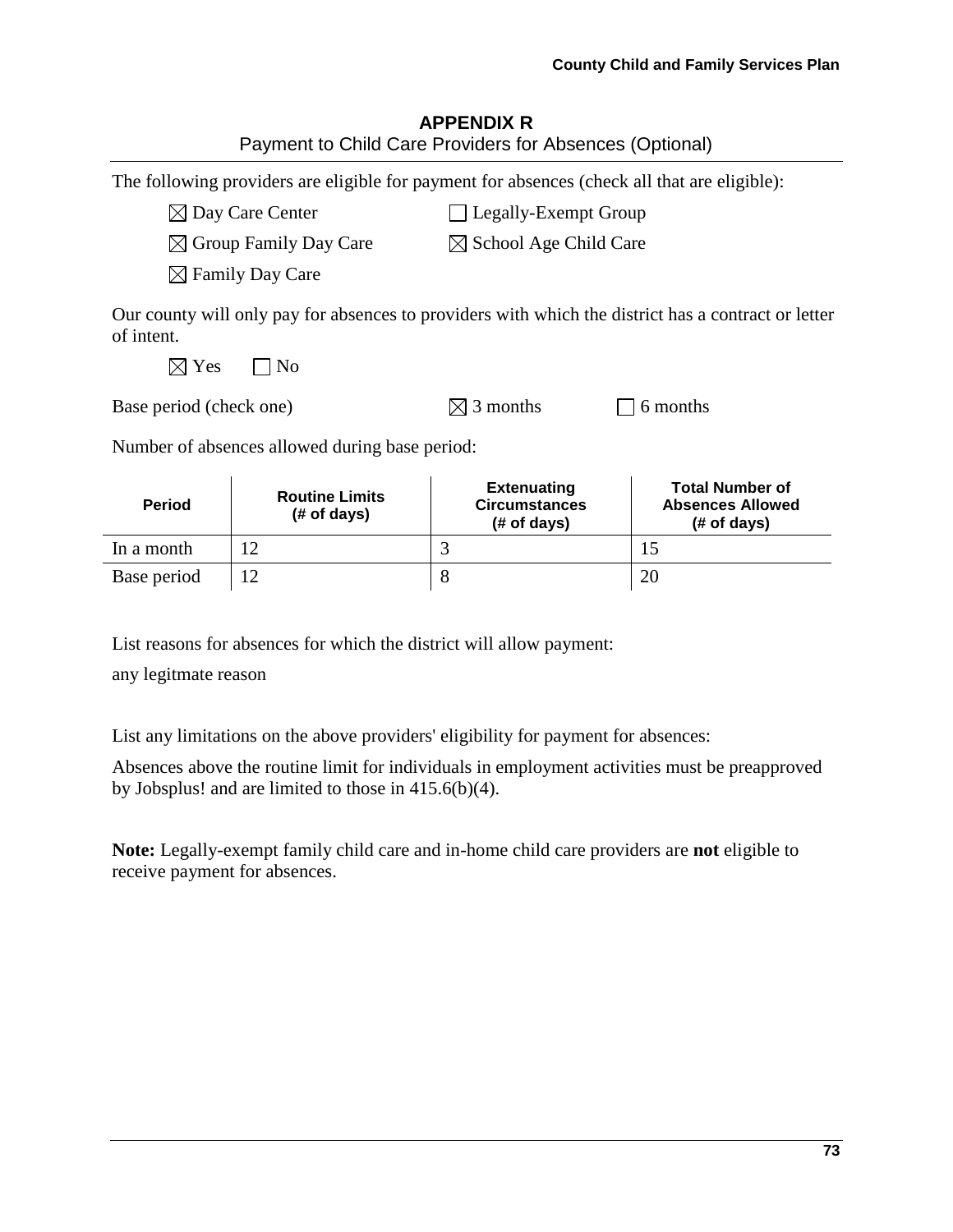# **APPENDIX S**

The following providers are eligible for payment for program closures:

 $\boxtimes$  Day Care Center  $\Box$  Legally-Exempt Group

 $\boxtimes$  Group Family Day Care  $\boxtimes$  School Age Child Care

 $\boxtimes$  Family Day Care

The county will only pay for program closures to providers with which the district has a contract or letter of intent.

 $\boxtimes$  Yes  $\Box$  No

Enter the number of days allowed for program closures (maximum allowable time for program closures is five days).

5

List the allowable program closures for which the county will provide payment.

on the following legal holidays:New Years Day,Fourth of July, Labor Day,Thanksgiving and Christmas. Also on Snow Days/Emergency Closings.

**Note:** Legally-exempt family child care and in-home child car providers are **not** allowed to be reimbursed for program closures.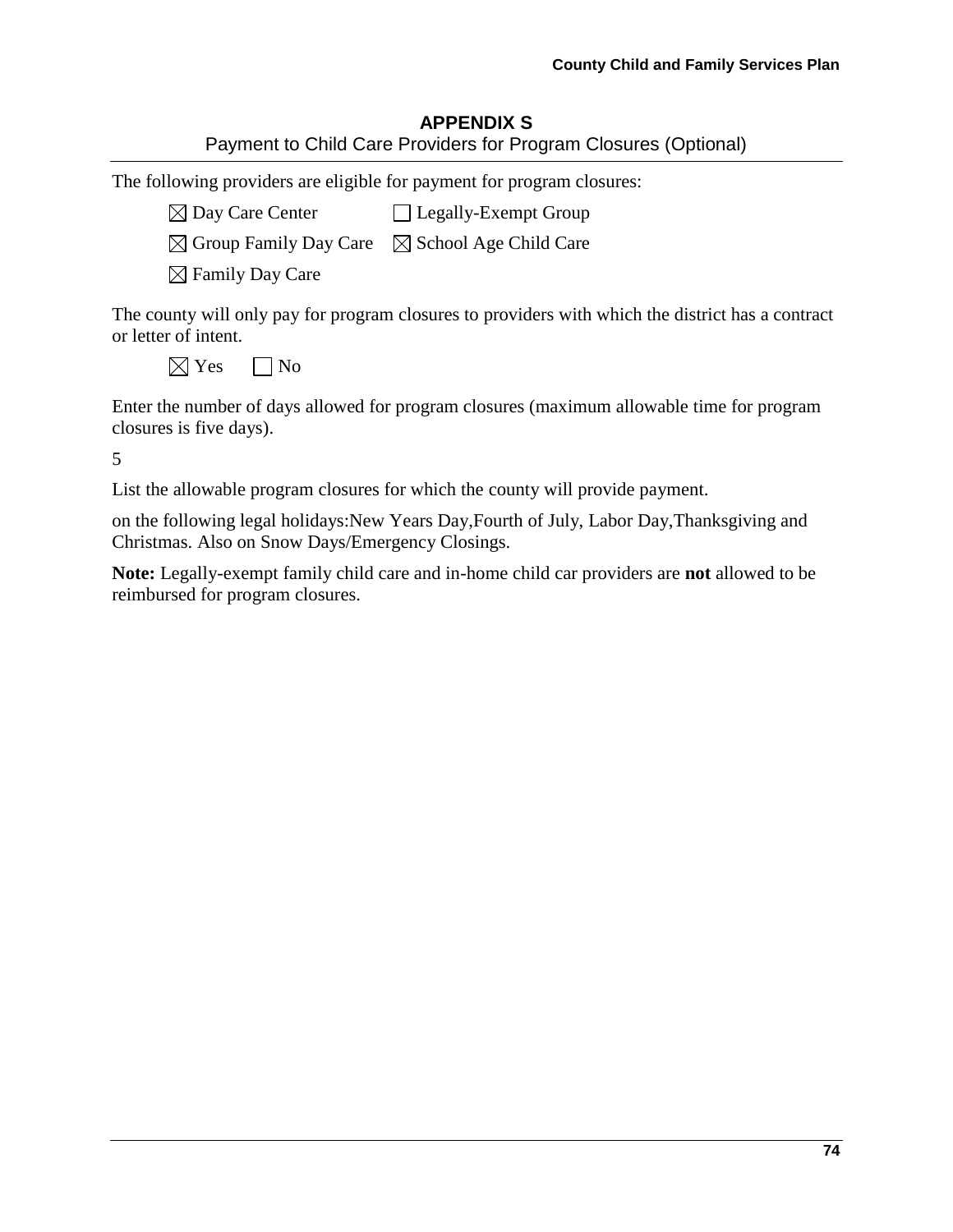# **APPENDIX T**

Transportation, Differential Payment Rates, Enhanced Market Rate for Legally-Exempt and In-Home Providers, and Sleep (Optional)

### **Transportation**

Describe any circumstances and limitations your county will use to reimburse for transportation. Include what type of transportation will be reimbursed (public vs. private) and how much your county will pay (per mile or trip). Note that if the county is paying for transportation, the Program Matrix in WMS should reflect this choice.

1. Day Care centers providing transportation on center-owned buses for children in need of transportation will be paid the agreed upon billed rate

2.For those individuals required to participate in employment activities a bus pass for the childmay be issued if a (a) special need is established or(b) the family's cash grant is insufficient to cover the child's transportation expenses

3.When determined by the Children's Services Administration that it is essential and no other form of transportation is available for a protective child care recipient, a taxi will be authorized.

# **Differential Payment Rates**

Indicate the percentage above the market rate your county has chosen.

- Accredited programs may receive a differential payment up to % above market rate.
- Care during non-traditional hours may be paid up to % above market rate.
- Limitations to the above differentials:

Payments may not exceed 15% above market rate. However, if your district wishes to establish a payment rate that is more than 15% above the applicable market rate, describe below why the 15% maximum is insufficient to provide access within the district to accredited programs and/or care provided during non-traditional hours.

# **Enhanced Market Rate for Legally-Exempt Family and In-Home Child Care Providers**

Indicate if the district is electing to establish a payment rate that is in excess of the enhanced market rate for legally-exempt family and in-home child care providers who have annually completed 10 or more hours of training and the training has been verified by the legally-exempt caregiver enrollment agency.

 $\boxtimes$  No.

 $\Box$  Yes. Our market rate will not exceed 75% of the child care market rate established for registered family day care.

### **Sleep**

The following describes the standards that will be used in evaluating whether or not to pay for child care services while a parent or caretaker that works a second or third shift sleeps, as wells as any limitations pertaining to payment: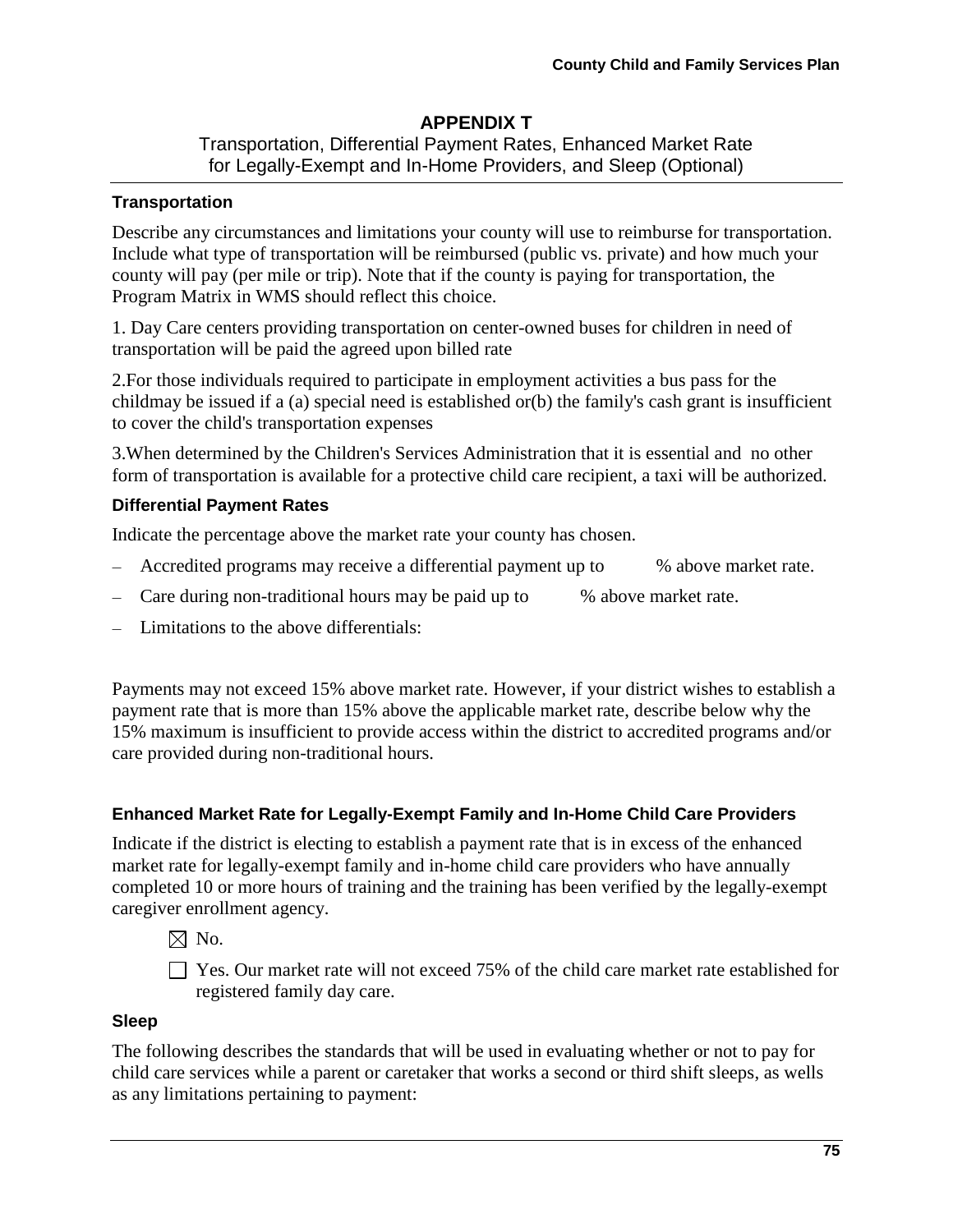Up to 8 hours wil be allowed for a parent or caretaker working a third shift. Decisions on the amount will generally be based on the ages of the children, work schedule of pa

Indicate the number of hours allowed by your district (maximum number of hours allowed is eight).

8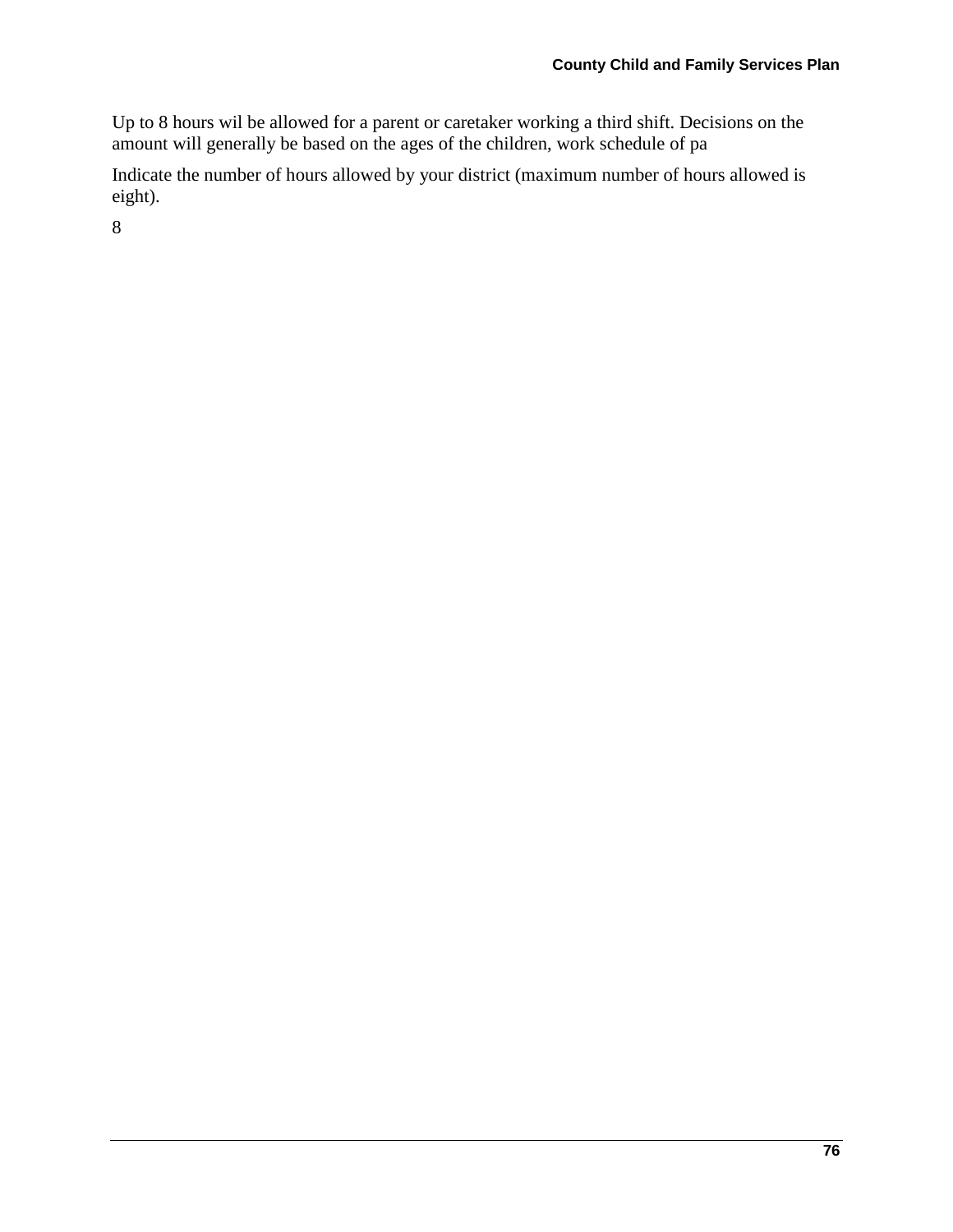### **APPENDIX U**

Child Care Exceeding 24 Hours, Child Care Services Unit, Waivers, and Breaks in Activities (Optional)

#### **Child Care Exceeding 24 Hours**

Child Care services may exceed 24 consecutive hours when such services are provided on a short-term emergency basis or in other situations where the caretaker's approved activity necessitates care for 24 hours on a limited basis. Check below under what circumstances the county will pay for child care exceeding 24 hours.

 $\boxtimes$  On a short-term or emergency basis

 $\boxtimes$  The caretaker's approved activity necessitates care for 24 hours on a limited basis

Describe any limitations for payment of child care services that exceed 24 consecutive hours.

### **Child Care Services Unit (CCSU)**

Indicate below if your county will include 18-, 19-, or 20-year-olds in the CCSU, which is used in determining family size and countable family income.

The district will include the following in the CCSU (check all that apply).

| $\Box$ 18-year-olds | $\Box$ 19-year-olds | $\Box$ 20-year-olds |
|---------------------|---------------------|---------------------|
|---------------------|---------------------|---------------------|

#### **OR**

The district will only include the following in the CCSU when it will benefit the family (check all that apply)

| $\Box$ 18-year-olds | $\Box$ 19-year-olds | $\Box$ 20-year-olds |
|---------------------|---------------------|---------------------|
|---------------------|---------------------|---------------------|

Describe the criteria your district will use to determine whether or not 18-, 19-, or 20-year olds are included in the CCSU.

### **Waivers**

Districts have the authority to request a waiver of any regulatory provision that is non-statutory. Describe and justify why your county is requesting a waiver.

### **Breaks in Activities**

Districts may pay for child care services for low income families during breaks in activities either for a period not to exceed two weeks or for a period not to exceed four weeks when child care arrangements would otherwise be lost and the subsequent activity is expected to begin within that period. Indicate below if your county will make such payments (check one).

 $\Box$  Two weeks  $\Box$  Four weeks

Districts may provide child care services while the caretaker is waiting to enter an approved activity or employment or on a break between approved activities. The following low income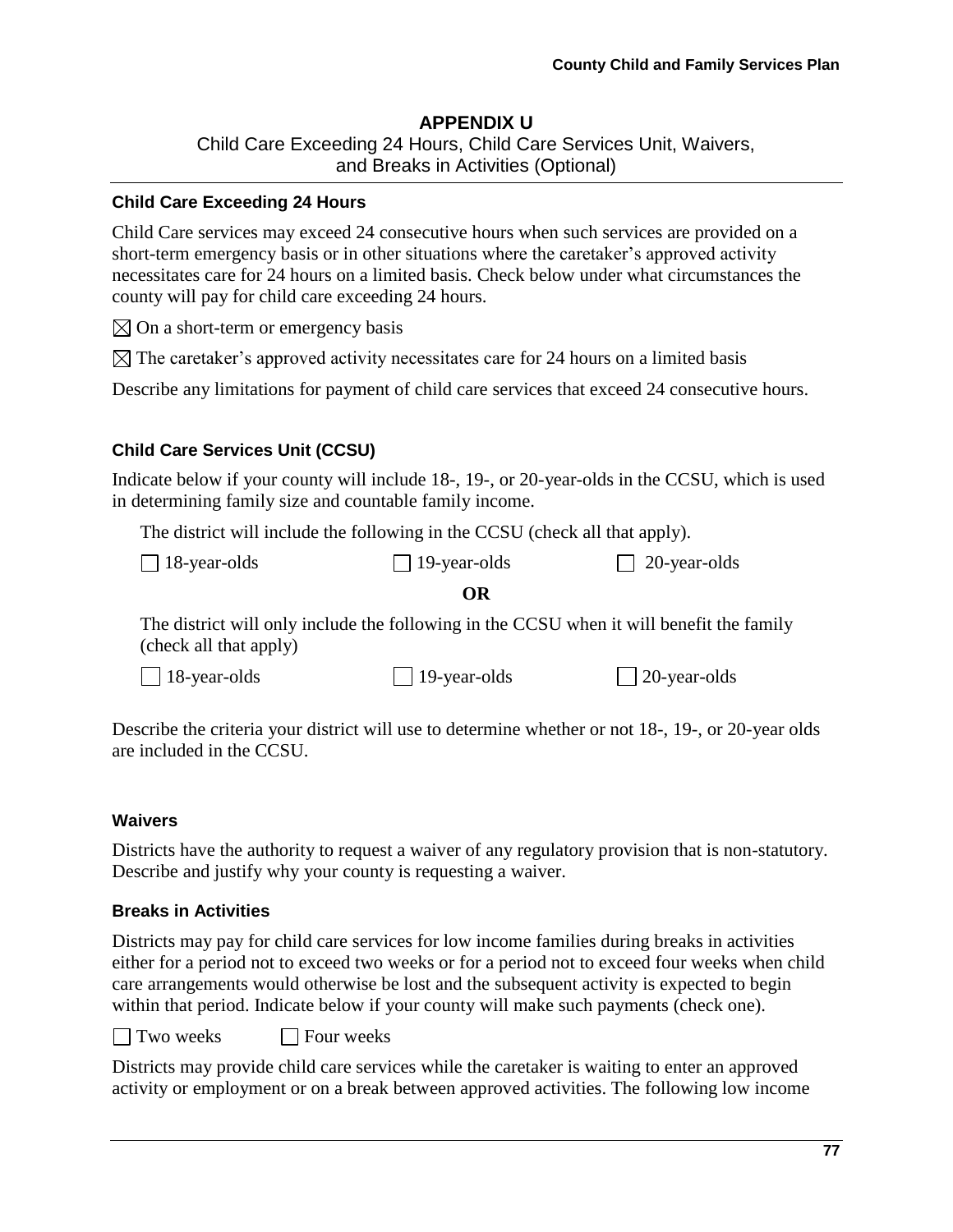families are eligible for child care services during a break in activities (check any that are eligible):

□ Entering an activity

Waiting for employment

 $\hfill\Box$ <br> <br> On a break between activities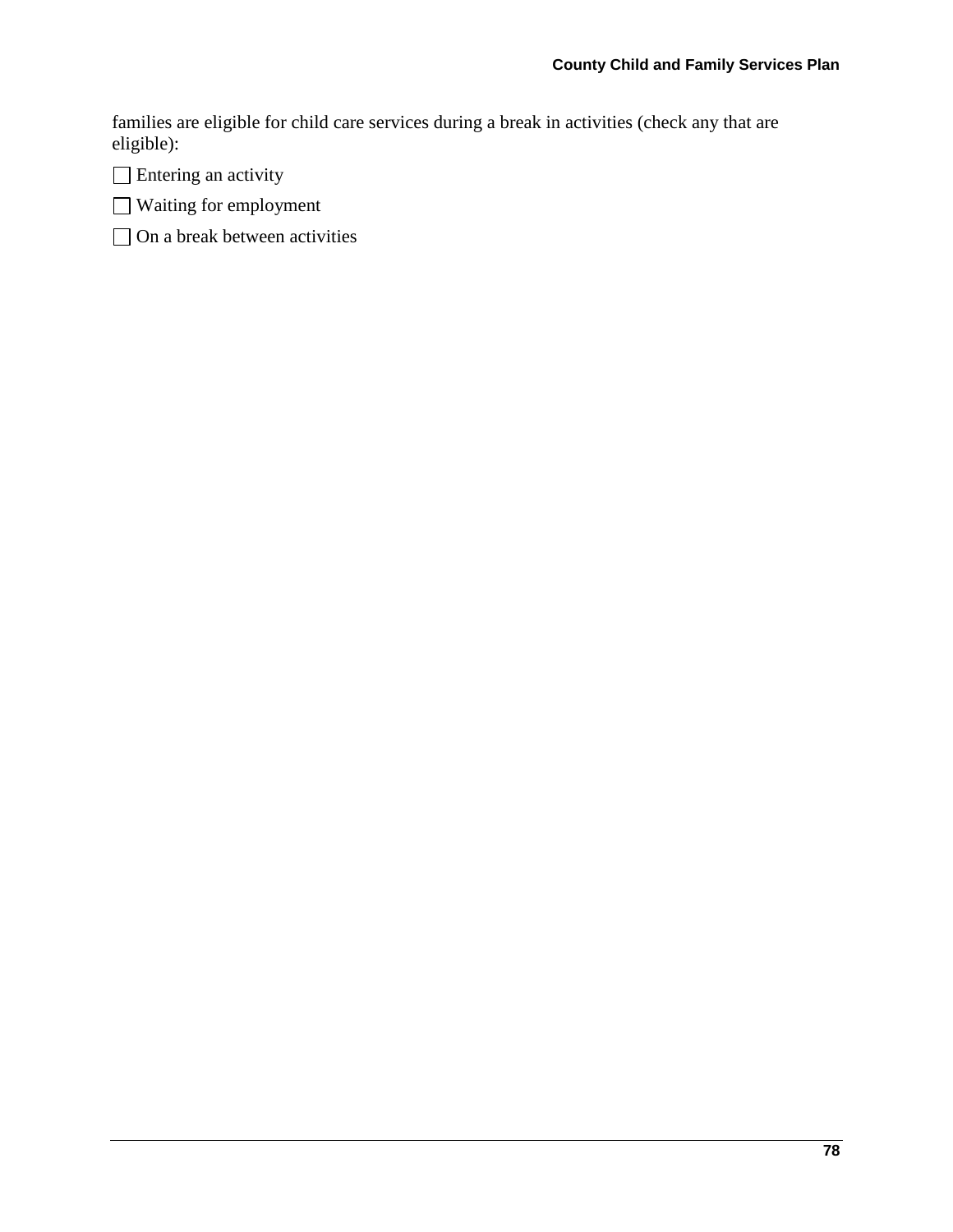### **APPENDIX V** Persons In Need of Supervision (PINS) Diversion Services

This appendix refers to the PINS Diversion population only. Complete sections 1 through 4 for PINS Diversion population only.

**1.** Designation of Lead Agency (check one):

 $\boxtimes$  Probation  $\Box$  LDSS

**2.** Inventory of PINS Diversion Service Options – Describe below the current inventory of available community services within each category below for the PINS Diversion population. For each service, include the geographic area (countywide or specific cities or towns). Please note that the first three service categories are required.

| <b>Service Category</b>                                          | Geographic Area        | Service Gap - Check one      |
|------------------------------------------------------------------|------------------------|------------------------------|
| Residential Respite – required                                   | <b>Onondaga County</b> | Yes<br>$\boxtimes$ No        |
| Crisis Intervention 24 hours/day $-$<br>required                 | <b>Onondaga County</b> | $\boxtimes$ Yes<br>$\neg$ No |
| Diversion Services/other<br>alternatives to detention – required | <b>Onondaga County</b> | Yes<br>$\boxtimes$ No        |
| <b>Alternative Dispute Resolution</b><br>Services – optional     | Onondaga County        | Yes<br>$\boxtimes$ No        |
| Other:                                                           |                        | Yes<br>N <sub>0</sub>        |
| Other:                                                           |                        | Yes<br>N <sub>o</sub>        |

**3.** PINS Diversion Procedures – Please provide a description of any changes that have been made to these procedures since the submission of your last comprehensive plan, including any collaborative team processes.

| <b>PINS Diversion Services</b><br><b>Protocol</b>                                                                          | <b>Responsible</b><br>Agency(ies)                                                         | <b>Brief Description of How Provided</b>                                                                                                                                                                                                                                                                 |
|----------------------------------------------------------------------------------------------------------------------------|-------------------------------------------------------------------------------------------|----------------------------------------------------------------------------------------------------------------------------------------------------------------------------------------------------------------------------------------------------------------------------------------------------------|
| 1. Provides an immediate<br>response to youth and<br>families in crisis (includes<br>24 hours a day response<br>capability | $\boxtimes$ Probation<br><b>LDSS</b><br><b>Both</b><br>$\boxtimes$ Other (name)<br>OnCare | During business hours, a family in<br>crsis can call Probation and services<br>would be directed, however in off<br>business hours effective in January<br>2012, the County through its OnCare<br>program will have a 24 hour Crisis<br>Response Team that will be able to<br>assist families in crisis. |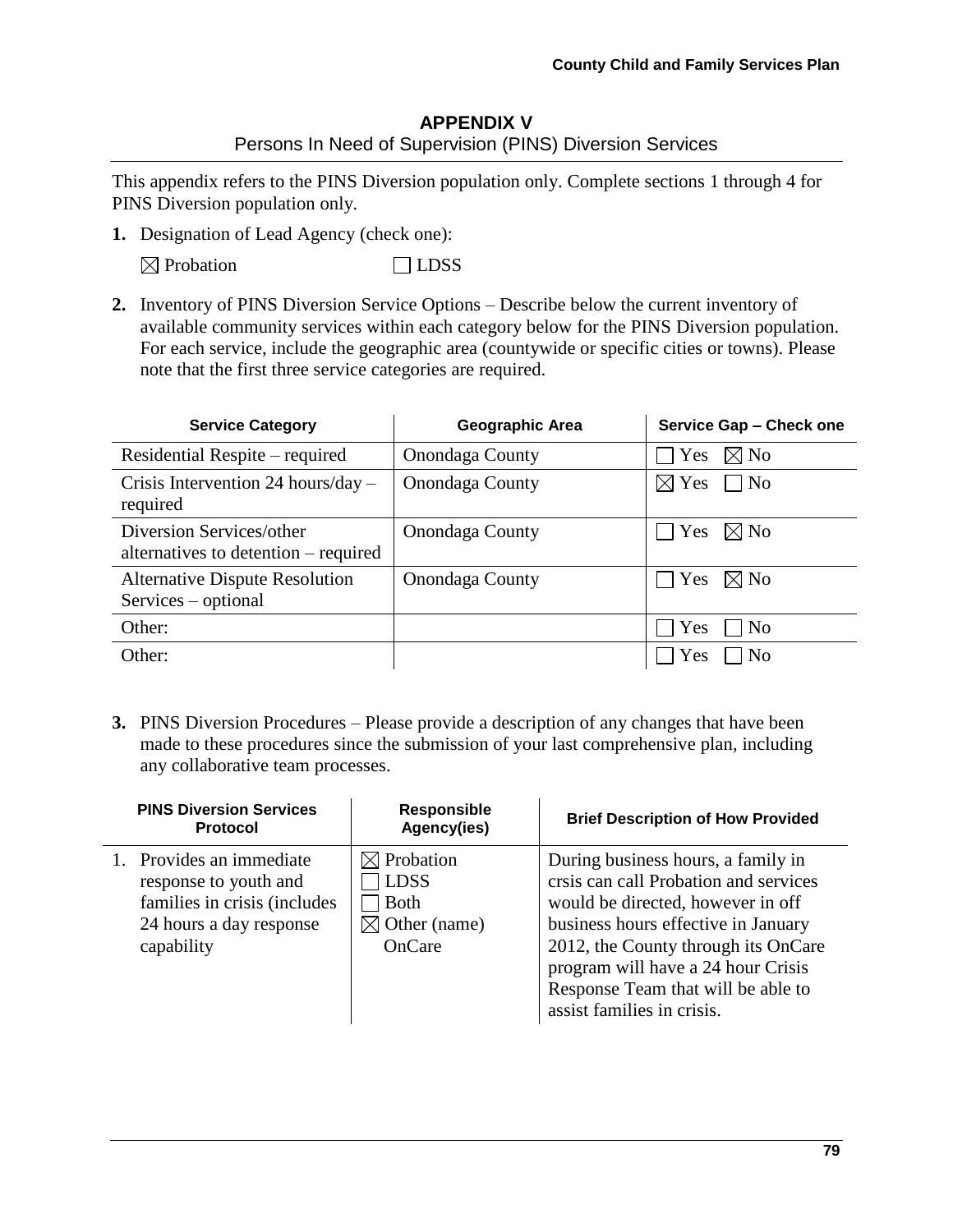|                | <b>PINS Diversion Services</b><br><b>Protocol</b>                                                                                                                   | Responsible<br>Agency(ies)                                                                                  | <b>Brief Description of How Provided</b>                                                                                                                                                                                                                                                                                                                                                     |
|----------------|---------------------------------------------------------------------------------------------------------------------------------------------------------------------|-------------------------------------------------------------------------------------------------------------|----------------------------------------------------------------------------------------------------------------------------------------------------------------------------------------------------------------------------------------------------------------------------------------------------------------------------------------------------------------------------------------------|
| 2.             | Determines the need for<br>residential respite services<br>and need for alternatives<br>to detention                                                                | Probation<br><b>LDSS</b><br><b>Both</b><br>$\boxtimes$<br>$\boxtimes$ Other (name)<br><b>Salvation Army</b> | The County will continue the<br>relationship with the Salvation Army's<br>Booth House and Emergency Shelter<br>which provides respite services<br>including a 24 hour Respite Hotline<br>which is accessible to Probation and<br>the County's new ACCESS Team,<br>which is the new single point of<br>access call center for County services<br>involving youth and families                 |
| 3.             | Serves as intake agency $-$<br>accepts referral for PINS<br>diversion services,<br>conducts initial<br>conferencing, and makes<br>PIN eligibility<br>determinations | $\boxtimes$ Probation<br><b>LDSS</b><br><b>Both</b><br>Other (name)                                         | Probation will continue the practice of<br>providing regular Parent PINS<br>Orientations which informs parents of<br>the PINS process and if parents desire<br>diversion services, will make an<br>appointment with Probation to<br>complete a standard application. For<br>schools seeking Truancy Diversion,<br>referrals are provided directly to<br>Probation.                           |
| $\mathbf{4}$ . | Conducts assessment of<br>needs, strengths, and risk<br>for continuing with PIN<br>behavior<br>Name of assessment<br>instrument used:                               | $\boxtimes$ Probation<br><b>LDSS</b><br><b>Both</b><br>Other (name)                                         | All youth with PINS behavior will<br>have a YASI pre-screen assessment<br>completed. Assessments that are<br>scored medium or high risk receive<br>the full assesment which will qualify<br>the youth for our higher end evidence<br>based services like FFT or MST.<br>Youth who score low risk are<br>considered for referral to other<br>community resources and programs<br>and closure. |
|                | 5. Works with youth and<br>family to develop case<br>plan                                                                                                           | $\boxtimes$ Probation<br><b>LDSS</b><br><b>Both</b><br>Other (name)                                         | Youth who participate in diversion<br>services complete a diversion<br>agreement which is voluntary and may<br>include treament and/or counseling,<br>school attendance, curfew<br>requirements, and any other concerns<br>identified in the YASI.                                                                                                                                           |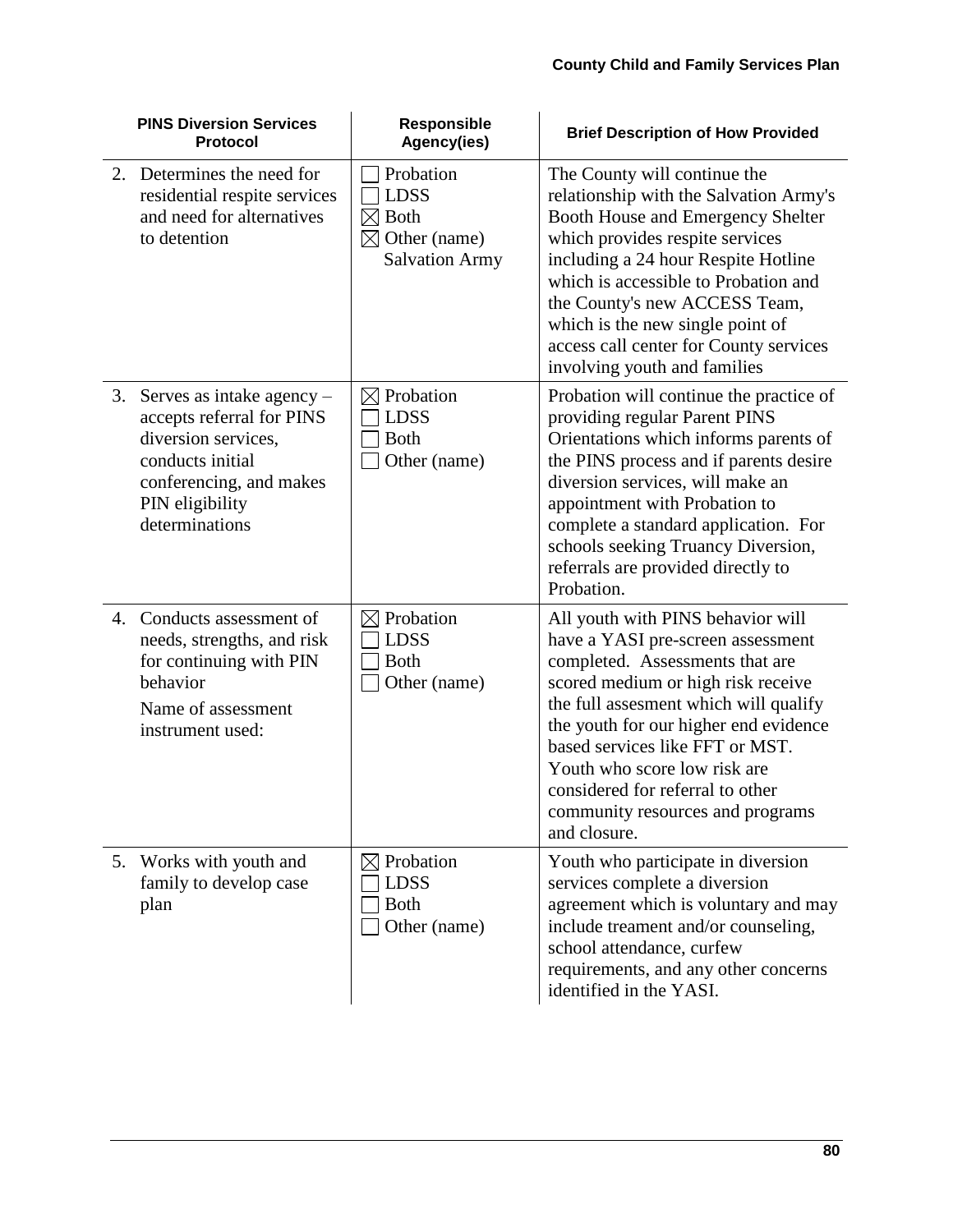| <b>PINS Diversion Services</b><br><b>Protocol</b>         | <b>Responsible</b><br>Agency(ies)                                   | <b>Brief Description of How Provided</b>                                                                                                                                                                                                                                                                                                                                                                                                                                                                                                                                                                                        |
|-----------------------------------------------------------|---------------------------------------------------------------------|---------------------------------------------------------------------------------------------------------------------------------------------------------------------------------------------------------------------------------------------------------------------------------------------------------------------------------------------------------------------------------------------------------------------------------------------------------------------------------------------------------------------------------------------------------------------------------------------------------------------------------|
| 6. Determines service<br>providers and makes<br>referrals | $\boxtimes$ Probation<br><b>LDSS</b><br><b>Both</b><br>Other (name) | Probation Officers will review the<br>YASI Assessment findings and make<br>the appropriate referrals to services<br>depending on their need and score.<br>Services include evidence based<br>programs like FFT and MST for<br>medium and high risk youth, and<br>community based services for low risk<br>youth.                                                                                                                                                                                                                                                                                                                |
| 7. Makes case closing<br>determination                    | Probation<br>⊠<br><b>LDSS</b><br><b>Both</b><br>Other (name)        | The determination to close a case will<br>be made by the Probation Officer and<br>Probation Supervisor who will further<br>review diligent efforts that were<br>undertaken. If youth succesfully<br>complete their diversion agreement,<br>and the family is satisfied with the<br>progress, the case will be closed. If<br>there is not satisfactory compliance<br>with the diversion agreement, and/or<br>no further intervention seems likely to<br>benefit the family, the Department<br>will notify the family in writing of the<br>termination of diversion efforts, and a<br>petition to Family Court may be<br>pursued. |

### **4.** PINS Diversion Services Plan

- **a.** Development of PINS Diversion Services Plan and MOU
	- **i.** Planning activities Briefly describe all PINS Diversion Services Planning activities the county has engaged in related to this current plan.

The County of Onondaga's Juvenile Justice Steering Committee has been in place since 2005 and provides strategic vision and oversight regarding the development of initiaitives that impact the Juvenile Justice System including PINS. The plan is developed by staff from Probation, Social Services, Mental Health and Aging & Youth with guidelines given by the Steering Committee. The plan is presented to the Steering Committee Annually and the outcomes are presented for review on a quarterly basis.

**ii.** List stakeholder and service agency involvement in planning.

Onondaga County Probation Department

Onondaga County Department of Social Services

Onondaga County Department of Mental Health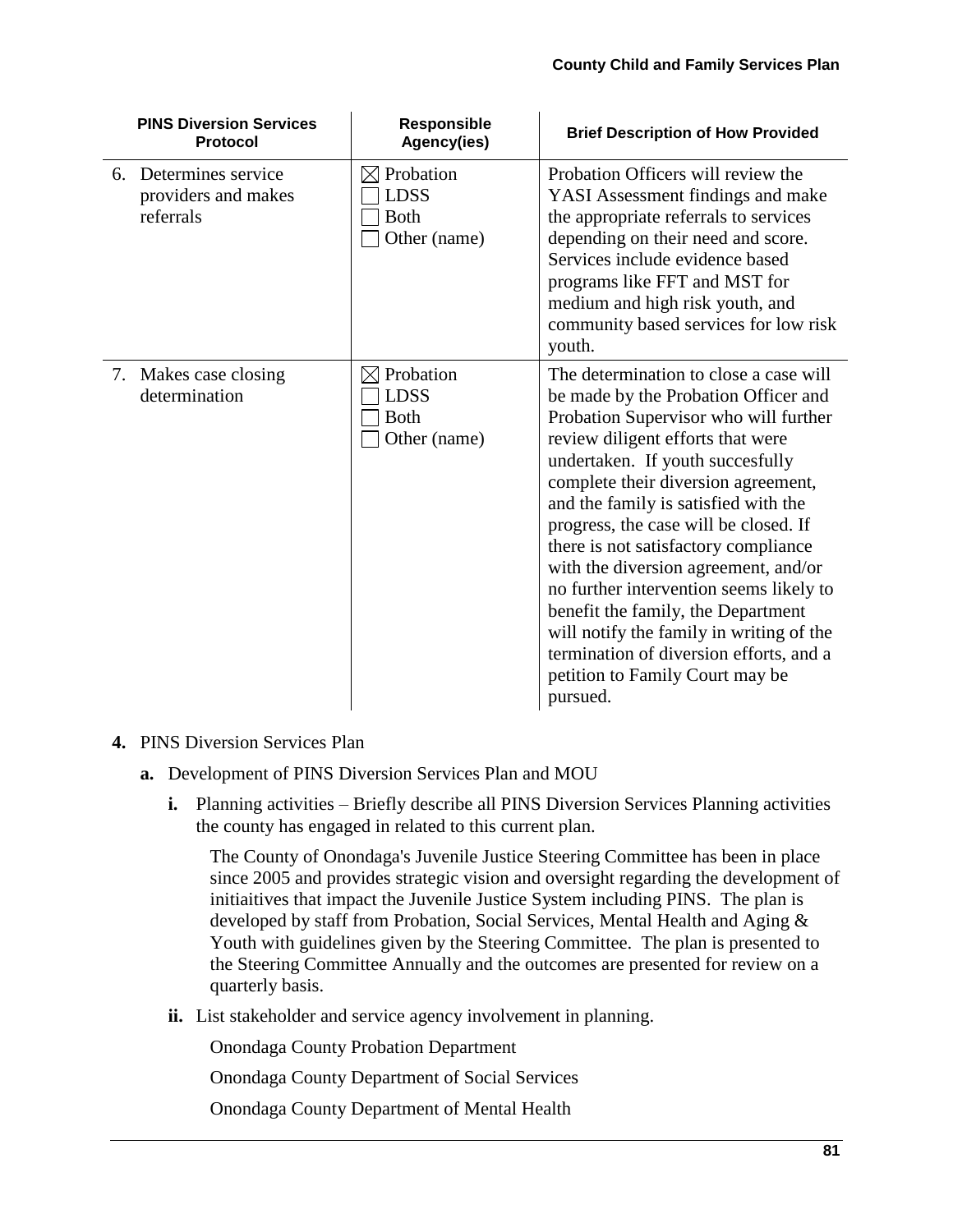Onondaga County Department of Aging & Youth

Syracuse City School District

Salvation Army

OnCare (Onondaga County System of Care)

- **b.** Please define the PINS Diversion population in your county. Specifically, please provide the following:
	- **i.** Number of PINS Diversion referrals filed by parents: 186
		- **ii.** Number of PINS Diversion referrals by schools: 57
		- **iii.** Number of PINS Diversion referrals other sources: 0
		- **iv.** Number of PINS Diversion cases closed as Successfully Diverted: 130
		- **v.** Number of PINS Diversion cases closed as Unsuccessful and Referred to Petition: 44
- **5.** Identify any **aggregate** needs assessment conclusions and/or priorities regarding the PINS Diversion Population that have been developed as part of the planning process.

The County of Onondaga has has a Juvenile Justice Steering Committee in place since July of 2005 which is charges with developing systems, processes, and reviewing services meant to divert youth from detention and further involveent in the juvenile justice system. Since the inception of the Committee the system and the reforms and programs created and reviewed by the Steering Committee have already seen a major decrease in the number of PINS cases in the Probation Department. In 2005 the Department opened 689 PINS cases which was decreased to 298 and 2009 and down to 243 in 2010. This is because of increased efforts of the Department in Pre Diversion work and utilizing assessment tools to close more low risk youth.

Through review of the Committee it was determined that there still seemed to be issues with providing 24 hour crisis response beyond the RESPITE hotline services provided through the Salvation Army Respite Program. The Committee in conjunction with Probation and Social Services and the County's System of Care Initiative (OnCare) have developed a Crisis Response Team which will begin in January of 2012 and will be accessible for Probation and the County's 24-Hour ACCESS Hotline to provide crisis response for families.

- **6.** Please identify the intended outcomes to be achieved for the PINS Diversion population. For each outcome:
	- **a.** In the first column, identify quantifiable and verifiable outcomes of the desired change in conditions or behaviors for the PINS Diversion population.
	- **b.** In the second column, identify the specific raw number or percentage change indicator sought for that outcome.
	- **c.** In the third column, **describe the strategies** to be implemented to achieve the identified indicator and outcome. Each strategy should include the timeframe for completion, and a designation of who is responsible for implementation.